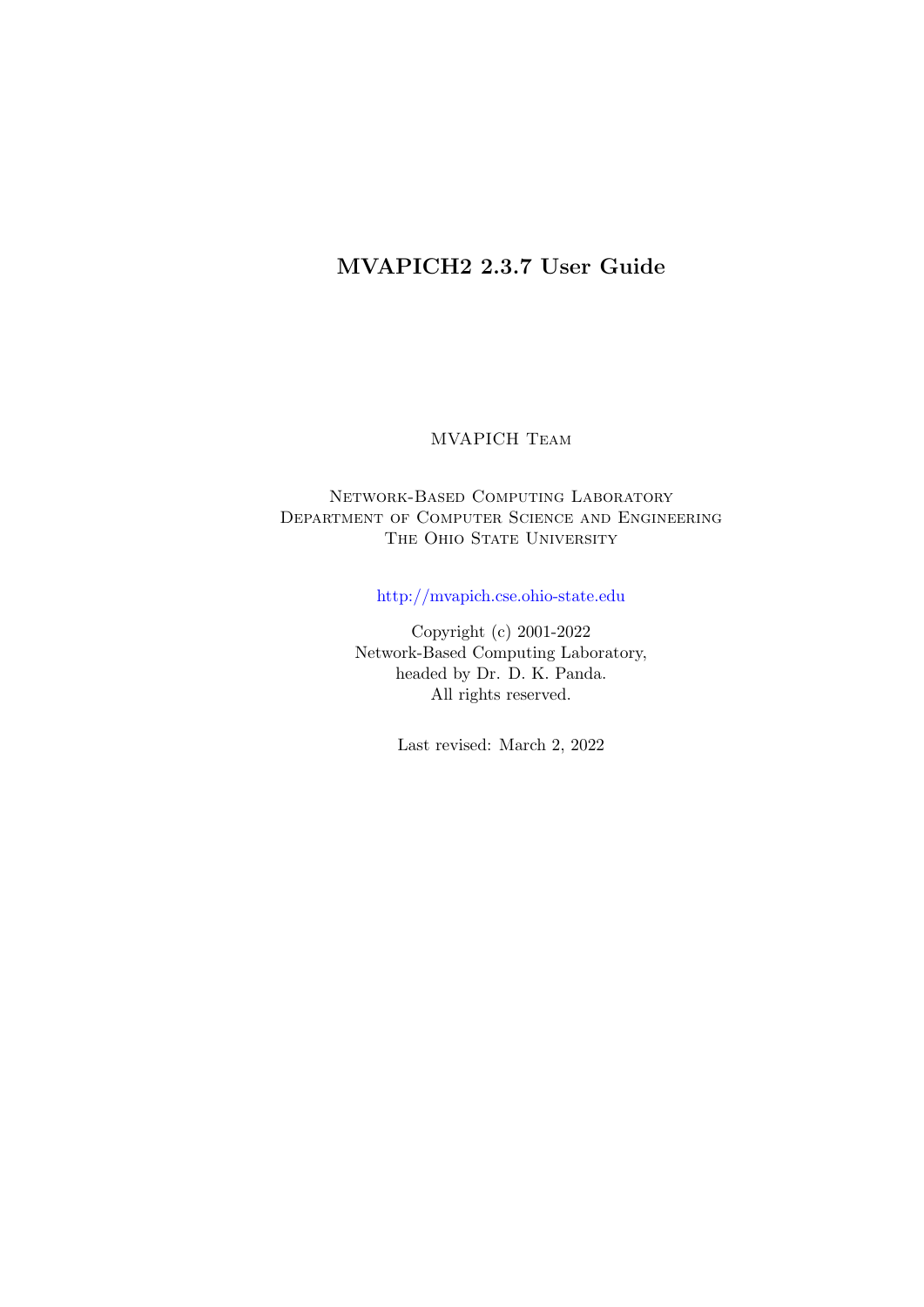# Contents

| $\mathbf 1$ | Overview of the MVAPICH Project                                                                                                                                                                                                                                                                                                                                                                                                                                                                                                                                                                                                                                                                                                                                                                                                                                                                                                | $\mathbf{1}$                                                                                       |
|-------------|--------------------------------------------------------------------------------------------------------------------------------------------------------------------------------------------------------------------------------------------------------------------------------------------------------------------------------------------------------------------------------------------------------------------------------------------------------------------------------------------------------------------------------------------------------------------------------------------------------------------------------------------------------------------------------------------------------------------------------------------------------------------------------------------------------------------------------------------------------------------------------------------------------------------------------|----------------------------------------------------------------------------------------------------|
| $\bf{2}$    | How to use this User Guide?                                                                                                                                                                                                                                                                                                                                                                                                                                                                                                                                                                                                                                                                                                                                                                                                                                                                                                    | $\mathbf{1}$                                                                                       |
| $\bf{3}$    | MVAPICH2 2.3.7 Features                                                                                                                                                                                                                                                                                                                                                                                                                                                                                                                                                                                                                                                                                                                                                                                                                                                                                                        | $\overline{2}$                                                                                     |
| 4           | <b>Installation Instructions</b><br>Building from a tarball experience in the contract of the state of the state of the state of the state of the state of the state of the state of the state of the state of the state of the state of the state of the state of<br>4.1<br>4.2<br>Obtaining and Building the Source from SVN repository<br>4.3<br>4.3.1<br>4.3.2<br>Using SLURM with support for PMI Extensions<br>4.3.3<br>4.3.4<br>Using Flux Resource Manager<br>4.3.5<br>Configuring a build for OFA-IB-CH3/OFA-iWARP-CH3/OFA-RoCE-CH3/Slingshot/Rockport 19<br>4.4<br>Configuring a build for NVIDIA GPU with OFA-IB-CH3<br>4.5<br>Configuring a build to support running jobs across multiple InfiniBand subnets<br>4.6<br>4.7<br>4.8<br>Configuring a build for Intel TrueScale (PSM-CH3)<br>4.9<br>4.10<br>Configuring a build for TCP/IP-Nemesis $\ldots \ldots \ldots \ldots \ldots \ldots \ldots$<br>4.11<br>4.12 | 16<br>16<br>16<br>17<br>18<br>18<br>18<br>19<br>19<br>23<br>23<br>24<br>24<br>25<br>26<br>27<br>28 |
| $\bf{5}$    | Configuring a build for OFA-IB-Nemesis and TCP/IP Nemesis (unified binary)<br>4.13<br>4.14<br>Configuration and Installation with Singularity $\ldots \ldots \ldots \ldots \ldots \ldots$<br>4.15<br>4.16<br><b>Basic Usage Instructions</b>                                                                                                                                                                                                                                                                                                                                                                                                                                                                                                                                                                                                                                                                                   | 28<br>29<br>29<br>30<br>31                                                                         |
|             | 5.1<br>5.2<br>5.2.1<br>5.2.2<br>5.2.3<br>5.2.4<br>5.2.5<br>5.2.6<br>5.2.7<br>Run with Dynamic Process Management support<br>5.2.8<br>Run with mpirun_rsh using OFA-iWARP Interface<br>Run with mpirun_rsh using OFA-RoCE Interface $\ldots \ldots \ldots \ldots \ldots$<br>5.2.9<br>Run using IPoIB with mpirun_rsh or mpiexec<br>5.2.10<br>5.2.11 Run using ADIO driver for Lustre                                                                                                                                                                                                                                                                                                                                                                                                                                                                                                                                            | 31<br>31<br>31<br>34<br>34<br>35<br>35<br>35<br>36<br>36<br>37<br>37<br>38<br>38<br>39             |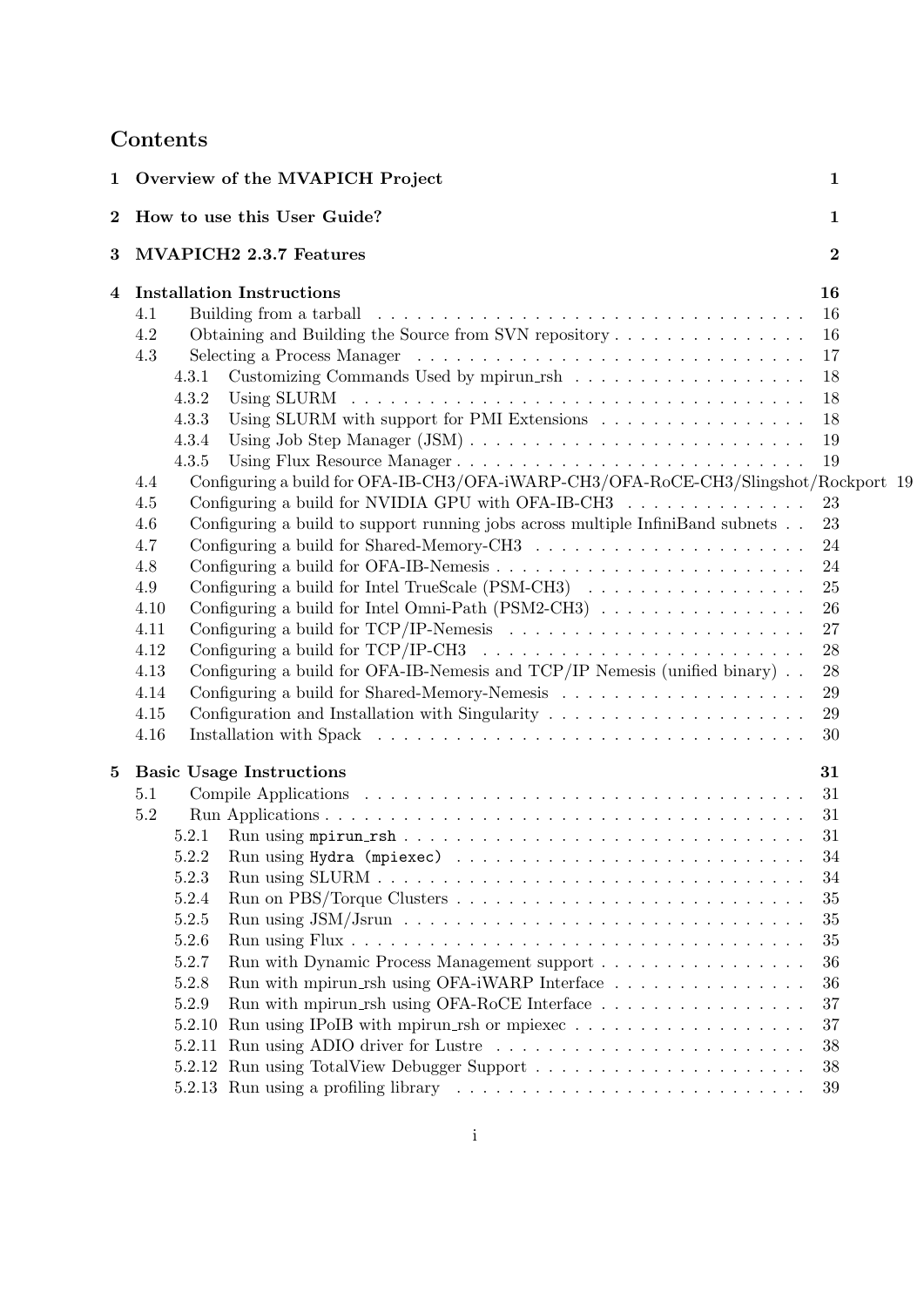|   | 5.3                                                            |                                                                                                              | 40 |  |  |  |  |  |  |
|---|----------------------------------------------------------------|--------------------------------------------------------------------------------------------------------------|----|--|--|--|--|--|--|
| 6 |                                                                | <b>Advanced Usage Instructions</b>                                                                           | 41 |  |  |  |  |  |  |
|   | 6.1                                                            |                                                                                                              | 41 |  |  |  |  |  |  |
|   | 6.2                                                            |                                                                                                              | 41 |  |  |  |  |  |  |
|   |                                                                | 6.2.1                                                                                                        | 41 |  |  |  |  |  |  |
|   | 6.3                                                            |                                                                                                              | 42 |  |  |  |  |  |  |
|   |                                                                | 6.3.1                                                                                                        | 42 |  |  |  |  |  |  |
|   | 6.4                                                            | Suspend/Resume Support $\ldots \ldots \ldots \ldots \ldots \ldots \ldots \ldots \ldots \ldots \ldots \ldots$ | 43 |  |  |  |  |  |  |
|   | 6.5                                                            |                                                                                                              | 43 |  |  |  |  |  |  |
|   |                                                                | 6.5.1                                                                                                        | 43 |  |  |  |  |  |  |
|   |                                                                | 6.5.2<br>Mapping Policies for Hybrid (MPI+Threads) Applications                                              | 46 |  |  |  |  |  |  |
|   |                                                                | 6.5.3                                                                                                        | 46 |  |  |  |  |  |  |
|   |                                                                | 6.5.4                                                                                                        | 47 |  |  |  |  |  |  |
|   | 6.6                                                            |                                                                                                              | 47 |  |  |  |  |  |  |
|   | 6.7                                                            |                                                                                                              | 48 |  |  |  |  |  |  |
|   | 6.8                                                            | Running with Topology-Aware Shared Memory Collectives                                                        | 48 |  |  |  |  |  |  |
|   | 6.9                                                            | Running Collectives with Hardware based Multicast support                                                    | 49 |  |  |  |  |  |  |
|   | 6.10                                                           | Running MPI Gather collective with intra-node Zero-Copy designs (using LiMIC2)                               | 50 |  |  |  |  |  |  |
|   | 6.11                                                           |                                                                                                              | 50 |  |  |  |  |  |  |
|   | 6.12                                                           | Running with Integrated Hybrid UD-RC/XRC design                                                              | 50 |  |  |  |  |  |  |
|   | 6.13                                                           |                                                                                                              | 50 |  |  |  |  |  |  |
|   | 6.14                                                           |                                                                                                              | 52 |  |  |  |  |  |  |
|   | 6.15                                                           |                                                                                                              | 53 |  |  |  |  |  |  |
|   |                                                                |                                                                                                              | 53 |  |  |  |  |  |  |
|   |                                                                | 6.15.2 Multi-Level Checkpointing with Scalable Checkpoint-Restart (SCR)                                      | 57 |  |  |  |  |  |  |
|   |                                                                |                                                                                                              | 60 |  |  |  |  |  |  |
|   |                                                                |                                                                                                              | 61 |  |  |  |  |  |  |
|   |                                                                | 6.15.5 Network Fault Tolerance with Automatic Path Migration                                                 | 61 |  |  |  |  |  |  |
|   | 6.16                                                           | Running with RDMA CM support $\dots \dots \dots \dots \dots \dots \dots \dots \dots \dots \dots$             | 62 |  |  |  |  |  |  |
|   | 6.17                                                           | Running jobs across multiple InfiniBand subnets $\ldots \ldots \ldots \ldots \ldots \ldots$                  | 62 |  |  |  |  |  |  |
|   | 6.18                                                           | Running MVAPICH2 in Multi-threaded Environments                                                              | 63 |  |  |  |  |  |  |
|   | 6.19                                                           | Compiler Specific Flags to enable OpenMP thread binding $\dots \dots \dots \dots$                            | 63 |  |  |  |  |  |  |
|   | 6.20                                                           | Optimizations Specific to Intel Knights Landing (KNL) Processors                                             | 64 |  |  |  |  |  |  |
|   | 6.21                                                           | Hybrid and Thread Specific Binding Policies for MPI and MPI+Threads Applications 64                          |    |  |  |  |  |  |  |
|   | 6.22                                                           |                                                                                                              | 68 |  |  |  |  |  |  |
|   | Running on Clusters with NVIDIA GPU Accelerators<br>68<br>6.23 |                                                                                                              |    |  |  |  |  |  |  |
|   | 6.24                                                           | MPIRUN_RSH compatibility with MPIEXEC                                                                        | 70 |  |  |  |  |  |  |
|   |                                                                |                                                                                                              | 70 |  |  |  |  |  |  |
|   |                                                                | 6.24.2 Interaction with PBS                                                                                  | 70 |  |  |  |  |  |  |
|   | 6.25                                                           |                                                                                                              | 70 |  |  |  |  |  |  |
|   | 6.26                                                           | Running with MCDRAM support on Intel Knights Landing (KNL) processor                                         | 71 |  |  |  |  |  |  |
|   | 6.27                                                           | Running Collectives with Hardware based SHArP support                                                        | 73 |  |  |  |  |  |  |
|   |                                                                |                                                                                                              |    |  |  |  |  |  |  |
| 7 |                                                                | <b>OSU</b> Benchmarks                                                                                        | 74 |  |  |  |  |  |  |
|   | 7.1                                                            |                                                                                                              | 76 |  |  |  |  |  |  |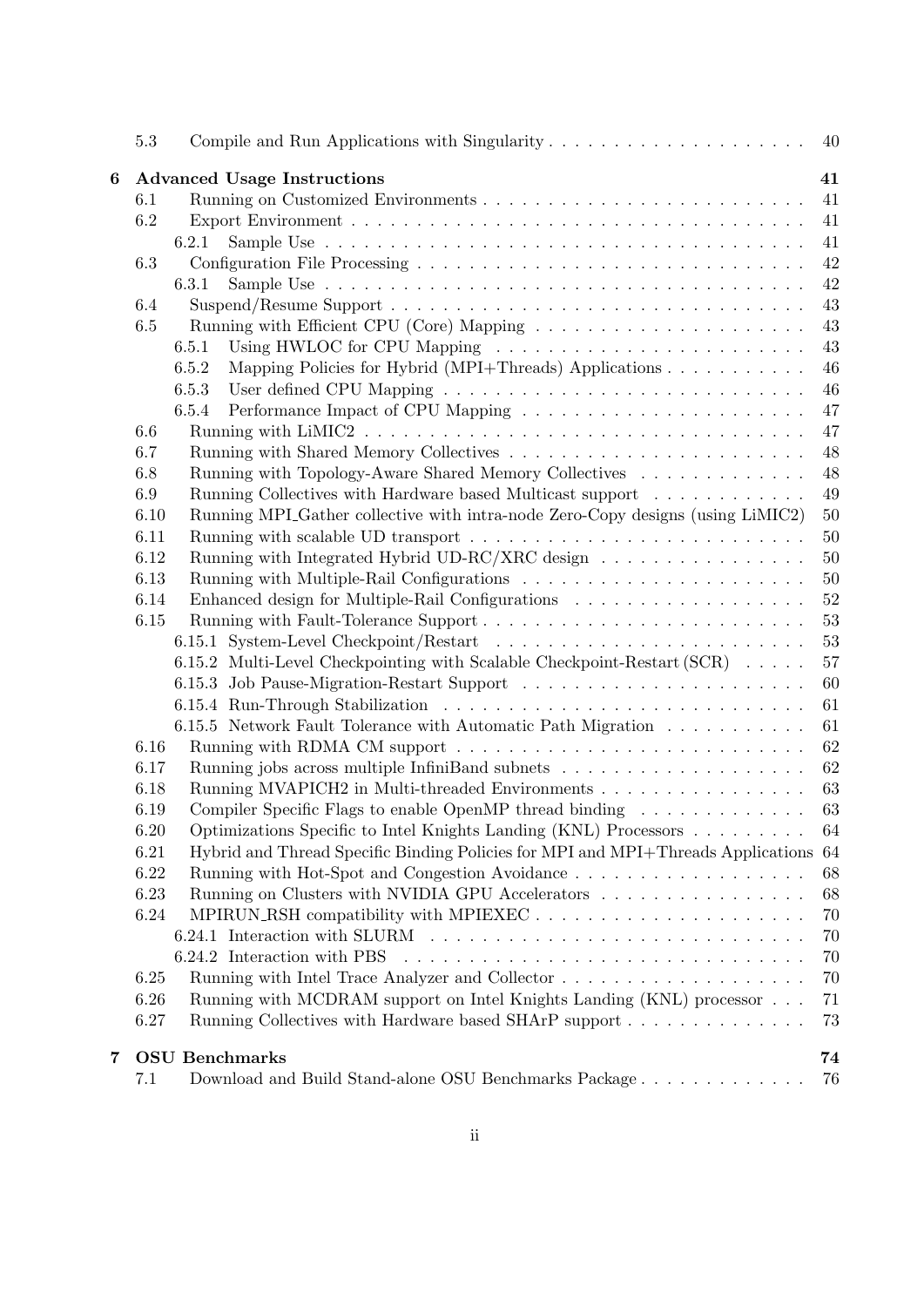|   | 7.2  |                |                                                                                                     | 76       |
|---|------|----------------|-----------------------------------------------------------------------------------------------------|----------|
|   |      | 7.2.1          |                                                                                                     | 76       |
|   |      | 7.2.2          |                                                                                                     | 77       |
|   |      | 7.2.3          |                                                                                                     | 77       |
|   |      | 7.2.4          | Running Benchmarks with CUDA/OpenACC/ROCm Extensions                                                | 78       |
|   |      | 7.2.5          | Running Benchmarks with CUDA Managed Memory                                                         | 80       |
|   |      |                |                                                                                                     |          |
| 8 |      |                | Scalability features and Performance Tuning for Large Scale Clusters                                | 82       |
|   | 8.1  |                |                                                                                                     | 82       |
|   | 8.2  |                |                                                                                                     | 82       |
|   |      | 8.2.1          | Configuration Options (Launcher-Agnostic)                                                           | 82       |
|   |      | 8.2.2          |                                                                                                     | 82       |
|   |      | 8.2.3          | Enabling Optimizations Specific to mpirun_rsh                                                       | 83       |
|   |      | 8.2.4          |                                                                                                     | 83       |
|   | 8.3  |                |                                                                                                     | 83       |
|   | 8.4  |                |                                                                                                     | 84       |
|   | 8.5  |                | Shared Receive Queue (SRQ) Tuning $\ldots \ldots \ldots \ldots \ldots \ldots \ldots \ldots$         | 84       |
|   | 8.6  |                |                                                                                                     | 84       |
|   | 8.7  |                |                                                                                                     | 85       |
|   | 8.8  |                |                                                                                                     | 85       |
|   | 8.9  |                |                                                                                                     | 85       |
|   |      | 8.9.1          | Optimizations for MPI_Bcast $\ldots \ldots \ldots \ldots \ldots \ldots \ldots \ldots \ldots \ldots$ | 86       |
|   |      | 8.9.2          | Optimizations for MPL Reduce and MPL Allreduce                                                      | 86       |
|   |      | 8.9.3          | Optimizations for MPLGather and MPLScatter                                                          | 86       |
|   | 8.10 |                |                                                                                                     | 87       |
|   | 8.11 |                |                                                                                                     | 87       |
|   |      |                |                                                                                                     |          |
| 9 |      |                | FAQ and Troubleshooting with MVAPICH2                                                               | 88       |
|   | 9.1  |                |                                                                                                     | 88       |
|   |      | 9.1.1          | Issues with MVAPICH2 and MPI programs that internally override libc func-                           |          |
|   |      |                |                                                                                                     | 88<br>88 |
|   |      | 9.1.2<br>9.1.3 | Issues with MVAPICH2 and Python based MPI programs<br>Issues with MVAPICH2 and Google TCMalloc      | 88       |
|   |      | 9.1.4          |                                                                                                     |          |
|   |      |                | Impact of disabling memory registration cache on application performance                            | 89       |
|   |      | 9.1.5          | MVAPICH2 failed to register memory with InfiniBand $HCA$                                            | 89       |
|   |      | 9.1.6          |                                                                                                     | 90       |
|   |      | 9.1.7          |                                                                                                     | 90       |
|   |      | 9.1.8          |                                                                                                     | 90       |
|   |      | 9.1.9          | Error message "No such file or directory" when using Lustre file system                             | 90       |
|   |      | 9.1.10         | Program segfaults with "File locking failed in ADIOLSet_lock"                                       | 90       |
|   |      |                |                                                                                                     | 91       |
|   |      |                | 9.1.12 How do I obtain MVAPICH2 version and configuration information?                              | 91       |
|   |      |                | 9.1.13 How do I compile my MPI application with static libraries, and not use shared                |          |
|   |      |                | libraries?                                                                                          | 91       |
|   |      |                | 9.1.14 Does MVAPICH2 work across AMD and Intel systems?                                             | 92       |
|   |      |                | 9.1.15 I want to enable debugging for my build. How do I do this?                                   | 92       |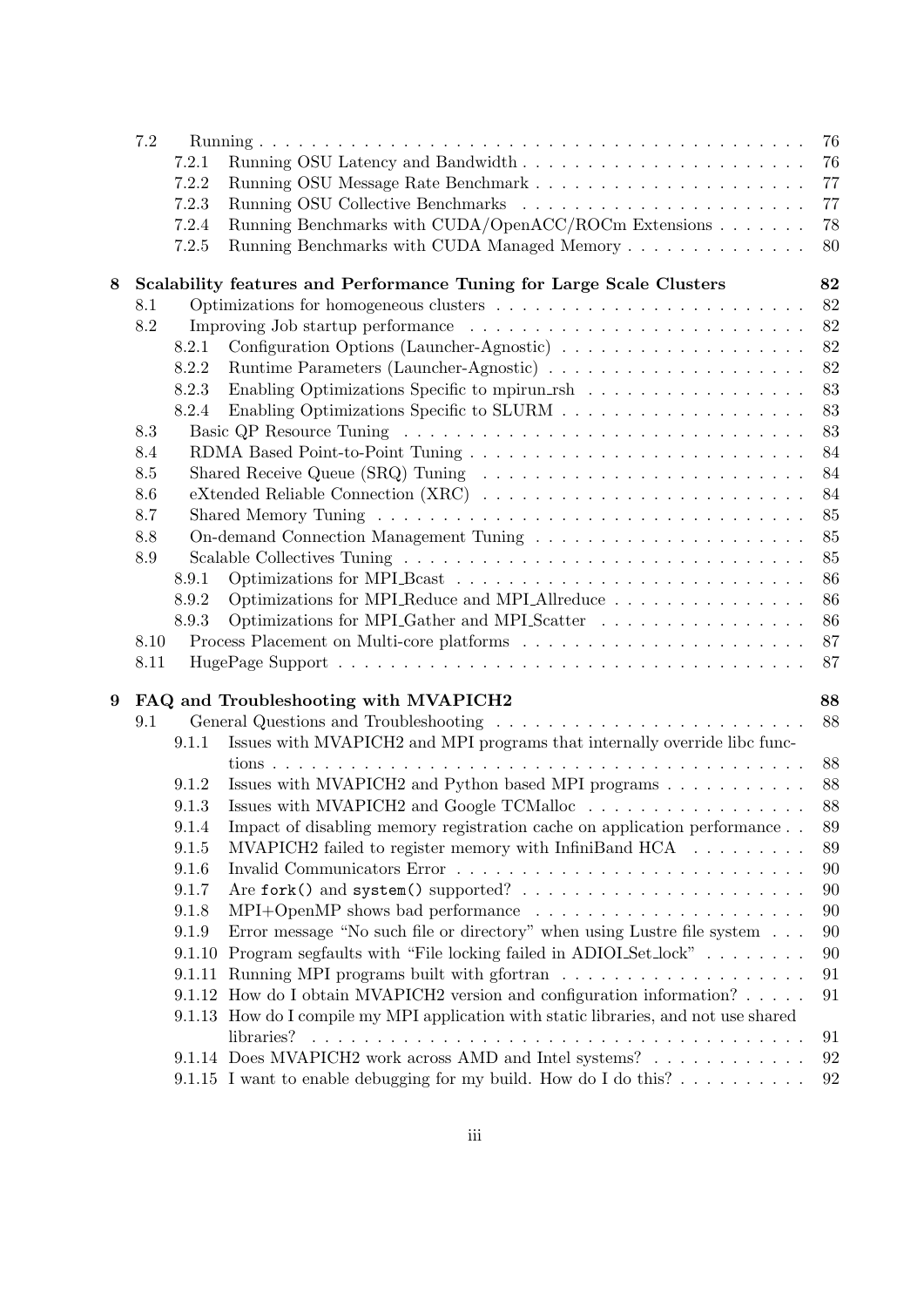|      |       | 9.1.16 How can I run my application with a different group ID? $\dots \dots \dots$                                  | 92  |
|------|-------|---------------------------------------------------------------------------------------------------------------------|-----|
| 9.2  |       |                                                                                                                     | 92  |
|      | 9.2.1 | /usr/bin/env: mpispawn: No such file or directory $\dots \dots \dots \dots \dots$                                   | 92  |
|      | 9.2.2 | TotalView complains that "The MPI library contains no suitable type defini-                                         |     |
|      |       | tion for struct MPIR_PROCDESC"                                                                                      | 92  |
| 9.3  |       | Problems Building MVAPICH2                                                                                          | 93  |
|      | 9.3.1 | Unable to convert MPLSIZEOF_AINT to a hex string $\ldots \ldots \ldots \ldots$                                      | 93  |
|      | 9.3.2 |                                                                                                                     | 93  |
|      | 9.3.3 | nvlink fatal : Unsupported file type '/lib/.libs/libmpich.so'                                                       | 93  |
|      | 9.3.4 | Libtool has a problem linking with non-GNU compiler (like $PGI$ )                                                   | 93  |
| 9.4  |       |                                                                                                                     | 94  |
|      | 9.4.1 | Cannot Open HCA                                                                                                     | 94  |
|      | 9.4.2 |                                                                                                                     | 94  |
|      | 9.4.3 |                                                                                                                     | 94  |
|      | 9.4.4 |                                                                                                                     | 95  |
|      | 9.4.5 |                                                                                                                     | 95  |
|      | 9.4.6 |                                                                                                                     | 95  |
|      | 9.4.7 |                                                                                                                     | 95  |
|      | 9.4.8 |                                                                                                                     | 95  |
|      | 9.4.9 |                                                                                                                     | 96  |
| 9.5  |       |                                                                                                                     | 96  |
|      | 9.5.1 |                                                                                                                     | 96  |
|      | 9.5.2 |                                                                                                                     | 96  |
|      | 9.5.3 |                                                                                                                     | 96  |
| 9.6  |       |                                                                                                                     | 96  |
|      | 9.6.1 |                                                                                                                     | 96  |
|      | 9.6.2 | Errors related to SHArP with multiple concurrent jobs                                                               | 97  |
|      |       |                                                                                                                     |     |
|      |       | <b>10 MVAPICH2 General Parameters</b>                                                                               | 98  |
| 10.1 |       | $MV2 \text{JGNORE}$ SYSTEM_CONFIG $\ldots \ldots \ldots \ldots \ldots \ldots \ldots \ldots \ldots$                  | 98  |
| 10.2 |       | $MV2 \text{JGNORE}$ USER_CONFIG $\ldots \ldots \ldots \ldots \ldots \ldots \ldots \ldots \ldots \ldots$             | 98  |
| 10.3 |       | $MV2\text{-}USER\text{-}CONFIG \dots \dots \dots \dots \dots \dots \dots \dots \dots \dots \dots \dots \dots \dots$ | 98  |
| 10.4 |       |                                                                                                                     | 98  |
| 10.5 |       | MV2_DEBUG_SHOW_BACKTRACE                                                                                            | 99  |
| 10.6 |       |                                                                                                                     | 99  |
| 10.7 |       | $MV2$ -SHOW-CPU-BINDING                                                                                             | 99  |
|      |       |                                                                                                                     |     |
|      |       | 11 MVAPICH2 Parameters (CH3-Based Interfaces)                                                                       | 100 |
| 11.1 |       |                                                                                                                     | 100 |
| 11.2 |       |                                                                                                                     |     |
| 11.3 |       |                                                                                                                     |     |
| 11.4 |       |                                                                                                                     |     |
| 11.5 |       |                                                                                                                     |     |
| 11.6 |       |                                                                                                                     |     |
| 11.7 |       |                                                                                                                     |     |
| 11.8 |       |                                                                                                                     |     |
|      |       |                                                                                                                     |     |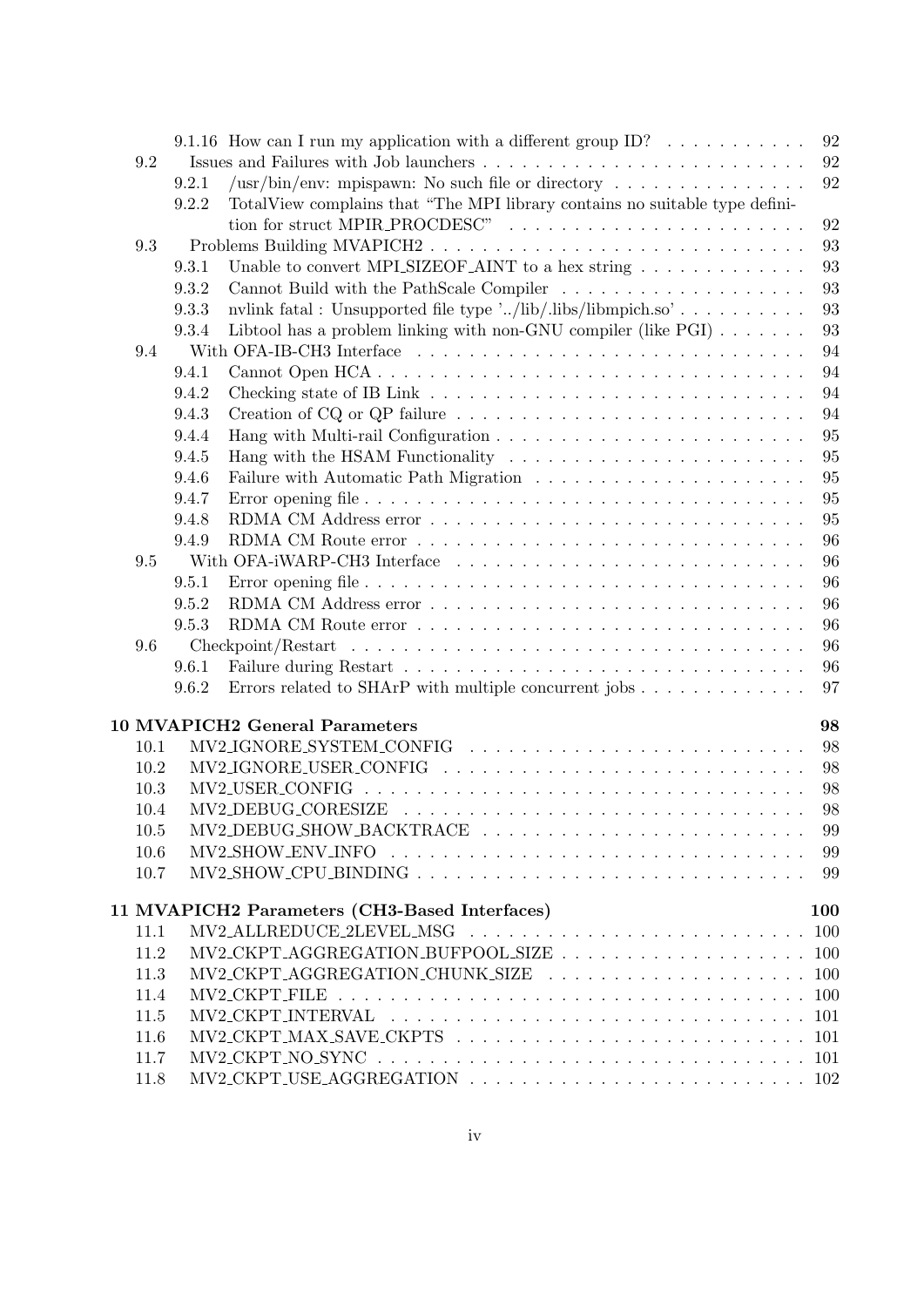| 11.9  |                                                                                                                           |
|-------|---------------------------------------------------------------------------------------------------------------------------|
| 11.10 |                                                                                                                           |
| 11.11 |                                                                                                                           |
| 11.12 |                                                                                                                           |
| 11.13 |                                                                                                                           |
| 11.14 |                                                                                                                           |
| 11.15 |                                                                                                                           |
| 11.16 |                                                                                                                           |
| 11.17 |                                                                                                                           |
| 11.18 | $\text{MV2-DEFAULT\_MAX\_SED\_WQE}\ \ldots\ \ldots\ \ldots\ \ldots\ \ldots\ \ldots\ \ldots\ \ldots\ \ldots\ 105$          |
| 11.19 |                                                                                                                           |
| 11.20 |                                                                                                                           |
| 11.21 |                                                                                                                           |
| 11.22 |                                                                                                                           |
| 11.23 |                                                                                                                           |
| 11.24 |                                                                                                                           |
| 11.25 |                                                                                                                           |
| 11.26 |                                                                                                                           |
| 11.27 |                                                                                                                           |
| 11.28 |                                                                                                                           |
| 11.29 |                                                                                                                           |
| 11.30 |                                                                                                                           |
| 11.31 |                                                                                                                           |
| 11.32 |                                                                                                                           |
| 11.33 |                                                                                                                           |
| 11.34 |                                                                                                                           |
| 11.35 |                                                                                                                           |
| 11.36 |                                                                                                                           |
| 11.37 |                                                                                                                           |
| 11.38 |                                                                                                                           |
| 11.39 | MV2_RAIL_SHARING_LARGE_MSG_THRESHOLD  110                                                                                 |
| 11.40 |                                                                                                                           |
| 11.41 |                                                                                                                           |
| 11.42 |                                                                                                                           |
| 11.43 |                                                                                                                           |
| 11.44 |                                                                                                                           |
| 11.45 |                                                                                                                           |
| 11.46 |                                                                                                                           |
| 11.47 |                                                                                                                           |
| 11.48 |                                                                                                                           |
| 11.49 | MV2_RAIL_SHARING_LARGE_MSG_THRESHOLD  113                                                                                 |
| 11.50 |                                                                                                                           |
| 11.51 |                                                                                                                           |
| 11.52 | $MV2_RDMA_CMMIN_PORT$ ,,,,,,,,,,,,,,,,,,,,,,,,,,,,,,,,,,114                                                               |
| 11.53 |                                                                                                                           |
| 11.54 | $MV2_RNDV_PROTOCOL \dots \dots \dots \dots \dots \dots \dots \dots \dots \dots \dots \dots \dots \dots \dots \dots \dots$ |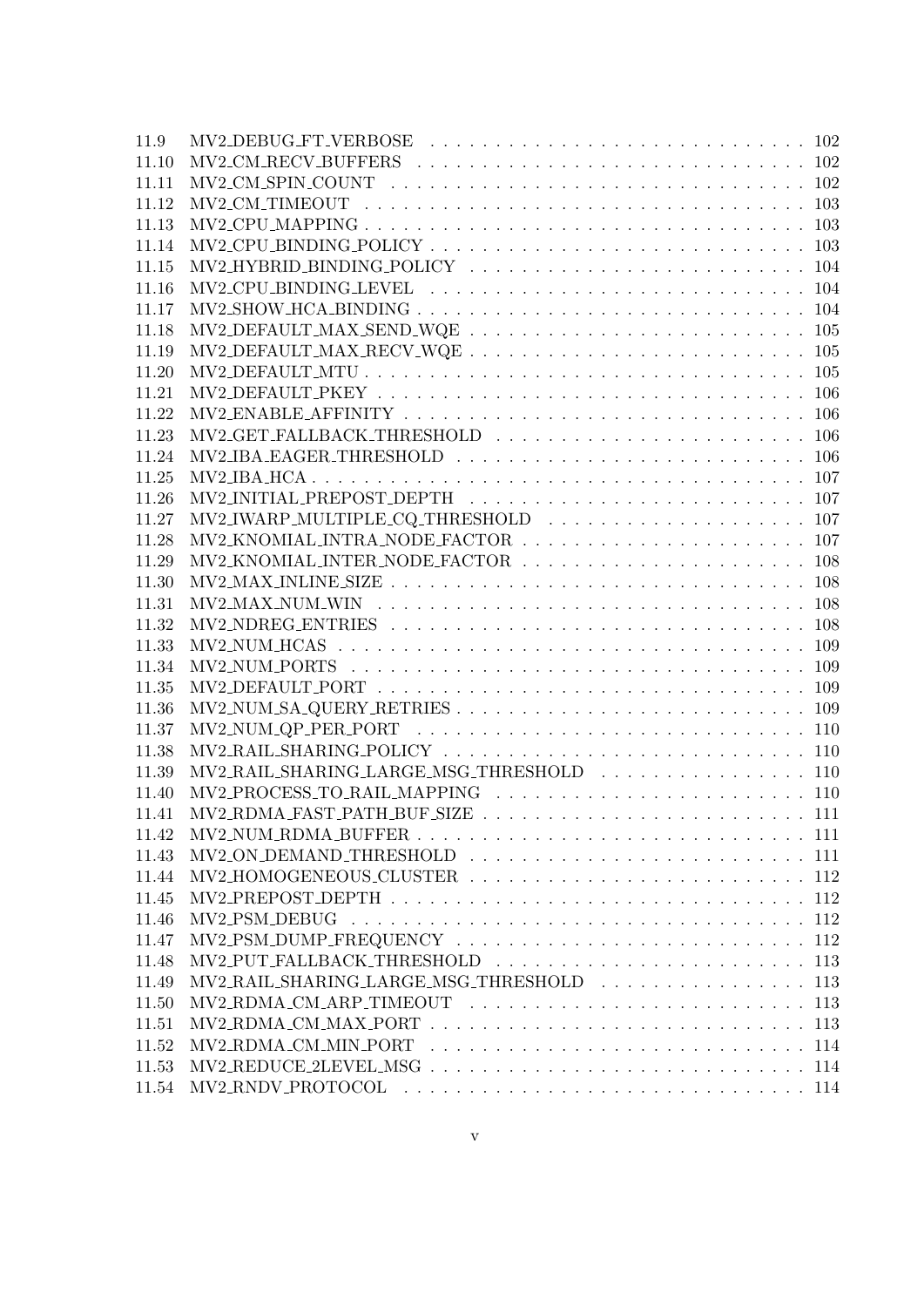| 11.55 |  |
|-------|--|
| 11.56 |  |
| 11.57 |  |
| 11.58 |  |
| 11.59 |  |
| 11.60 |  |
| 11.61 |  |
| 11.62 |  |
| 11.63 |  |
| 11.64 |  |
| 11.65 |  |
| 11.66 |  |
| 11.67 |  |
| 11.68 |  |
| 11.69 |  |
| 11.70 |  |
| 11.71 |  |
| 11.72 |  |
| 11.73 |  |
| 11.74 |  |
| 11.75 |  |
| 11.76 |  |
| 11.77 |  |
| 11.78 |  |
| 11.79 |  |
| 11.80 |  |
| 11.81 |  |
| 11.82 |  |
| 11.83 |  |
| 11.84 |  |
| 11.85 |  |
| 11.86 |  |
| 11.87 |  |
| 11.88 |  |
| 11.89 |  |
| 11.90 |  |
| 11.91 |  |
| 11.92 |  |
| 11.93 |  |
| 11.94 |  |
| 11.95 |  |
| 11.96 |  |
| 11.97 |  |
| 11.98 |  |
| 11.99 |  |
|       |  |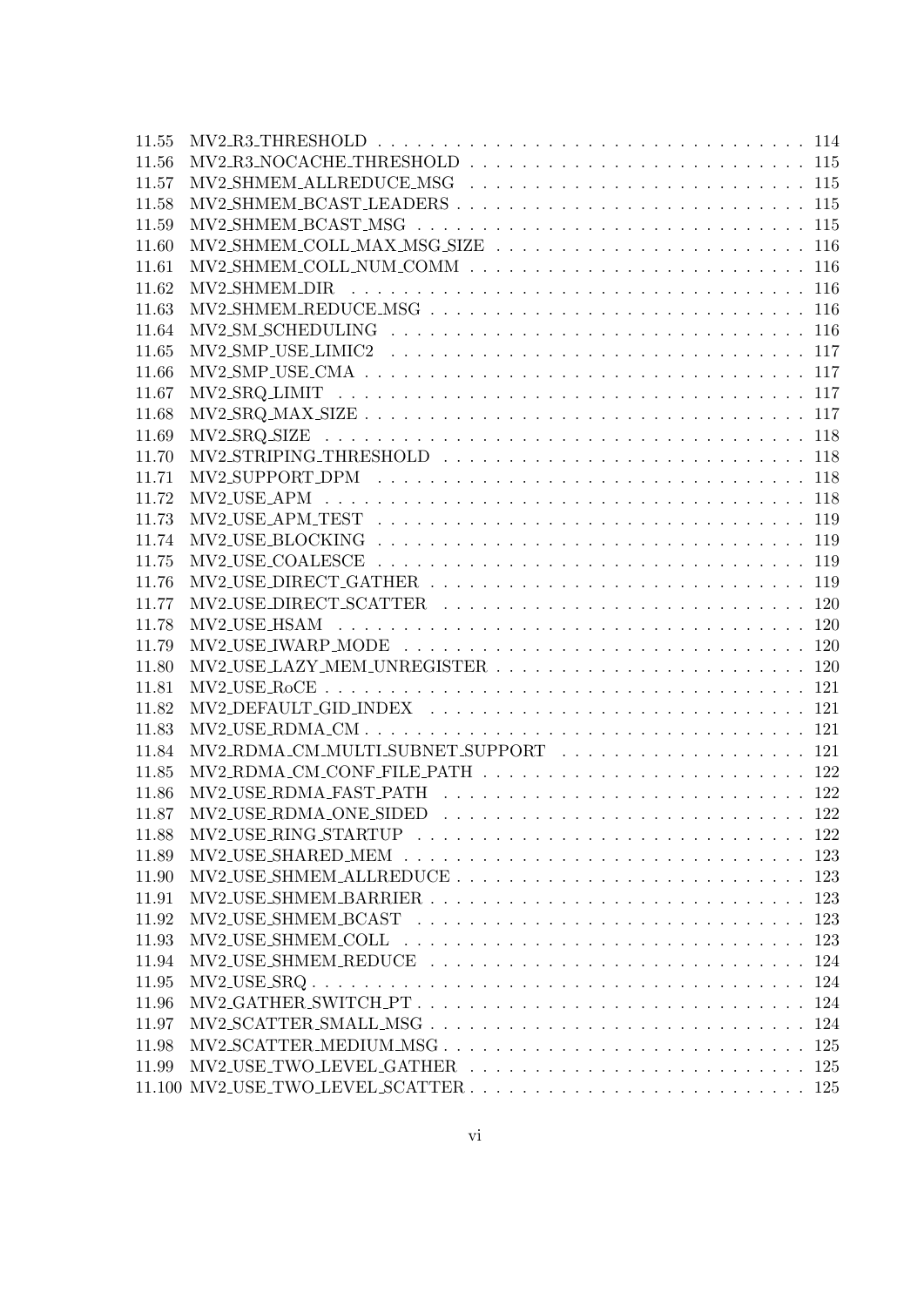|       | 11.131 MV2 ENABLE SOCKET AWARE COLLECTIVES 133           |
|-------|----------------------------------------------------------|
|       |                                                          |
|       |                                                          |
|       |                                                          |
|       |                                                          |
|       | 12 MVAPICH2 Parameters (OFA-IB-Nemesis Interface)<br>135 |
| 12.1  |                                                          |
| 12.2  |                                                          |
| 12.3  |                                                          |
| 12.4  |                                                          |
| 12.5  |                                                          |
| 12.6  |                                                          |
| 12.7  |                                                          |
| 12.8  |                                                          |
| 12.9  |                                                          |
| 12.10 |                                                          |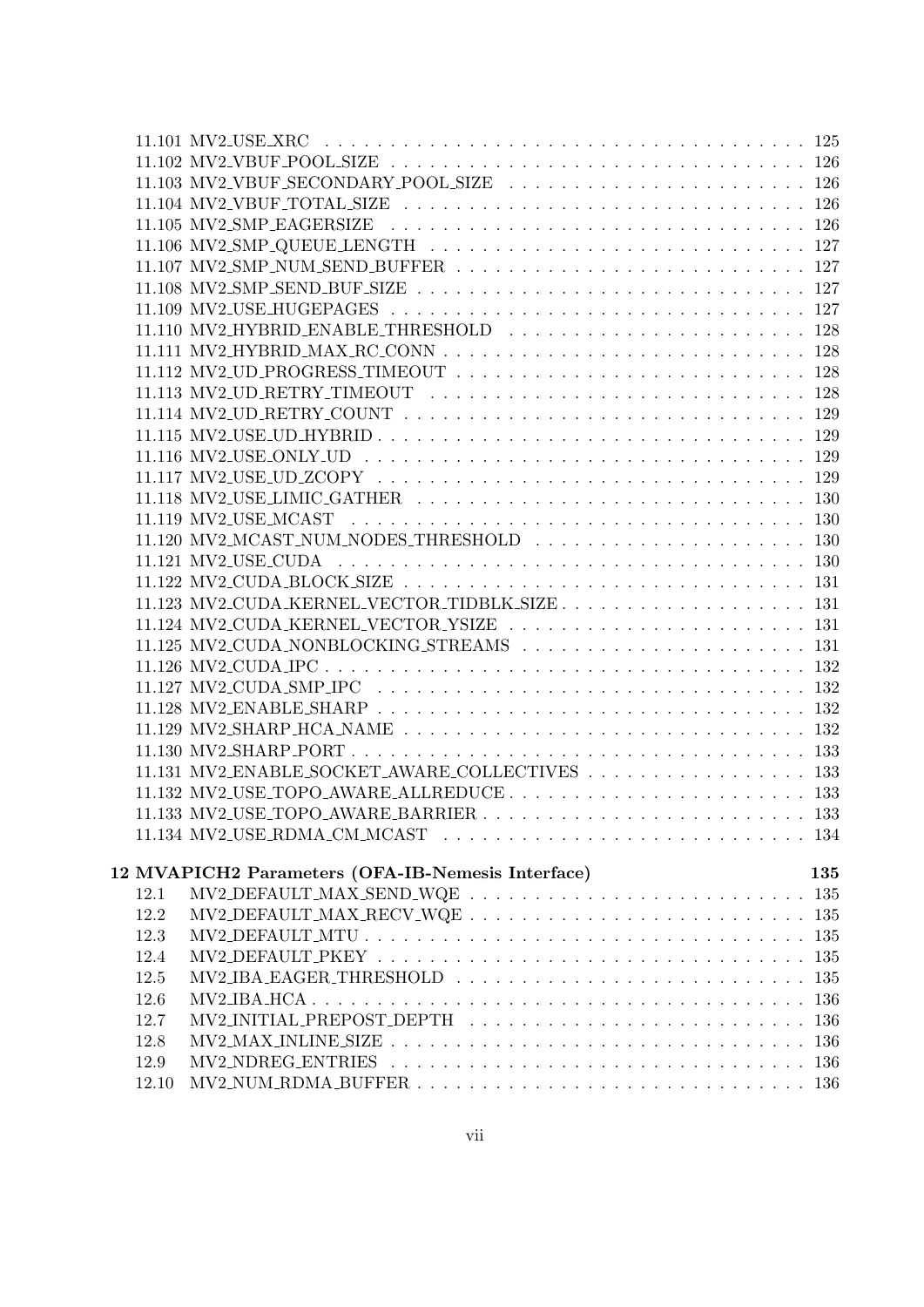|       | $MV2-NUM\_SA\_QUERY\_RETRIES \ldots \ldots \ldots \ldots \ldots \ldots \ldots \ldots \ldots 137$<br>12.11                                 |
|-------|-------------------------------------------------------------------------------------------------------------------------------------------|
| 12.12 |                                                                                                                                           |
| 12.13 |                                                                                                                                           |
| 12.14 |                                                                                                                                           |
| 12.15 | $MV2_R3_NOCACHE_THRESHOLD \ldots \ldots \ldots \ldots \ldots \ldots \ldots \ldots \ldots 138$                                             |
| 12.16 |                                                                                                                                           |
| 12.17 |                                                                                                                                           |
| 12.18 |                                                                                                                                           |
| 12.19 |                                                                                                                                           |
| 12.20 | $MV2\text{-USE}\_\text{LAZY}\_\text{MEM}\_\text{UNREGISTER}\_\text{L} \ldots \ldots \ldots \ldots \ldots \ldots \ldots \ldots \ldots 139$ |
| 12.21 |                                                                                                                                           |
| 12.22 | $MV2\_USE\_SRQ \ldots \ldots \ldots \ldots \ldots \ldots \ldots \ldots \ldots \ldots \ldots \ldots \ldots 139$                            |
| 12.23 |                                                                                                                                           |
| 12.24 |                                                                                                                                           |
| 12.25 |                                                                                                                                           |
| 12.26 | $MV2_RUN\_THROUGH\_STABILITYATION \ldots \ldots \ldots \ldots \ldots \ldots \ldots \ldots 140$                                            |
|       |                                                                                                                                           |
|       |                                                                                                                                           |
|       | <b>13 MPIRUN RSH Parameters</b><br>141                                                                                                    |
| 13.1  | MV2_COMM_WORLD_LOCAL_RANK  141                                                                                                            |
| 13.2  |                                                                                                                                           |
| 13.3  |                                                                                                                                           |
| 13.4  |                                                                                                                                           |
| 13.5  |                                                                                                                                           |
| 13.6  |                                                                                                                                           |
| 13.7  |                                                                                                                                           |
| 13.8  |                                                                                                                                           |
| 13.9  |                                                                                                                                           |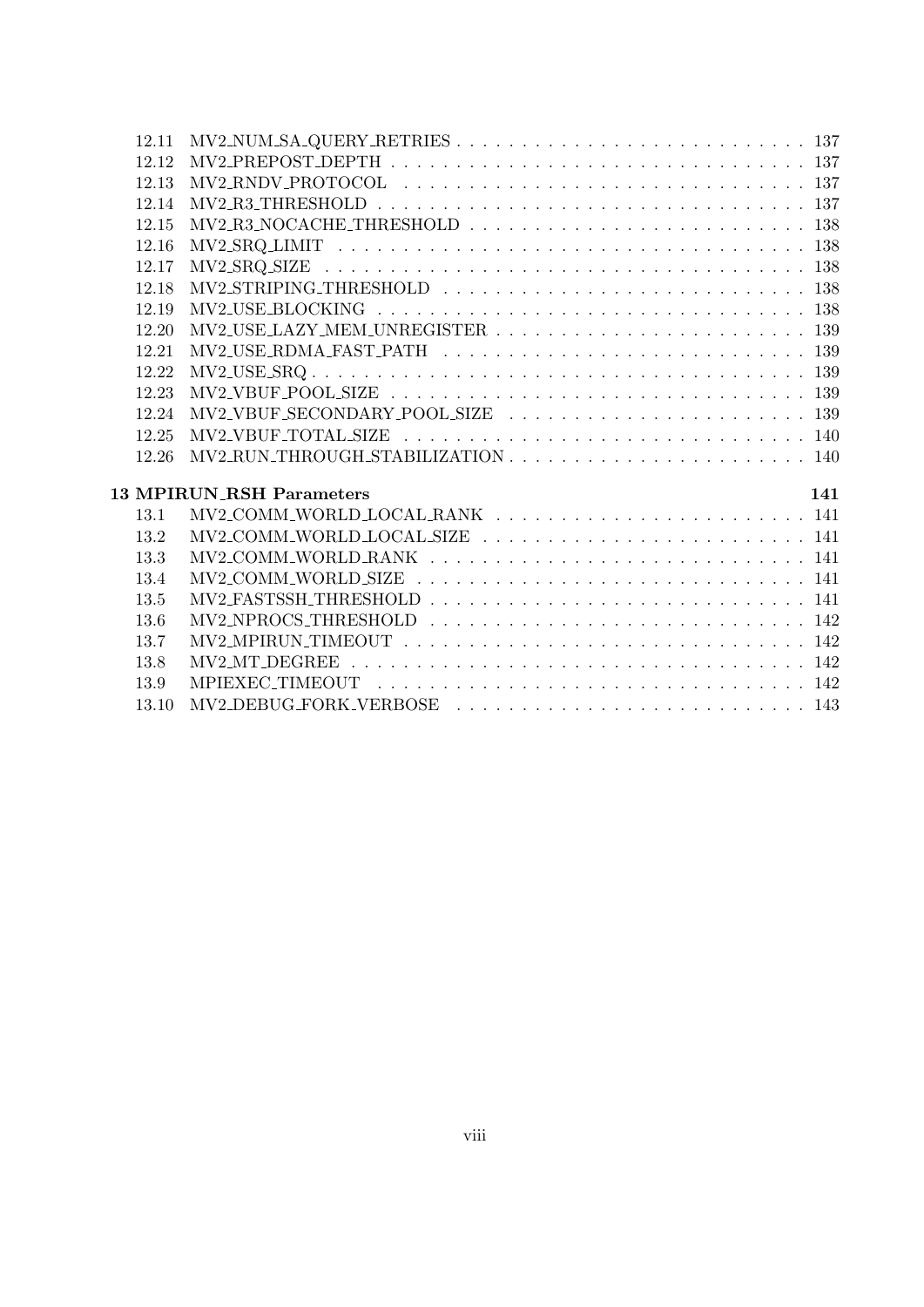# <span id="page-9-0"></span>1 Overview of the MVAPICH Project

InfiniBand, Omni-Path, Ethernet/iWARP RDMA over Converged Ethernet (RoCE), Slingshot 10, and Rockport Networks are high-performance networking technologies to deliver low latency and high bandwidth. They are also achieving widespread acceptance due to their *open standards*.

MVAPICH (pronounced as "em-vah-pich") is an open-source MPI software to exploit the novel features and mechanisms of these networking technologies and deliver best performance and scalability to MPI applications. This software is developed in the [Network-Based Computing Laboratory](http://nowlab.cse.ohio-state.edu) [\(NBCL\),](http://nowlab.cse.ohio-state.edu) headed by [Prof. Dhabaleswar K. \(DK\) Panda.](http://www.cse.ohio-state.edu/~panda)

The MVAPICH2 MPI library supports MPI-3 semantics. This open-source MPI software project started in 2001 and a first high-performance implementation was demonstrated at SuperComputing '02 conference. After that, this software has been steadily gaining acceptance in the HPC, InfiniBand, Omni-Path, Ethernet/iWARP and RoCE communities. As of March 2022, more than 3,200 organizations (National Labs, Universities and Industry) world-wide (in 89 countries) have registered as MVAPICH users at MVAPICH project web site. There have also been more than 1.56 million downloads of this software from the MVAPICH project site directly. In addition, many InfiniBand, Omni-Path, Ethernet/iWARP and RoCE vendors, server vendors, systems integrators and Linux distributors have been incorporating MVAPICH2 into their software stacks and distributing it. MVAPICH2 distribution is available under BSD licensing.

Several InfiniBand systems using MVAPICH2 have obtained positions in the TOP 500 ranking. The Nov '21 list includes the following systems: 4th, 10,649,600-core (Sunway TaihuLight) at National Supercomputing Center in Wuxi, China; 13th, 448,448 cores (Frontera) at TACC; 26th, 391,680 cores (ABCI) in Japan; 38st, 570,020 cores (Neurion) in South Korea; 39nd, 556,104 cores (Oakforest-PACS) in Japan; 44th, 367,024 cores (Stampede2) at TACC.

More details on MVAPICH software, users list, mailing lists, sample performance numbers on a wide range of platforms and interconnects, a set of OSU benchmarks, related publications, and other InfiniBand-, RoCE, Omni-Path, and iWARP-related projects (High-Performance Big Data and High-Performance Deep Learning) can be obtained from our website[:http://mvapich.cse.ohio](http://mvapich.cse.ohio-state.edu)[state.edu.](http://mvapich.cse.ohio-state.edu)

This document contains necessary information for MVAPICH2 users to download, install, test, use, tune and troubleshoot MVAPICH2 2.3.7. We continuously fix bugs and update update this document as per user feedback. Therefore, we strongly encourage you to refer to our web page for updates.

# <span id="page-9-1"></span>2 How to use this User Guide?

This guide is designed to take the user through all the steps involved in configuring, installing, running and tuning MPI applications over InfiniBand using MVAPICH2 2.3.7.

In Section [3](#page-10-0) we describe all the features in MVAPICH2 2.3.7. As you read through this section, please note our new features (highlighted as NEW) compared to version 2.3.6. Some of these features are designed in order to optimize specific type of MPI applications and achieve greater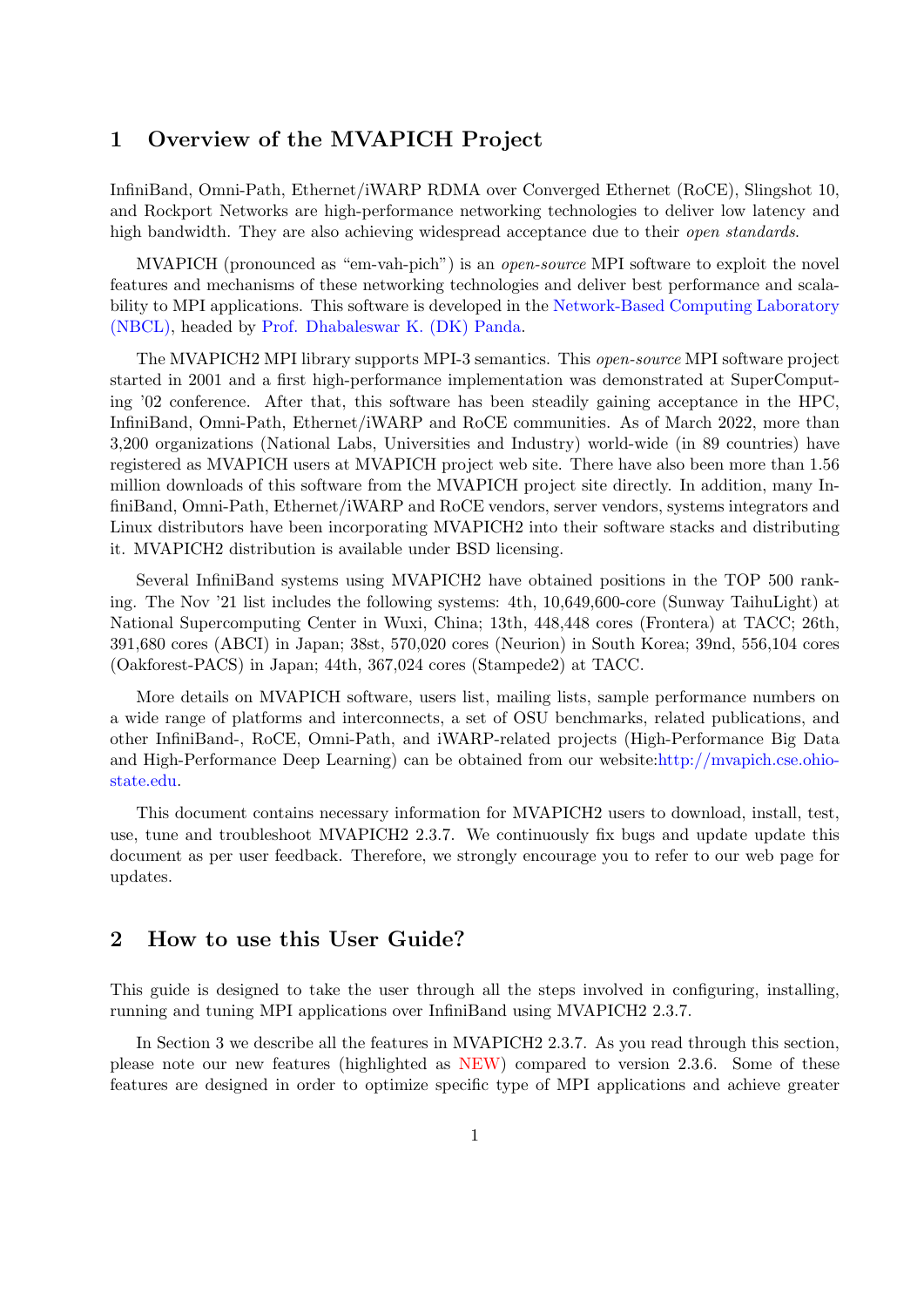scalability. Section [4](#page-24-0) describes in detail the configuration and installation steps. This section enables the user to identify specific compilation flags which can be used to turn some of the features on or off. Basic usage of MVAPICH2 is explained in Section [5.](#page-39-0) Section [6](#page-49-0) provides instructions for running MVAPICH2 with some of the advanced features. Section [7](#page-82-0) describes the usage of the OSU Benchmarks. In Section [8](#page-90-0) we suggest some tuning techniques for multi-thousand node clusters using some of our new features. If you have any problems using MVAPICH2, please check Section [9](#page-96-0) where we list some of the common problems people face. Finally, in Sections [11](#page-108-0) and [12,](#page-143-0) we list all important run time parameters, their default values and a short description.

# <span id="page-10-0"></span>3 MVAPICH2 2.3.7 Features

MVAPICH2 (MPI-3 over InfiniBand) is an MPI-3 implementation based on [MPICH](http://www.mpich.org/) ADI3 layer. MVAPICH2 2.3.7 is available as a single integrated package (with MPICH 3.2.1). The current release supports ten different underlying transport interfaces, as shown in Figure [1.](#page-10-1)

| <b>MPI</b> Application |                      |                         |                    |                         |                   |        |        | Process Manager   |                               |  |
|------------------------|----------------------|-------------------------|--------------------|-------------------------|-------------------|--------|--------|-------------------|-------------------------------|--|
| MVAPICH <sub>2</sub>   |                      |                         |                    |                         |                   |        |        | mpirun rsh        |                               |  |
| CH3 (OSU enhanced)     |                      |                         |                    |                         |                   |        |        | Nemesis           | mpirun, mpiexec,              |  |
| OFA-IB                 | OFA-<br><b>iWARP</b> | OFA-<br>RoCE<br>(v1/v2) | TrueScale<br>(PSM) | Omni-<br>Path<br>(PSM2) | Shared-<br>Memory | TCP/IP | TCP/IP | Shared-<br>Memory | mpiexec.hydra<br><b>SLURM</b> |  |

<span id="page-10-1"></span>Figure 1: Overview of different available interfaces of the MVAPICH2 library

- OFA-IB-CH3: This interface supports all InfiniBand compliant devices based on the [Open-](http://www.openfabrics.org)[Fabrics](http://www.openfabrics.org) layer. This interface has the most features and is most widely used. For example, this interface can be used over all Mellanox InfiniBand adapters, IBM eHCA adapters and TrueScale adapters.
- OFA-iWARP-CH3: This interface supports all iWARP compliant devices supported by Open-Fabrics. For example, this layer supports Chelsio T3 adapters with the native iWARP mode.
- OFA-RoCE-CH3: This interface supports the emerging RoCE (RDMA over Converged Ethernet) interface for Mellanox ConnectX-EN adapters with 10/40GigE switches. It provides support for RoCE v1 and v2.
- TrueScale (PSM-CH3): This interface provides native support for TrueScale adapters from Intel over PSM interface. It provides high-performance point-to-point communication for both one-sided and two-sided operations.
- Omni-Path (PSM2-CH3): This interface provides native support for Omni-Path adapters from Intel over PSM2 interface. It provides high-performance point-to-point communication for both one-sided and two-sided operations.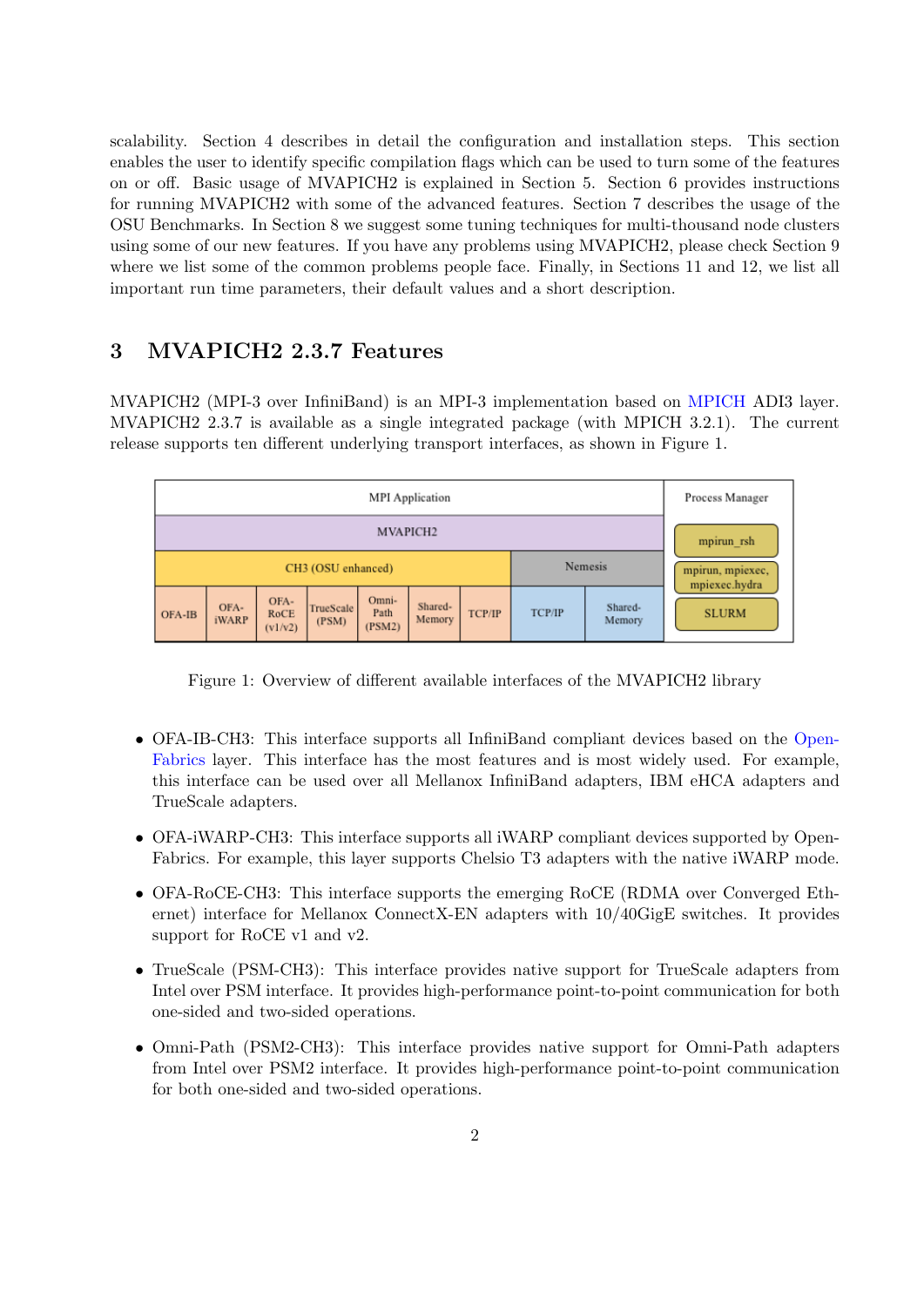- Shared-Memory-CH3: This interface provides native shared memory support on multi-core platforms where communication is required only within a node. Such as SMP-only systems, laptops, etc.
- TCP/IP-CH3: The standard TCP/IP interface (provided by MPICH) to work with a range of network adapters supporting TCP/IP interface. This interface can be used with IPoIB (TCP/IP over InfiniBand network) support of InfiniBand also. However, it will not deliver good performance/scalability as compared to the other interfaces.
- TCP/IP-Nemesis: The standard TCP/IP interface (provided by MPICH Nemesis channel) to work with a range of network adapters supporting TCP/IP interface. This interface can be used with IPoIB (TCP/IP over InfiniBand network) support of InfiniBand also. However, it will not deliver good performance/scalability as compared to the other interfaces.
- Shared-Memory-Nemesis: This interface provides native shared memory support on multi-core platforms where communication is required only within a node. Such as SMP-only systems, laptops, etc.
- (DEPRECATED) OFA-IB-Nemesis: This interface supports all InfiniBand compliant devices based on the OpenFabrics layer with the emerging Nemesis channel of the MPICH stack. This interface can be used by all Mellanox InfiniBand adapters.

MVAPICH2 2.3.7 is compliant with MPI 3 standard. In addition, MVAPICH2 2.3.7 provides support and optimizations for NVIDIA GPU, multi-threading and fault-tolerance (Checkpointrestart, Job-pause-migration-resume). A complete set of features of MVAPICH2 2.3.7 are indicated below. New features compared to v2.2 are indicated as NEW.

- NEW Based on and ABI compatible with MPICH-3.2.1
- MPI-3 standard compliance
	- Nonblocking collectives
	- Neighborhood collectives
	- MPI Comm split type support
	- Support for MPI Type create hindexed block
	- NEW Enhanced support for MPI T PVARs and CVARs
	- NEW Enhanced performance for Allreduce, Reduce scatter block, Allgather, Allgatherv through new algorithms
	- NEW Improved performance for small message collective operations
	- NEW Improved performance of data transfers from/to non-contiguous buffers used by user-defined datatypes
	- Nonblocking communicator duplication routine MPI Comm idup (will only work for single-threaded programs)
	- MPI Comm create group support
	- Support for matched probe functionality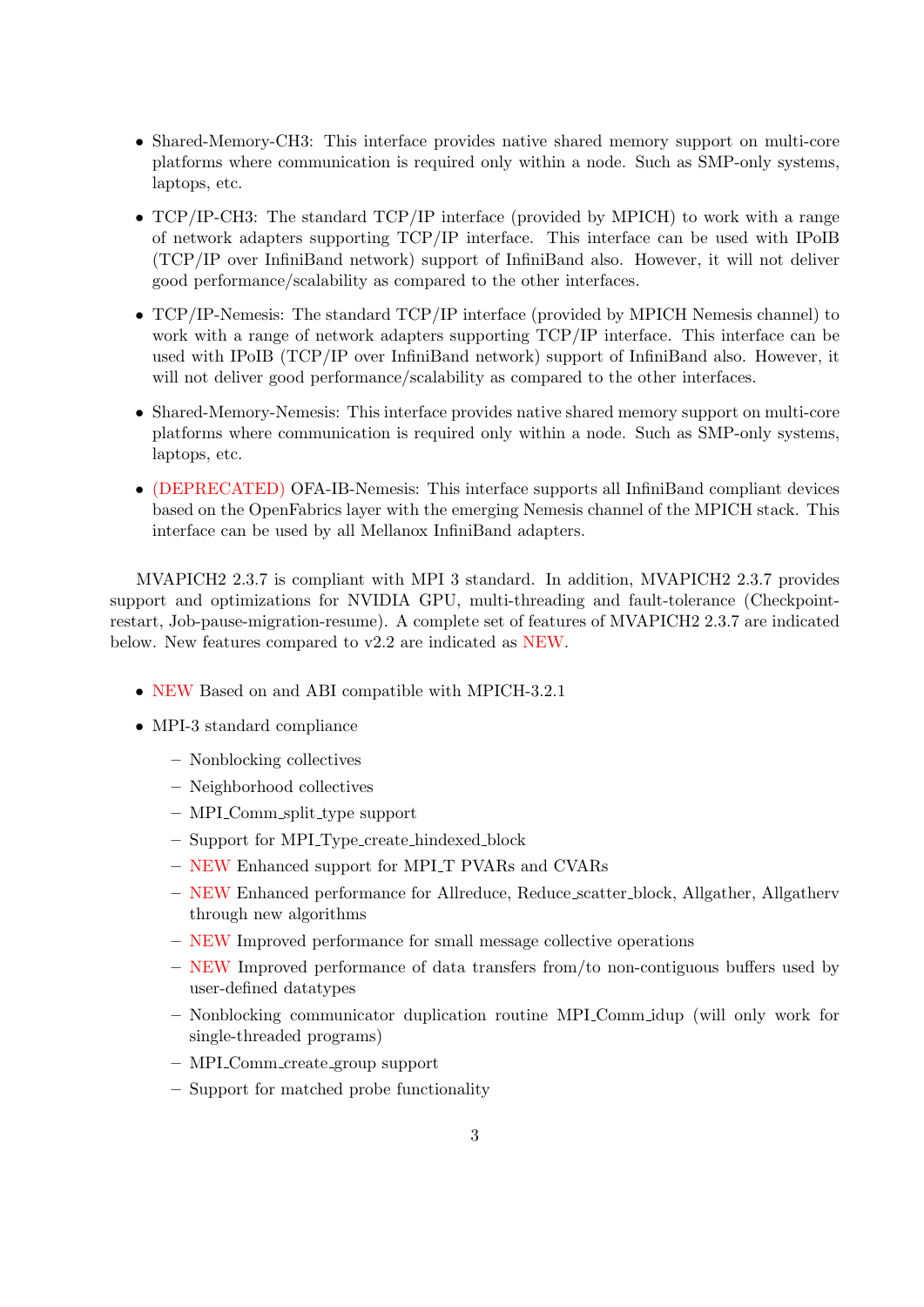- Support for "Const" (disabled by default)
- CH3-level design for scaling to multi-thousand cores with highest performance and reduced memory usage.
	- Support for MPI-3 RMA in OFA-IB-CH3, OFA-IWARP-CH3, OFA-RoCE-CH3, TrueScale (PSM-CH3) and Omni-Path (PSM2-CH3)
	- Support for Omni-Path architecture
		- ∗ Introduction of a new PSM2-CH3 channel for Omni-Path
	- NEW Support for Marvel QEDR RoCE adapters
	- NEW Support for PMIx protocol for SLURM and JSM
	- NEW Support for RDMA CM based multicast group creation
	- Support for OpenPOWER architecture
	- NEW Support IBM POWER9 and POWER8 architecture
	- NEW Support Microsoft Azure HPC cloud platform
	- NEW Support Cavium ARM (ThunderX2) systems
	- NEW Support Intel Skylake architecture
	- NEW Support Intel Cascade Lake architecture
	- NEW Support AMD EPYC Rome architecture
		- ∗ NEW Enhanced point-to-point and collective tuning for AMD ROME processor
	- NEW Support for Broadcom NetXtreme RoCE HCA
		- ∗ NEW Enhanced inter-node point-to-point for Broadcom NetXtreme RoCE HCA
	- NEW Support architecture detection for Fujitsu A64fx processor
		- ∗ NEW Enhanced point-to-point and collective tuning for Fujitsu A64fx processor
	- NEW Support architecture detection for Oracle BM.HPC2 cloud shape
		- ∗ NEWEnhanced point-to-point tuning for Oracle BM.HPC2 cloud shape
	- NEW Support for Intel Knights Landing architecture
		- ∗ NEW Efficient support for different Intel Knight's Landing (KNL) models
		- ∗ Optimized inter-node and intra-node communication
		- ∗ NEW Enhance large message intra-node performance with CH3-IB-Gen2 channel on Intel Knight's Landing
	- NEW Support for executing MPI jobs in Singularity
	- Exposing several performance and control variables to MPI-3 Tools information interface (MPIT)
		- ∗ Enhanced PVAR support
		- ∗ NEW Add multiple MPI T PVARs and CVARs for point-to-point and collective operations
	- NEW Enhance performance of point-to-point operations for CH3-Gen2 (InfiniBand), CH3-PSM, and CH3-PSM2 (Omni- Path) channels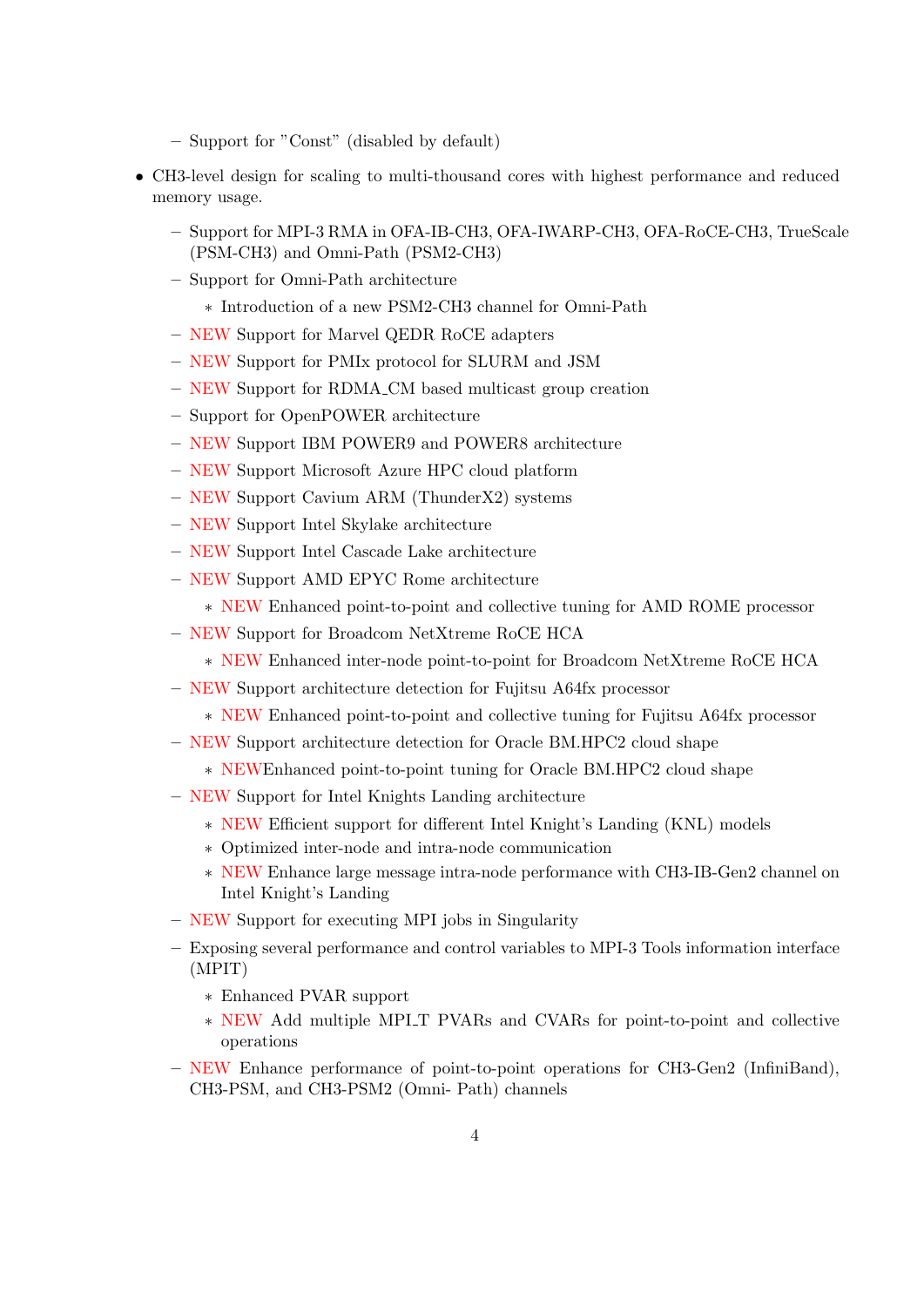- Enable support for multiple MPI initializations
- Enhanced performance for small messages
- Flexibility to use internal communication buffers of different size
- Enhanced performance for MPI Comm split through new bitonic algorithm
- Tuning internal communication buffer size for performance
- Improve communication performance by removing locks from critical path
- Enhanced communication performance for small/medium message sizes
- Reduced memory footprint
- NEW Multi-rail support for UD-Hybrid channel
- NEW Enhanced performance for UD-Hybrid code
- Support for InfiniBand hardware UD-Multicast based collectives
- NEW Gracefully handle any number of HCAs
- HugePage support
- Integrated Hybrid (UD-RC/XRC) design to get best performance on large-scale systems with reduced/constant memory footprint
- Support for running with UD only mode
- Support for MPI-2 Dynamic Process Management on InfiniBand Clusters
- eXtended Reliable Connection (XRC) support
	- ∗ Enable XRC by default at configure time
- Multiple CQ-based design for Chelsio 10GigE/iWARP
- Multi-port support for Chelsio 10GigE/iWARP
- Enhanced iWARP design for scalability to higher process count
- Support iWARP interoperability between Intel NE020 and Chelsio T4 adapters
- Support for 3D torus topology with appropriate SL settings
- Quality of Service (QoS) support with multiple InfiniBand SL
- NEW Capability to run MPI jobs across multiple InfiniBand subnets
- Enabling support for intra-node communications in RoCE mode without shared memory
- On-demand Connection Management: This feature enables InfiniBand connections to be setup dynamically, enhancing the scalability of MVAPICH2 on clusters of thousands of nodes.
	- ∗ Support for backing on-demand UD CM information with shared memory for minimizing memory footprint
	- ∗ Improved on-demand InfiniBand connection setup
	- ∗ On-demand connection management support with IB CM (RoCE Interface)
	- ∗ Native InfiniBand Unreliable Datagram (UD) based asynchronous connection management for OpenFabrics-IB interface.
	- ∗ RDMA CM based on-demand connection management for OpenFabrics-IB and OpenFabrics-iWARP interfaces.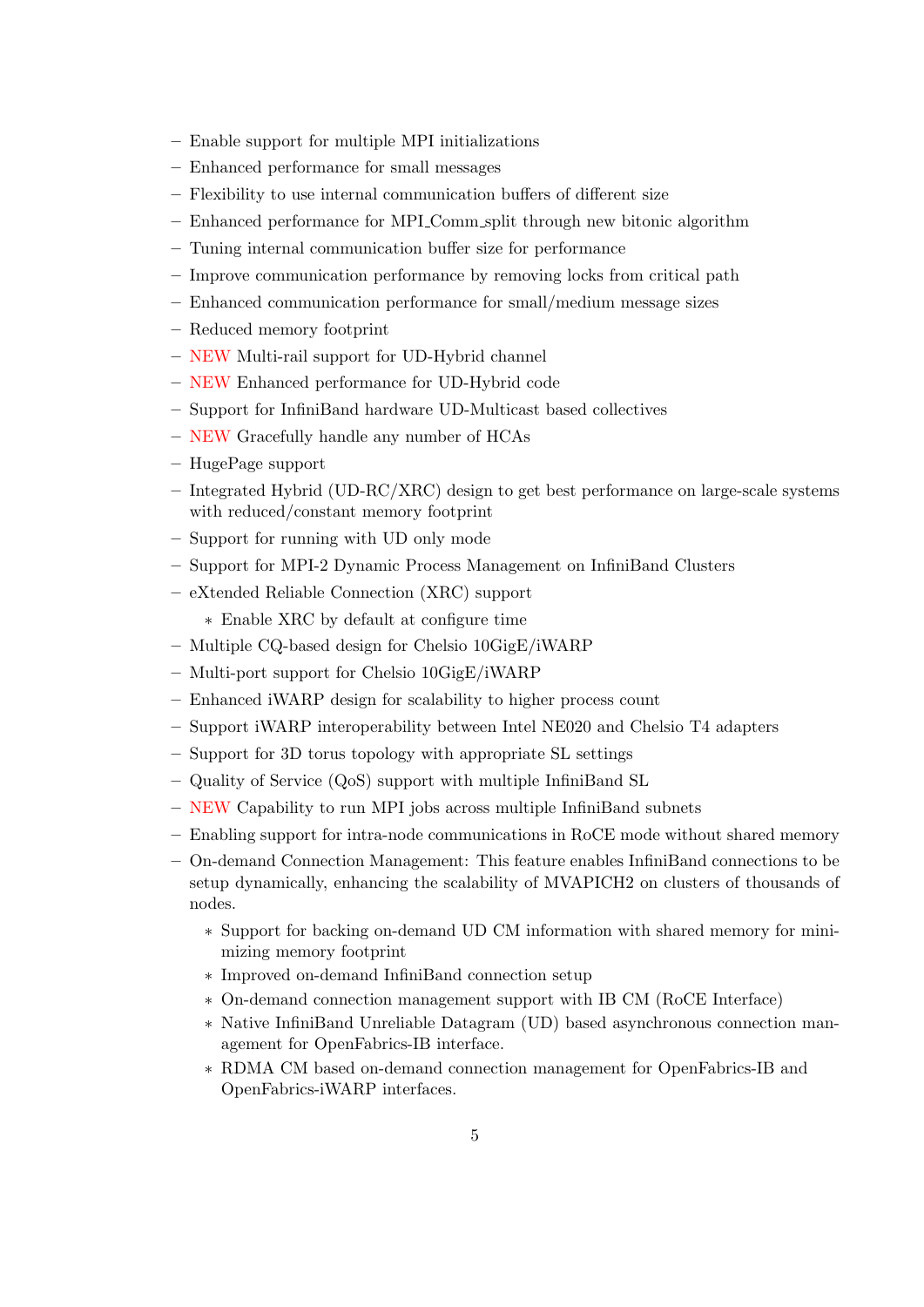- ∗ NEW Support to automatically detect IP address of IB/RoCE interfaces when RDMA CM is enabled without relying on mv2.conf file
- Message coalescing support to enable reduction of per Queue-pair send queues for reduction in memory requirement on large scale clusters. This design also increases the small message messaging rate significantly. Available for OFA-IB-CH3 interface.
- RDMA Read utilized for increased overlap of computation and communication for Open-Fabrics device. Available for OFA-IB-CH3 and OFA-IB-iWARP-CH3 interfaces.
- Shared Receive Queue (SRQ) with flow control. This design uses significantly less memory for MPI library. Available for OFA-IB-CH3 interface.
- Adaptive RDMA Fast Path with Polling Set for low-latency messaging. Available for OFA-IB-CH3 and OFA-iWARP-CH3 interfaces.
- Header caching for low-latency
- CH3 shared memory channel for standalone hosts (including SMP-only systems and laptops) without any InfiniBand adapters
- Unify process affinity support in OFA-IB-CH3, PSM-CH3 and PSM2-CH3 channels
- Support to enable affinity with asynchronous progress thread
- Allow processes to request MPI THREAD MULTIPLE when socket or NUMA node level affinity is specified
- Reorganized HCA-aware process mapping
- Dynamic identification of maximum read/atomic operations supported by HCA
- Enhanced scalability for RDMA-based direct one-sided communication with less communication resource. Available for OFA-IB-CH3 and OFA-iWARP-CH3 interfaces.
- Removed libibumad dependency for building the library
- Option to disable signal handler setup
- Tuned thresholds for various architectures
- Option for selecting non-default gid-index in a loss-less fabric setup in RoCE mode
- Option to use IP address as a fallback if hostname cannot be resolved
- NEW Improved job-startup performance
- NEW Gracefully handle RDMA CM failures during job-startup
- Enhanced startup time for UD-Hybrid channel
- Provided a new runtime variable MV2 HOMOGENEOUS CLUSTER for optimized startup on homogeneous clusters
- Improved debug messages and error reporting
- $-$  Supporting large data transfers  $(>2GB)$
- Support for MPI communication from NVIDIA GPU device memory
	- NEW Improved performance for Host buffers when CUDA is enabled
	- NEW Add custom API to identify if MVAPICH2 has in-built CUDA support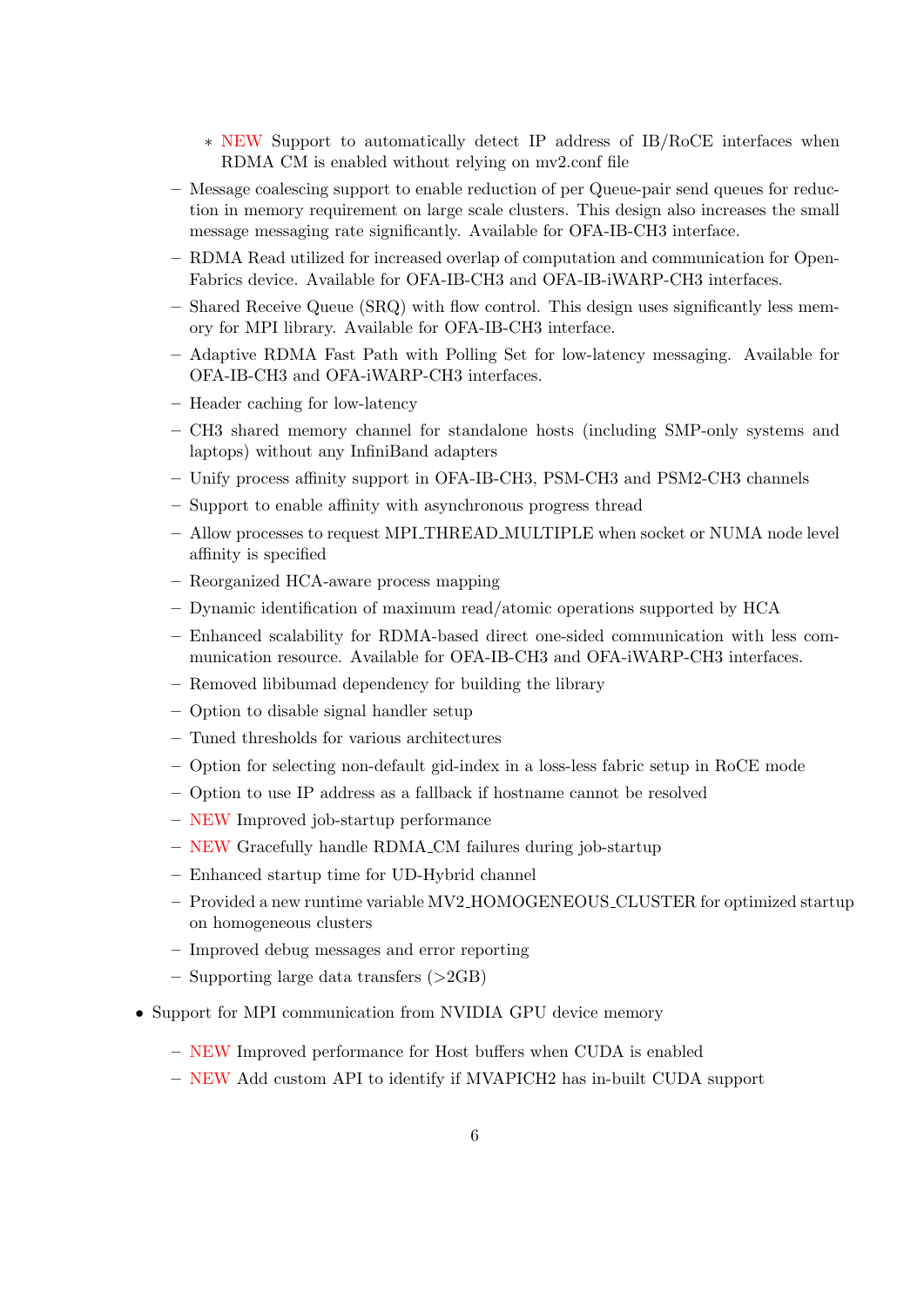- Support for MPI Scan and MPI Exscan collective operations from GPU buffers
- Multi-rail support for GPU communication
- Support for non-blocking streams in asynchronous CUDA transfers for better overlap
- Dynamic CUDA initialization. Support GPU device selection after MPI Init
- Support for running on heterogeneous clusters with GPU and non-GPU nodes
- Tunable CUDA kernels for vector datatype processing for GPU communication
- Optimized sub-array data-type processing for GPU-to-GPU communication
- Added options to specify CUDA library paths
- Efficient vector, hindexed datatype processing on GPU buffers
- Tuned MPI performance on Kepler GPUs
- Improved intra-node communication with GPU buffers using pipelined design
- Improved inter-node communication with GPU buffers with non-blocking CUDA copies
- Improved small message communication performance with CUDA IPC design
- Improved automatic GPU device selection and CUDA context management
- Optimal communication channel selection for different GPU communication modes (DD, HH and HD) in different configurations (intra-IOH a and inter-IOH)
- Provided option to use CUDA library call instead of CUDA driver to check buffer pointer type
- High performance RDMA-based inter-node point-to-point communication (GPU-GPU, GPU-Host and Host-GPU)
- High performance intra-node point-to-point communication for multi-GPU adapters/node (GPU-GPU, GPU-Host and Host-GPU)
- Enhanced designs for Alltoall and Allgather collective communication from GPU device buffers
- Optimized and tuned support for collective communication from GPU buffers
- Non-contiguous datatype support in point-to-point and collective communication from GPU buffers
- Updated to sm 20 kernel optimizations for MPI Datatypes
- Taking advantage of CUDA IPC (available in CUDA 4.1) in intra-node communication for multiple GPU adapters/node
- Efficient synchronization mechanism using CUDA Events for pipelined device data transfers
- OFA-IB-Nemesis interface design (Deprecated)
	- OpenFabrics InfiniBand network module support for MPICH Nemesis modular design
	- Optimized adaptive RDMA fast path with Polling Set for high-performance inter-node communication
	- Shared Receive Queue (SRQ) support with flow control, uses significantly less memory for MPI library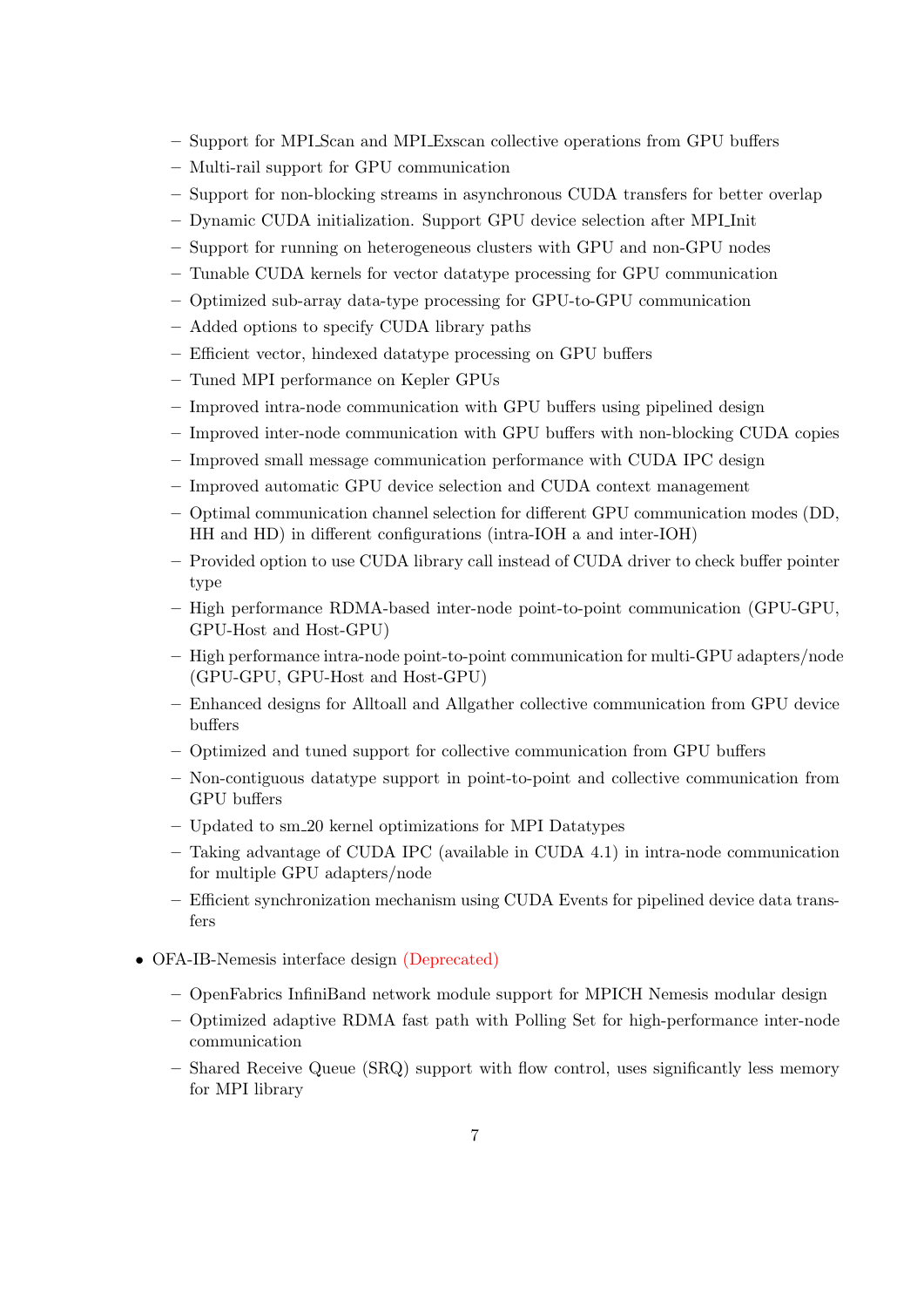- Header caching for low-latency
- Support for additional features (such as hwloc, hierarchical collectives, one-sided, multithreading, etc.), as included in the MPICH Nemesis channel
- Support of Shared-Memory-Nemesis interface on multi-core platforms requiring intranode communication only (SMP-only systems, laptops, etc.)
- Support for 3D torus topology with appropriate SL settings
- Quality of Service (QoS) support with multiple InfiniBand SL
- Automatic inter-node communication parameter tuning based on platform and adapter detection
- Flexible HCA selection
- Checkpoint-Restart support
- Run-through stabilization support to handle process failures
- Enhancements to handle IB errors gracefully
- Flexible process manager support
	- Support for PMI-2 based startup with SLURM
	- Enhanced startup performance with SLURM
		- ∗ Support for PMIX Iallgather and PMIX Ifence
	- Enhanced startup performance and reduced memory footprint for storing InfiniBand end-point information with SLURM
		- ∗ Support for shared memory based PMI operations
	- NEW On-demand connection management for PSM-CH3 and PSM2-CH3 channels
	- NEW Support for JSM and Flux resource managers
	- NEW Enhanced job-startup performance for flux job launcher
	- NEW Improved job startup performance with mpirun rsh
	- NEW Support in mpirun rsh for using srun daemons to launch jobs
	- NEW Support in mpirun rsh for specifying processes per node using '-ppn'
	- Improved startup performance for TrueScale (PSM-CH3) channel
	- NEW Improved job startup time for OFA-IB-CH3, PSM-CH3, and PSM2-CH3
	- Improved hierarchical job startup performance
	- Enhanced hierarchical ssh-based robust mpirun rsh framework to work with any interface (CH3 and Nemesis channel-based) including OFA-IB-Nemesis, TCP/IP-CH3 and TCP/IP-Nemesis to launch jobs on multi-thousand core clusters
	- Introduced option to export environment variables automatically with mpirun rsh
	- Support for automatic detection of path to utilities(rsh, ssh, xterm, TotalView) used by mpirun rsh during configuration
	- Support for launching jobs on heterogeneous networks with mpirun rsh
	- MPMD job launch capability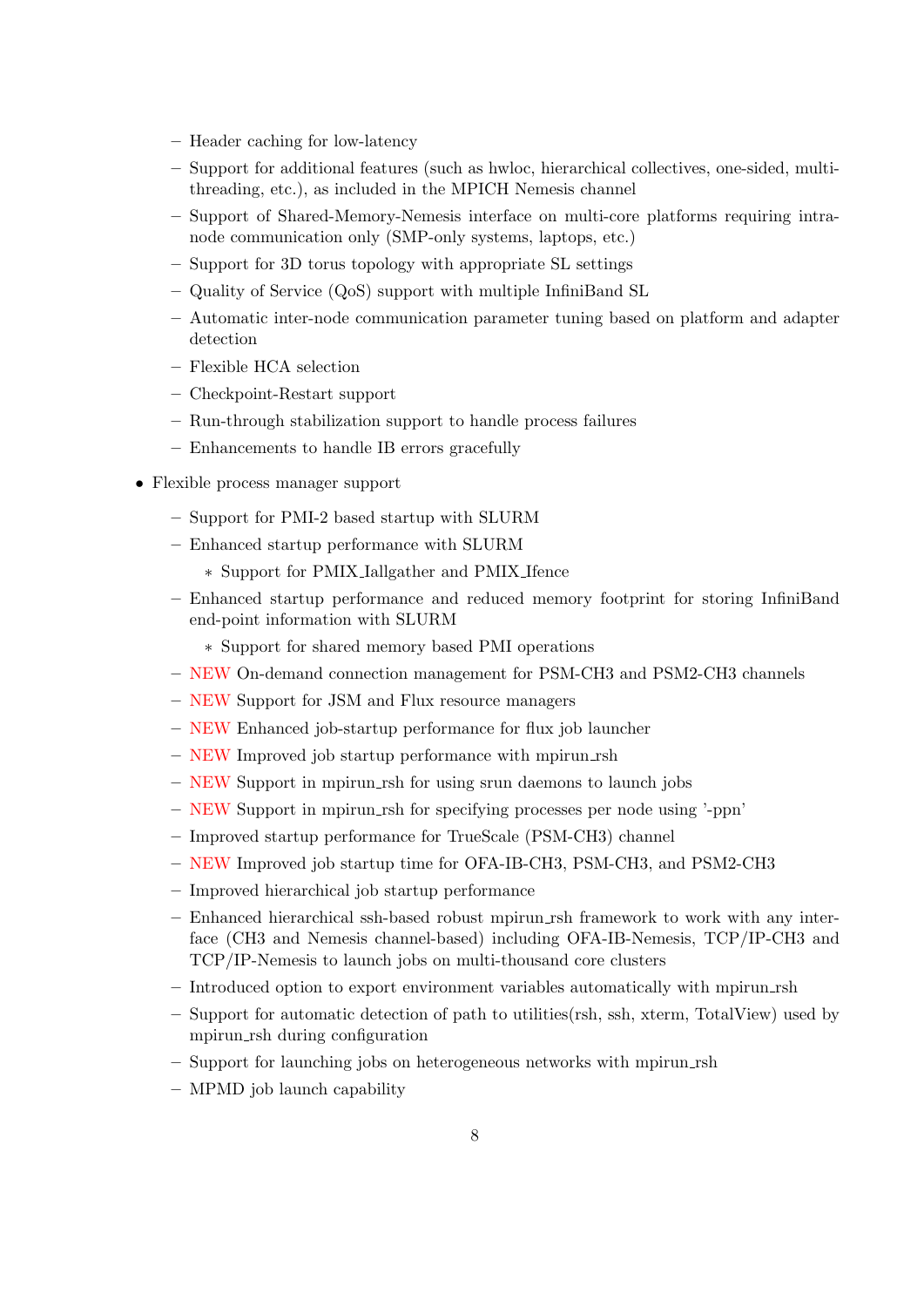- Hydra process manager to work with any of the ten interfaces (CH3 and Nemesis channelbased) including OFA-IB-CH3, OFA-iWARP-CH3, OFA-RoCE-CH3 and TCP/IP-CH3
- Improved debug message output in process management and fault tolerance functionality
- Better handling of process signals and error management in mpispawn
- Flexibility for process execution with alternate group IDs
- Using in-band IB communication with MPD
- SLURM integration with mpiexec.mpirun rsh to use SLURM allocated hosts without specifying a hostfile
- Support added to automatically use PBS NODEFILE in Torque and PBS environments
- Support for suspend/resume functionality with mpirun rsh framework
- Exporting local rank, local size, global rank and global size through environment variables (both mpirun\_rsh and hydra)
- Support for various job launchers and job schedulers (such as SGE and OpenPBS/Torque)
- Configuration file support (similar to one available in MVAPICH). Provides a convenient method for handling all runtime variables through a configuration file.
- Fault-tolerance support
	- Checkpoint-Restart Support with DMTCP (Distributed MultiThreaded CheckPointing)
	- Enable hierarchical SSH-based startup with Checkpoint-Restart
	- Enable the use of Hydra launcher with Checkpoint-Restart for OFA-IB-CH3 and OFA-IB-Nemesis interfaces
	- Checkpoint/Restart using LLNL's Scalable Checkpoint/Restart Library (SCR)
		- ∗ Support for application-level checkpointing
		- ∗ Support for hierarchical system-level checkpointing
	- Checkpoint-restart support for application transparent systems-level fault tolerance. [BLC](http://ftg.lbl.gov/CheckpointRestart/CheckpointRestart.shtml)R[based](http://ftg.lbl.gov/CheckpointRestart/CheckpointRestart.shtml) support using OFA-IB-CH3 and OFA-IB-Nemesis interfaces
		- ∗ Scalable Checkpoint-restart with mpirun rsh framework
		- ∗ Checkpoint-restart with [Fault-Tolerance Backplane \(FTB\)](http://www.mcs.anl.gov/research/cifts/index.php) framework (FTB-CR)
		- ∗ Checkpoint-restart with intra-node shared memory (user-level) support
		- ∗ Checkpoint-restart with intra-node shared memory (kernel-level with LiMIC2) support
		- ∗ Checkpoint-restart support with pure SMP mode
		- ∗ Allows best performance and scalability with fault-tolerance support
		- ∗ Run-through stabilization support to handle process failures using OFA-IB-Nemesis interface
		- ∗ Enhancements to handle IB errors gracefully using OFA-IB-Nemesis interface
	- Application-initiated system-level checkpointing is also supported. User application can request a whole program checkpoint synchronously by calling special MVAPICH2 functions.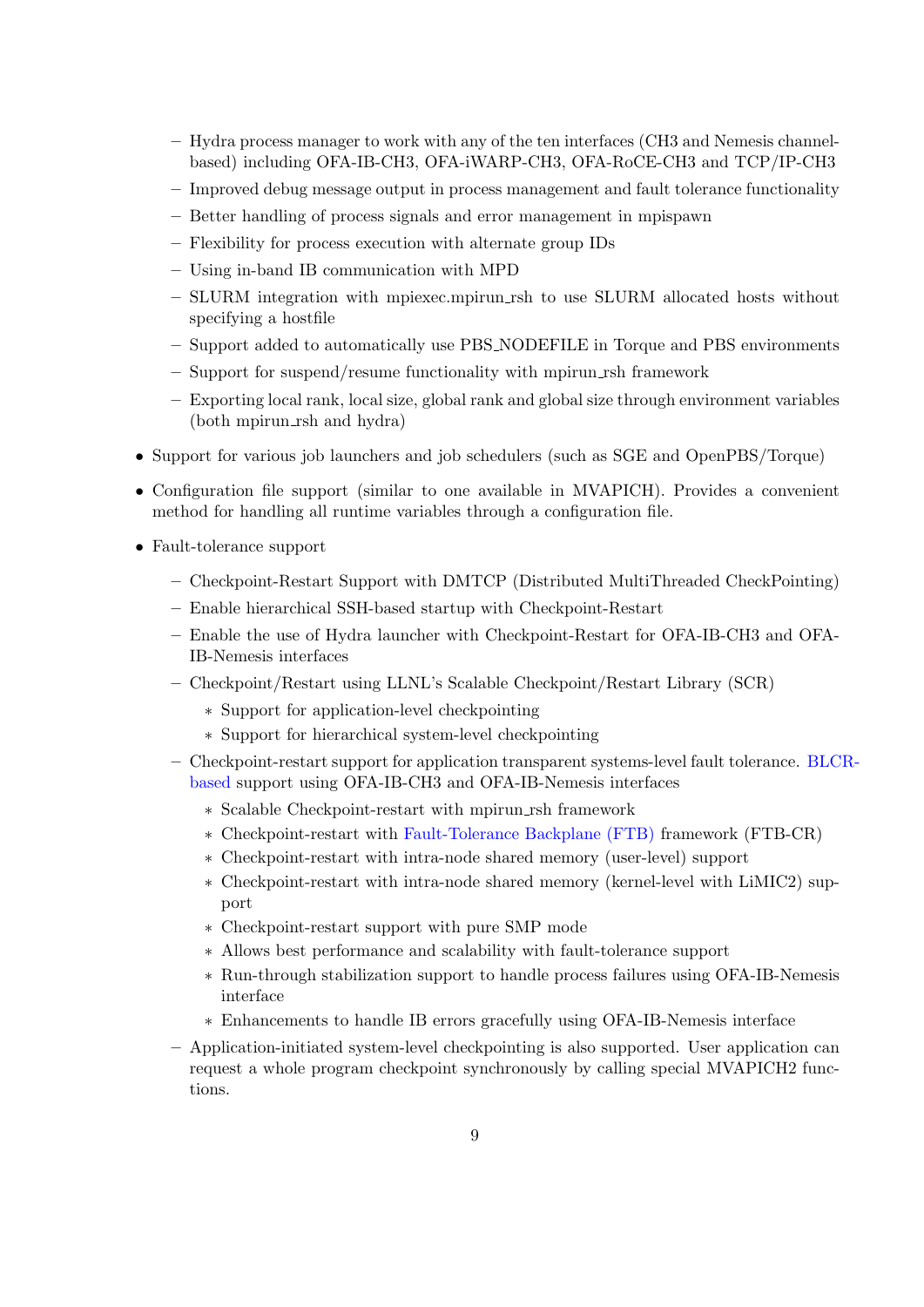- ∗ Flexible interface to work with different files systems. Tested with ext3 (local disk), NFS and PVFS2.
- Network-Level fault tolerance with Automatic Path Migration (APM) for tolerating intermittent network failures over InfiniBand.
- Fast Checkpoint-Restart support with aggregation scheme
- Job Pause-Migration-Restart Framework for Pro-active Fault-Tolerance
	- ∗ Enable signal-triggered (SIGUSR2) migration
- Fast process migration using RDMA
- Support for new standardized Fault Tolerant Backplane (FTB) Events for Checkpoint-Restart and Job Pause-Migration-Restart Framework
- Enhancement to software installation
	- Revamped Build system
		- ∗ Uses automake instead of simplemake,
		- ∗ Allows for parallel builds ("make -j8" and similar)
	- Full autoconf-based configuration
	- Automatically detects system architecture and adapter types and optimizes MVAPICH2 for any particular installation.
	- A utility (mpiname) for querying the MVAPICH2 library version and configuration information
	- Automatically builds and installs OSU Benchmarks for end-user convenience
- Optimized intra-node communication support by taking advantage of shared-memory communication. Available for all interfaces (IB and iWARP).
	- NEW Improve support for large processes per node and hugepages on SMP systems
	- Enhanced intra-node SMP performance
	- Tuned SMP eager threshold parameters
	- New shared memory design for enhanced intra-node small message performance
	- NEW Enhanced performance for shared-memory collectives
	- Support for single copy intra-node communication using Linux supported CMA (Cross Memory Attach)
		- ∗ Enabled by default
		- ∗ NEW Give preference to CMA if LiMIC2 and CMA are enabled at the same time
	- Kernel-level single-copy intra-node communication solution based on LiMIC2
		- ∗ Upgraded to LiMIC2 version 0.5.6 to support unlocked ioctl calls
		- ∗ LiMIC2 is designed and developed by jointly by The Ohio State University and System Software Laboratory at Konkuk University, Korea.
	- Efficient Buffer Organization for Memory Scalability of Intra-node Communication
	- Multi-core optimized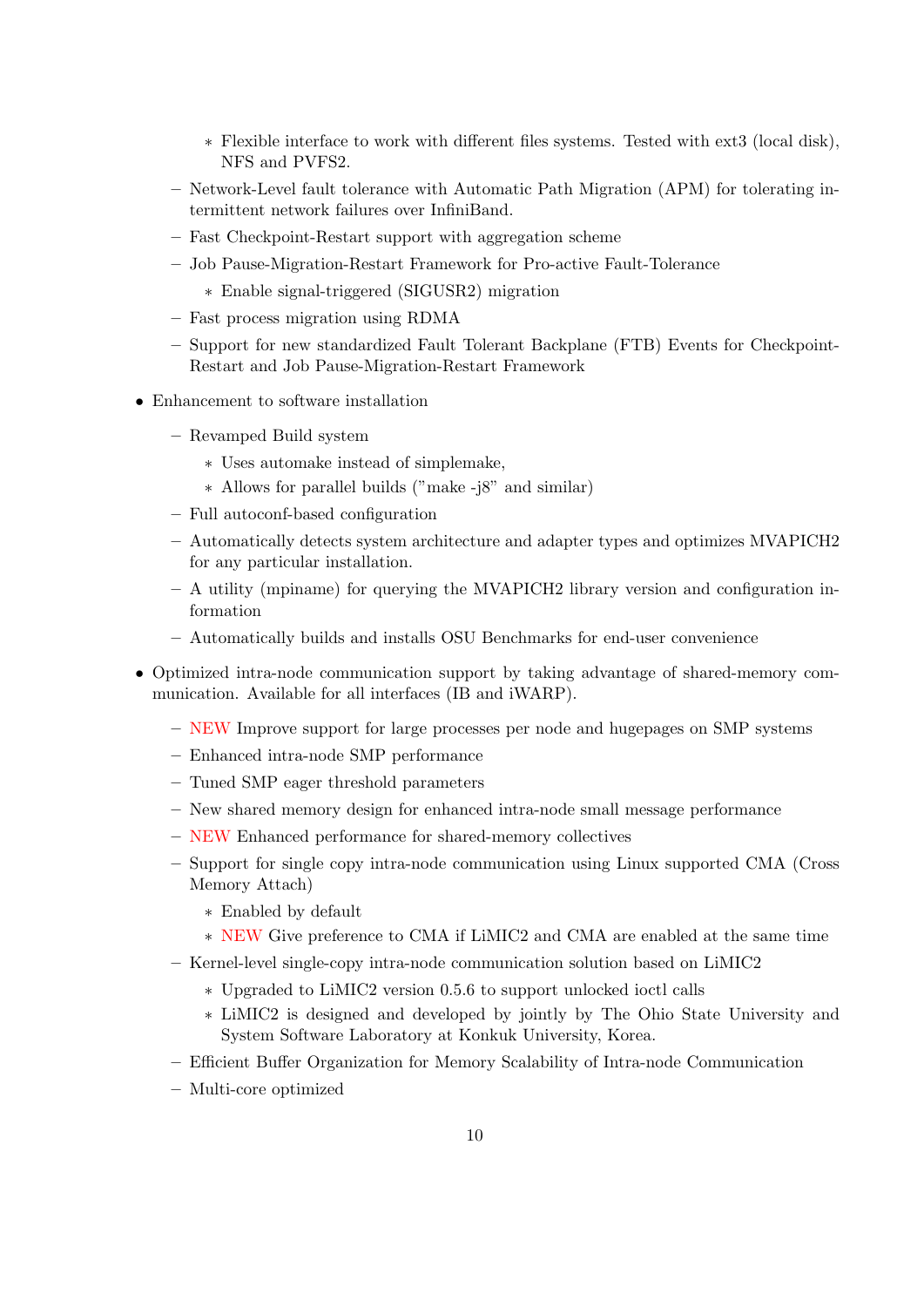- Adjust shared-memory communication block size at runtime
- NEW Enhanced intra-node and inter-node tuning for PSM-CH3 and PSM2-CH3 channels
- NEW Added logic to detect heterogeneous CPU/HFI configurations in PSM-CH3 and PSM2-CH3 channels
- NEW support for process placement aware HCA selection
- Automatic intra-node communication parameter tuning based on platform
- Efficient connection set-up for multi-core systems
- NEW Portable Hardware Locality (hwloc v1.11.14) support for defining CPU affinity
- $-$  NEW Portable Hardware Locality (hwloc v2.4.2) support for defining CPU affinity
- NEW NUMA-aware hybrid binding policy for dense numa systems such as AMD EPYC (hwloc v1.11.14)
- NEW NUMA-aware hybrid binding policy for dense numa systems such as AMD EPYC (hwloc v2.4.2)
- $-$  NEW Add support to select hwloc v1 and hwloc v2 at configure time
- NEW Efficient CPU binding policies (spread, bunch, and scatter) to specify CPU binding per job for modern multi-core platforms with SMT support
- NEW Improved multi-rail selection logic
- NEW Improved heterogeneity detection logic for HCA and CPU
- Enhanced support for CPU binding with socket and numanode level granularity
- Enhance MV2 SHOW CPU BINDING to enable display of CPU bindings on all nodes
- Improve performance of architecture detection
- Enhanced process mapping support for multi-threaded MPI applications
	- ∗ NEW Improve support for process to core mapping on many-core systems
		- · New environment variable MV2 HYBRID BINDING POLICY for multi-threaded MPI and MPI+OpenMP applications
		- · Support 'spread', 'linear', and 'compact' placement of threads
		- · Warn user if oversubcription of core is detected
	- ∗ NEW Introduce MV2 CPU BINDING POLICY=hybrid
	- ∗ NEW Introduce MV2 HYBRID BINDING POLICY
	- ∗ NEW Introduce MV2 THREADS PER PROCESS
- Improved usability of process to CPU mapping with support of delimiters  $(', \cdot, \cdot')$  in CPU listing
- Also allows user-defined CPU binding
- Optimized for Bus-based SMP and NUMA-Based SMP systems.
- Efficient support for diskless clusters
- Optimized collective communication operations. Available for OFA-IB-CH3, OFA-iWARP-CH3, and OFA-RoCE-CH3 interfaces
	- NEW Enhanced small message performance for Alltoallv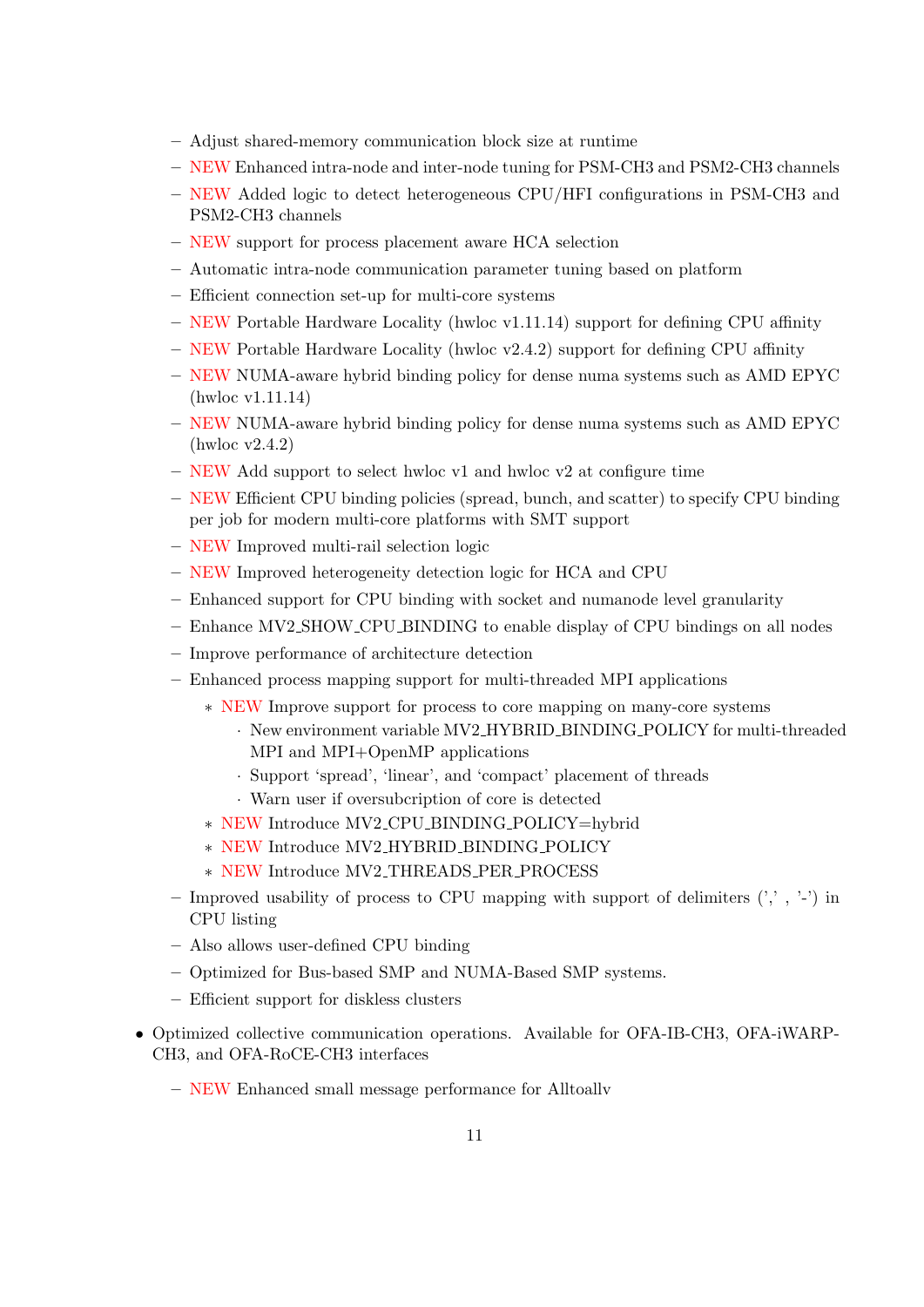- NEW Support collective offload using Mellanox's SHARP for Allreduce and Barrier
- NEW Support collective offload using Mellanox's SHARP for Reduce and Bcast
- NEW Enhanced tuning framework for Reduce and Bcast using SHARP
- NEW Enhanced collective tuning for OpenPOWER (POWER8 and POWER9), Intel Skylake and Cavium ARM (ThunderX) systems
- NEW Enhanced point-to-point and collective tuning for AMD EPYC Rome, Frontera@TACC, Longhorn@TACC, Mayer@Sandia, Pitzer@OSC, Catalyst@EPCC, Summit@ORNL, Lassen@LLNL, Sierra@LLNL, Expanse@SDSC, Ookami@StonyBrook, and bb5@EPFL systems
- NEW Enhanced collective tuning for Intel Knights Landing and Intel Omni-path
- NEW Enhance collective tuning for Bebop@ANL, Bridges@PSC, and Stampede2@TACC systems
- NEW Efficient CPU binding policies
- Optimized collectives (bcast, reduce, and allreduce) for 4K processes
- Optimized and tuned blocking and non-blocking collectives for OFA-IB-CH3, OFA-IB-Nemesis and TrueScale (PSM-CH3) channels
- Enhanced MPI Bcast, MPI Reduce, MPI Scatter, MPI Gather performance
- Hardware UD-Multicast based designs for collectives Bcast, Allreduce and Scatter
- Intra-node Zero-Copy designs for MPI Gather collective (using LiMIC2)
- Enhancements and optimizations for point-to-point designs for Broadcast, Allreduce collectives
- Improved performance for shared-memory based collectives Broadcast, Barrier, Allreduce, Reduce
- Performance improvements in Scatterv and Gatherv collectives for CH3 interface
- Enhancements and optimizations for collectives (Alltoallv, Allgather)
- Tuned Bcast, alltoall, Scatter, Allgather, Allgatherv, Reduce, Reduce Scatter, Allreduce collectives
- Integrated multi-rail communication support. Available for OFA-IB-CH3 and OFA-iWARP-CH3 interfaces.
	- Supports multiple queue pairs per port and multiple ports per adapter
	- Supports multiple adapters
	- Support to selectively use some or all rails according to user specification
	- Support for both one-sided and point-to-point operations
	- Reduced stack size of internal threads to dramatically reduce memory requirement on multi-rail systems
	- Dynamic detection of multiple InfiniBand adapters and using these by default in multirail configurations (OFA-IB-CH3, OFA-iWARP-CH3 and OFA-RoCE-CH3 interfaces)
	- Support for process-to-rail binding policy (bunch, scatter and user-defined) in multi-rail configurations (OFA-IB-CH3, OFA-iWARP-CH3 and OFA-RoCE-CH3 interfaces)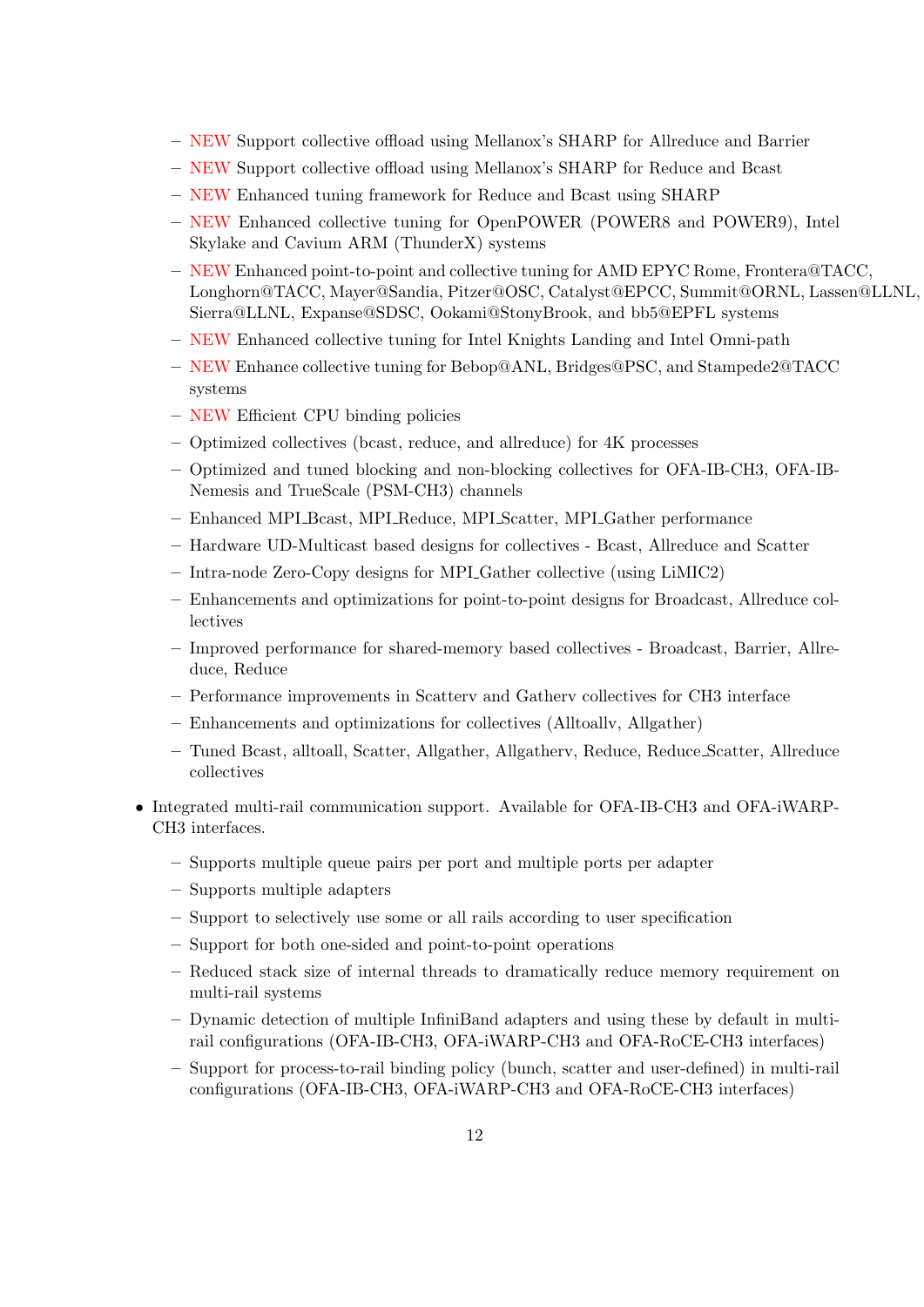- NEW Enhance HCA detection to handle cases where node has both IB and RoCE HCAs
- NEW Add support to auto-detect RoCE HCAs and auto-detect GID index
- NEW Add support to use RoCE/Ethernet and InfiniBand HCAs at the same time
- Support for InfiniBand Quality of Service (QoS) with multiple lanes
- Multi-threading support. Available for all interfaces (IB and iWARP), including TCP/IP.
	- Enhanced support for multi-threaded applications
	- NEW Add support to enable fork safety in MVAPICH2 using environment variable
- High-performance optimized and scalable support for one-sided communication: Put, Get and Accumulate. Supported synchronization calls: Fence, Active Target, Passive (lock and unlock). Available for all interfaces.
	- Support for handling very large messages in RMA
	- Enhanced direct RDMA based designs for MPI Put and MPI Get operations in OFA-IB-CH3 channel
	- Optimized communication when using MPI Win allocate for OFA-IB-CH3 channel
	- Direct RDMA based One-sided communication support for OpenFabrics Gen2-iWARP and RDMA CM (with Gen2-IB)
	- Shared memory backed Windows for one-sided communication
- Two modes of communication progress
	- Polling
	- Blocking (enables running multiple MPI processes/processor). Available for OpenFabrics (IB and iWARP) interfaces.
- Advanced AVL tree-based Resource-aware registration cache
- Adaptive number of registration cache entries based on job size
- Automatic detection and tuning for 24-core Haswell architecture
- Automatic detection and tuning for 28-core Broadwell architecture
- Automatic detection and tuning for Intel Knights Landing architecture
- Automatic tuning based on both platform type and network adapter
- Remove verbs dependency when building the PSM-CH3 and PSM2-CH3 channels
- Progress engine optimization for TrueScale (PSM-CH3) interface
- Improved performance for medium size messages for TrueScale (PSM-CH3) channel
- Multi-core-aware collective support for TrueScale (PSM-CH3) channel
- Collective optimization for TrueScale (PSM-CH3) channel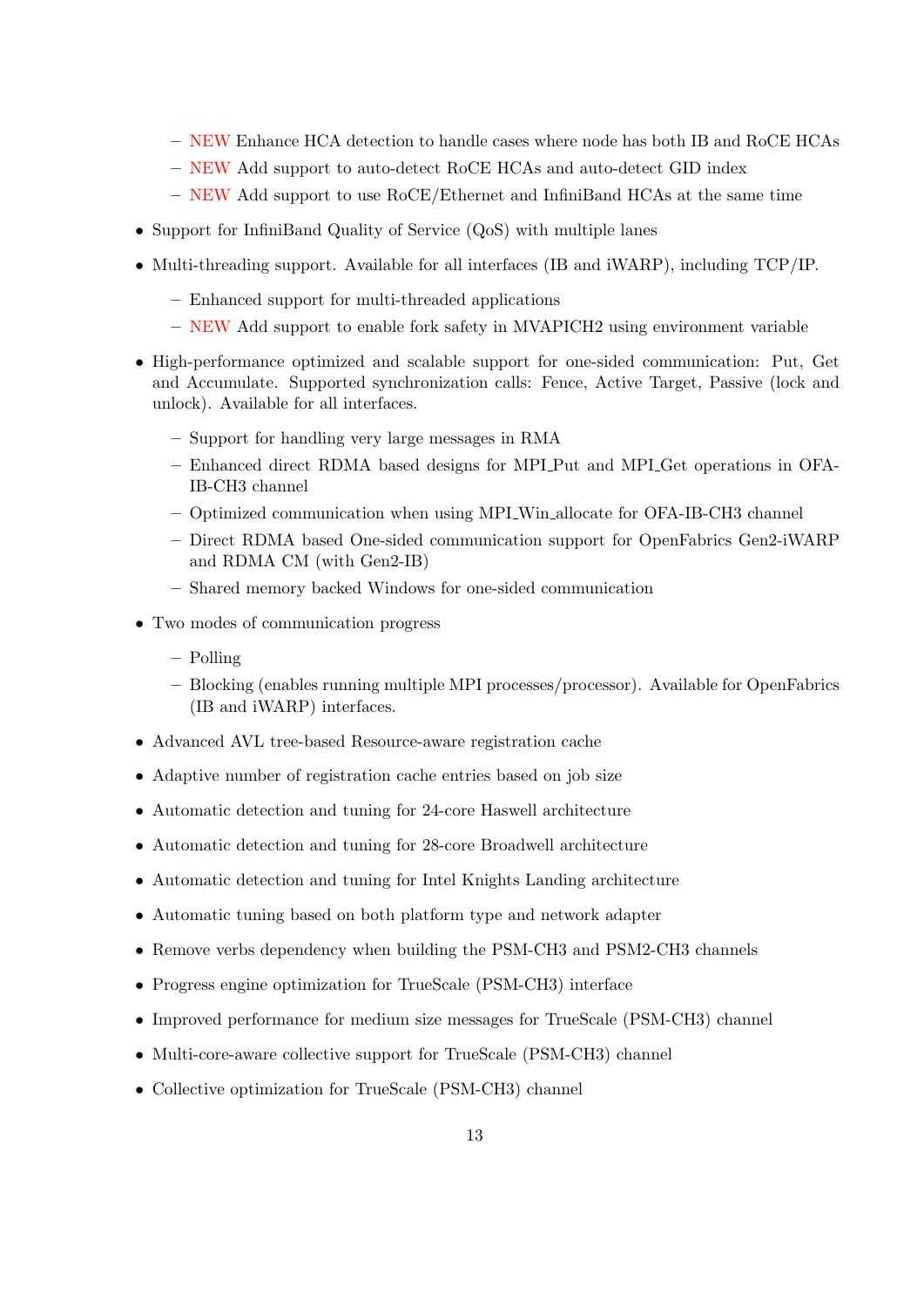- Memory Hook Support provided by integration with ptmalloc2 library. This provides safe release of memory to the Operating System and is expected to benefit the memory usage of applications that heavily use malloc and free operations.
- Warn and continue when ptmalloc fails to initialize
- NEW Add support to intercept aligned alloc in ptmalloc
- Support for TotalView debugger with mpirun\_rsh framework
- NEW Remove dependency on underlying libibverbs, libibmad, libibumad, and librdmacm libraries using dlopen
- Support for linking Intel Trace Analyzer and Collector
- Shared library support for existing binary MPI application programs to run.
- Enhanced debugging config options to generate core files and back-traces
- Use of gfortran as the default F77 compiler
- NEW Add support for MPI REAL16 based reduction opertaions for Fortran programs
- NEW Supports AMD Optimizing C/C++ (AOCC) compiler v2.1.0
- NEW Enhanced support for SHArP v2.1.0
- ROMIO Support for MPI-IO.
	- NEW Support for DDN Infinite Memory Engine (IME)
	- Optimized, high-performance ADIO driver for Lustre
- Single code base for the following platforms (Architecture, OS, Compilers, Devices and Infini-Band adapters)
	- Architecture: Knights Landing, OpenPOWER(POWER8 and POWER9), ARM, EM64T, x86 64 and x86
	- Operating Systems: (tested with) Linux
	- Compilers: GCC, Intel, PGI, and Open64
		- ∗ NEW Support for GCC compiler v11
		- ∗ NEW Support for Intel IFX Compiler
	- Devices: OFA-IB-CH3, OFA-iWARP-CH3, OFA-RoCE-CH3, TrueScale (PSM-CH3), Omni-Path (PSM2-CH3), TCP/IP-CH3, OFA-IB-Nemesis and TCP/IP-Nemesis
	- InfiniBand adapters (tested with):
		- ∗ Mellanox InfiniHost adapters (SDR and DDR)
		- ∗ Mellanox ConnectX (DDR and QDR with PCIe2)
		- ∗ Mellanox ConnectX-2 (QDR with PCIe2)
		- ∗ Mellanox ConnectX-3 (FDR with PCIe3)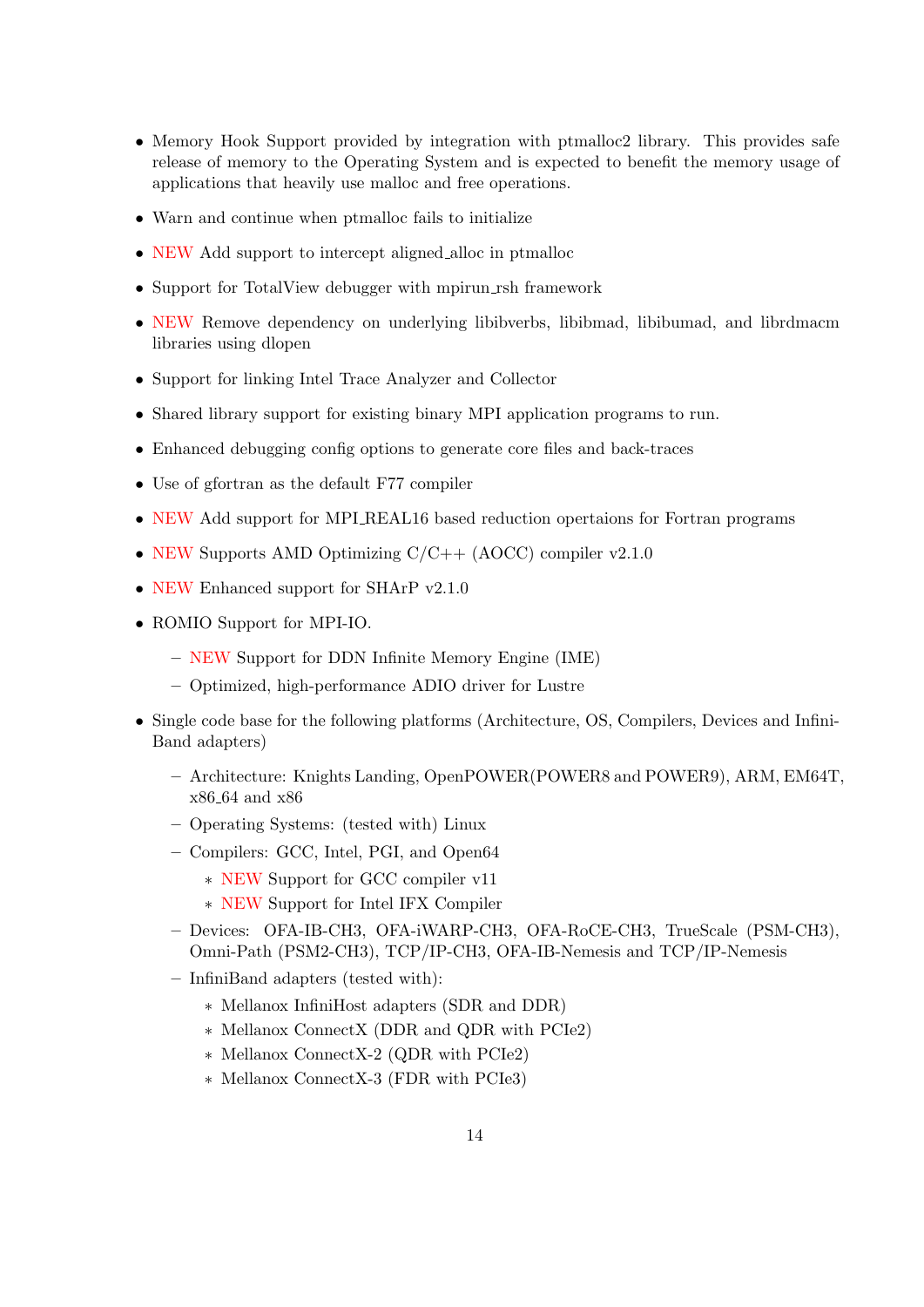- ∗ Mellanox Connect-IB (Dual FDR ports with PCIe3)
- ∗ Mellanox Connect-4 (EDR with PCIe3)
- ∗ Mellanox ConnectX-5 (EDR with PCIe3)
- ∗ Mellanox ConnectX-6 (HDR with PCIe3)
- ∗ Intel TrueScale adapter (SDR)
- ∗ Intel TrueScale adapter (DDR and QDR with PCIe2)
- Intel Omni-Path adapters (tested with):
	- ∗ Intel Omni-Path adapter (100 Gbps with PCIe3)
- 10GigE (iWARP and RoCE) adapters:
	- ∗ (tested with) Chelsio T3 and T4 adapter with iWARP support
	- ∗ (tested with) Mellanox ConnectX-EN 10GigE adapter
	- ∗ (tested with) Intel NE020 adapter with iWARP support
- 40GigE RoCE adapters:
	- ∗ (tested with) Mellanox ConnectX-EN 40GigE adapter

The MVAPICH2 2.3.7 package and the project also includes the following provisions:

- [Public SVN](https://scm.nowlab.cse.ohio-state.edu/svn/mpi/mvapich2/) access of the code-base
- A set of micro-benchmarks (including multi-threading latency test) for carrying out MPI-level performance evaluation after the installation
- Public [mvapich-discuss](http://mailman.cse.ohio-state.edu/mailman/listinfo/mvapich-discuss) mailing list for mvapich users to
	- Ask for help and support from each other and get prompt response
	- Enable users and developers to contribute patches and enhancements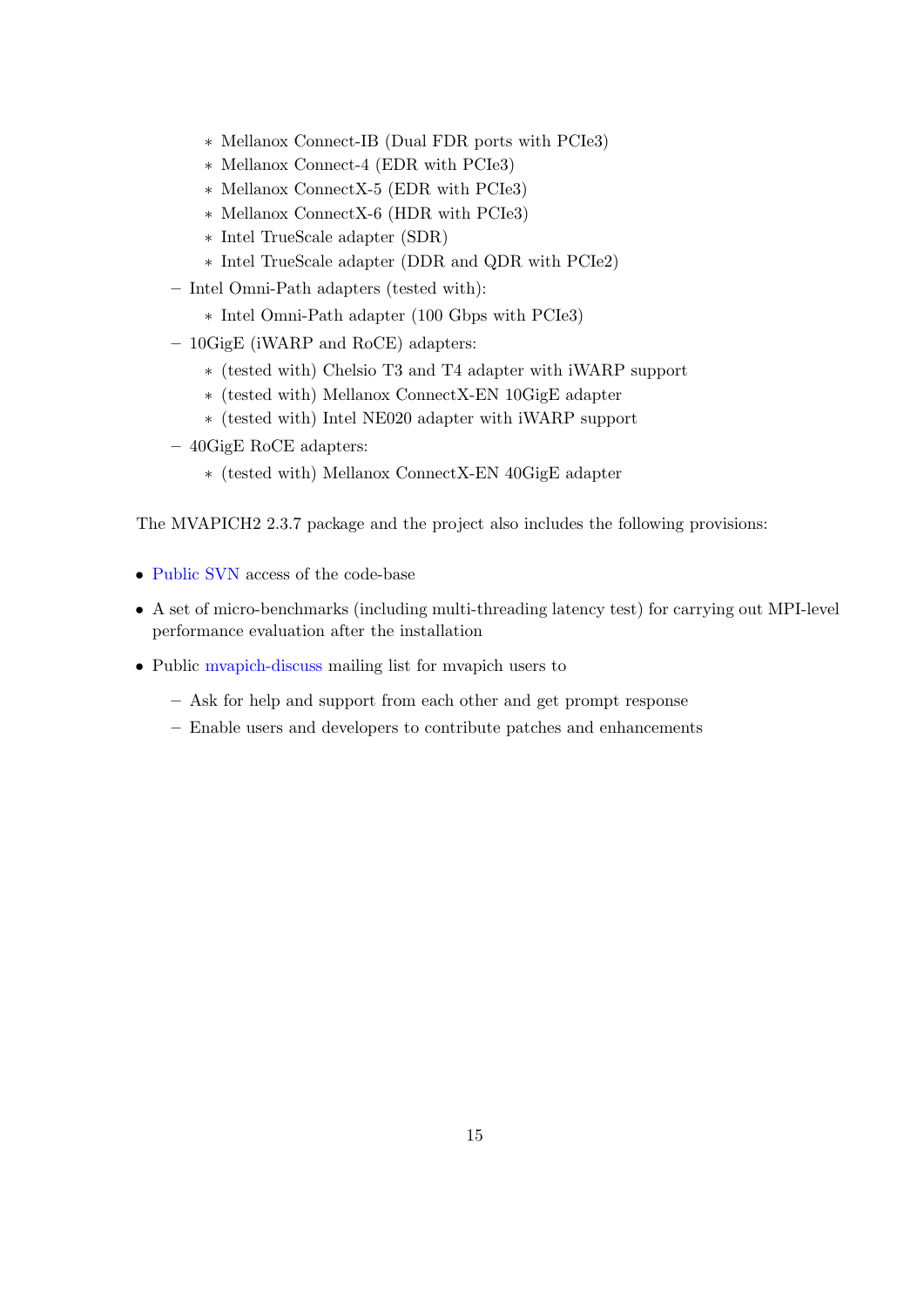# <span id="page-24-0"></span>4 Installation Instructions

The MVAPICH2 installation process is designed to enable the most widely utilized features on the target build OS by default. The other interfaces, as indicated in Figure [1,](#page-10-1) can also be selected on Linux. This installation section provides generic instructions for building from a tarball or our latest sources.

In order to obtain best performance and scalability while having flexibility to use a large number of features, the MVAPICH team strongly recommends the use of following interfaces for different adapters: 1) OFA-IB-CH3 interface for all Mellanox InfiniBand adapters, Cray Slingshot 10 or lower, and Rockport Networks hardware, 2) TrueScale (PSM-CH3) interface for all Intel InfiniBand adapters, 3) OFA-RoCE-CH3 interface for all RoCE adapters, 4) OFA-iWARP-CH3 for all iWARP adapters and 5) Shared-Memory-CH3 for single node SMP system and laptop.

Please see the appropriate subsection for specific configuration instructions for the interfaceadapter you are targeting.

#### <span id="page-24-1"></span>4.1 Building from a tarball

The MVAPICH2 2.3.7 source code package includes MPICH 3.2.1. All the required files are present as a single tarball. Download the most recent distribution tarball from: <http://mvapich.cse.ohio-state.edu/downloads>

Unpack the tarball and use the standard GNU procedure to compile:

```
$ tar -xzf mvapich2-2.3.7.tgz
$ cd mvapich2-2.3.7
$ ./configure
$ make
$ make install
```
We now support parallel make and you can use the  $-j$   $\lt$ num threads $>$  option to speed up the build process. You can use the following example to spawn 4 threads instead of the preceding make step.

 $$ make -j 4$ 

In order to install a debug build, please use the following configuration option. Please note that using debug builds may impact performance.

```
$ ./configure --enable-g=all --enable-error-messages=all
$ make
$ make install
```
#### <span id="page-24-2"></span>4.2 Obtaining and Building the Source from SVN repository

These instructions assume you have already installed subversion.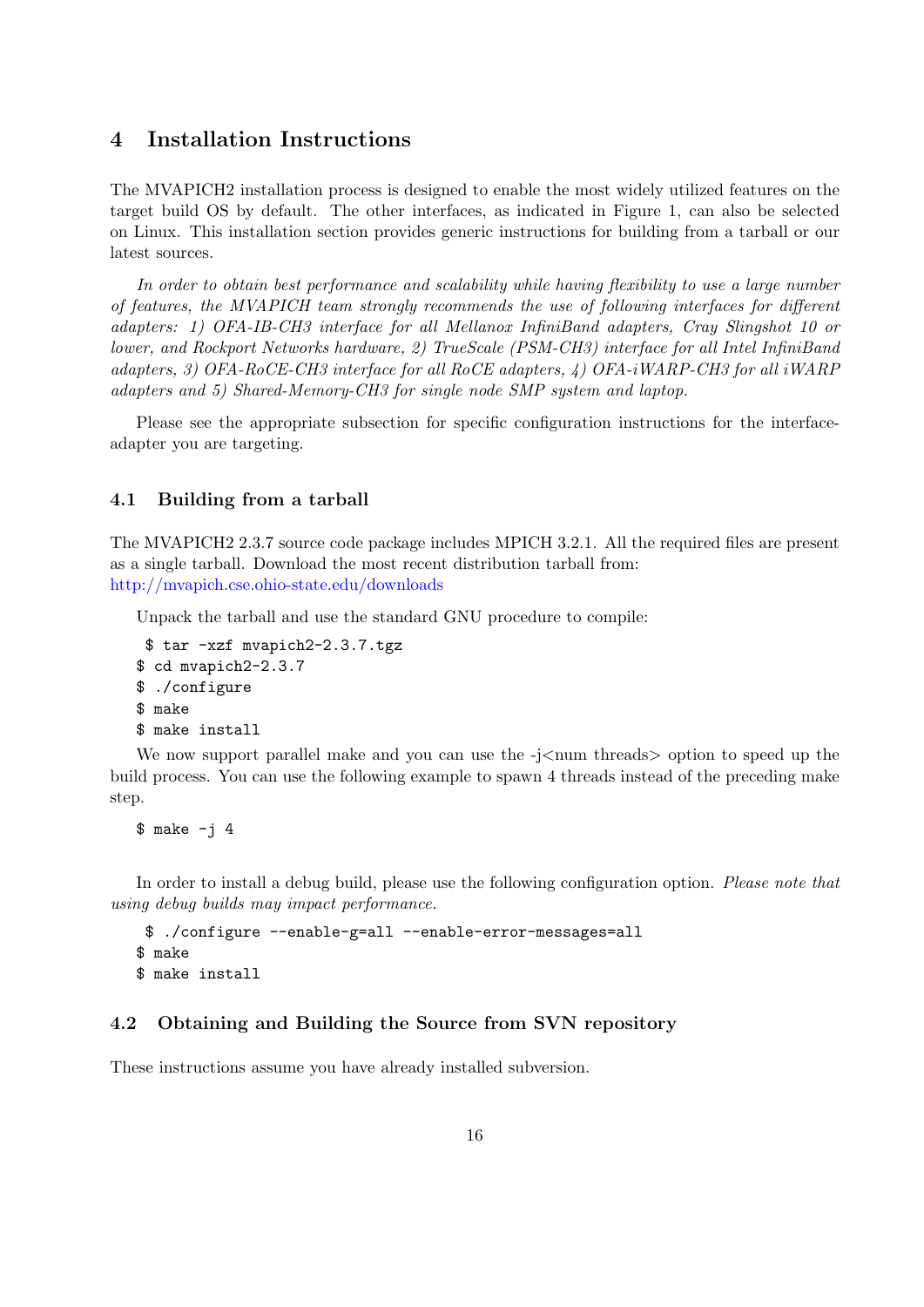The MVAPICH2 SVN repository is available at: <https://scm.nowlab.cse.ohio-state.edu/svn/mpi/mvapich2/>

Please keep in mind the following guidelines before deciding which version to check out:

- "tags/2.3.7" is the exact version released with no updates for bug fixes or new features.
	- To obtain the source code from tags/2.3.7: \$ svn co https://scm.nowlab.cse.ohio-state.edu/svn/mpi/mvapich2/tags/2.3.7 mvapich2
- "trunk" will contain the latest source code as we enhance and improve MVAPICH2. It may contain newer features and bug fixes, but is lightly tested.
	- To obtain the source code from trunk: \$ svn co https://scm.nowlab.cse.ohio-state.edu/svn/mpi/mvapich2/trunk mvapich2

The mvapich2 directory under your present working directory contains a working copy of the MVAPICH2 source code. Now that you have obtained a copy of the source code, you need to update the files in the source tree:

- \$ cd mvapich2
- \$ ./autogen.sh

This script will generate all of the source and configuration files you need to build MVAPICH2. You will need autoconf version  $>= 2.67$ , automake version  $>= 1.12.3$ , libtool version  $>= 2.4$ 

\$ ./configure \$ make \$ make install

### <span id="page-25-0"></span>4.3 Selecting a Process Manager

MVAPICH<sub>2</sub> provides the mpirun\_rsh/mpispawn framework from MVAPICH distribution. Using mpirun rsh should provide the fastest startup of your MPI jobs. More details can be found in Section [5.2.1.](#page-39-3) In addition, MVAPICH2 also includes the Hydra process manager from MPICH-3.2.1. For more details on using Hydra, please refer to Section [5.2.2.](#page-42-0)

By default, *mpiexec* uses the Hydra process launcher. Please note that neither mpirun rsh, nor Hydra require you to start daemons in advance on the nodes used for a MPI job. Both mpirun rsh and Hydra can be used with any of the eight interfaces of this MVAPICH2 release, as indicated in Figure [1.](#page-10-1)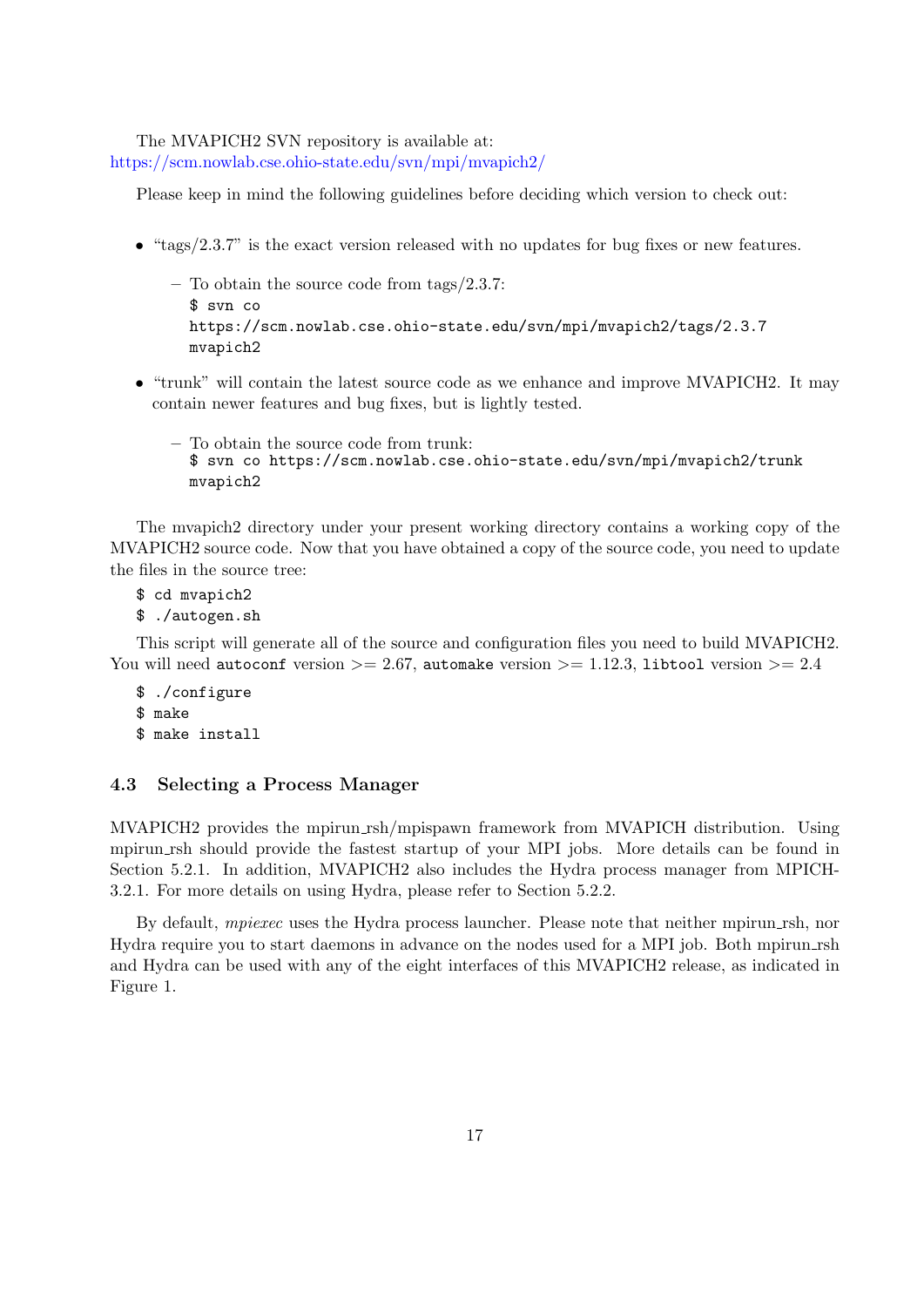#### <span id="page-26-0"></span>4.3.1 Customizing Commands Used by mpirun rsh

Usage: ./configure [OPTION]... [VAR=VALUE]...

To assign environment variables (e.g., CC, CFLAGS...), specify them as VAR=VALUE. See below for descriptions of some of the useful variables.

| <b>RSH_CMD</b> | path to rsh command        |
|----------------|----------------------------|
| <b>SSH_CMD</b> | path to ssh command        |
| ENV_CMD        | path to env command        |
| DBG_CMD        | path to debugger command   |
| XTERM_CMD      | path to xterm command      |
| SHELL_CMD      | path to shell command      |
| TOTALVIEW_CMD  | path to total view command |

#### <span id="page-26-1"></span>4.3.2 Using SLURM

If you'd like to use SLURM to launch your MPI programs please use the following configure options.

To configure MVAPICH2 to use PMI-1 support in SLURM:

\$ ./configure --with-pmi=pmi1 --with-pm=slurm

To configure MVAPICH2 to use PMI-2 support in SLURM:

\$ ./configure --with-pmi=pmi2 --with-pm=slurm

To configure MVAPICH2 to use PMIx support in SLURM:

\$ ./configure --with-pmi=pmix --with-pm=slurm

#### <span id="page-26-2"></span>4.3.3 Using SLURM with support for PMI Extensions

MVAPICH2 automatically detects and uses PMI extensions if available from the process manager. To build and install SLURM with PMI support, please follow these steps:

Download the SLURM source tarball for SLURM-15.08.8 from [http://slurm.schedmd.com/download.html.](http://slurm.schedmd.com/download.html)

Download the patch to add PMI Extensions in SLURM from [http://mvapich.cse.ohio-state.edu/download/mvapich/osu-shmempmi-slurm-15.08.8.patch.](http://mvapich.cse.ohio-state.edu/download/mvapich/osu-shmempmi-slurm-15.08.8.patch)

```
$ tar -xzf slurm-15.08.8.tar.gz
$ cd slurm-15.08.8
$ patch -p1 < osu-shmempmi-slurm-15.08.8.patch
$ ./configure --prefix=/path/to/slurm/install
--disable-pam
$ make -j4 && make install && make install-contrib
```
To configure MVAPICH2 with the modified SLURM, please use: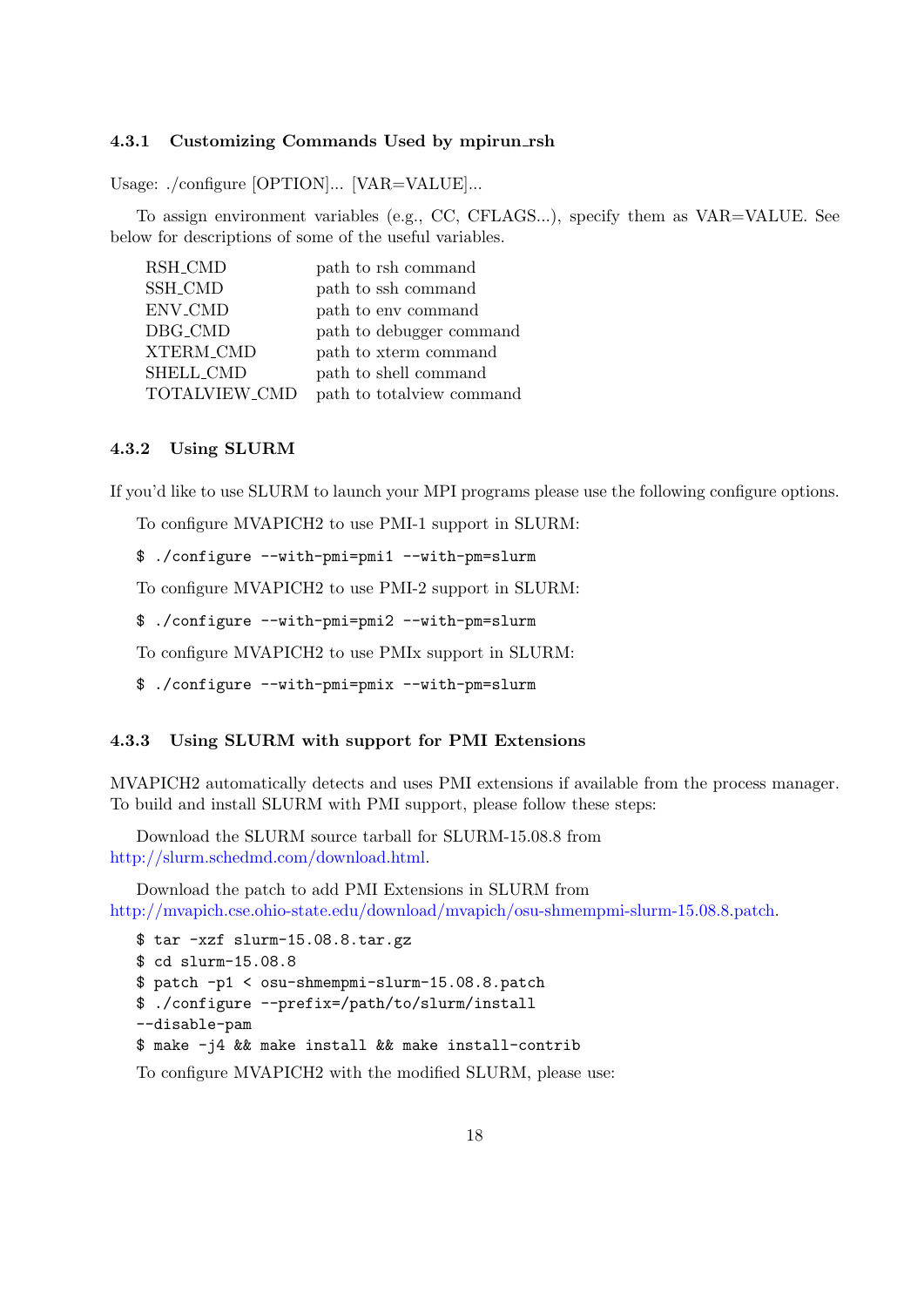```
$ ./configure --with-pm=slurm --with-pmi=pmi2
--with-slurm=/path/to/slurm/install
```
MVAPICH2 can also be configured with PMIx plugin of SLURM:

```
$ ./configure --with-pm=slurm --with-pmi=pmix
--with-pmix=/path/to/pmix/install
```
Note that –with-pmix should refer to the pmix/install directory that is used to build SLURM.

Please refer to Section [5.2.3](#page-42-1) for information on how to run MVAPICH2 using SLURM.

# <span id="page-27-0"></span>4.3.4 Using Job Step Manager (JSM)

MVAPICH2 supports PMIx extensions for JSM. To configure MVAPICH2 with PMIx plugin of JSM, please use:

```
$ ./configure --with-pm=jsm --with-pmi=pmix
--with-pmix=/path/to/pmix/install
```
Note that –with-pmix should refer to the pmix/install directory that is used to build JSM.

MVAPICH2 can also use pmi4pmix library to support JSM. It can be configured as follows:

```
$ ./configure --with-pm=jsm --with-pmi=pmi4pmix
--with-pmi4pmix=/path/to/pmi4pmix/install
```
Please refer to Section [5.2.5](#page-43-1) for information on how to run MVAPICH2 using the Jsrun launcher.

### <span id="page-27-1"></span>4.3.5 Using Flux Resource Manager

To configure MVAPICH2 with Flux support, please use:

```
$ ./configure --with-pm=flux --with-flux=/path/to/flux/install
```
Please refer to Section [5.2.6](#page-43-2) for information on how to run MVAPICH2 using Flux.

#### <span id="page-27-2"></span>4.4 Configuring a build for OFA-IB-CH3/OFA-iWARP-CH3/OFA-RoCE-CH3/Slingshot

OpenFabrics (OFA) IB/iWARP/RoCE/Slingshot/Rockport with the CH3 channel is the default interface on Linux. It can be explicitly selected by configuring with:

\$ ./configure --with-device=ch3:mrail --with-rdma=gen2

Both static and shared libraries are built by default. In order to build with static libraries only, configure as follows:

```
$ ./configure --with-device=ch3:mrail --with-rdma=gen2
--disable-shared
```
To enable use of the TotalView debugger, the library needs to be configured in the following manner: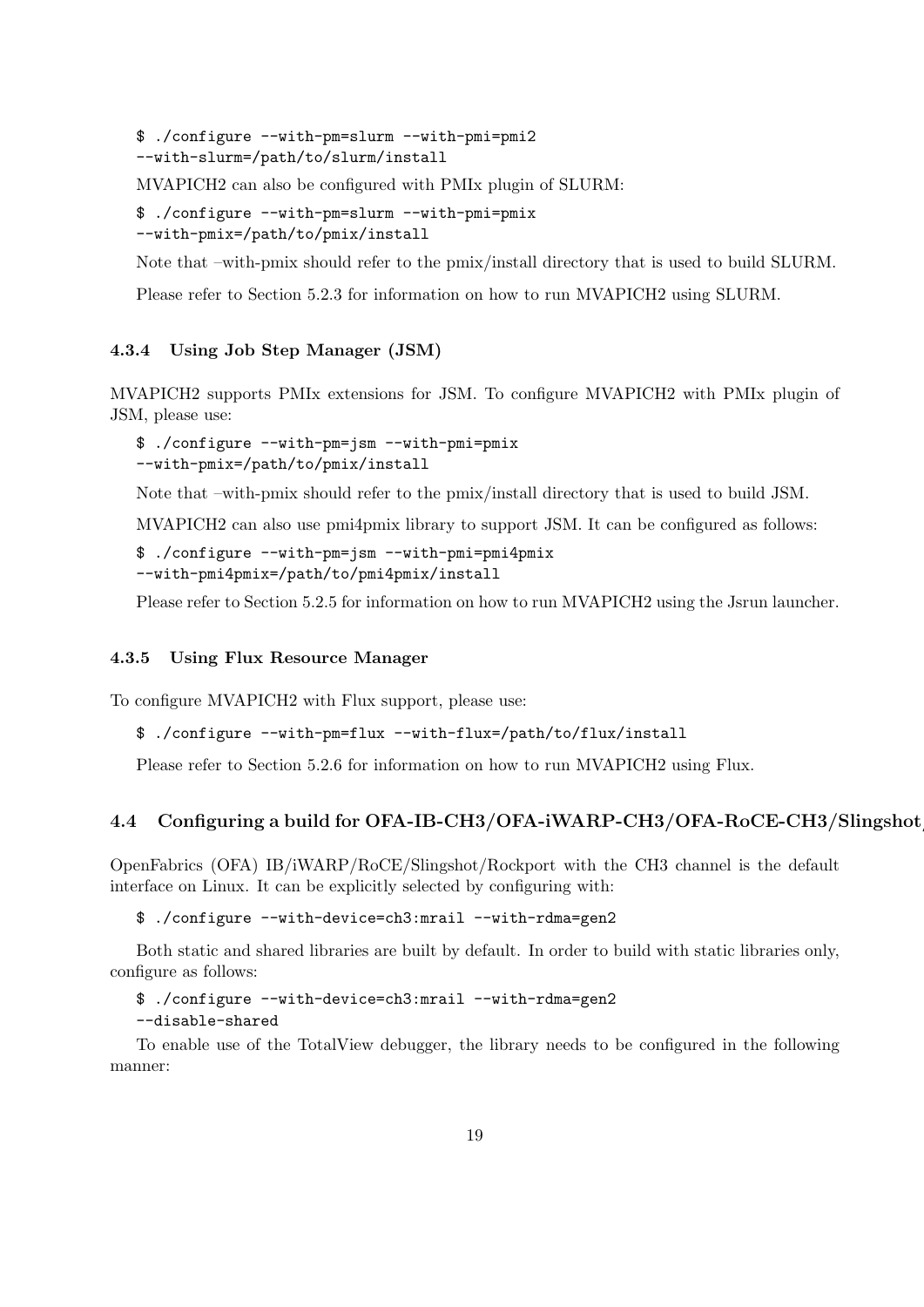# \$ ./configure --with-device=ch3:mrail --with-rdma=gen2 --enable-g=dbg --enable-debuginfo

Configuration Options for OpenFabrics IB/iWARP/RoCE/Slingshot/Rockport

- Configuring with Shared Libraries
	- Default: Enabled
	- Enable: --enable-shared
	- Disable: --disable-shared
- Configuring with TotalView support
	- Default: Disabled
	- Enable: --enable-g=dbg --enable-debuginfo
- Path to OpenFabrics Header Files
	- Default: Your PATH
	- Specify: --with-ib-include=path
- Path to OpenFabrics Libraries
	- Default: The systems search path for libraries.
	- Specify: --with-ib-libpath=path
- Support for Hybrid UD-RC/XRC transports
	- Default: Disabled
	- Enable: --enable-hybrid
- Support for RDMA CM
	- Default: enabled, except when BLCR support is enabled
	- Disable: --disable-rdma-cm
- Support for RoCE
	- Default: enabled
- Registration Cache
	- Default: enabled
	- Disable: --disable-registration-cache
- ADIO driver for Lustre: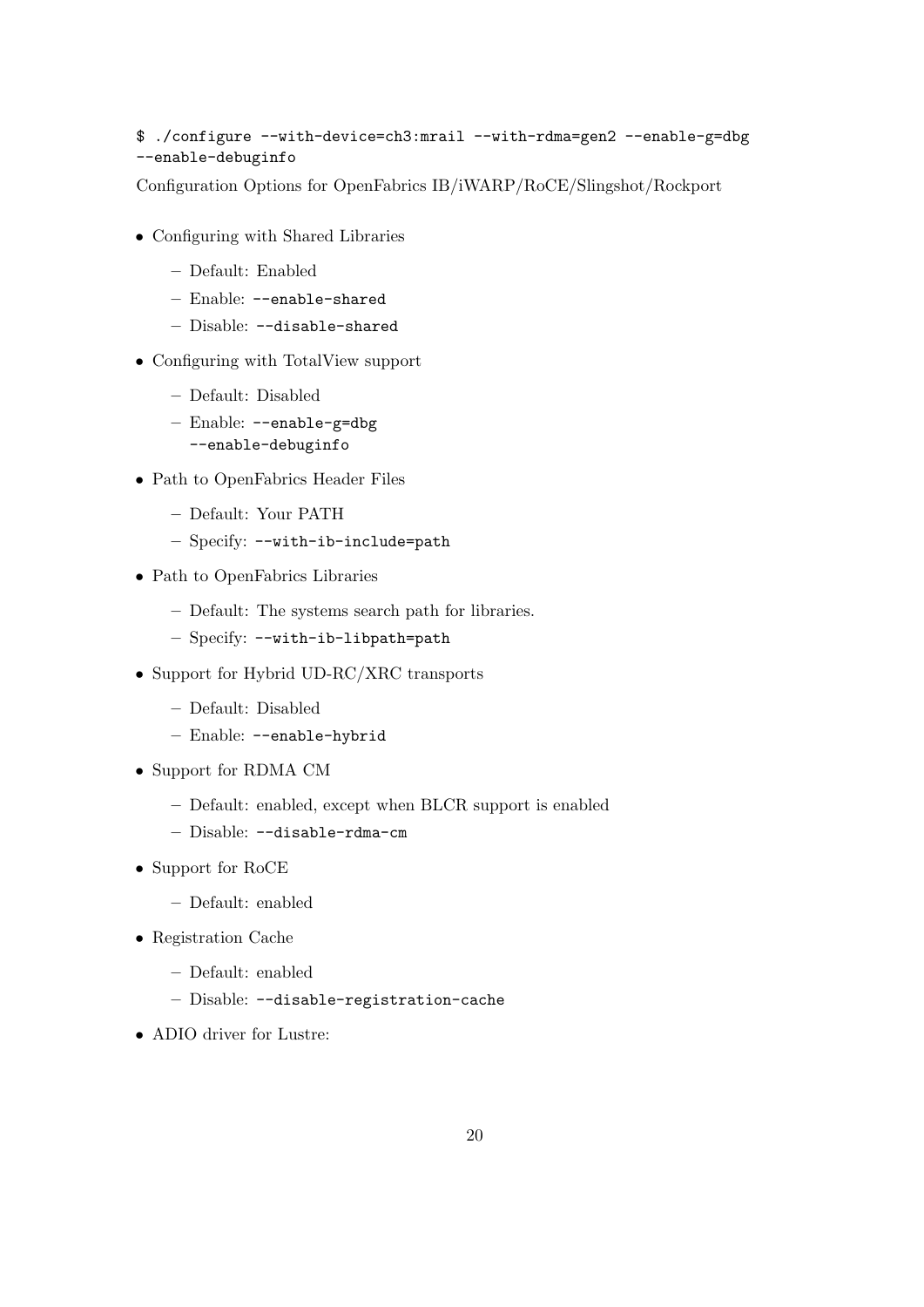- When compiled with this support, MVAPICH2 will use the optimized driver for Lustre. In order to enable this feature, the flag --enable-romio --with-file-system=lustre should be passed to configure (--enable-romio is optional as it is enabled by default). You can add support for more file systems using --enable-romio --with-file-system=lustre+nfs+pvfs2
- LiMIC2 Support
	- Default: disabled
	- Enable:

--with-limic2[=<path to LiMIC2 installation>]  $--with-limic2-include=$  $--with-limic2-libpath=$ 

- CMA Support
	- Default: enabled
	- Disable: --without-cma
- Header Caching
	- Default: enabled
	- Disable: --disable-header-caching
- MPI Tools Information Interface (MPI-T) Support
	- Default: disabled
	- Enable: --enable-mpit-pvars
- Checkpoint/Restart
	- Option name: --enable-ckpt
	- Require: Berkeley Lab Checkpoint/Restart (BLCR)
	- Default: disabled

The Berkeley Lab Checkpoint/Restart (BLCR) installation is automatically detected if installed in the standard location. To specify an alternative path to the BLCR installation, you can either use:

```
--with-blcr=<path/to/blcr/installation>
or
--with-blcr-include=<path/to/blcr/headers>
--with-blcr-libpath=<path/to/blcr/library>
```
- Checkpoint Aggregation
	- Option name: --enable-ckpt-aggregation or --disable-ckpt-aggregation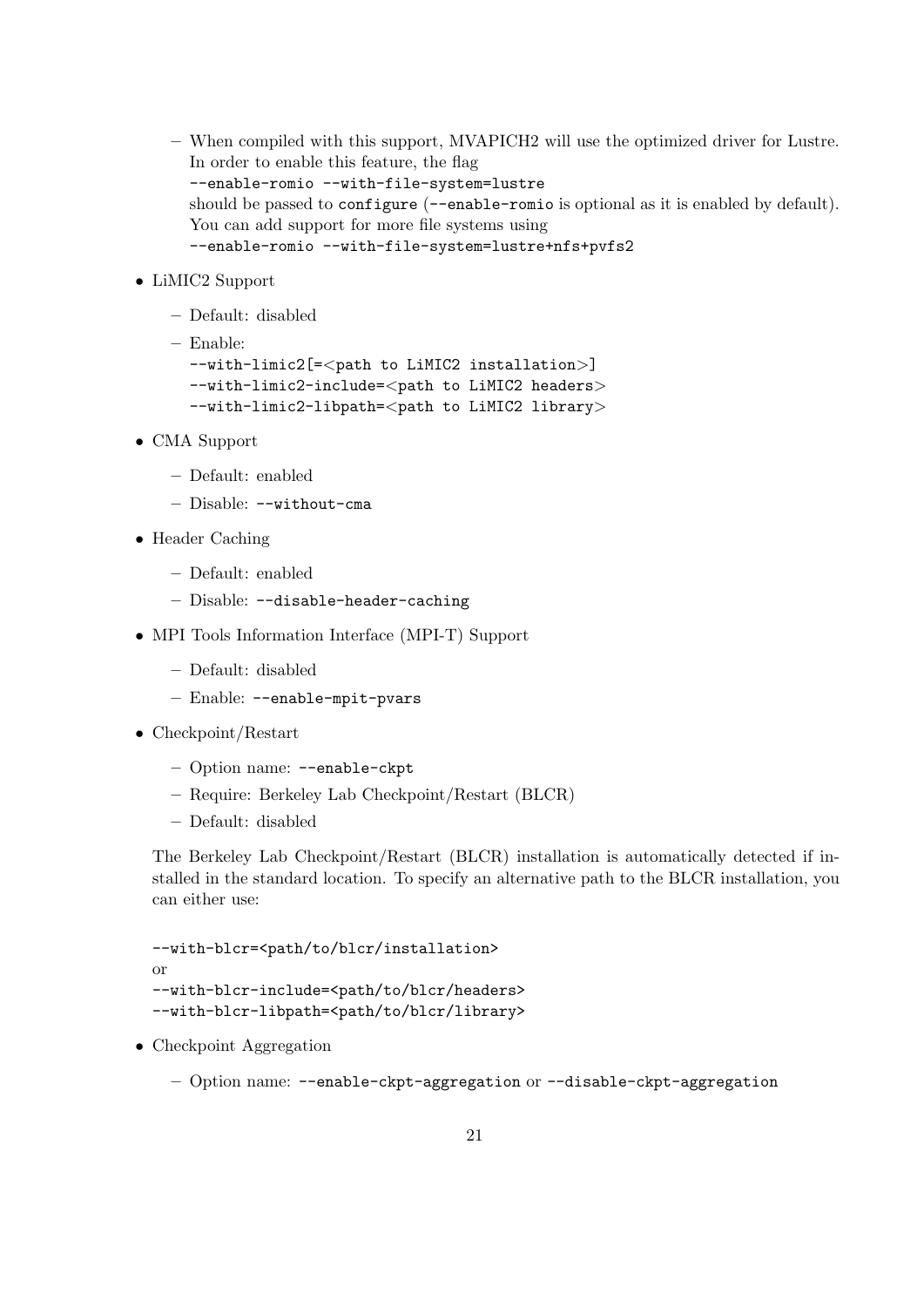- Automatically enable Checkpoint/Restart
- Require: Filesystem in Userspace (FUSE)
- Default: enabled (if Checkpoint/Restart enabled and FUSE is present)

The Filesystem in Userspace (FUSE) installation is automatically detected if installed in the standard location. To specify an alternative path to the FUSE installation, you can either use:

```
--with-fuse=<path/to/fuse/installation>
or
--with-fuse-include=<path/to/fuse/headers>
--with-fuse-libpath=<path/to/fuse/library>
```
- Application-Level and Transparent System-Level Checkpointing with SCR
	- Option name: --with-scr
	- Default: disabled

SCR caches checkpoint data in storage on the compute nodes of a Linux cluster to provide a fast, scalable checkpoint / restart capability for MPI codes.

- Process Migration
	- Option name: --enable-ckpt-migration
	- Automatically enable Checkpoint/Restart
	- Require: Fault Tolerance Backplane (FTB)
	- Default: disabled

The Fault Tolerance Backplane (FTB) installation is automatically detected if installed in the standard location. To specify an alternative path to the FTB installation, you can either use:

```
--with-ftb=<path/to/ftb/installation>
or
--with-ftb-include=<path/to/ftb/headers>
--with-ftb-libpath=<path/to/ftb/library>
```
- eXtended Reliable Connection
	- Default: enabled (if OFED installation supports it)
	- Enable: --enable-xrc
	- Disable: --disable-xrc
- HWLOC Support (Affinity)
	- Default: enabled
	- Disable: --without-hwloc
- Support for 64K or greater number of cores
	- Default: 64K or lower number of cores
	- Enable: --with-ch3-rank-bits=32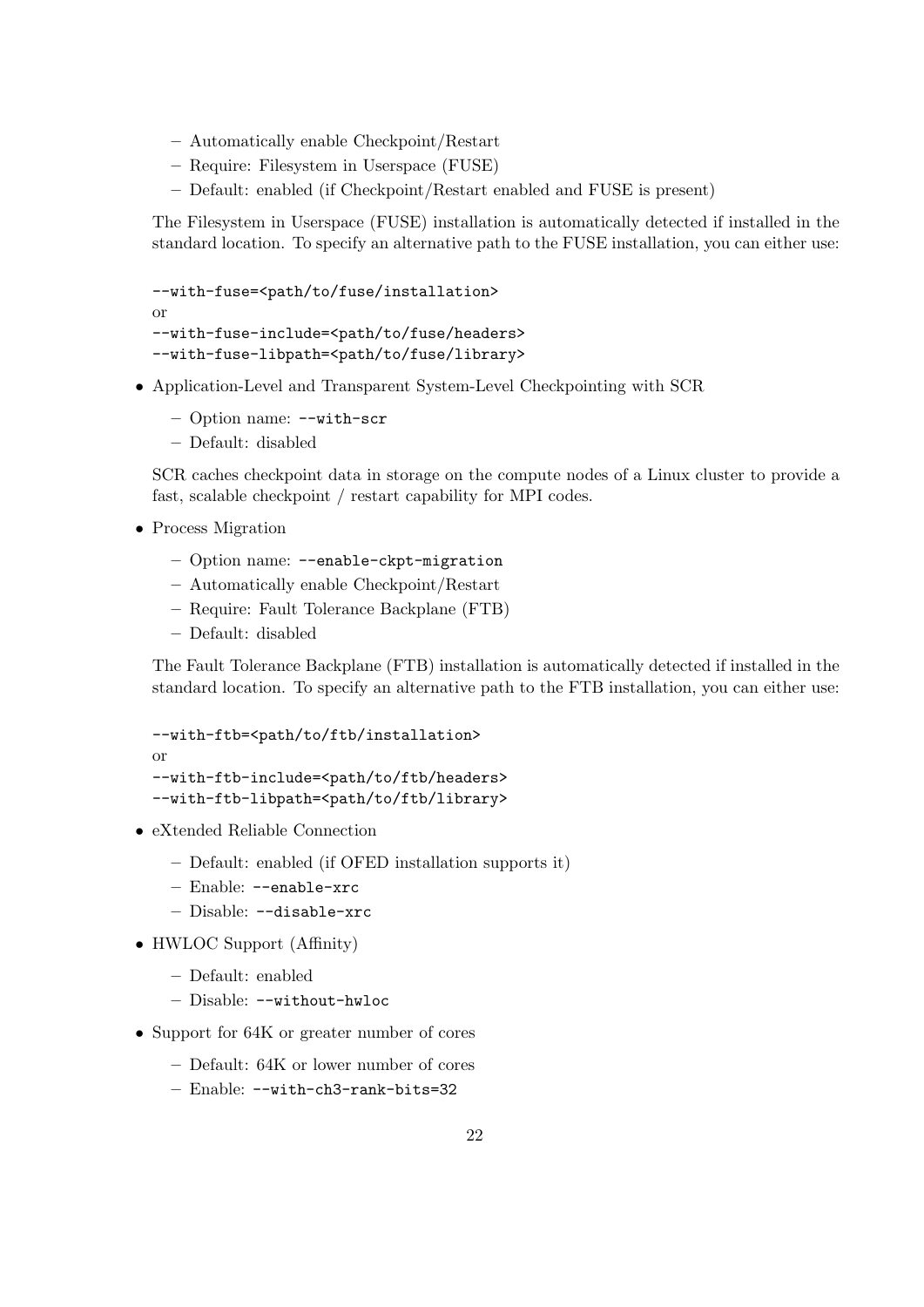#### <span id="page-31-0"></span>4.5 Configuring a build for NVIDIA GPU with OFA-IB-CH3

This section details the configuration option to enable GPU-GPU communication with the OFA-IB-CH3 interface of the MVAPICH2 MPI library. For more options on configuring the OFA-IB-CH3 interface, please refer to Section [4.4.](#page-27-2)

- Default: disabled
- Enable: --enable-cuda

The CUDA installation is automatically detected if installed in the standard location. To specify an alternative path to the CUDA installation, you can either use:

```
--with-cuda=<path/to/cuda/installation>
or
```

```
--with-cuda-include=<path/to/cuda/include>
--with-cuda-libpath=<path/to/cuda/libraries>
```
In addition to these we have added the following variables to help account for libraries being installed in different locations:

```
--with-libcuda=<path/to/directory/containing/libcuda>
--with-libcudart=<path/to/directory/containing/libcudart
```
Note: If using the PGI compiler, you will need to add the following to your CPPFLAGS and CFLAGS. You'll also need to use the --enable-cuda=basic configure option to build properly. See the example below.

```
Example: ./configure --enable-cuda=basic CPPFLAGS="-D_x86_64
      -D_align \(n\) = _attribute \(\(aligned\(n\)\)\)
      -D_{\text{-}location_{\text{-}}}(a)= _annotate \langle(a \rangle)-DCUDARTAPI="
      CFLAGS="-ta=tesla:nordc"
```
# <span id="page-31-1"></span>4.6 Configuring a build to support running jobs across multiple InfiniBand subnets

The support for running jobs across multiple subnets in MVAPICH2 can be enabled at configure time as follows:

#### \$ ./configure --enable-multi-subnet

MVAPICH2 relies on RDMA CM module to establish connections with peer processes. The RDMA CM modules shipped some older versions of OFED (like OFED-1.5.4.1), do not have the necessary support to enable communication across multiple subnets. MVAPICH2 is capable of automatically detecting such OFED installations at configure time. If the OFED installation present on the system does not support running across multiple subnets, the configure step will detect this and exit with an error message.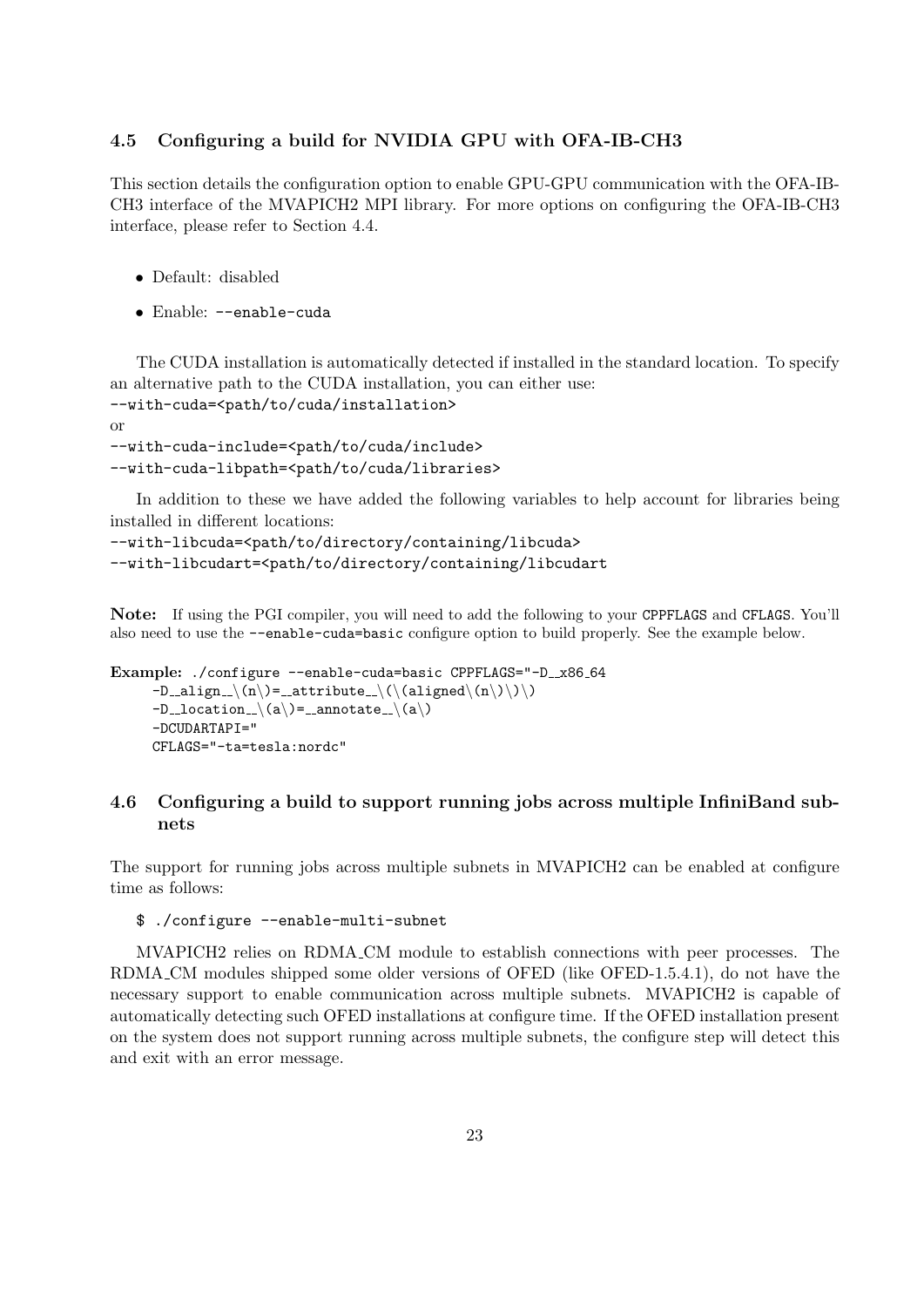#### <span id="page-32-0"></span>4.7 Configuring a build for Shared-Memory-CH3

The default CH3 channel provides native support for shared memory communication on stand alone multi-core nodes that are not equipped with InfiniBand adapters. The steps to configure CH3 channel explicitly can be found in Section [4.4.](#page-27-2) Dynamic Process Management [\(5.2.7\)](#page-44-0) is currently not supported on stand-alone nodes without InfiniBand adapters.

# <span id="page-32-1"></span>4.8 Configuring a build for OFA-IB-Nemesis

The Nemesis sub-channel for OFA-IB is now deprecated. It can be built with:

```
$ ./configure --with-device=ch3:nemesis:ib
```
Both static and shared libraries are built by default. In order to build with static libraries only, configure as follows:

```
$ ./configure --with-device=ch3:nemesis:ib --disable-shared
```
To enable use of the TotalView debugger, the library needs to be configured in the following manner:

```
$ ./configure --with-device=ch3:nemesis:ib --enable-g=dbg
--enable-debuginfo
```
Configuration options for OFA-IB-Nemesis:

- Configuring with Shared Libraries
	- Default: Enabled
	- Enable: --enable-shared
	- Disable: --disable-shared
- Configuring with TotalView support
	- Default: Disabled
	- Enable: --enable-g=dbg --enable-debuginfo
- Path to IB Verbs
	- Default: System Path
	- Specify: --with-ibverbs=<path> or
		- --with-ibverbs-include=<path> and --with-ibverbs-lib=<path>
- Registration Cache
	- Default: enabled
	- Disable: --disable-registration-cache
- Header Caching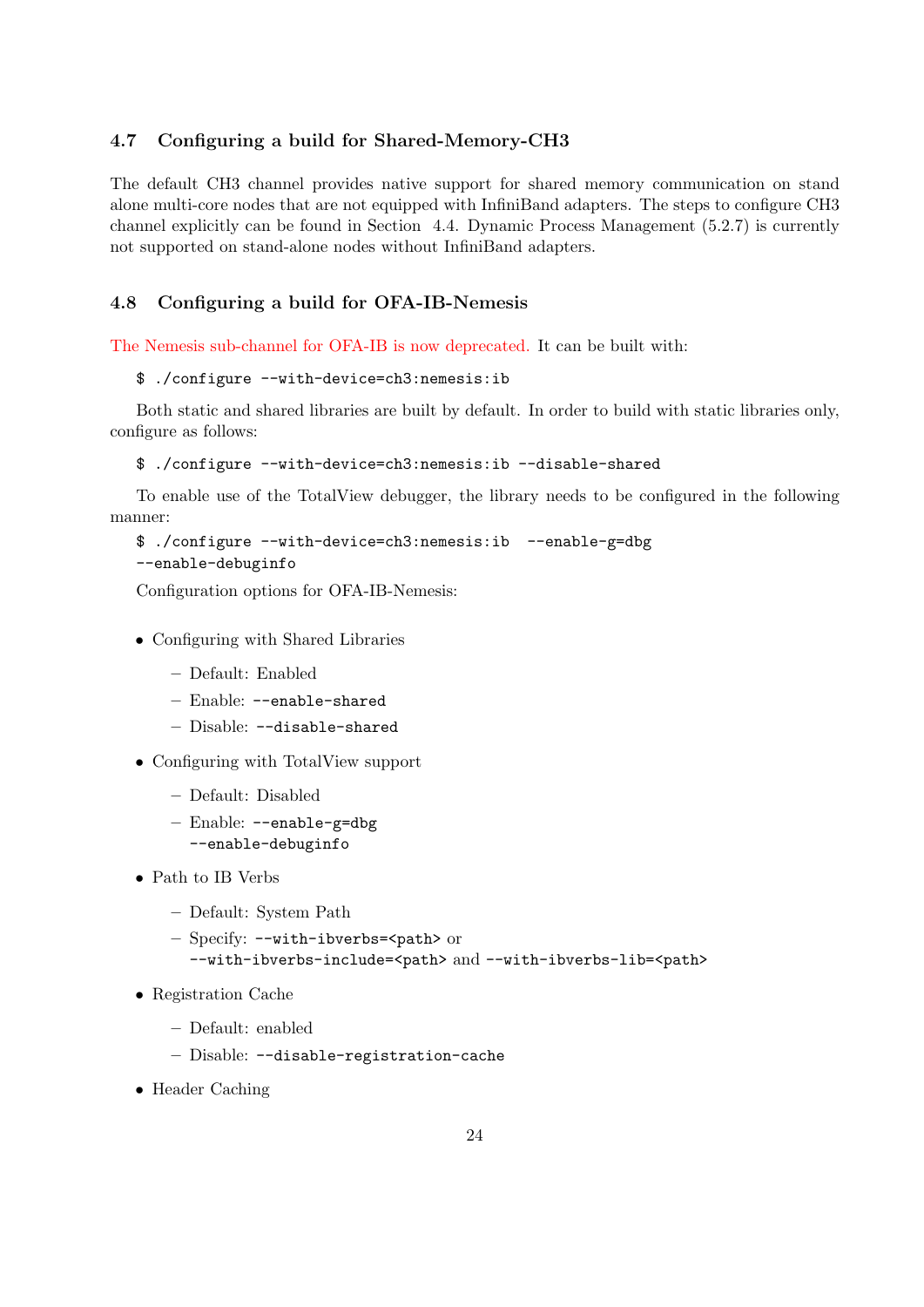- Default: enabled
- Disable: --disable-header-caching
- Support for 64K or greater number of cores
	- Default: 64K or lower number of cores
	- Enable: --with-ch3-rank-bits=32
- Checkpoint/Restart
	- Default: disabled
	- Enable: --enable-checkpointing and --with-hydra-ckpointlib=blcr
	- Require: Berkeley Lab Checkpoint/Restart (BLCR)

The Berkeley Lab Checkpoint/Restart (BLCR) installation is automatically detected if installed in the standard location. To specify an alternative path to the BLCR installation, you can either use:

--with-blcr=<path/to/blcr/installation> or --with-blcr-include=<path/to/blcr/headers>

--with-blcr-libpath=<path/to/blcr/library>

# <span id="page-33-0"></span>4.9 Configuring a build for Intel TrueScale (PSM-CH3)

The TrueScale (PSM-CH3) interface needs to be built to use MVAPICH2 on Intel TrueScale adapters. It can built with:

\$ ./configure --with-device=ch3:psm

Both static and shared libraries are built by default. In order to build with static libraries only, configure as follows:

\$ ./configure --with-device=ch3:psm --disable-shared

To enable use of the TotalView debugger, the library needs to be configured in the following manner:

```
$ ./configure --with-device=ch3:psm --enable-g=dbg --enable-debuginfo
```
Configuration options for Intel TrueScale PSM channel:

- Configuring with Shared Libraries
	- Default: Enabled
	- Enable: --enable-shared
	- Disable: --disable-shared
- Configuring with TotalView support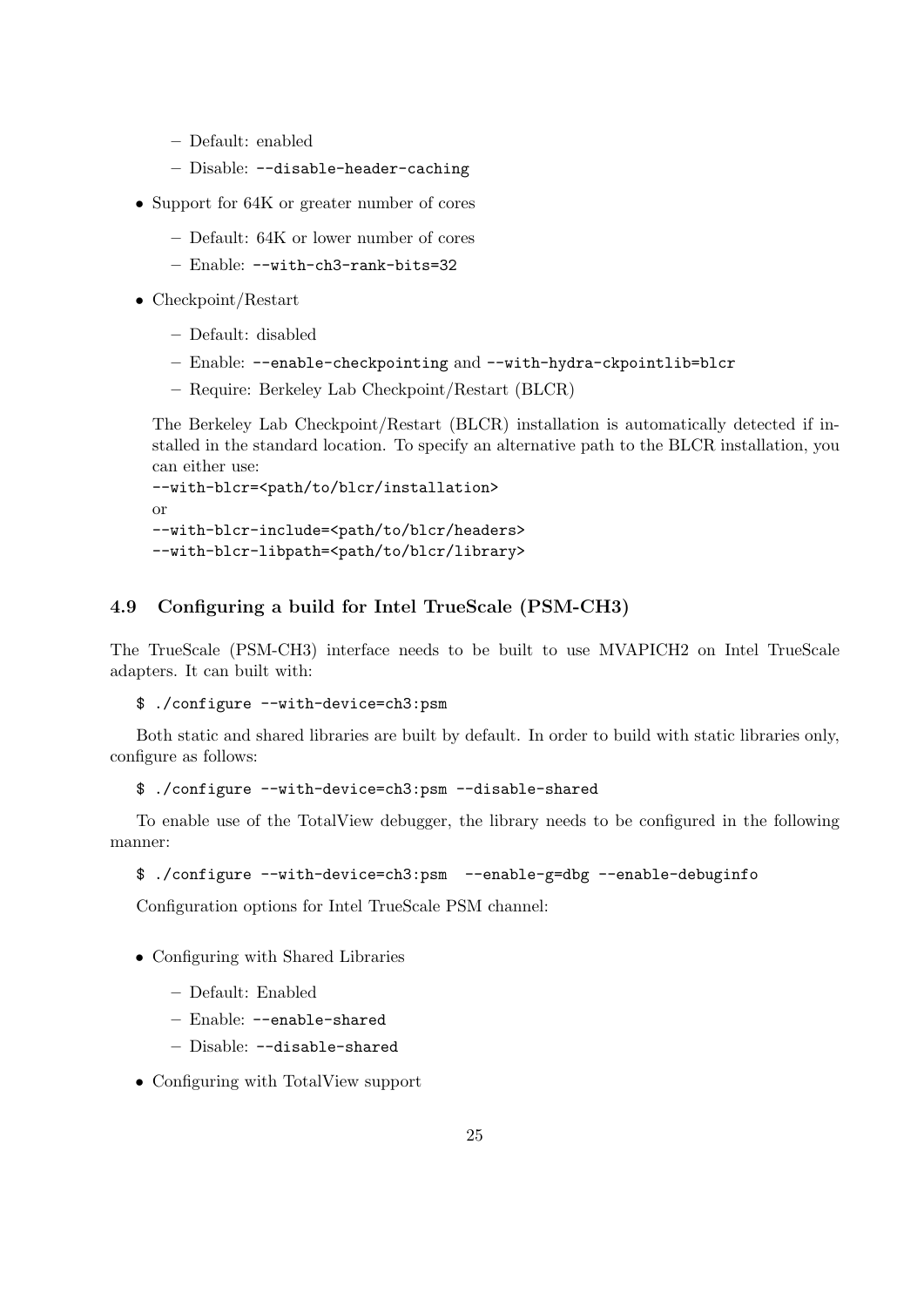- Default: Disabled
- Enable: --enable-g=dbg --enable-debuginfo
- Path to Intel TrueScale PSM header files
	- Default: The systems search path for header files
	- Specify: --with-psm-include=path
- Path to Intel TrueScale PSM library
	- Default: The systems search path for libraries
	- Specify: --with-psm-lib=path
- Support for 64K or greater number of cores
	- Default: 64K or lower number of cores
	- Enable: --with-ch3-rank-bits=32

# <span id="page-34-0"></span>4.10 Configuring a build for Intel Omni-Path (PSM2-CH3)

The Omni-Path (PSM2-CH3) interface needs to be built to use MVAPICH2 on Intel Omni-Path adapters. It can built with:

#### \$ ./configure --with-device=ch3:psm

Both static and shared libraries are built by default. In order to build with static libraries only, configure as follows:

\$ ./configure --with-device=ch3:psm --disable-shared

To enable use of the TotalView debugger, the library needs to be configured in the following manner:

#### \$ ./configure --with-device=ch3:psm --enable-g=dbg --enable-debuginfo

Configuration options for Intel Omni-Path PSM2 channel:

- Configuring with Shared Libraries
	- Default: Enabled
	- Enable: --enable-shared
	- Disable: --disable-shared
- Configuring with TotalView support
	- Default: Disabled
	- Enable: --enable-g=dbg --enable-debuginfo
- Path to Intel Omni-Path PSM2 header files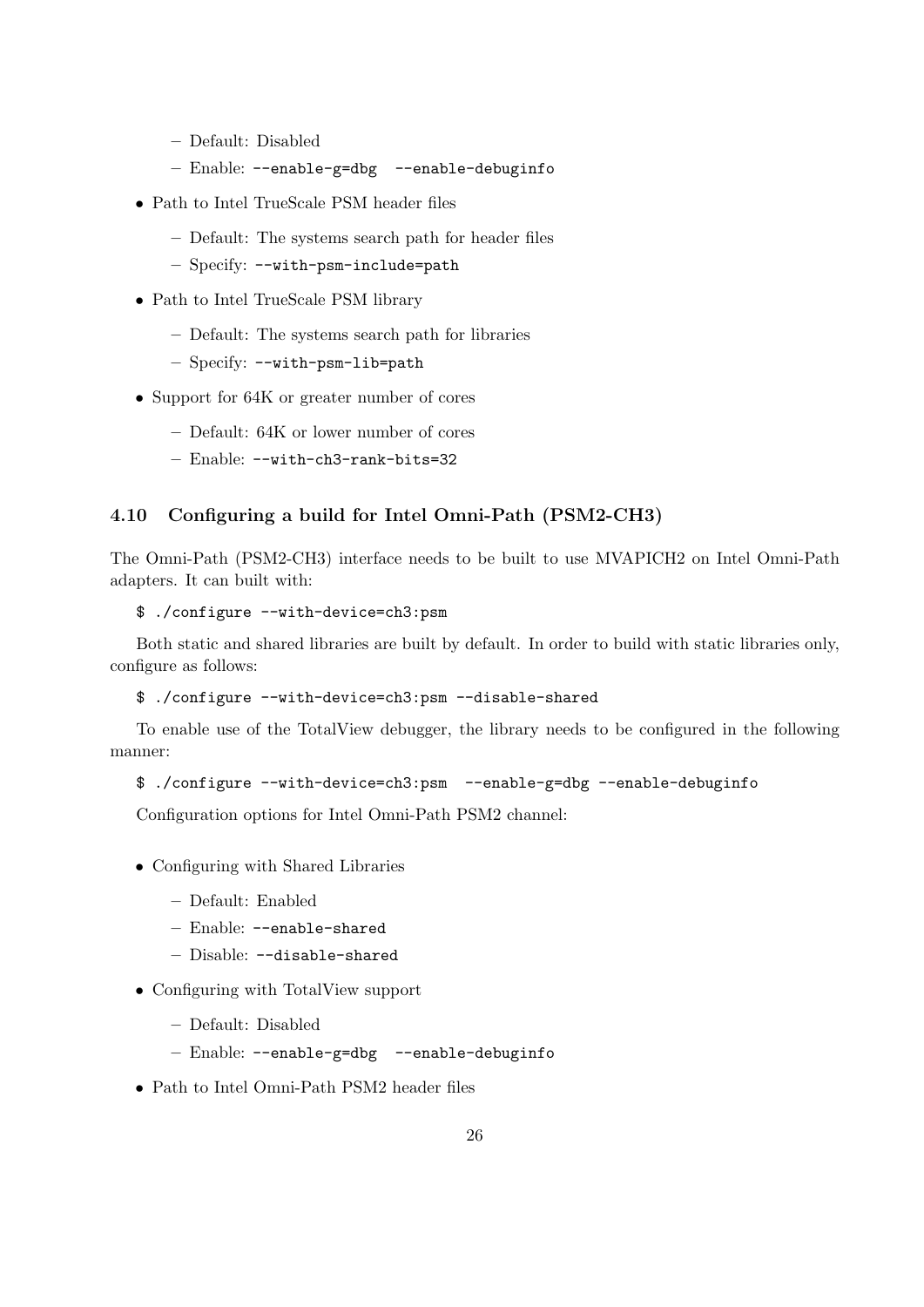- Default: The systems search path for header files
- Specify: --with-psm2-include=path
- Path to Intel Omni-Path PSM2 library
	- Default: The systems search path for libraries
	- Specify: --with-psm2-lib=path
- Support for 64K or greater number of cores
	- Default: 64K or lower number of cores
	- Enable: --with-ch3-rank-bits=32

# <span id="page-35-0"></span>4.11 Configuring a build for TCP/IP-Nemesis

The use of TCP/IP with Nemesis channel requires the following configuration:

\$ ./configure --with-device=ch3:nemesis

Both static and shared libraries are built by default. In order to build with static libraries only, configure as follows:

\$ ./configure --with-device=ch3:nemesis --disable-shared

To enable use of the TotalView debugger, the library needs to be configured in the following manner:

```
$ ./configure --with-device=ch3:nemesis --enable-g=dbg
--enable-debuginfo
```
Additional instructions for configuring with TCP/IP-Nemesis can be found in the MPICH documentation available at: <http://www.mcs.anl.gov/research/projects/mpich2/documentation/index.php?s=docs>

- Configuring with Shared Libraries
	- Default: Enabled
	- Enable: --enable-shared
	- Disable: --disable-shared
- Configuring with TotalView support
	- Default: Disabled
	- Enable: --enable-g=dbg
		- --enable-debuginfo
- Support for 64K or greater number of cores
	- Default: 64K or lower number of cores
	- Enable: --with-ch3-rank-bits=32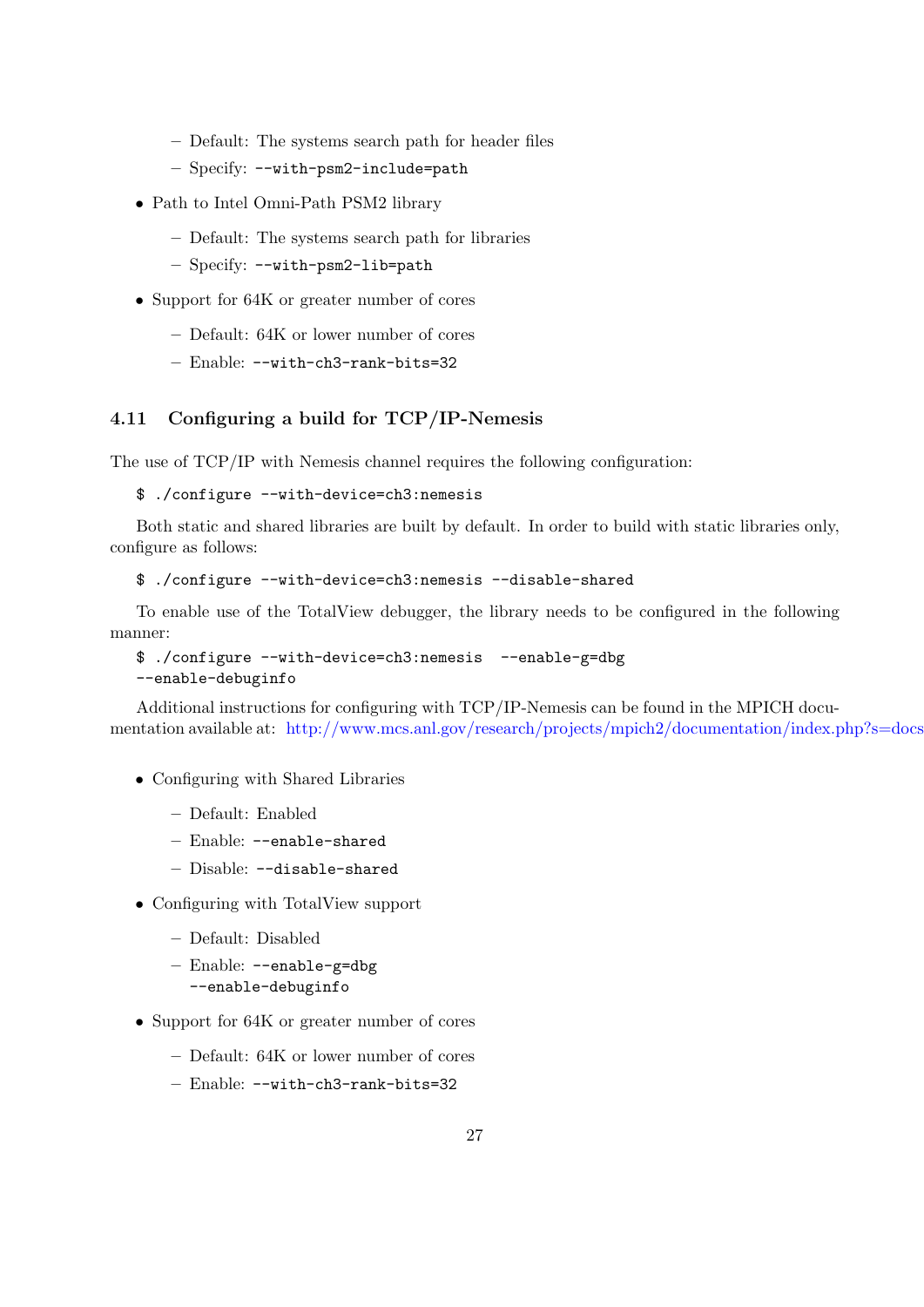## 4.12 Configuring a build for TCP/IP-CH3

The use of TCP/IP requires the explicit selection of a TCP/IP enabled channel. The recommended channel is TCP/IP Nemesis (described in Section [4.13\)](#page-36-0). The alternative ch3:sock channel can be selected by configuring with:

\$ ./configure --with-device=ch3:sock

Both static and shared libraries are built by default. In order to build with static libraries only, configure as follows:

#### \$ ./configure --with-device=ch3:sock --disable-shared

To enable use of the TotalView debugger, the library needs to be configured in the following manner:

```
$ ./configure --with-device=ch3:sock --enable-g=dbg --enable-debuginfo
```
- Configuring with Shared Libraries
	- Default: Enabled
	- Enable: --enable-shared
	- Disable: --disable-shared
- Configuring with TotalView support
	- Default: Disabled
	- Enable: --enable-g=dbg --enable-debuginfo
- Support for 64K or greater number of cores
	- Default: 64K or lower number of cores
	- Enable: --with-ch3-rank-bits=32

Additional instructions for configuring with TCP/IP can be found in the MPICH documentation available at:

<http://www.mpich.org/documentation/guides/>

# <span id="page-36-0"></span>4.13 Configuring a build for OFA-IB-Nemesis and TCP/IP Nemesis (unified binary)

MVAPICH2 supports a unified binary for both OFA and TCP/IP communication through the Nemesis interface.

In order to configure MVAPICH2 for unified binary support, perform the following steps:

\$ ./configure --with-device=ch3:nemesis:ib,tcp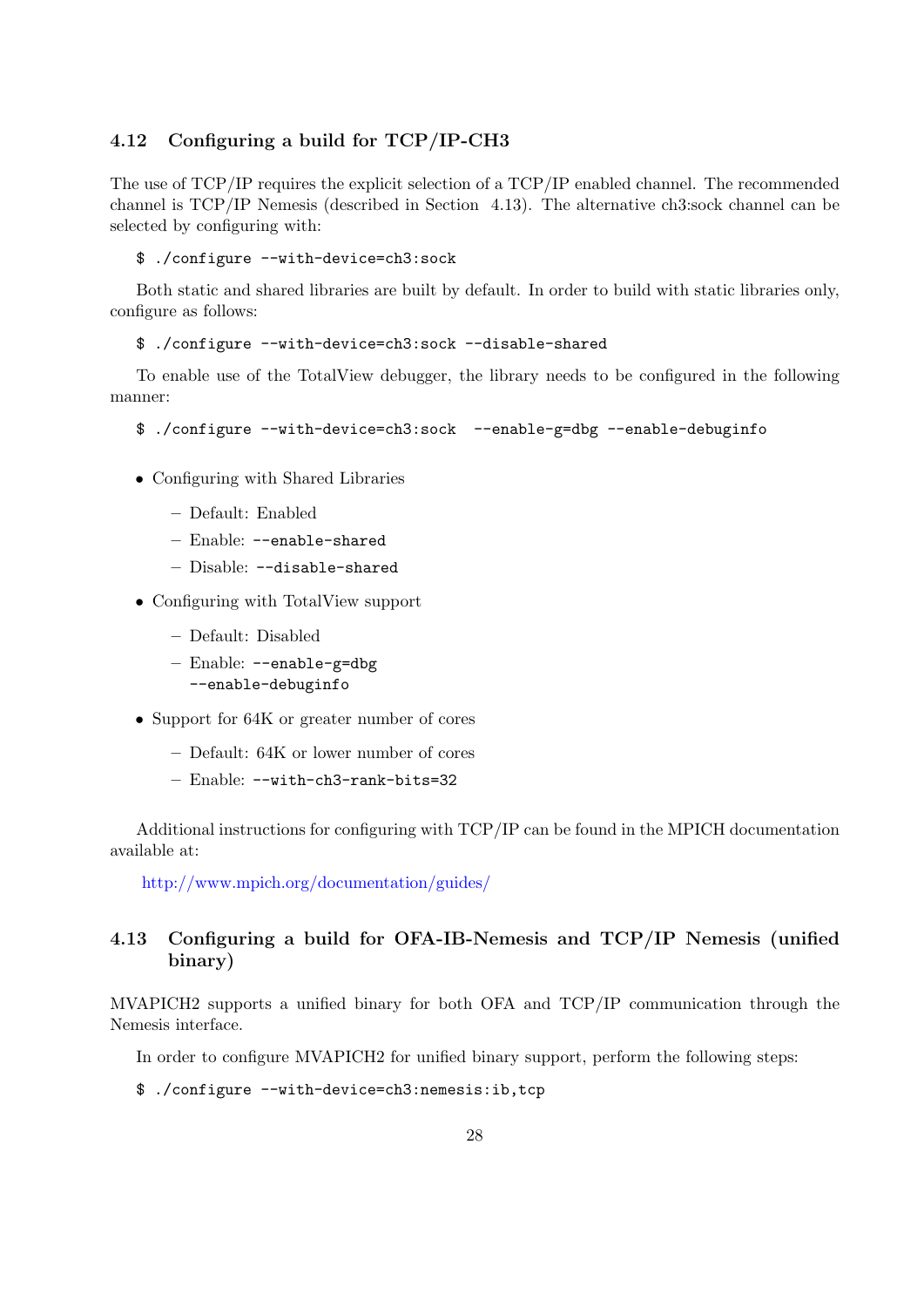You can use mpicc as usual to compile MPI applications. In order to run your application on OFA:

```
$ mpiexec -f hosts ./a.out -n 2
```
To run your application on TCP/IP:

```
$ MPICH NEMESIS NETMOD=tcp mpiexec -f hosts ./osu latency -n 2
```
## 4.14 Configuring a build for Shared-Memory-Nemesis

The use of Nemesis shared memory channel requires the following configuration.

```
$ ./configure --with-device=ch3:nemesis
```
Both static and shared libraries are built by default. In order to build with static libraries only, configure as follows:

```
$ ./configure --with-device=ch3:nemesis --disable-shared
```
To enable use of the TotalView debugger, the library needs to be configured in the following manner:

```
$ ./configure --with-device=ch3:nemesis --enable-g=dbg
--enable-debuginfo
```
Additional instructions for configuring with Shared-Memory-Nemesis can be found in the MPICH documentation available at:

<http://www.mcs.anl.gov/research/projects/mpich2/documentation/index.php?s=docs>

- Configuring with Shared Libraries
	- Default: Enabled
	- Enable: --enable-shared
	- Disable: --disable-shared
- Configuring with TotalView support
	- Default: Disabled
	- Enable: --enable-g=dbg --enable-debuginfo

## <span id="page-37-0"></span>4.15 Configuration and Installation with Singularity

MVAPICH2 can be configured and installed with Singularity in the following manner. Note that the following prerequisites must be fulfilled before this step.

- Singularity must be installed and operational
- Singularity image must be created as appropriate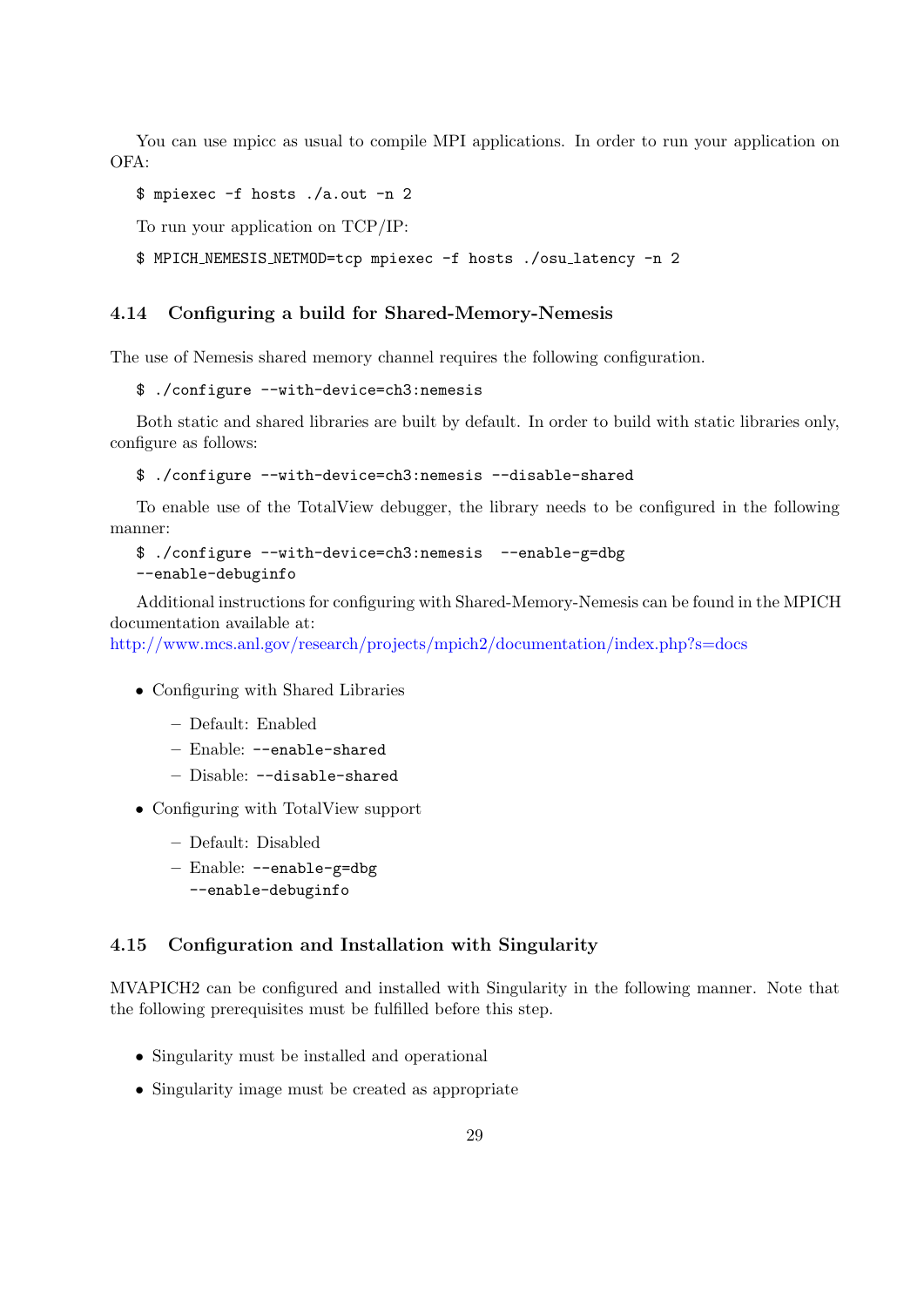Sample Configuration and Installation with Singularity

```
# Clone the MVAPICH2 in current directory (on host)
$ git@scm.mvapich.cse.ohio-state.edu:mvapich2.git
$ cd mvapich2
# Build MVAPICH2 in the working directory,
# using the tool chain within the container
$ singularity exec Singularity-Centos-7.img ./autogen.sh
$ singularity exec Singularity-Centos-7.img ./configure --prefix=/usr/local
$ singularity exec Singularity-Centos-7.img make
# Install MVAPICH2 into the container as root and writeable option
$ sudo singularity exec -w Singularity-Centos-7.img make install
```
## 4.16 Installation with Spack

MVAPICH2 can be configured and installed with Spack. For detailed instruction of installing MVAPICH2 with Spack, please refer to Spack userguide in: [http://mvapich.cse.ohio-state.edu/userguide/userguide](http://mvapich.cse.ohio-state.edu/userguide/userguide_spack/) spack/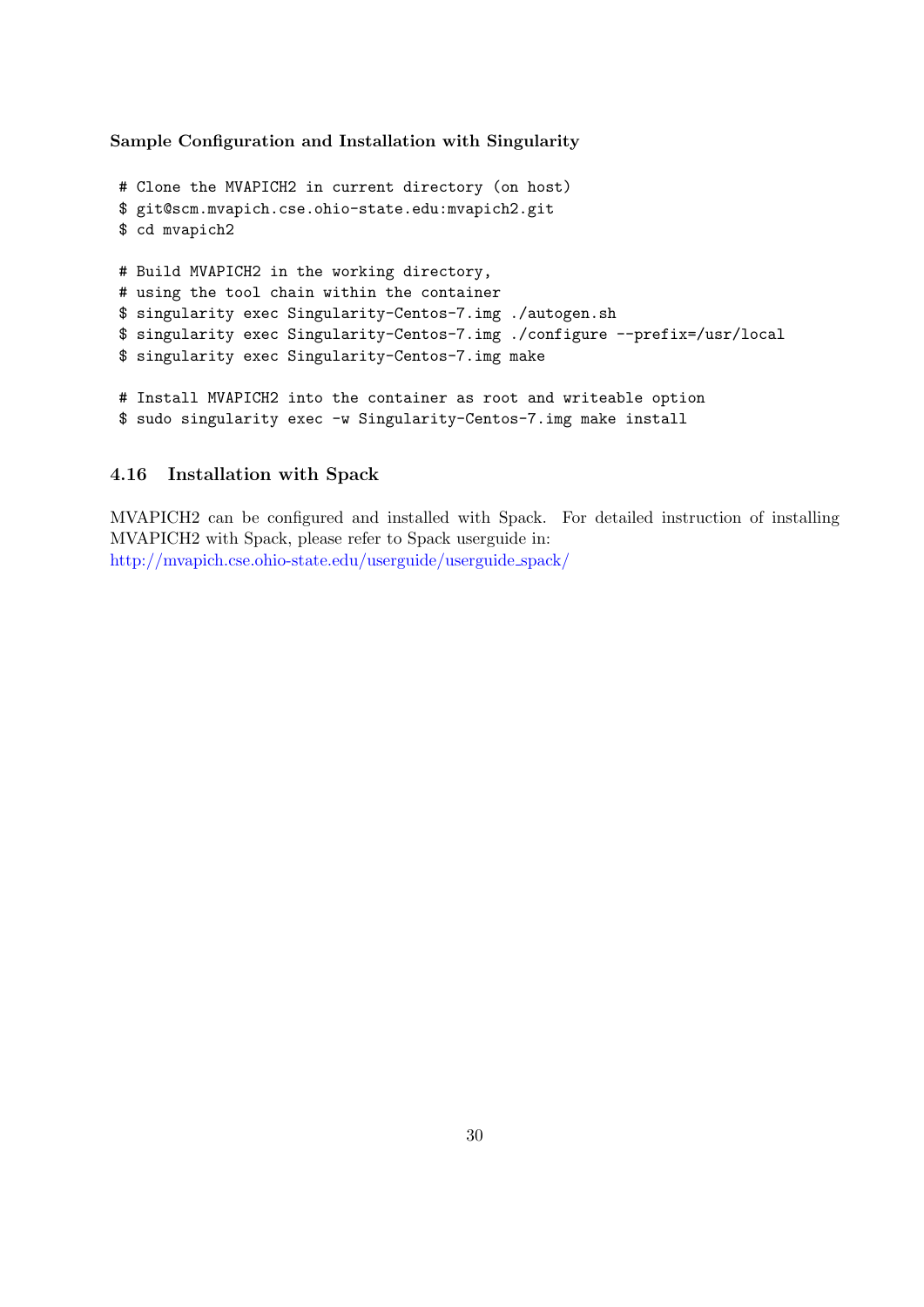# 5 Basic Usage Instructions

## 5.1 Compile Applications

MVAPICH2 provides a variety of MPI compilers to support applications written in different programming languages. Please use mpicc, mpif77, mpiCC, or mpif90 to compile applications. The correct compiler should be selected depending upon the programming language of your MPI application.

These compilers are available in the MVAPICH2 HOME/bin directory. MVAPICH2 installation directory can also be specified by modifying \$PREFIX, then all the above compilers will also be present in the \$PREFIX/bin directory.

### 5.2 Run Applications

This section provides instructions on how to run applications with MVAPICH2. Please note that on new multi-core architectures, process-to-core placement has an impact on performance. Please refer to Section [6.5](#page-51-0) to learn about running MVAPICH2 library on multi-core nodes.

### 5.2.1 Run using mpirun\_rsh

The MVAPICH team suggests users using this mode of job start-up for all interfaces (including OFA-IB-CH3, OFA-IB-Nemesis, OFA-iWARP-CH3, OFA-RoCE-CH3, TrueScale (PSM-CH3), Omni-Path (PSM2-CH3), Shared memory-CH3, TCP/IP-CH3 and TCP/IP-Nemesis) This mpirun\_rsh scheme provides fast and scalable job start-up. It scales to multi-thousand node clusters.

## Prerequisites:

- Either ssh or rsh should be enabled between the front nodes and the computing nodes. In addition to this setup, you should be able to login to the remote nodes without any password prompts.
- Alternatively, if the SLRUM resource manager is in use, mpirun rsh can use the  $-$ -launcher srun option to use SLRUM daemons to launch.
- All host names should resolve to the same IP address on all machines. For instance, if a machine's host names resolves to 127.0.0.1 due to the default /etc/hosts on some Linux distributions it leads to incorrect behavior of the library.

#### Examples of running programs using mpirun rsh:

\$ mpirun rsh -np 4 n0 n0 n1 n1 ./cpi

This command launches cpi on nodes n0 and n1, two processes per node. By default ssh is used.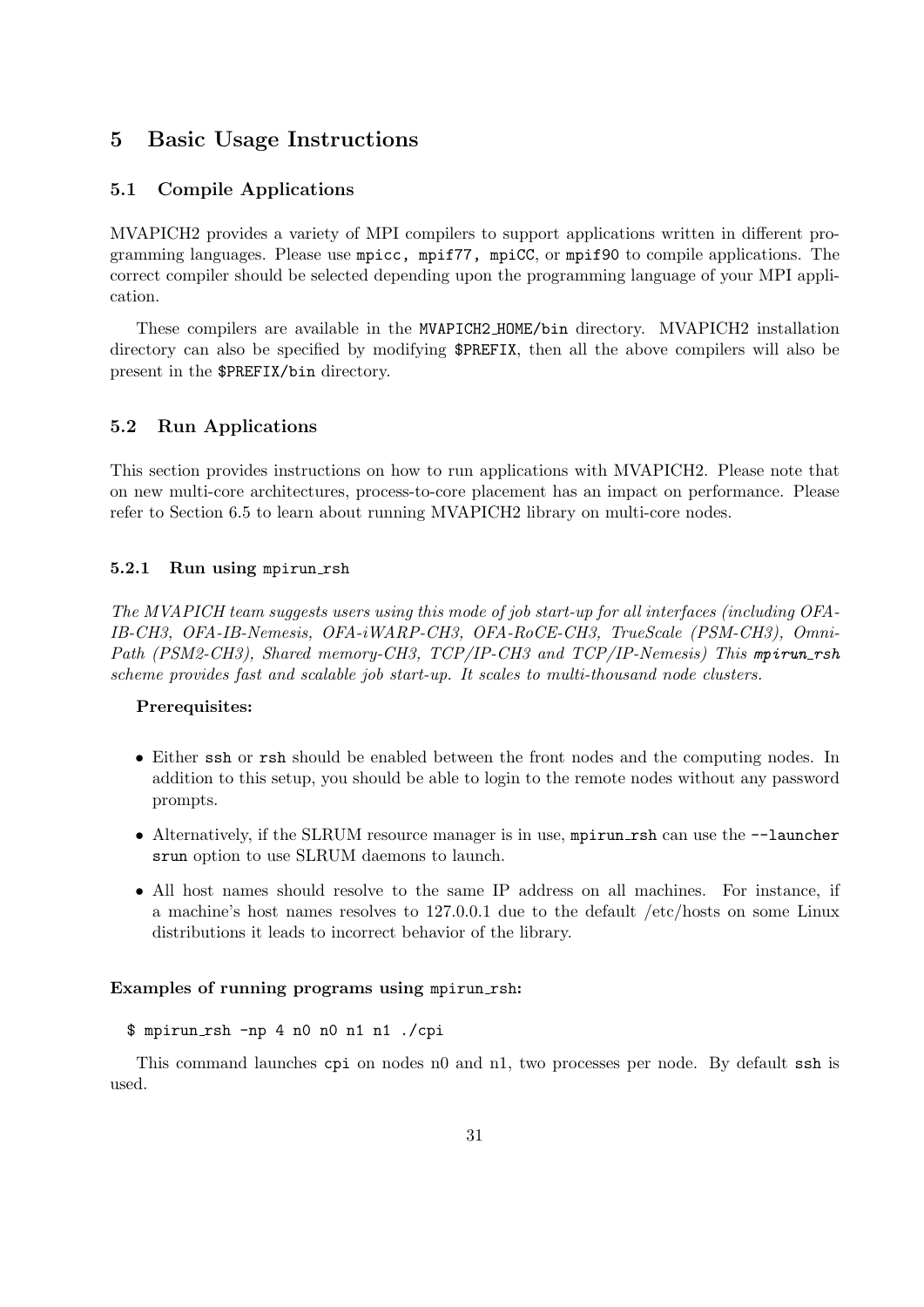\$ mpirun rsh -launcher rsh -np 4 n0 n0 n1 n1 ./cpi

This command launches cpi on nodes n0 and n1, two processes per each node using rsh instead of ssh.

\$ mpirun rsh -launcher srun -np 4 n0 n0 n1 n1 ./cpi This command launches cpi on nodes n0 and n1, two processes per each node using srun instead of ssh. This is usefull on clusters that do not support direct ssh access to compute nodes.

#### MPIRUN RSH Hostfile:

\$ mpirun rsh -np 4 -hostfile hosts ./cpi

A list of target nodes may be provided in the file hosts one per line. MPI ranks are assigned in order of the hosts listed in the hosts file or in the order they are passed to mpirun rsh. i.e., if the nodes are listed as n0 n1 n0 n1, then n0 will have two processes, rank 0 and rank 2; whereas n1 will have rank 1 and 3. This rank distribution is known as "cyclic". If the nodes are listed as n0 n0 n1 n1, then n0 will have ranks 0 and 1; whereas n1 will have ranks 2 and 3. This rank distribution is known as "block". A cyclic (one entry per host) hostfile can be modified with the ppn launch option to use a block distribution.

#### Hostfile Format

The mpirun rsh hostfile format allows for users to specify hostnames, one per line, optionally with a multiplier, and HCA specification.

The multiplier allows you to save typing by allowing you to specify blocked distribution of MPI ranks using one line per hostname. The HCA specification allows you to force an MPI rank to use a particular HCA.

The optional components are delimited by a ':'. Comments and empty lines are also allowed. Comments start with  $\#$  and continue to the next newline.

#### Sample hostfile

```
$ cat hosts
# sample hostfile for mpirun_rsh
host1 # rank 0 will be placed on host1
host2:2 # rank 1 and 2 will be placed on host 2
host3:hca1 # rank 3 will be on host3 and will use hca1
host4:4:hca2 # ranks 4 through 7 will be on host4 and use hca2
```

```
# if the number of processes specified for this job is greater than 8
# then the additional ranks will be assigned to the hosts in a cyclic
# fashion. For example, rank 8 will be on host1 and ranks 9 and 10 will
# be on host2.
```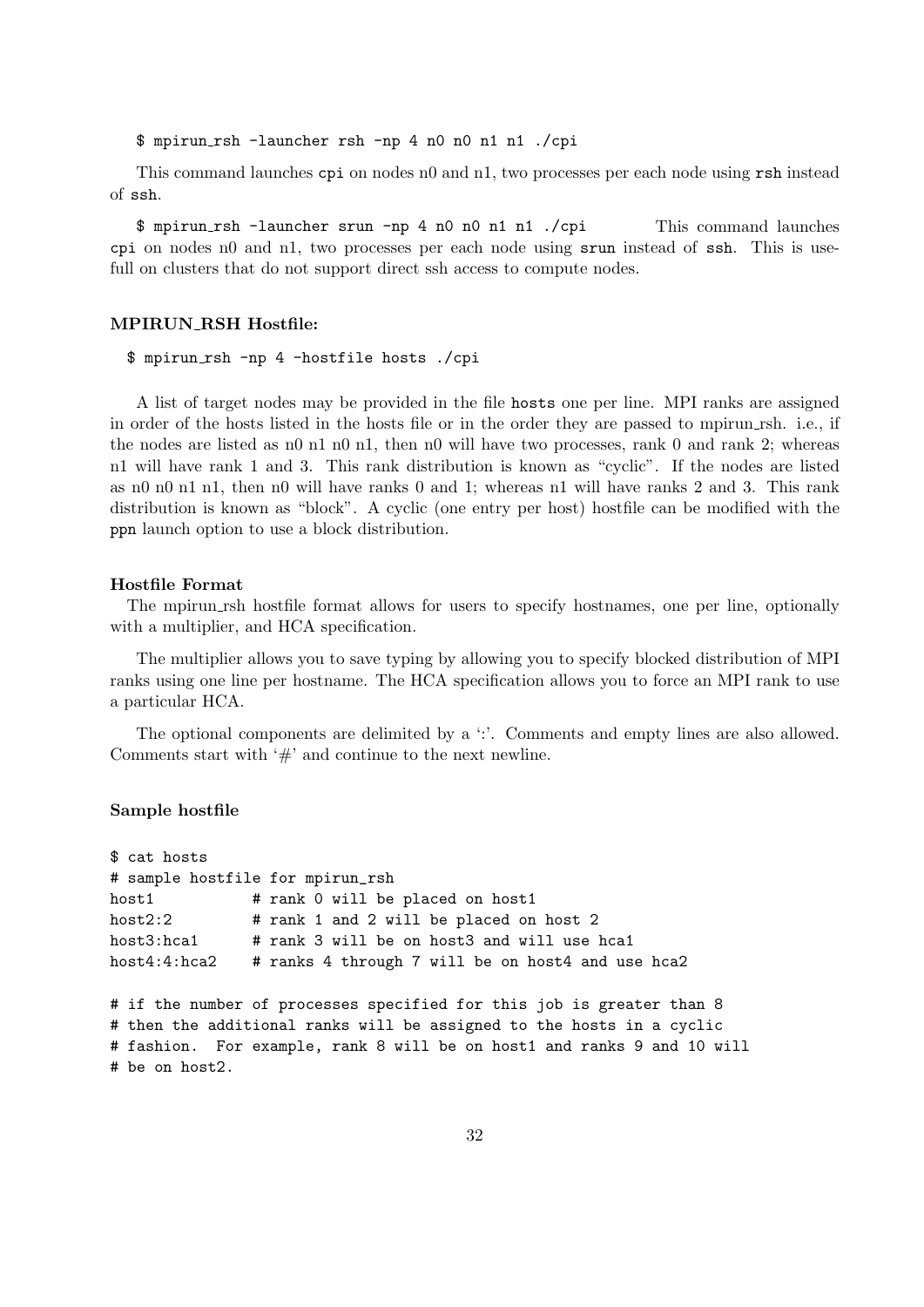When launching in a SLURM or PBS environment the hostfile can be read directly from the resource manager. In this case, a combination of the np and ppn launch options are sufficient. The ppn value of 1 will result in a cyclic distribution, while higher ppn values will provide a block distribution. Note that the number of processes specified by **np** will always be met, the **ppn** value will just specify the number of processes to assign to each host consecutively.

```
$ mpirun rsh -np 8 -ppn 2 ./cpi
```
This command launches cpi on all nodes allocated to the SLRUM/PBS job assigning rank 0 and rank 1 on n1, rank 2 and rank 3 on n2, and so on. If those are the only nodes in the job n1 will then recieve rank 3 and 4, n2 will recieve rank 5 and 6, etc.

#### Specifying Environmental Variables

Many parameters of the MPI library can be configured at run-time using environmental variables. In order to pass any environment variable to the application, simply put the variable names and values just before the executable name, like in the following example:

\$ mpirun rsh -np 4 -hostfile hosts ENV1=value ENV2=value ./cpi

Note that the environmental variables should be put immediately before the executable.

Alternatively, you may also place environmental variables in your shell environment (e.g. .bashrc). These will be automatically picked up when the application starts executing.

Note that mpirun rsh is sensitive to the ordering of the command-line arguments.

There are many different parameters which could be used to improve the performance of applications depending upon their requirements from the MPI library. For a discussion on how to identify such parameters, see Section [8.](#page-90-0)

#### Job Launch using MPMD

The mpirun rsh framework also supports job launching using MPMD mode. It permits the use of heterogeneous jobs using multiple executables and command line arguments. The following format needs to be used:

\$ mpirun rsh -config configfile -hostfile hosts

A list of different group of executables must be provided to the job launcher in the file configfile, one per line. The configuration comments. Lines beginning with  $H^*$  are considered comments.

For example:

#Config file example #Launch 4 copies of exe1 with arguments arg1 and arg2 -n 4 : exe1 arg1 arg2

#Launch 2 copies of exe2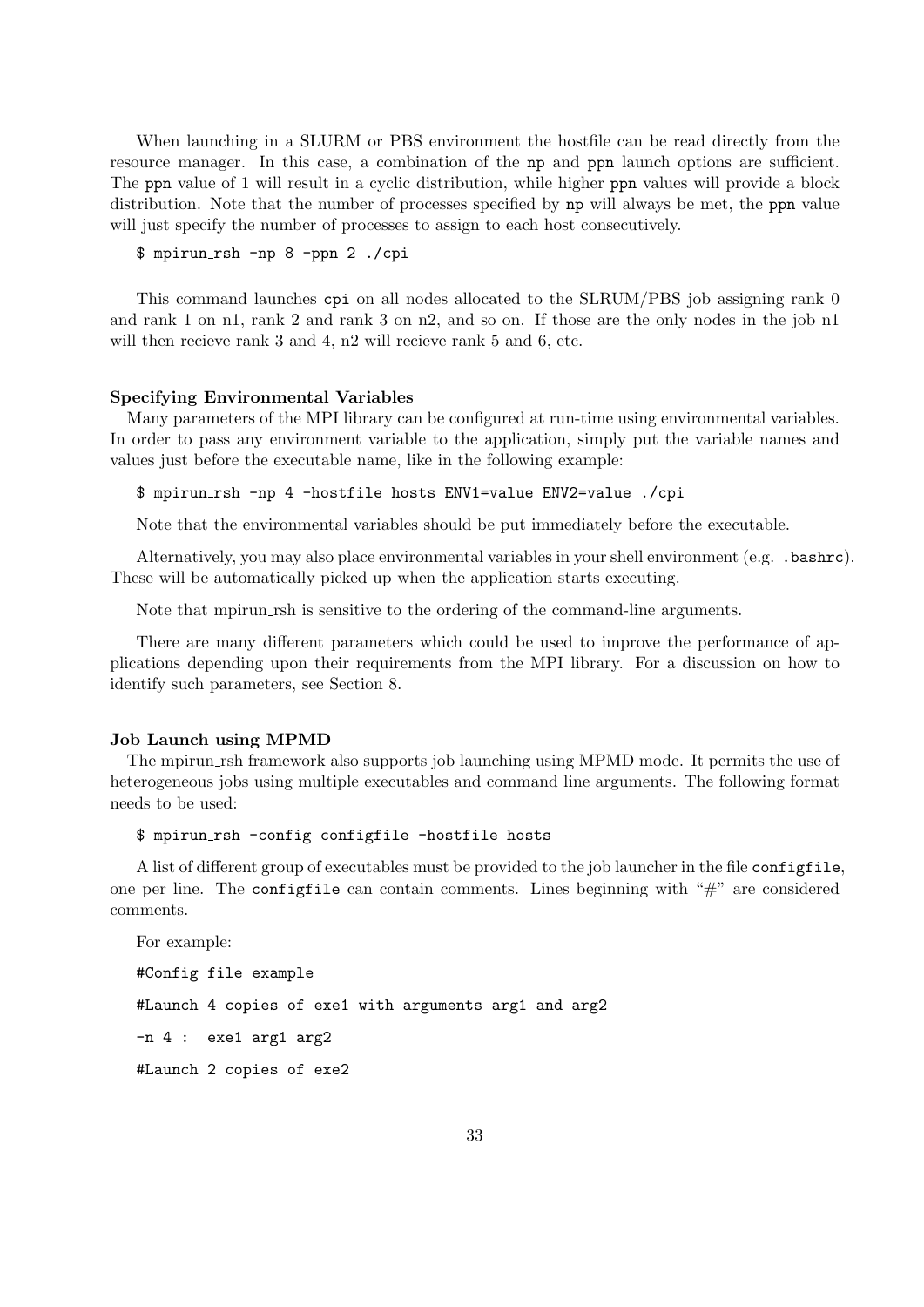-n 2 : exe2

A list of target nodes must be provided in the file hosts one per line and the allocation policy previously described is used.

Please note that this section only gives general information on how to run applications using mpirun rsh. Please refer to the following sections for more information on how to run the application over various interfaces such as iWARP and RoCE.

#### Other Options

Other options of mpirun rsh can be obtained using

```
$ mpirun rsh --help
```
#### 5.2.2 Run using Hydra (mpiexec)

Hydra is the default process manager for MPICH. MVAPICH2 also distributes Hydra along with with mpirun rsh. Hydra can be used either by using mpiexec or mpiexec.hydra. All interfaces of MVAPICH2 will work using Hydra. The following is an example of running a program using it:

\$ mpiexec -f hosts -n 2 ./cpi

The Hydra process manager can be used to launch MPMD jobs. For example the following command:

```
$ mpiexec -genv FOO=1 -env BAR=1 -n 2 ./exec1 : -env BAR=2 -n 2 ./exec2
```
The environment variable FOO=1 passed to "-genv" is applied the environment to all executables (i.e. exec1 and exec2). The values BAR=1 applies to exec1 and BAR=2 applies to only exec2.

This process manager has many features. Please refer to the following web page for more details.

[http://wiki.mcs.anl.gov/mpich2/index.php/Using](http://wiki.mcs.anl.gov/mpich2/index.php/Using_the_Hydra_Process_Manager) the Hydra Process Manager

### 5.2.3 Run using SLURM

SLURM is an open-source resource manager designed by Lawrence Livermore National Laboratory and maintained by SchedMD. SLURM software package and its related documents can be downloaded from: <http://www.schedmd.com/>

Once SLURM is installed and the daemons are started, applications compiled with MVAPICH2 can be launched by SLURM, e.g.

\$ srun -n 2 ./a.out

The use of SLURM enables many good features such as explicit CPU and memory binding. For example, if you have two processes and want to bind the first process to CPU 0 and Memory 0, and the second process to CPU 4 and Memory 1, then it can be achieved by: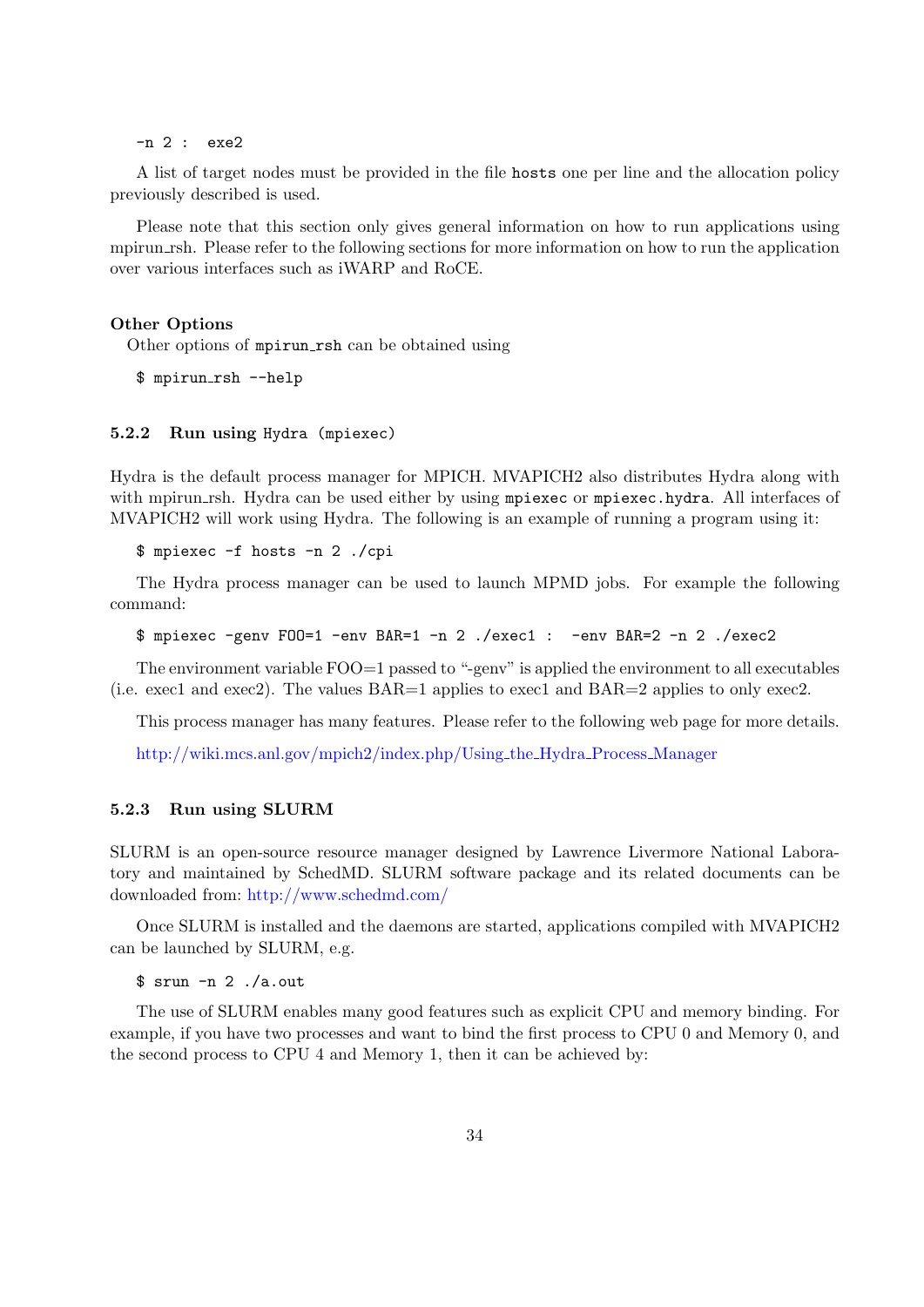```
$ srun --cpu bind=v,map cpu:0,4 --mem bind=v,map mem:0,1 -n2 --mpi=none
./a.out
```
To use PMI-2 with SLURM, please use:

\$ srun --mpi=pmi2 -n 2 ./a.out

To use PMIx with SLURM, please use:

\$ srun --mpi=pmix -n 2 ./a.out

If PMI-2/PMIx is selected and the installed version of SLURM supports PMI/PMIx, MVA-PICH2 will automatically use the extensions.

For more information about SLURM and its features please visit <http://www.schedmd.com/>

#### 5.2.4 Run on PBS/Torque Clusters

Both mpirun rsh and mpiexec can take information from the PBS/Torque environment to launch jobs (i.e. launch on nodes found in PBS NODEFILE).

You can also use MVAPICH2 in a tightly integrated manner with PBS. To do this you can install mvapich2 by adding the –with-pbs option to mvapich2. Below is a snippet from ./configure –help of the hydra process manager (mpiexec) that you will use with PBS/Torque.

–with-pbs=PATH specify path where pbs include directory and lib directory can be found –withpbs-include=PATH specify path where pbs include directory can be found –with-pbs-lib=PATH specify path where pbs lib directory can be found

For more information on using hydra, please visit the following URL: [http://wiki.mpich.org/](http://wiki.mpich.org/mpich/index.php/Using_the_Hydra_Process_Manager) [mpich/index.php/Using\\_the\\_Hydra\\_Process\\_Manager](http://wiki.mpich.org/mpich/index.php/Using_the_Hydra_Process_Manager)

#### 5.2.5 Run using JSM/Jsrun

Job Step Manager (JSM) is job scheduler developed by IBM. To launch MPI applications with jsrun, use the following commands:

```
$ bsub -nnodes 2 -G guests -W 240 -Is /usr/bin/tcsh
$ jsrun -a 1 -c ALL CPUS -g ALL GPUS --bind=none -n 2
./mpiHello
```
More information about How to use JSM can be found at the following URL: [https://www.](https://www.ibm.com/support/knowledgecenter/en/SSWRJV_10.1.0/jsm/10.2/base/jsm_kickoff.html) [ibm.com/support/knowledgecenter/en/SSWRJV\\_10.1.0/jsm/10.2/base/jsm\\_kickoff.html](https://www.ibm.com/support/knowledgecenter/en/SSWRJV_10.1.0/jsm/10.2/base/jsm_kickoff.html)

## 5.2.6 Run using Flux

Flux is an open-source resource manager developed at Lawrence Livermore National Laboratory. The Flux software package and its related documents can be downloaded from: [https://github.com/flu](https://github.com/flux-framework)x[framework.](https://github.com/flux-framework) To allocate a node and setup Flux, the following comands are used: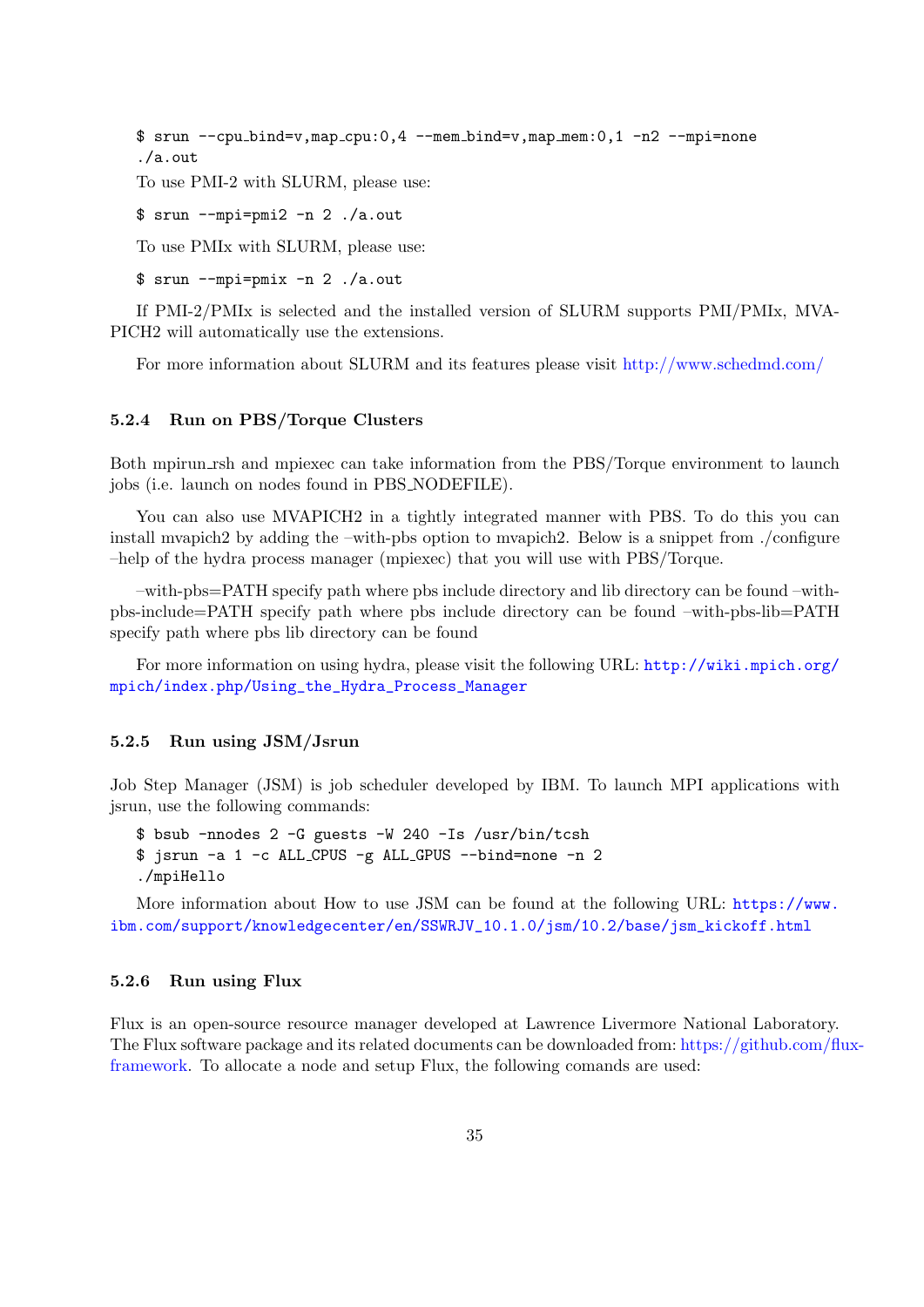\$ salloc -N1 -p pdebug \$ srun --pty -N 1 -n 1 --mpi=none flux keygen \$ srun --pty -N 1 -n 1 --mpi=none flux start

Once Flux is setp, applications compiled with MVAPICH2 can be launched by Flux as follows:

\$ flux wreckrun -N 1 -n 2 -c 1 ./a.out

### 5.2.7 Run with Dynamic Process Management support

MVAPICH2 (OFA-IB-CH3 interface) provides MPI-2 dynamic process management. This feature allows MPI applications to spawn new MPI processes according to MPI-2 semantics. The following commands provide an example of how to run your application.

- To run your application using mpirun\_rsh \$ mpirun rsh -np 2 -hostfile hosts MV2 SUPPORT DPM=1 ./spawn1 Note: It is necessary to provide the hostfile when running dynamic process management applications using mpirun rsh.
- To run your application using mpiexec (Hydra) \$ mpiexec -n 2 -f hosts -env MV2 SUPPORT DPM 1 ./spawn1

Please refer to Section [11.71](#page-126-0) for information about the MV2 SUPPORT DPM environment variable.

#### 5.2.8 Run with mpirun rsh using OFA-iWARP Interface

The MVAPICH2 library can automatically detect iWARP cards and use them with the appropriate settings at run time. This feature deprecates the use of the environment variable MV2 USE IWARP MODE which was being used earlier to enable the use of iWARP devices at run time.

All the systems to be used need the following one time setup for enabling RDMA CM usage.

- Setup the RDMA CM interface: RDMA CM interface needs to be setup, configured with an IP address and connected to the network.
- Setup the Local Address File: Create the file (/etc/mv2.conf) with the local IP address to be used by RDMA CM. (Multiple IP addresses can be listed (one per line) for multi-rail configurations).
	- $$ echo 10.1.1.1 >> /etc/mv2.comf$

Programs can be executed as follows:

#### \$ mpirun rsh -np 2 n0 n1 prog

The iWARP interface also provides TotalView debugging and shared library support. Please refer to Section [4.4.](#page-27-0)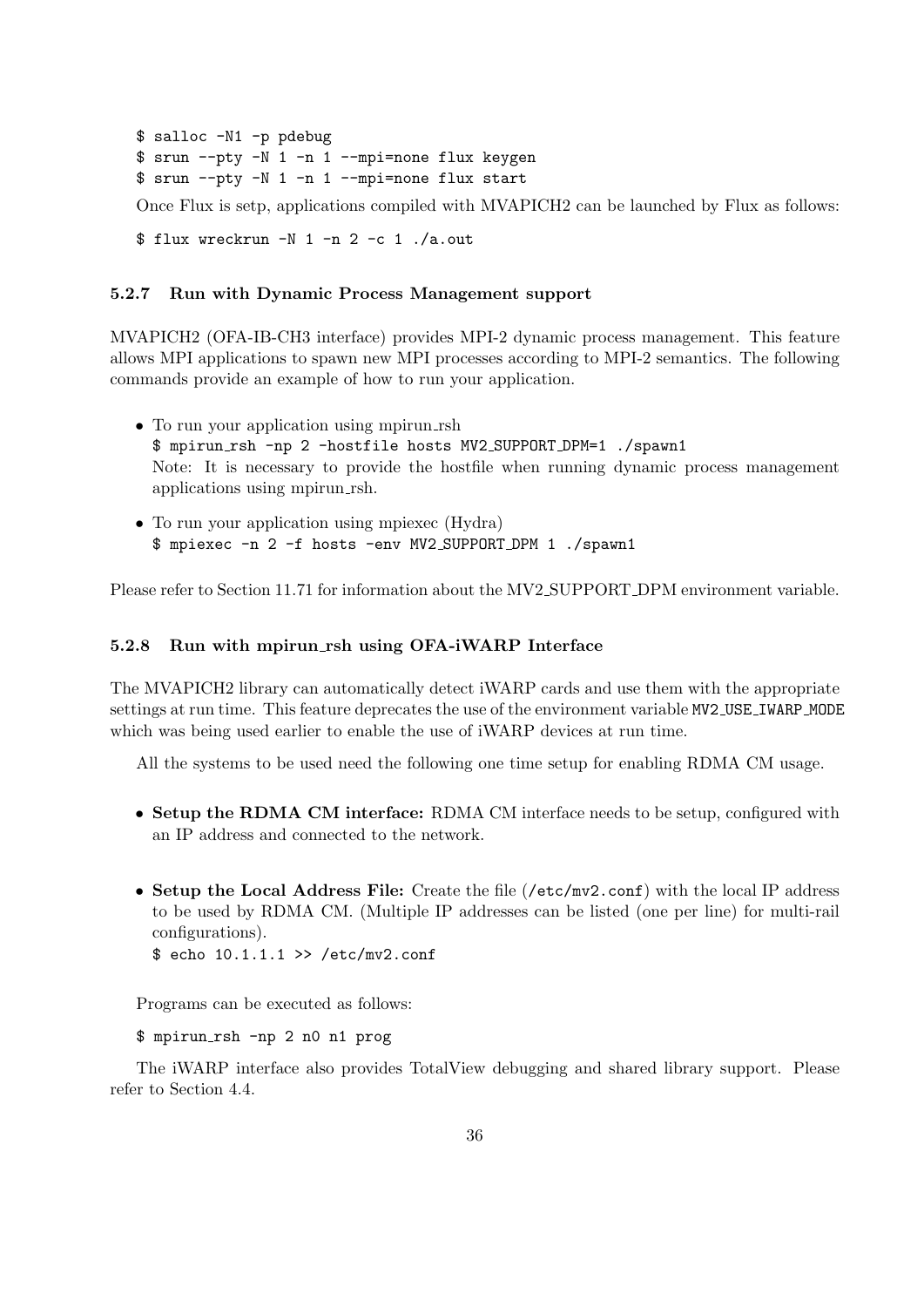#### 5.2.9 Run with mpirun rsh using OFA-RoCE Interface

RDMA over Converged Ethernet (RoCE) is supported with the use of the run time environment variable MV2 USE RoCE.

Programs can be executed as follows:

\$ mpirun rsh -np 2 MV2 USE RoCE=1 prog

RoCE requires loss-less Ethernet fabric. This requires to configure Ethernet switch to treat RoCE traffic as loss-less. A separate VLAN interface needs to be created on RoCE NIC on all compute nodes and assign a private IP address

In loss-less fabric setup, MVAPICH2 can be run in RoCE mode in following two ways

- Put private VLAN IP addresses in /etc/mv2.conf and run in RDMA CM mode \$ mpirun rsh -np 2 MV2 USE RoCE=1 MV2 USE RDMA CM=1 prog
- All VLAN interfaces will appear as additional GID indexes (starting from 1) on the Infini-Band HCA side of the RoCE adapter. User can select non-default GID index using run-time parameter MV2\_DEFAULT\_GID\_INDEX[\(11.82\)](#page-129-0) and RoCE priority service level using MV2\_DEFAULT\_SERVICE\_L \$ mpirun rsh -np 2 MV2 USE RoCE=1 MV2 DEFAULT GID INDEX=1 MV2 DEFAULT SERVICE LEVEL=<RoCE Service Level> prog

#### 5.2.10 Run using IPoIB with mpirun rsh or mpiexec

You would like to run an MPI job using IPoIB but your IB card is not the default interface for IP traffic. Assume that you have a cluster setup as the following:

| $#$ hostname | Eth Addr    | <b>IPoIB</b> Addr |
|--------------|-------------|-------------------|
| compute1     | 192.168.0.1 | 192.168.1.1       |
| compute2     | 192.168.0.2 | 192.168.1.2       |
| compute3     | 192.168.0.3 | 192.168.1.3       |
| compute4     | 192.168.0.4 | 192.168.1.4       |

The Ethernet addresses are assigned to eth0 and the IPoIB addresses are assigned to the ib0 interface. The host names resolve to the 192.168.0.\* addresses.

The most direct way to use the IPoIB network is to populate your hosts file with the IP addresses of the ib0 interfaces.

Example: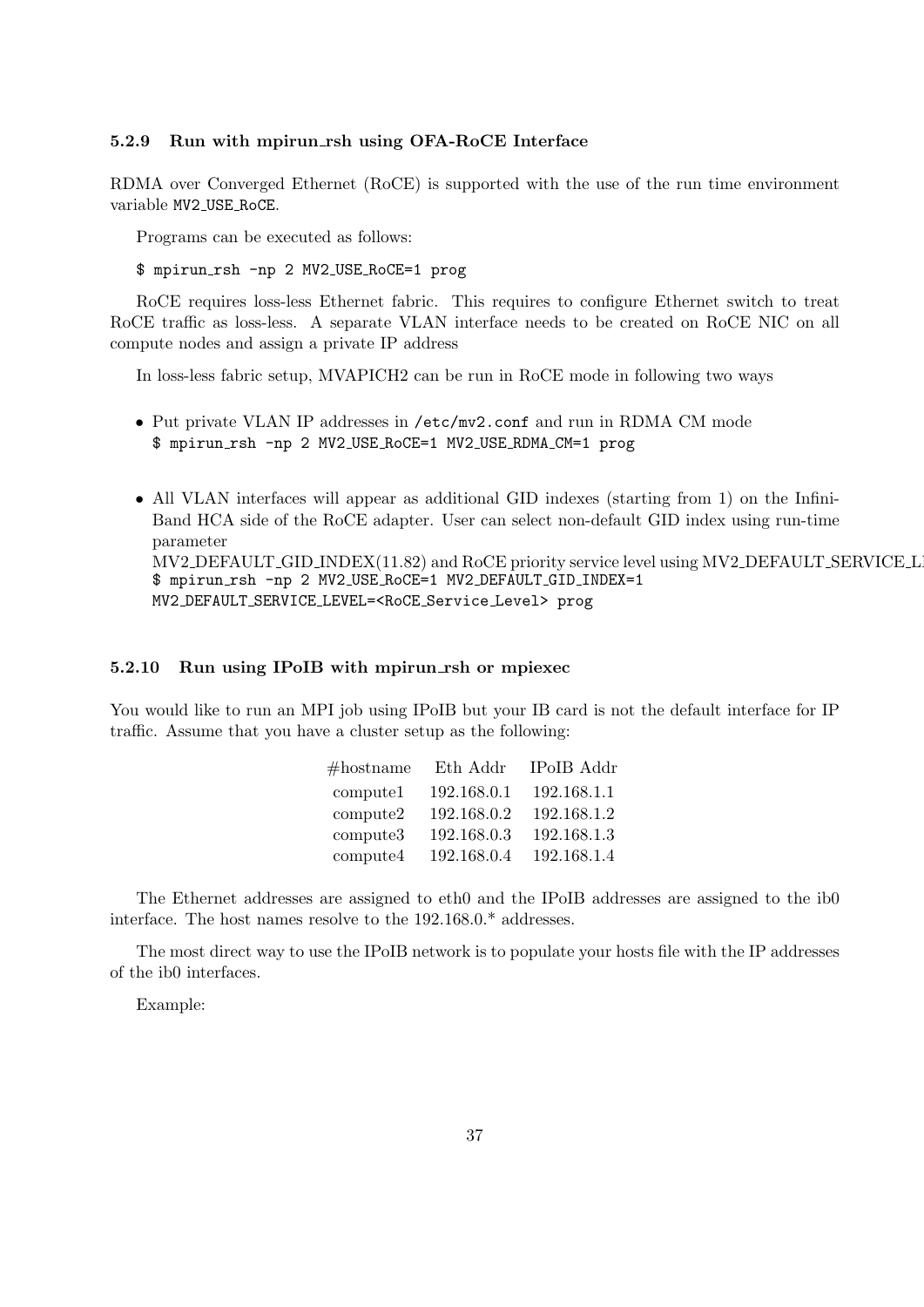```
$ cat - > hosts192.168.1.1
192.168.1.2
192.168.1.3
192.168.1.4
$ mpirun rsh -hostfile hosts -n 4 ./app1
or
$ mpiexec -f hosts -n 4 ./app1
```
Another way to achieve this is to use the -iface option of hydra. This allows you to have your hosts file to use the host names even though they resolve to the eth0 interface.

Example:

```
s cat - > hosts
compute1
compute2
compute3
compute4
$ mpiexec -f hosts -iface ib0 -n 4 ./app1
```
More information can be found at the following [link.](http://wiki.mcs.anl.gov/mpich2/index.php/Using_the_Hydra_Process_Manager#Hydra_with_Non-Ethernet_Networks)

#### 5.2.11 Run using ADIO driver for Lustre

MVAPICH2 contains optimized Lustre ADIO support for the OFA-IB-CH3 interface. The Lustre directory should be mounted on all nodes on which MVAPICH2 processes will be running. Compile MVAPICH2 with ADIO support for Lustre as described in Section [4.](#page-24-0) If your Lustre mount is /mnt/datafs on nodes n0 and n1, on node n0, you can compile and run your program as follows:

\$ mpicc -o perf romio/test/perf.c

\$ mpirun rsh -np 2 n0 n1 <path to perf>/perf -fname /mnt/datafs/testfile

If you have enabled support for multiple file systems, append the prefix "lustre:" to the name of the file. For example:

\$ mpicc -o perf romio/test/perf.c

\$ mpirun rsh -np 2 n0 n1 ./perf -fname lustre:/mnt/datafs/testfile

### 5.2.12 Run using TotalView Debugger Support

MVAPICH2 provides TotalView support. The following commands provide an example of how to build and run your application with TotalView support. Note: running TotalView requires correct setup in your environment, if you encounter any problem with your setup, please check with your system administrator for help.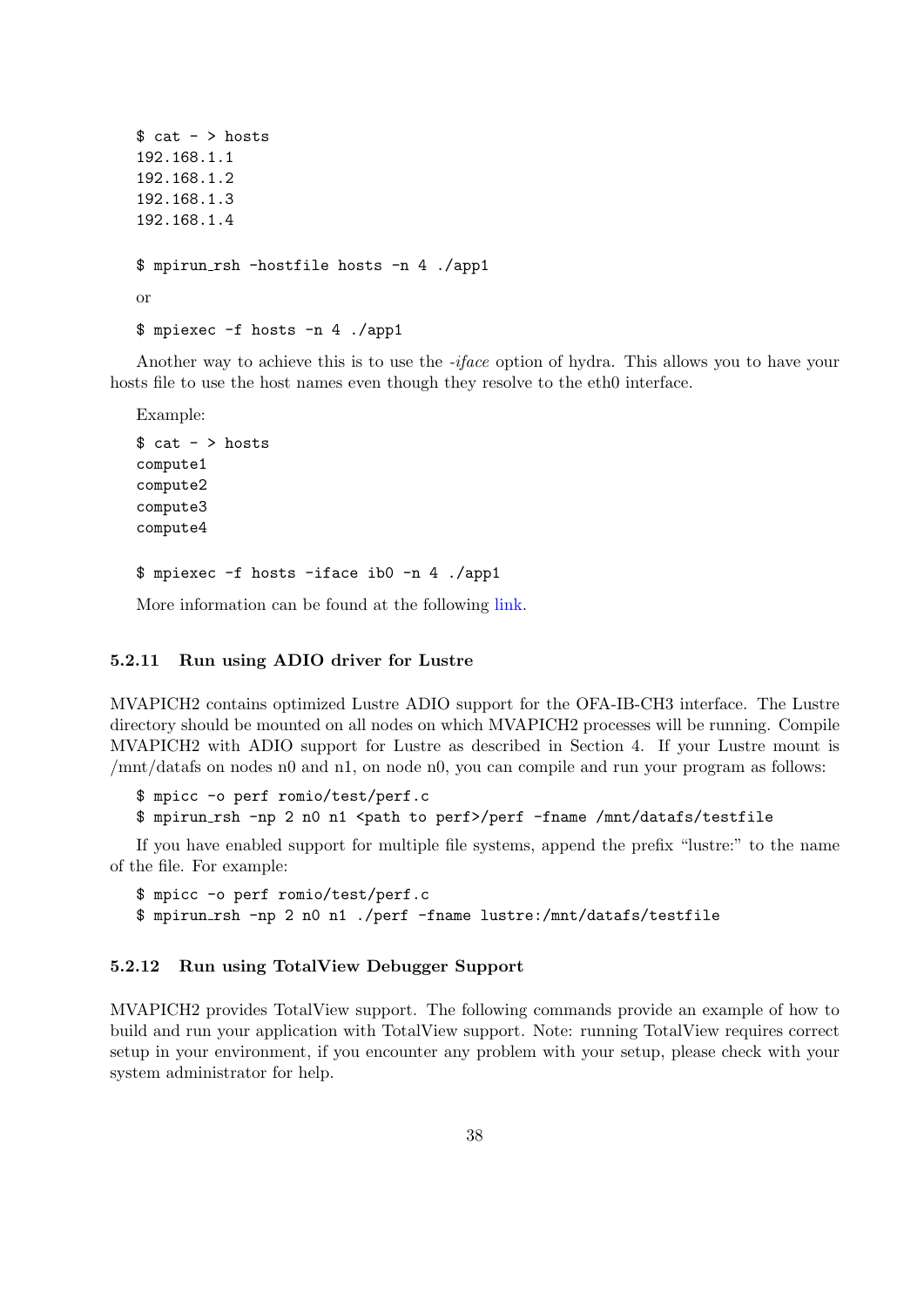- Compile your mpi application with debug symbols. . . \$ mpicc -g -o prog prog.c
- Define the correct path to TotalView as the TOTALVIEW variable. . . \$ export TOTALVIEW=<path to TotalView>
- Run your program... \$ mpirun rsh -tv -np 2 n0 n1 prog
- Troubleshooting:
	- X authentication errors: check if you have enabled X Forwarding \$ echo "ForwardX11 yes" >> \$HOME/.ssh/config
	- ssh authentication error: ssh to the computer node with its long form hostname \$ ssh i0.domain.osu.edu

## 5.2.13 Run using a profiling library

All MPI2-functions of MVAPICH2 support the MPI profiling interface. This allows MVAPICH2 to be used by a variety of profiling libraries for MPI applications.

Two use of profiling libraries will be describe below, Scalasca and mpiP;

• To use [Scalasca,](http://www.scalasca.org) you should configure Scalasca by supplying the '--mpi=mpich2' option like shows below:

\$./configure --mpi=mpich2

Once the installation is done, you will be able to use Scalasca with MVAPICH2.

For more information about Scalasca and its features please visit [Scalasca website.](http://www.scalasca.org)

• To use [mpiP,](http://sourceforge.net/projects/mpip) you should build your program with the required libraries as described in the following command:

```
$ mpicc -g -o pgm.o pgm.c -L${mpiP root}/lib -lmpiP -lm -lbfd -liberty
-lunwind
```
Simply run your MPI application as usual. On running a mpi application, a file with mpiP extension gets created which contains the following information

- Header
- MPI Time (seconds)
- Callsites
- Aggregate Time (top twenty, descending, milliseconds)
- Aggregate Sent Message Size (top twenty, descending, bytes)
- Callsite Time statistics (all, milliseconds)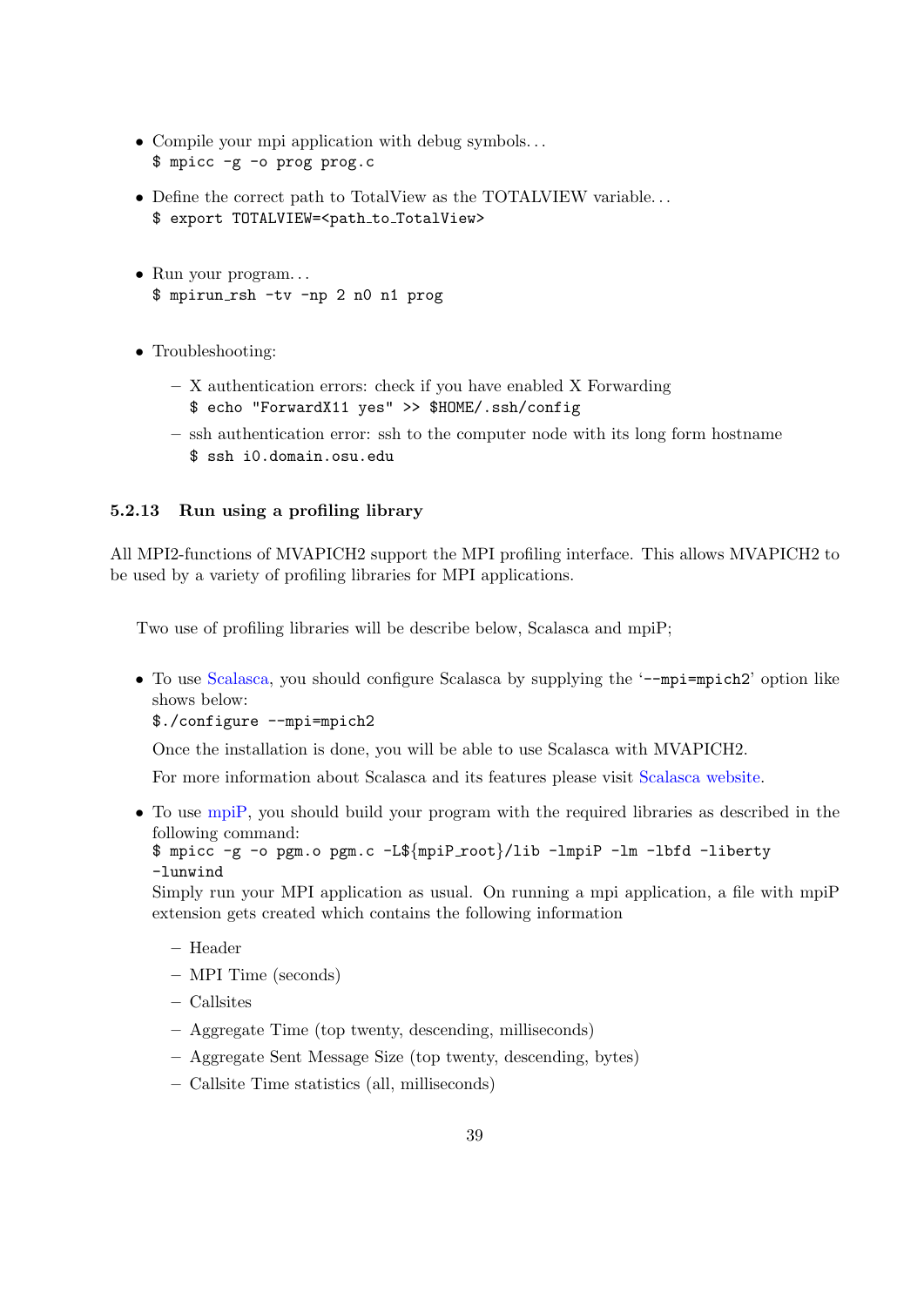– Callsite Message Sent statistics (all, sent bytes)

Prerequisites to install mpiP library: mpiP library has the build dependency on following libraries. Usually, these libraries are installed along with the Linux installation. You may also download these libraries from the specified URLs and install them according to their README file.

- [GNU binutils.](http://sources.redhat.com/binutils)
- [iberty](https://gcc.gnu.org/onlinedocs/libiberty)
- [unwind](https://pkgs.org/download/libunwind)

Alternative to GNU binutils, [libelf](http://directory.fsf.org/libs/misc/libelf.html) and [libdwarf](https://github.com/tomhughes/libdwarf) can be used for source lookup.

The sample configure command to build mpiP library is given below. Please refer to the [mpiP](http://mpip.sourceforge.net) web page for commands specific to your system environment.

```
./configure LDFLAGS=-L/usr/lib64 LIBS=''-lbfd -liberty''
--enable-collective-report-default --enable-demangling=GNU
--with-cc=mpicc --with-cxx=mpiCC --with-f77=mpif77
```
## 5.3 Compile and Run Applications with Singularity

To compile the file example.c, use the mpicc built in the Singularity environment as described in Section [4.15.](#page-37-0)

```
$ singularity exec Singularity-Centos-7.img mpicc /path/to/example.c -o
example
```
The MPI binary (example) can be installed into the container at /usr/bin as follows.

\$ sudo singularity copy Singularity-Centos-7.img ./example /usr/bin/

Run the MPI program within the container by using the mpirun rsh job launcher on the host. As with the native MVAPICH2 version, different features can be enabled through the use of runtime variables.

\$ mpirun rsh -np #procs -hostfile hostfile MV2 IBA HCA=mlx4 0 singularity exec Singularity-Centos-7.img /usr/bin/example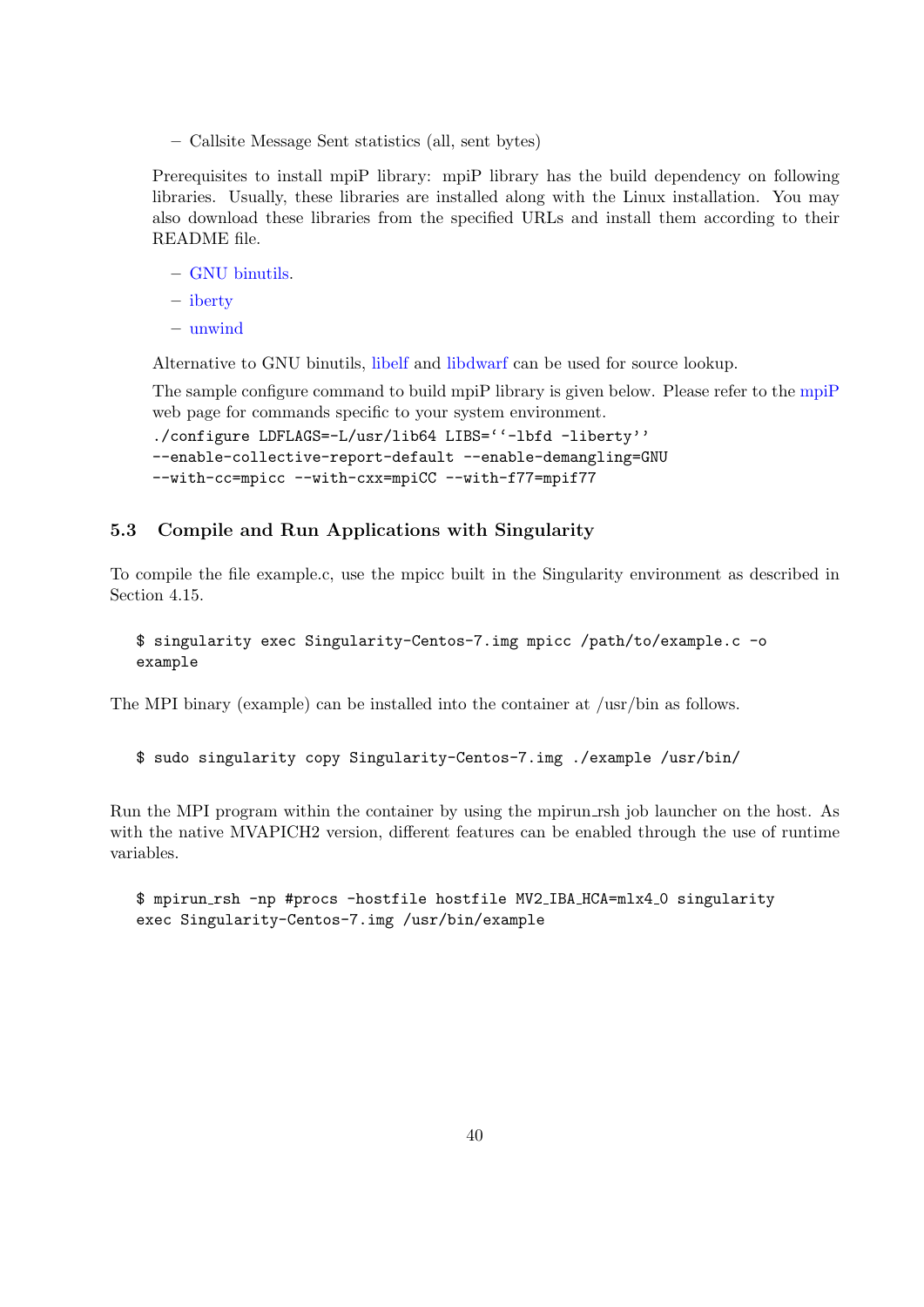# 6 Advanced Usage Instructions

In this section, we present the usage instructions for advanced features provided by MVAPICH2.

## 6.1 Running on Customized Environments

In MVAPICH2 2.3.7, run-time variables are used to switch various optimization schemes on and off. Following is a list of optimizations schemes and the control environmental variables, for a full list please refer to the section [11:](#page-108-0)

- Extended Reliable Connection: Use the XRC InfiniBand transport available with Mellanox ConnectX adapters. Default: off; to enable: \$ mpirun rsh -np 2 n0 n1 MV2 USE XRC=1 prog or \$ mpiexec -n 2 -hosts n0,n1 -env MV2 USE XRC 1 prog
- Enable use of multiple communication channels: Indicates the number of queue pairs per port to be used for communication on an end node. Default: 1; to change default value: \$ mpirun rsh -np 2 n0 n1 MV2 NUM QP PER PORT=2 prog or \$ mpiexec -n 2 -hosts n0,n1 -env MV2 NUM QP PER PORT 2 prog
- Adaptive RDMA fast path: using RDMA write to enhance performance for short messages. Default: on; to disable: \$ mpirun rsh -np 2 n0 n1 MV2 USE RDMA FAST PATH=0 prog or \$ mpiexec -n 2 -hosts n0,n1 -env MV2 USE RDMA FAST PATH 0 prog

## 6.2 Export Environment

Traditionally with mpirun rsh you have to specify all environment variables that you want visible to the remote MPI processes on the command line. With the –export option of mpirun rsh this is no longer necessary.

## 6.2.1 Sample Use

### Traditional Method

\$ mpirun\_rsh -n 2 compute1 compute2 FOO=1 BAR=baz ./osu\_latency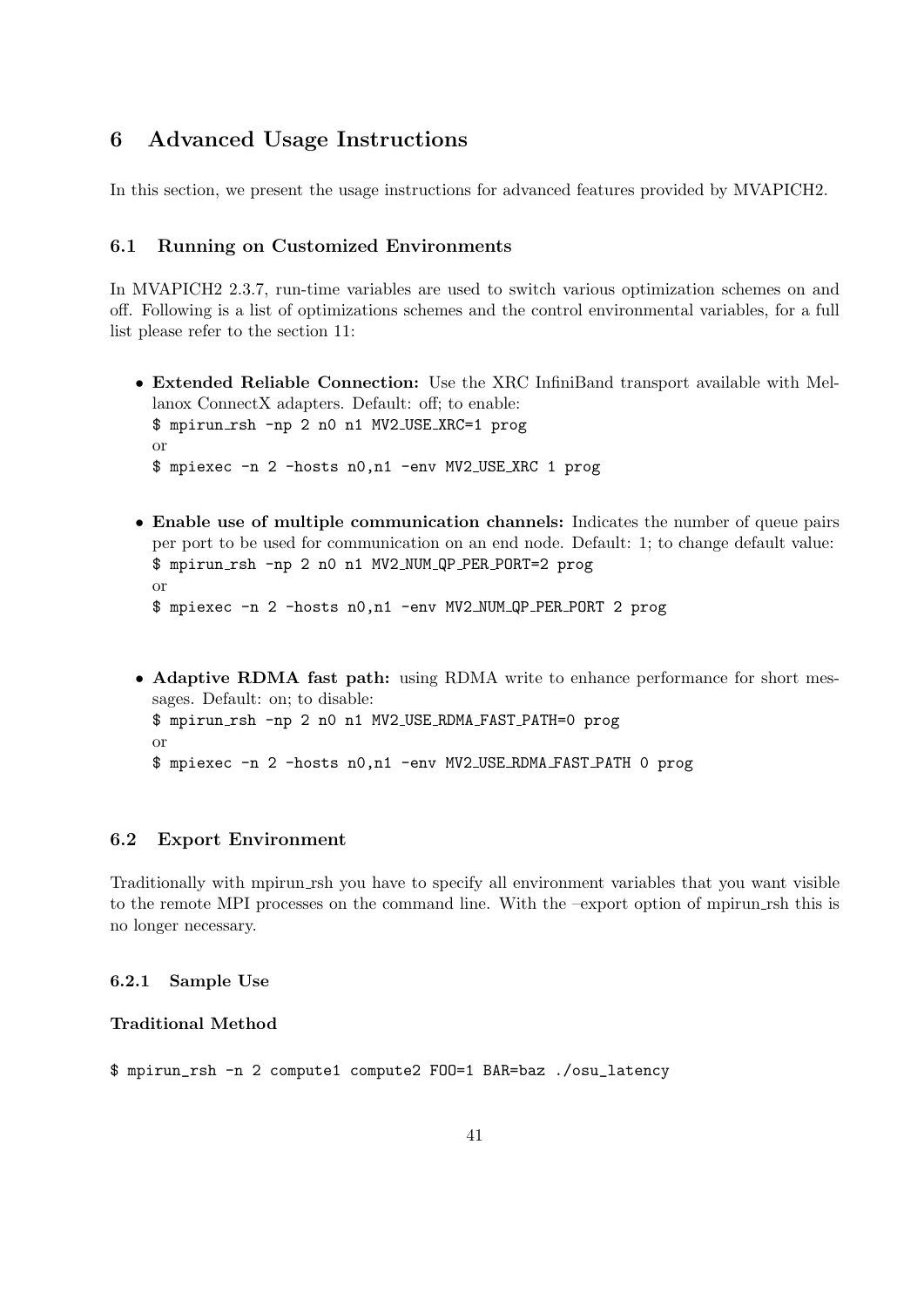#### With export option

```
$ export FOO=1 BAR=baz
$ mpirun_rsh -export -n 2 compute1 compute2 ./osu_latency
```
Please note that the -export option does not overwrite variables that are normally already set when you first ssh into the remote node. If you want to export all variables including the ones that are already set you can use the -export-all option.

### With export-all option

```
$ export PATH=$PATH:/some/special/path
$ mpirun_rsh -export-all -n 2 compute1 compute2 ./osu_latency
```
### 6.3 Configuration File Processing

MVAPICH2 supports the use of configuration values to ease the burden of users when they would like to set and repeatedly use many different environment variables. These can be stored in a configuration file with statements of the form "VARIABLE = VALUE". Full line comments are supported and begin with the "#" character.

The system configuration file can be placed at /etc/mvapich2.conf while user configuration files are located at "/.mvapich2.conf" by default. The user configuration file can be specified at runtime by MV2 USER CONFIG if the user would like to have mvapich2 read from a different location.

The processing of these files can be disabled by the use of the MV2 IGNORE SYSTEM CONFIG and MV2 IGNORE USER CONFIG.

### 6.3.1 Sample Use

Run with blocking mode enabled

```
$ cat ~/.mvapich2.conf
# Enable blocking mode
MV2_USE_BLOCKING = 1
$ mpirun_rsh -n 2 compute1 compute2 ./osu_latency
```
#### Do not use user configuration file

```
$ mpirun_rsh -n 2 compute1 compute2 MV2_IGNORE_USER_CONFIG=1 ./osu_latency
```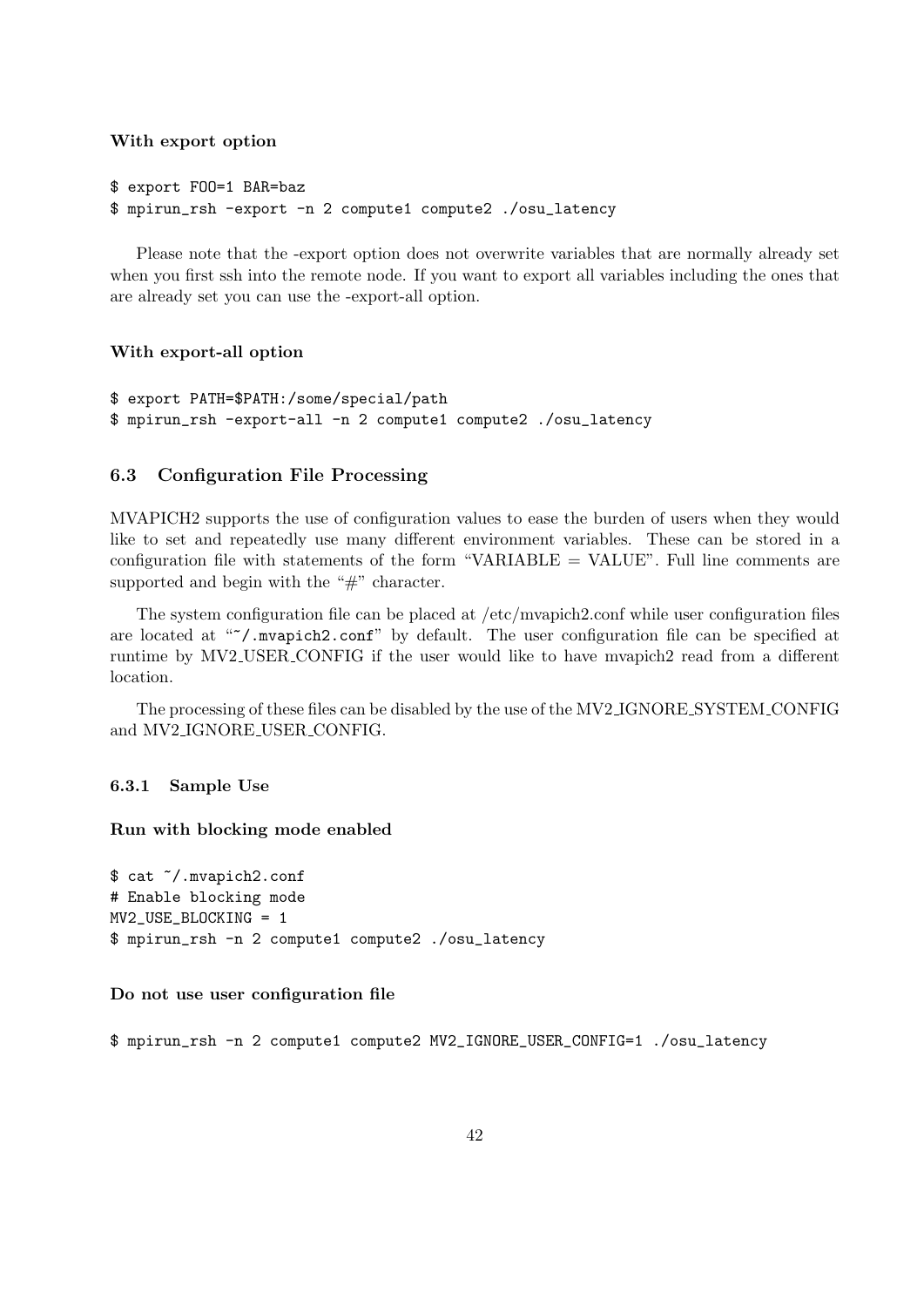#### 6.4 Suspend/Resume Support

MVAPICH2 can be suspended and resumed when using a process launcher that catches and forwards the appropriate signals.

For example, when using mpirun rsh you can type Ctrl-Z (or send the SIGTSTP signal) at the terminal and the job will suspend. You can then later send the SIGCONT signal to the job and it will continue.

## <span id="page-51-0"></span>6.5 Running with Efficient CPU (Core) Mapping

MVAPICH2-CH3 interfaces support architecture specific CPU mapping through the [Portable Hard](http://www.open-mpi.org/projects/hwloc)[ware Locality \(hwloc\)](http://www.open-mpi.org/projects/hwloc) software package. By default, the HWLOC sources are compiled and built while the MVAPICH2 library is being installed. Users can choose the "-disable-hwloc" parameter while configuring the library if they do not wish to have the HWLOC library installed. However, in such cases, the MVAPICH2 library will not be able to perform any affinity related operations.

There are two major schemes as indicated below. To take advantage of any of these schemes, the jobs need to run with CPU affinity (MV2 ENABLE AFFINITY) and shared memory (MV2 USE SHARED MEM) turned on (default). If users choose to set these run-time parameters to 0, then the kernel takes care of mapping processes to cores and none of these schemes will be enabled.

To report the process mapping, users can set the environment variable MV2 SHOW CPU BINDING to 1 (Section [10.7\)](#page-107-0).

### 6.5.1 Using HWLOC for CPU Mapping

Under this scheme, the HWLOC tool will be used at job-launch time to detect the processor's micro-architecture, and then generate a suitable cpu mapping string based. Three policies are currently implemented: "bunch", "scatter", and "hybrid". By default, we choose to use the "hybrid" mapping. However, we also allow users to choose a binding policy through the run-time variable, MV2 CPU BINDING POLICY. (Section [11.14\)](#page-111-0)

For example, if you want to run 4 processes per node and utilize "bunch" policy on each node, you can specify:

\$ mpirun rsh -np 4 -hostfile hosts MV2 CPU BINDING POLICY=bunch ./a.out

The CPU binding will be set as shown in Figure [2.](#page-52-0)

If you want to run 4 processes per node and utilize "scatter" policy on each node, you can specify:

\$ mpirun rsh -np 4 -hostfile hosts MV2 CPU BINDING POLICY=scatter ./a.out

The CPU binding will be set as shown in Figure [3.](#page-52-1)

If two applications with four processes each need to share a given node (with eight cores) at the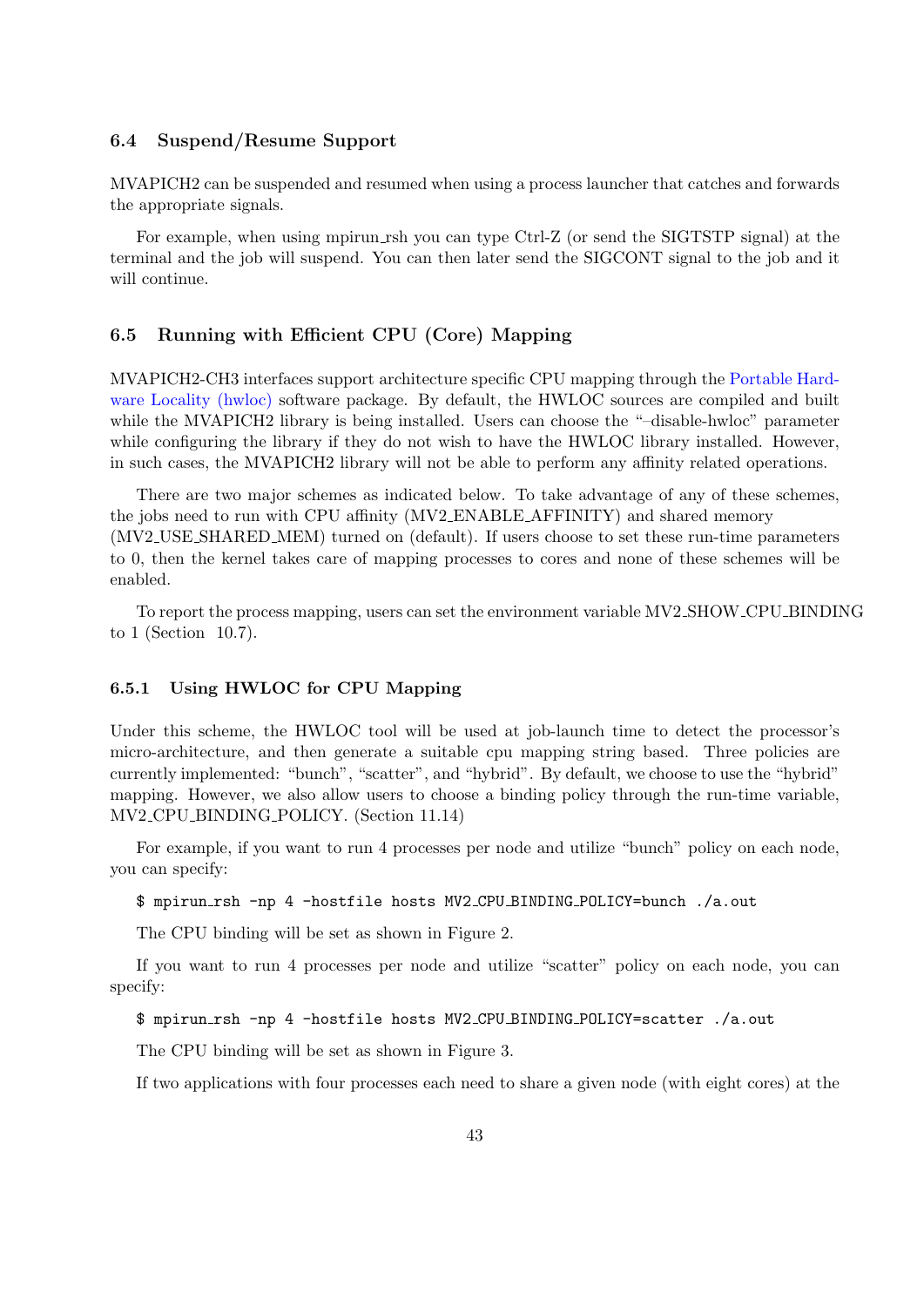

<span id="page-52-0"></span>Figure 2: Process placement with "bunch" CPU binding policy



<span id="page-52-1"></span>Figure 3: Process placement with "Scatter" CPU binding policy

same time with "bunch" policy, you can specify:

```
$ mpirun rsh -np 4 -hostfile hosts MV2 CPU BINDING POLICY=bunch ./a.out
$ mpirun rsh -np 4 -hostfile hosts MV2 CPU BINDING POLICY=bunch ./b.out
The CPU binding will be set as shown in Figure 4.
```


<span id="page-52-2"></span>Figure 4: Process placement with two applications using the "bunch" CPU binding policy

If two applications with four processes each need to share a given node (with eight cores) at the same time with "scatter" policy, you can specify:

\$ mpirun rsh -np 4 -hostfile hosts MV2 CPU BINDING POLICY=scatter ./a.out

```
$ mpirun rsh -np 4 -hostfile hosts MV2 CPU BINDING POLICY=scatter ./b.out
```
The CPU binding will be set as shown in Figure [5.](#page-53-0)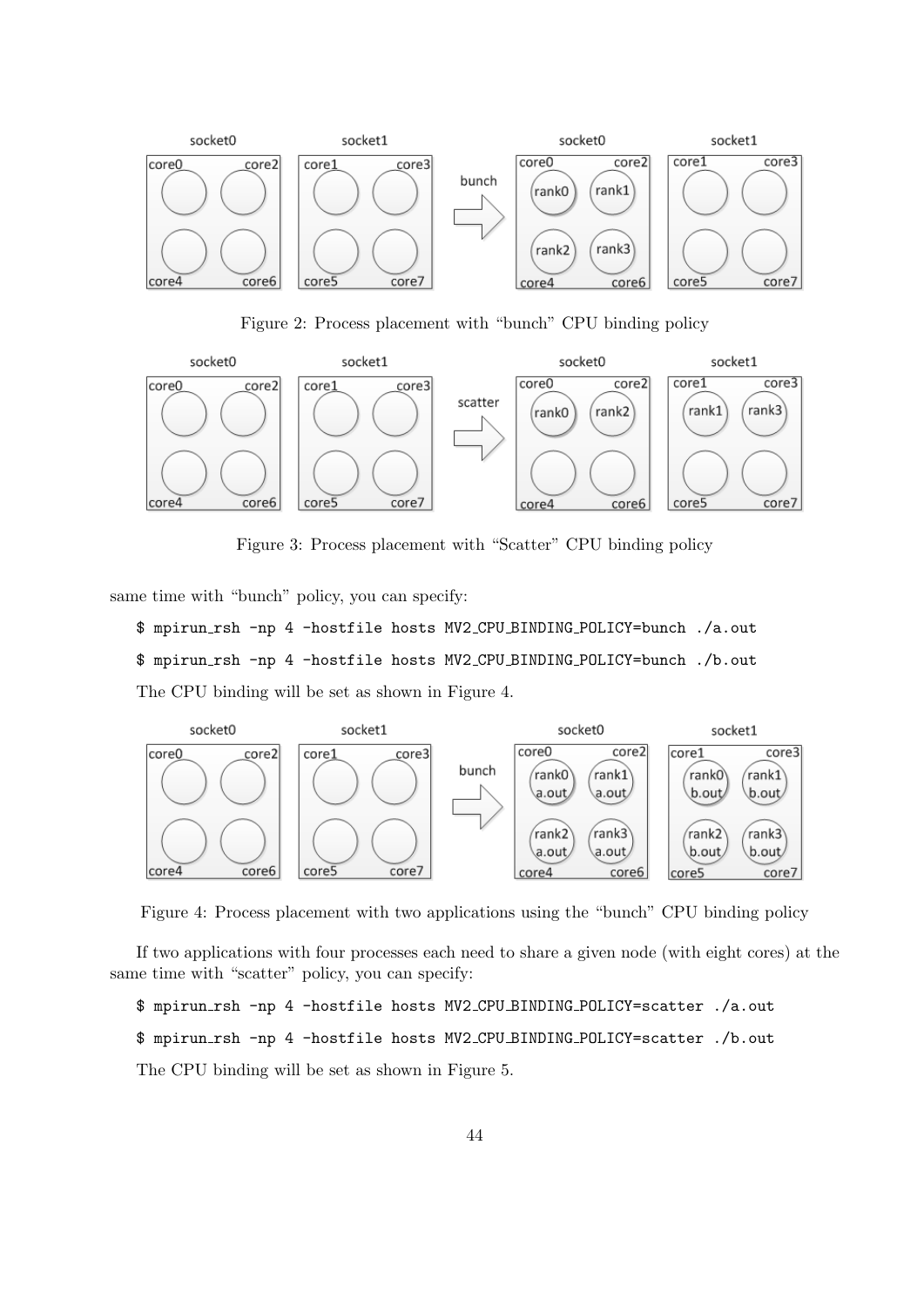

<span id="page-53-0"></span>Figure 5: Process placement with two applications using the "scatter" CPU binding policy

The aforementioned binding is based on the core level, meaning each MPI process will be bound to a specific core. Actually, we provide different process binding level. There are three binding levels: "core", "socket", and "numanode" (which is designed for some multicore processor with NUMA node unit). We use the "core" as the default binding level, and we also allow users to choose a binding level through the run-time variable, MV2 CPU BINDING LEVEL. (Section [11.16\)](#page-112-0) For example, if you want to run 4 processes per node and utilize "socket" as the binding level on each node, you can specify:

#### \$ mpirun rsh -np 4 -hostfile hosts MV2 CPU BINDING LEVEL=socket ./a.out

The CPU binding will be set as shown in Figure [6.](#page-53-1) Note: because we use "bunch" as the default binding policy, all four processes will be bound to the first socket and each of them can use all four cores in this socket. When the binding policy is "bunch" and the binding level is "socket", processes will be bound to the same socket until the process number is larger than the core number in the socket.



rank0/rank1/rank2/rank3

<span id="page-53-1"></span>Figure 6: Process placement with the "bunch" CPU binding policy and "socket" binding level

If you want to run 4 processes per node, utilize "socket" as the binding level and "scatter" as the binding policy, you can specify:

\$ mpirun rsh -np 4 -hostfile hosts MV2 CPU BINDING LEVEL=socket MV2 CPU BINDING POLICY=scatter ./a.out

The CPU binding will be set as shown in Figure [7.](#page-54-0)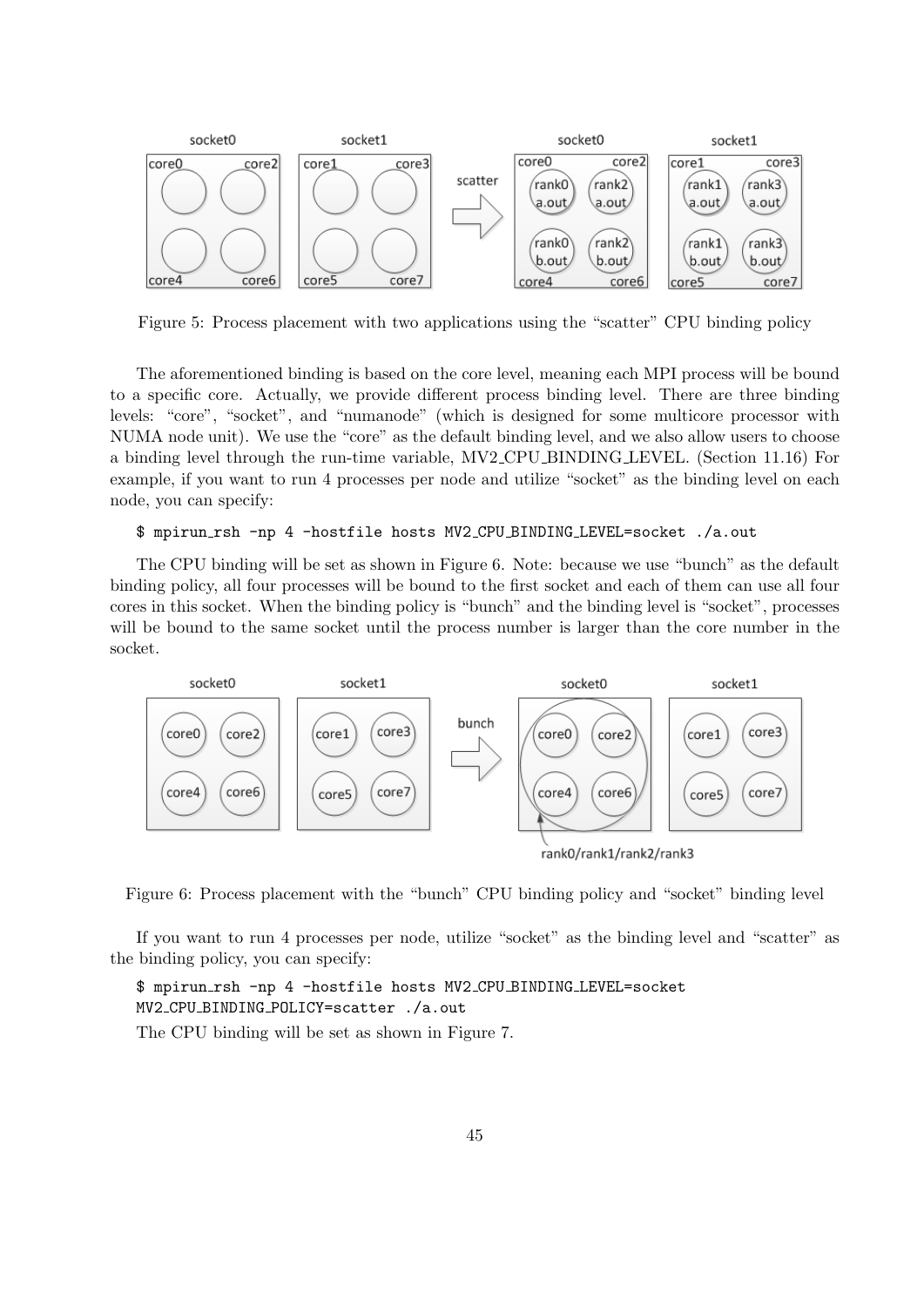

<span id="page-54-0"></span>Figure 7: Process placement with the "scatter" CPU binding policy and "socket" binding level

## 6.5.2 Mapping Policies for Hybrid (MPI+Threads) Applications

We have introduced one additional policy called "hybrid" for MV2\_CPU\_BINDING\_POLICY variable. This policy can also be used for hybrid MPI+Threads (OpenMP, pthreads, etc.) applications where each MPI rank additionally spawns multiple threads. The detailed usage of this variable and any additional variables you might need is discussed in Section [6.20.](#page-72-0)

In addition to MV2 CPU BINDING POLICY, we have also provided a new environment variable called MV2 HYBRID BINDING POLICY to specify thread specific binding policies. The detailed description and usage of this variable is explained in Section [6.21.](#page-72-1)

### 6.5.3 User defined CPU Mapping

Under the second scheme, users can also use their own mapping to bind processes to CPU's on modern multi-core systems. The feature is especially useful on multi-core systems, where performance may be different if processes are mapped to different cores. The mapping can be specified by setting the environment variable MV2 CPU MAPPING (Section [11.13\)](#page-111-1).

For example, if you want to run 4 processes per node and utilize cores 0, 1, 4, 5 on each node, you can specify:

```
$ mpirun rsh -np 64 -hostfile hosts MV2 CPU MAPPING=0:1:4:5 ./a.out
```
or

\$ mpiexec -n 64 -f hosts -env MV2 CPU MAPPING 0:1:4:5 ./a.out

In this way, process 0 on each node will be mapped to core 0, process 1 will be mapped to core 1, process 2 will be mapped to core 4, and process 3 will be mapped to core 5. For each process, the mapping is separated by a single ":".

MVAPICH2 supports binding one process to multiple cores in the same node with "," or "-". For example:

```
$ mpirun rsh -np 64 -hostfile hosts MV2 CPU MAPPING=0,2,3,4:1:5:6 ./a.out
```
or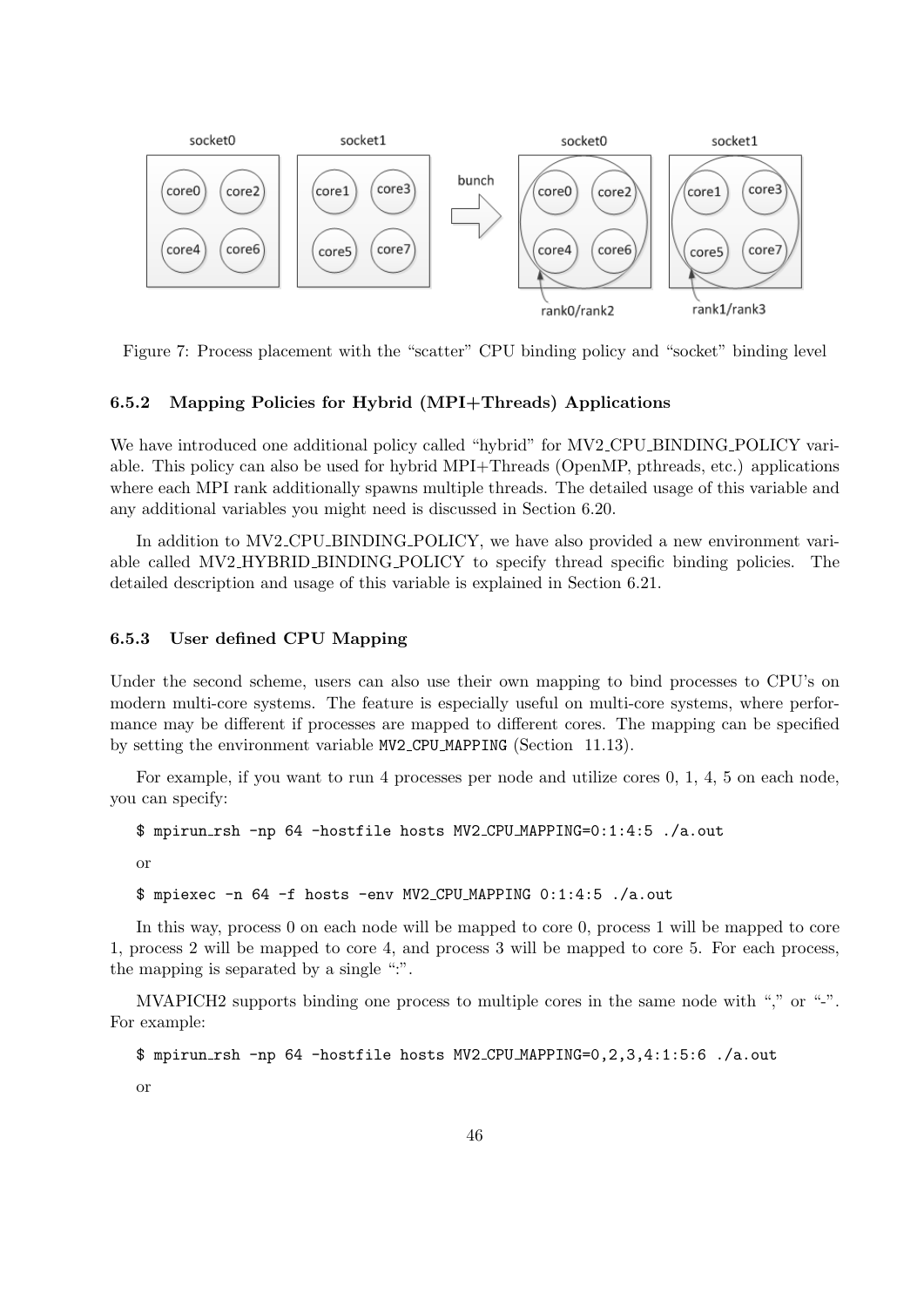#### \$ mpirun rsh -np 64 -hostfile hosts MV2 CPU MAPPING=0,2-4:1:5:6 ./a.out

In this way, process 0 on each node will be mapped to core 0, core 2, core 3, and core 4; process 1 will be mapped to core 1, process 2 will be mapped to core 5, and process 3 will be mapped to core 6. This feature is designed to support the case that one rank process will spawn multiple threads and set thread binding in the program.

#### 6.5.4 Performance Impact of CPU Mapping

Here we provide a table with latency performance of 0 byte and 8KB messages using different CPU mapping schemes. The results show how process binding can affect the benchmark performance. We strongly suggest the consideration of best CPU mapping on multi-core platforms when carrying out benchmarking and performance evaluation with MVAPICH2.

The following measurements were taken on the machine with the dual quad-core 2.53GHz Intel Xeon processors with 12MB L3 shared cache (among cores in one socket). MVAPICH2-2.3.7 was built with gcc-4.4.6 and default configure arguments:

|                  | Message Latency |                           |                                                             |
|------------------|-----------------|---------------------------|-------------------------------------------------------------|
| $Core$ Pair      | $0$ -byte       | 8k-byte                   | <b>Notes</b>                                                |
| 1,2              |                 | $0.17$ us   1.83 us       | same socket, shared L3 cache, best performance              |
| 0,1              |                 | $0.17$ us   1.87 us       | same socket, shared L3 cache, but core 0 handles interrupts |
| 1,5              |                 | $0.41$ us $\vert 3.16$ us | different sockets                                           |
| $\overline{0,4}$ |                 | $0.42 \text{ us}$ 3.17 us | different sockets, but core 0 handles interrupts            |

### <span id="page-55-0"></span>6.6 Running with LiMIC2

MVAPICH2 CH3-based interfaces support LiMIC2 for intra-node communication for medium and large messages to get higher performance. LiMIC2 is also used to optimize intra-node one-sided communication in OFA-IB-CH3 and OFA-iWARP-CH3 interfaces. It is disabled by default because it depends on the LiMIC2 package to be previously installed. As a convenience we have distributed the latest LiMIC2 package (as of this release) with our sources.

To install this package, please take the following steps.

- Navigate to the LiMIC2 to source \$ cd limic2-0.5.6
- Configure and build the source limic2-0.5.6\$ ./configure --enable-module --prefix=/usr --sysconfdir=/etc && make
- Install limic2-0.5.6\$ sudo make install

Before using LiMIC2 you'll need to load the kernel module. If you followed the instructions above you can do this using the following command (LSB init script).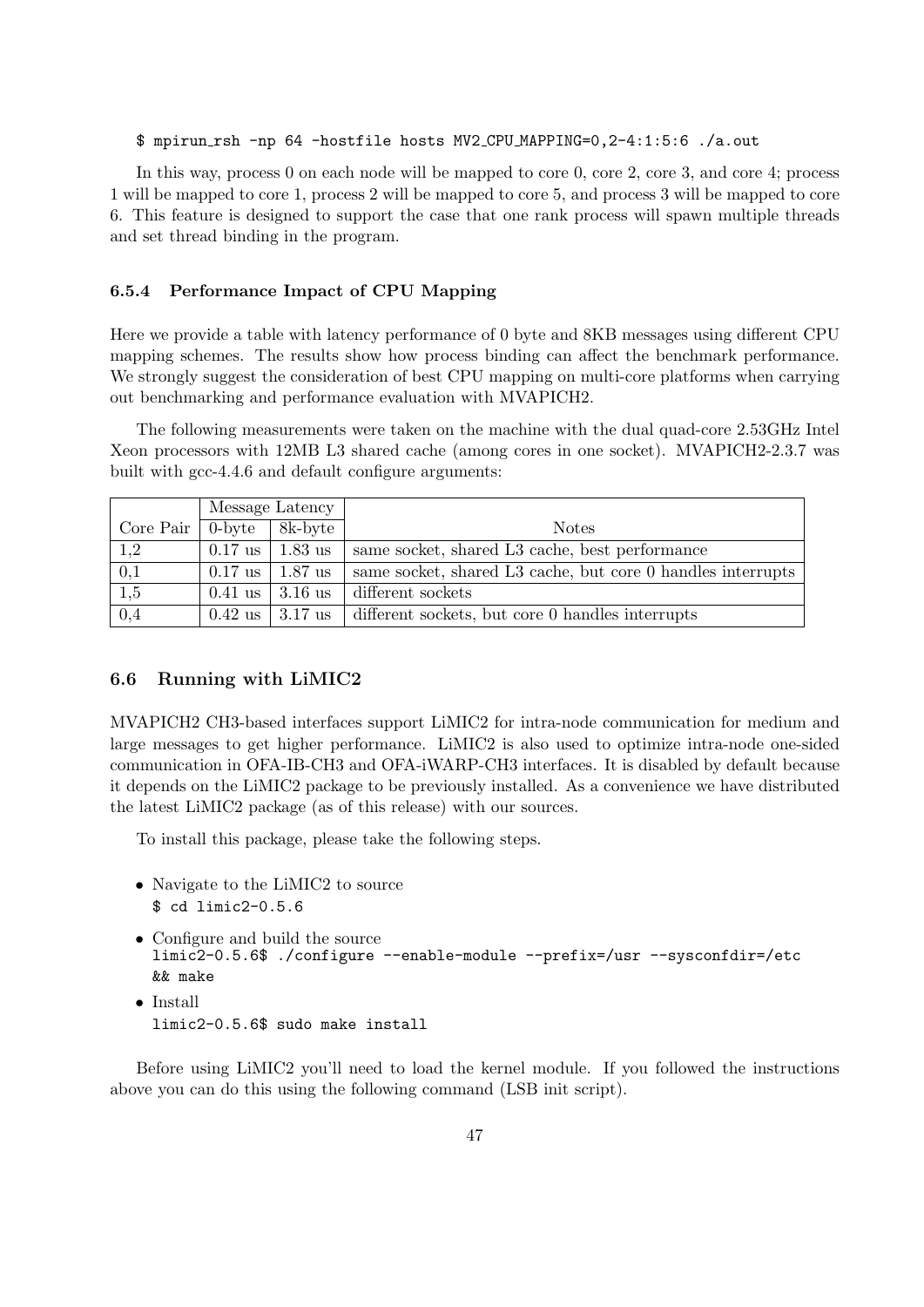#### • \$ /etc/init.d/limic start

Please note that supplying '--sysconfdir=/etc' in the configure line above told the package to install the init script and an udev rule in the standard location for system packages. Supplying '--prefix=/usr' will also install the headers and libraries in the system path. These are optional but recommended.

Now you can use LiMIC2 with MVAPICH2 by simply supplying the '--with-limic2' option when configuring MVAPICH2. You can run your applications as normal and LiMIC2 will be used by default. To disable it at run time, use the env variable:

\$ mpirun rsh -np 64 -hostfile hosts MV2 SMP USE LIMIC2=0 ./a.out

#### 6.7 Running with Shared Memory Collectives

In MVAPICH2, support for shared memory based collectives has been enabled for MPI applications running over OFA-IB-CH3, OFA-iWARP-CH3, TrueScale (PSM-CH3) and Omni-Path (PSM2- CH3) interfaces. Currently, this support is available for the following collective operations:

- MPLAllreduce
- MPLReduce
- MPI\_Barrier
- MPI\_Bcast

Optionally, these feature can be turned off at run time by using the following parameters:

- MV2\_USE\_SHMEM\_COLL (section [11.93\)](#page-131-0)
- MV2 USE SHMEM ALLREDUCE (section [11.90\)](#page-131-1)
- MV2\_USE\_SHMEM\_REDUCE (section [11.94\)](#page-132-0)
- MV2\_USE\_SHMEM\_BARRIER (section [11.91\)](#page-131-2)
- MV2\_USE\_SHMEM\_BCAST (section [11.92\)](#page-131-3)

Please refer to Section [11](#page-108-0) for further details.

#### 6.8 Running with Topology-Aware Shared Memory Collectives

In MVAPICH2, support for intra-node topology aware collectives is enabled by default. This feature can be toggled using MV2 ENABLE TOPO AWARE COLLECTIVES (section [11.131\)](#page-141-0). It requires shared memory collectives to be enabled (section [11.93\)](#page-131-0). Supported interfaces include OFA-IB-CH3, OFA-iWARP-CH3, TrueScale (PSM-CH3) and Omni-Path (PSM2-CH3). Currently, this support is available for the following collective operations: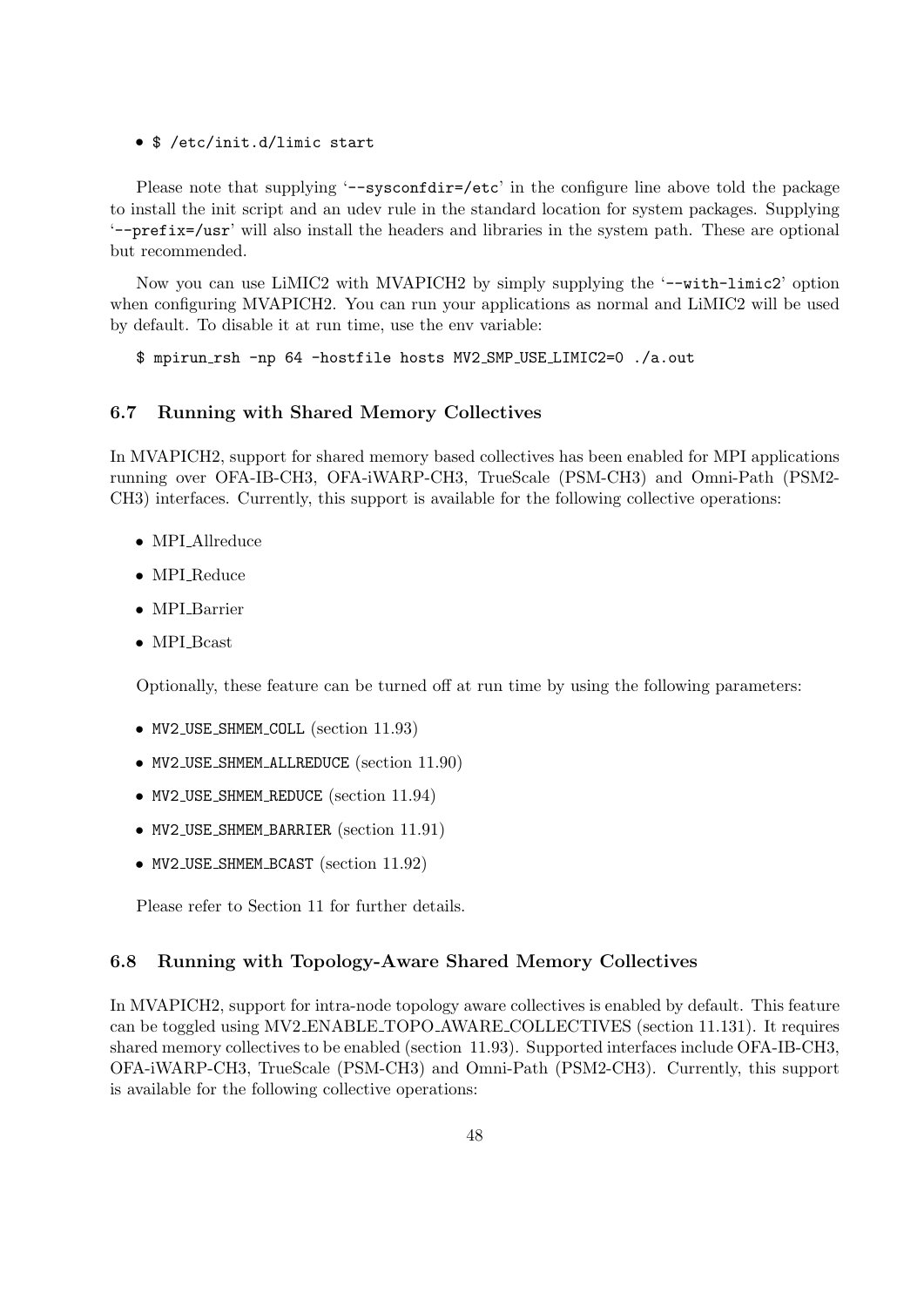- MPLAllreduce
- MPLBarrier

Run-time parameters exist to toggle each one of the supported collective operations. The parameters are :

- MV2 USE TOPO AWARE ALLREDUCE (section [11.132\)](#page-141-1)
- MV2 USE TOPO AWARE BARRIER (section [11.133\)](#page-141-2)

MVAPICH2 also provides support for topology-aware allreduce with SHArP support for internode operations by default. Please refer to Section [6.27](#page-81-0) for more details on how to enable this feature.

Please refer to Section [11](#page-108-0) for further details.

### 6.9 Running Collectives with Hardware based Multicast support

In MVAPICH2, support for multicast based collectives has been enabled for MPI applications running over OFA-IB-CH3 interface. Currently, this support is available for the following collective operations:

- MPI<sub>-Bcast</sub>
- MPI\_Allreduce
- MPI\_Scatter

This feature is enabled by default. This can be toggled at runtime by using parameter MV2 USE MCAST (section [11.119\)](#page-138-0). This feature is effective when the MPI job is running on more than the threshold

MV2 MCAST NUM NODES THRESHOLD (section [11.120\)](#page-138-1) number of nodes.

Both RDMA CM and libibumad based multicast group setup schemes are supported.

RDMA CM based multicast group setup (enabled by default) can be toggled using the MV2 USE RDMA CM MCAST (section [11.134\)](#page-142-0) run-time parameter.

If RDMA CM based mutlicast group setup is disabled/cannot be used, multicast requires the cluster to be installed with libibumad and libibmad libraries as well as have read/write permission for users on /dev/infiniband/umad0 to function properly.

If neither RDMA CM nor libibumad based group setup for multicast are viable options, then the feature can be disabled using the –disable-mcast configure flag.

\$ ls -l /dev/infiniband/umad0 crw-rw-rw- 1 root root 231, 0 Jul 8 19:47 /dev/infiniband/umad0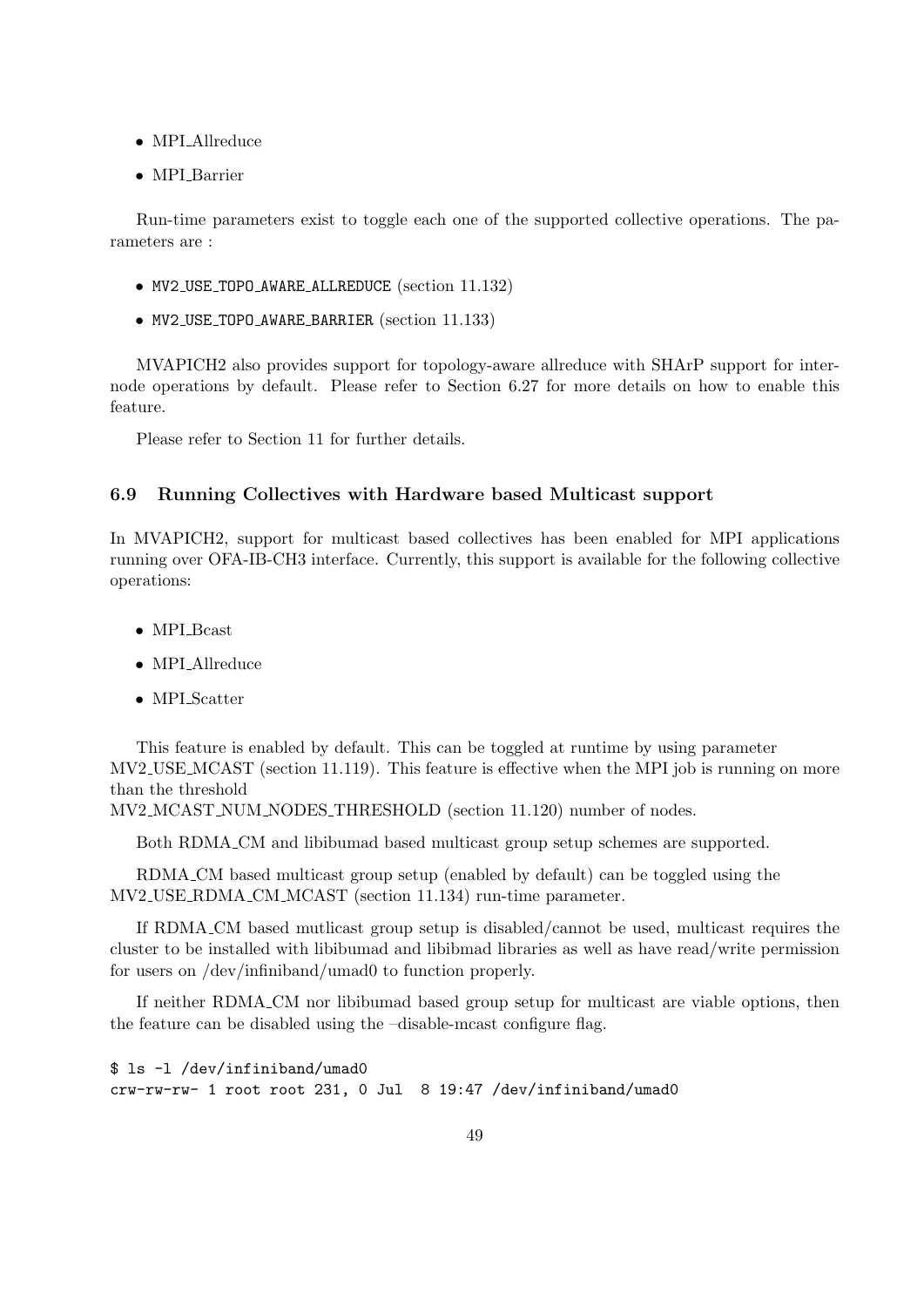## 6.10 Running MPI Gather collective with intra-node Zero-Copy designs (using LiMIC2)

In MVAPICH2, we offer new intra-node Zero-Copy designs (using LiMIC2) for the MPI Gather collective operation based on the LiMIC2 feature. This feature can be used, when the library has been configured to use LiMIC2( [6.6\)](#page-55-0). This feature is disabled by default and can be turned on at runtime by using the parameter MV2 USE LIMIC GATHER ( [11.118\)](#page-138-2).

### 6.11 Running with scalable UD transport

MVAPICH2 has scalable design with InfiniBand connection less transport Unreliable Datagram (UD). Applications can use UD only transport by simply configuring MVAPICH2 with the –enablehybrid (which is enabled by default) and setting the environment variable MV2 USE ONLY UD ( [11.116\)](#page-137-0). In this mode, library does not use any reliable RC connections. This feature eliminates all the overheads associated with RC connections and reduces the memory footprint at large scale.

### 6.12 Running with Integrated Hybrid UD-RC/XRC design

MVAPICH2 has integrated hybrid transport support for OFA-IB-CH3. This provides the capability to use Unreliable Datagram (UD), Reliable Connection (RC) and eXtended Reliable Connection (XRC) transports of InfiniBand. This hybrid transport design is targeted at emerging clusters with multi-thousand core clusters to deliver best possible performance and scalability with constant memory footprint.

Applications can use Hybrid transport by simply configuring MVAPICH2 with the –enablehybrid option. In this configuration, MVAPICH2 seamlessly uses UD and RC/XRC connections by default. The use of UD transport can be disabled at run time by setting the environment variable MV2 USE UD HYBRID( [11.115\)](#page-137-1) to Zero.

MV2 HYBRID ENABLE THRESHOLD ( [11.110\)](#page-136-0) defines the threshold for enabling the hybrid transport. Hybrid mode will be used when the size of the job is greater than or equal to the threshold. Otherwise, it uses default RC/XRC connections.

For a full list of Hybrid environment variables, please refer Section [11.](#page-108-0)

## 6.13 Running with Multiple-Rail Configurations

MVAPICH2 has integrated multi-rail support for OFA-IB-CH3 and OFA-iWARP-CH3 interfaces. Run-time variables are used to specify the control parameters of the multi-rail support; number of adapters with MV2 NUM HCAS (section [11.33\)](#page-117-0), number of ports per adapter with MV2 NUM PORTS (section [11.35\)](#page-117-1), and number of queue pairs per port with MV2 NUM QP PER PORT (section [11.37\)](#page-118-0). Those variables are default to 1 if you do not specify them.

Large messages are striped across all HCAs. The threshold for striping is set according to the following formula: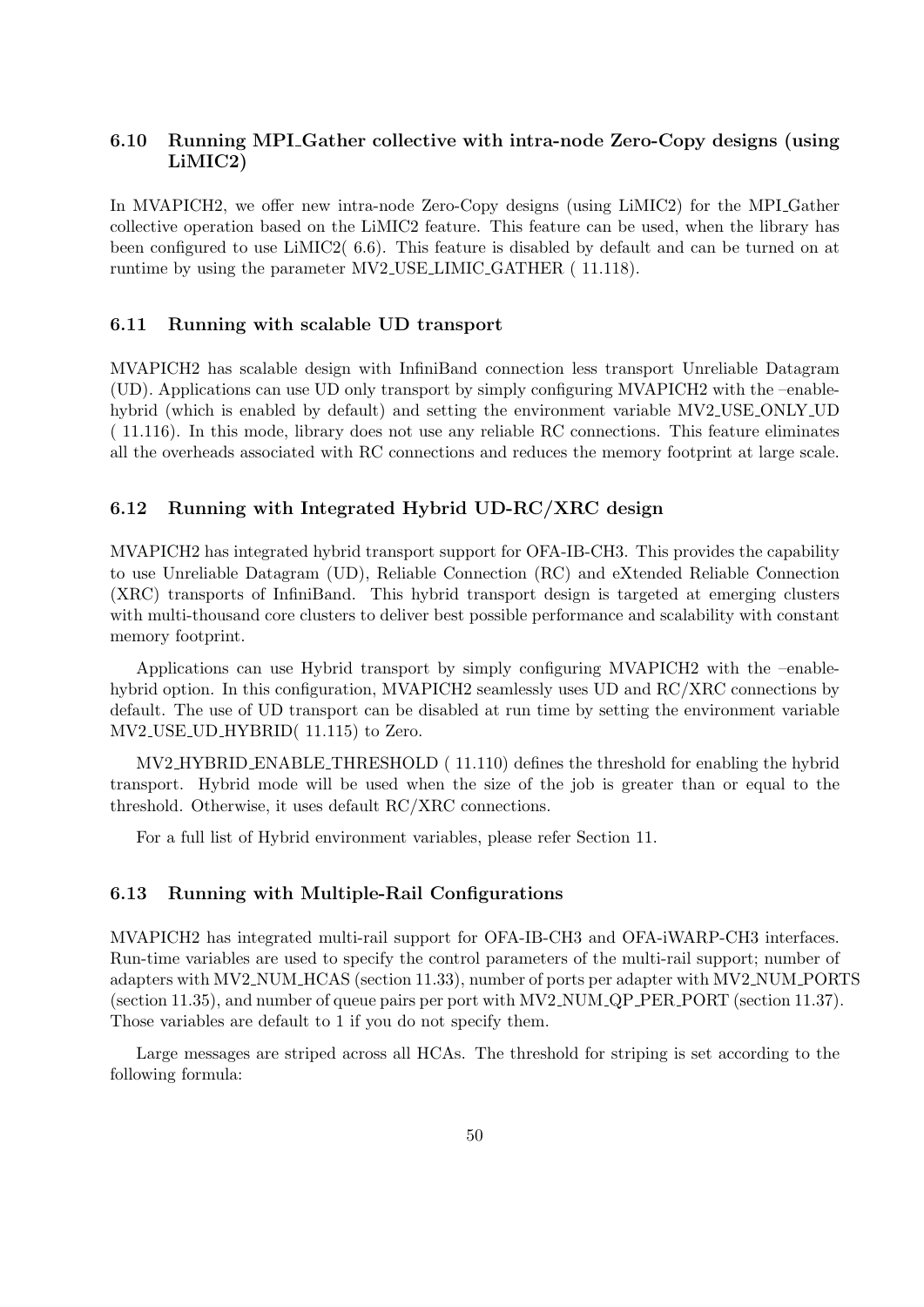$(MV2.VBUF_TOTAL_SIZE \times MV2-NUM_PORTS \times MV2-NUM_QP-PER-PORT \times MV2-NUM_HCAS).$ In addition, there is another parameter  $MV2\_STRIPING\_THRESHOLD$  (section [11.70\)](#page-126-1) which users can utilize to set the striping threshold directly.

MVAPICH2 also gives the flexibility to balance short message traffic over multiple HCAs in a multi-rail configuration. The run-time variable MV2 SM SCHEDULING can be used to choose between the various load balancing options available. It can be set to USE FIRST (Default) or ROUND ROBIN. In the USE FIRST scheme, the HCA in slot 0 is always used to transmit the short messages. If ROUND ROBIN is chosen, messages are sent across all HCAs alternately.

In the following example, we can use multi-rail support with two adapters, using one port per adapter and one queue pair per port:

\$ mpirun rsh -np 2 n0 n1 MV2 NUM HCAS=2 MV2 NUM PORTS=1 MV2 NUM QP PER PORT=1 prog

Using the Hydra process manager, the same can be accomplished by:

\$ mpiexec -n 2 -hosts n0,n1 -env MV2 NUM HCAS 2 -env MV2 NUM PORTS 1 -env MV2 NUM QP PER PORT 1 prog

Note that the default values of MV2 NUM PORTS and MV2 NUM QP PER PORT are 1, so they can be omitted.

\$ mpirun rsh -np 2 n0 n1 MV2 NUM HCAS=2 prog

Using the Hydra process launcher, the following command can be used:

\$ mpiexec -n 2 -hosts n0,n1 -env MV2 NUM HCAS 2 prog

The user can also select the particular network card(s) that should be used by using the MV2 IBA HCA environment variable specified in section [11.25.](#page-115-0) The following is an example of how to run MVAPICH2 in this mode. (In the example "mlx4\_0" is the name of the InfiniBand card as displayed by the output of the "ibstat" command).

\$ mpirun rsh -np 2 n0 n1 MV2 IBA HCA=mlx4 0 prog

If there are multiple HCAs in the system, the user can also selectively use some or all of these HCAs for network operations by using the MV2 IBA HCA environment variable. Different HCAs are delimited by colons ":". An example is shown below. In the example " $m\text{lx}4.0$ " and " $m\text{lx}4.1$ " are the names of the InfiniBand card as displayed by the output of the "ibstat" command. There can be other HCAs in the system as well.

\$ mpirun rsh -np 2 n0 n1 MV2 IBA HCA=mlx4 0:mlx4 1 prog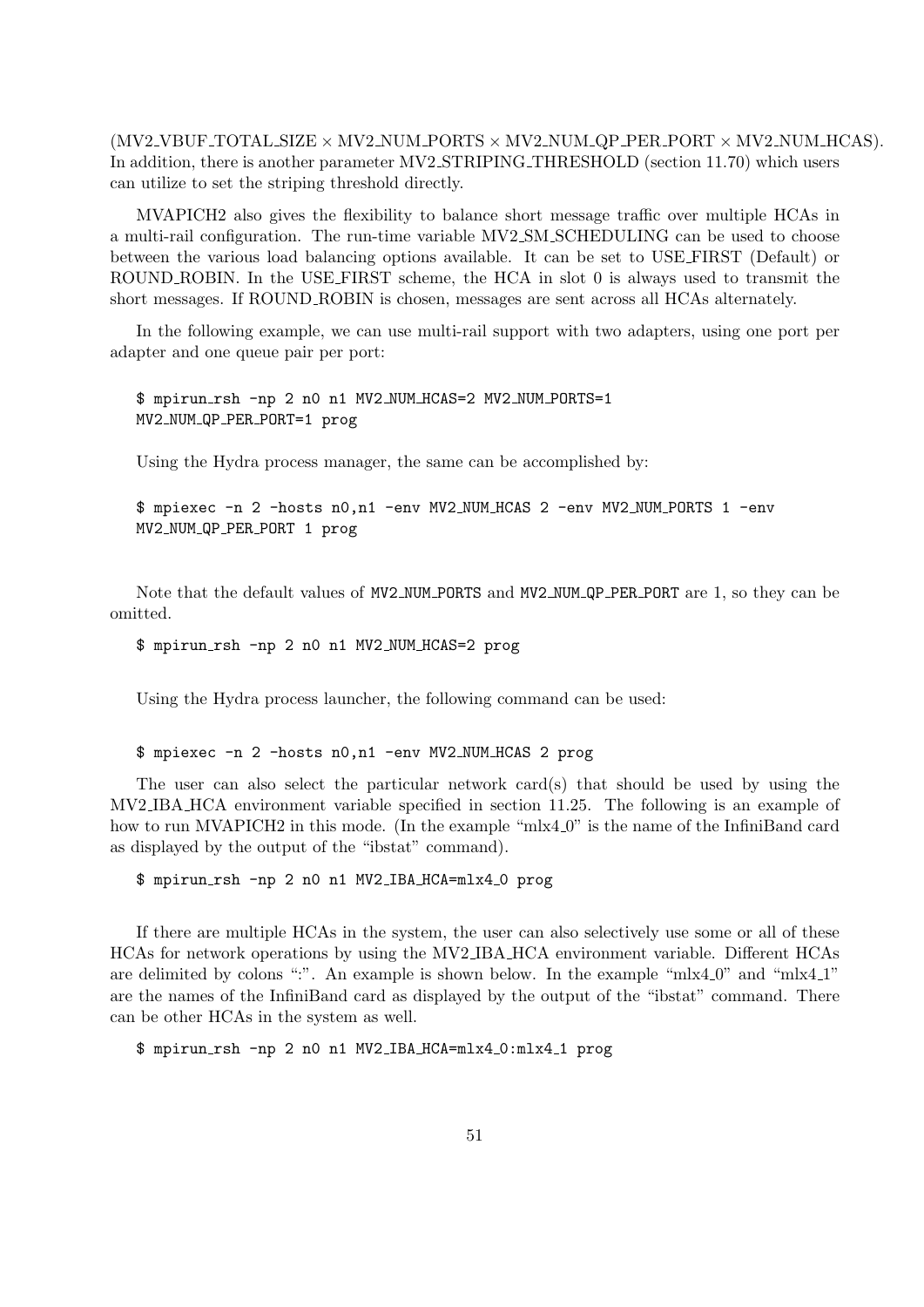## 6.14 Enhanced design for Multiple-Rail Configurations

MVAPICH2 now features an enhanced design for multiple rail configurations for OFA-IB-CH3 and OFA-iWARP-CH3 interfaces. It can broadly be explained by the figure given below. In addition to the earlier design where the rails were shared among processes at run time (as depicted under the Rail Sharing banner in the figure below), MVAPICH2 now features a new RAIL BINDING policy which will dedicate a particular rail to a particular process.



Figure 8: Multi-rail Scheduling policies

The scheduling policies are broadly classified into 2 basic types. Rail Binding and Rail Sharing.

- The Rail Sharing policy has been kept the same as in earlier versions and can be set using the MV2 RAIL SHARING POLICY (section [11.38\)](#page-118-1) (previously MV2 SM SCHEDULING) parameter. It can take the values USE FIRST or ROUND ROBIN. However as opposed to the earlier versions, the number of HCAs of the same type on a system get detected automatically and used. The user can still make use of the MV2 NUM HCAS parameter and set the number to a custom number of rails if required. If this parameter is not set the maximum number gets used.
- In the Rail Binding policy only that HCAs is made available to the process which has been assigned to it using some scheme. The default policy used is 'Rail Binding in a roundrobin manner': If the parameter MV2 RAIL SHARING POLICY is not specified, MVAPICH2 assigns HCAs to the processes in a round-robin manner. The Rail Binding policy can either be default as described above or user defined. For the user defined mode the following parameter MV2 RAIL SHARING POLICY=FIXED MAPPING should be set.

The user defined policies can be set in the following manner by giving appropriate values to the parameter MV2 PROCESS TO RAIL MAPPING (section [11.40\)](#page-118-2)

– MV2 PROCESS TO RAIL MAPPING=BUNCH : The HCAs are assigned in a block manner. e.g. For 4 rails and 16 processes the mapping will be 0:0:0:0:1:1:1:1:2:2:2:2:3:3:3:3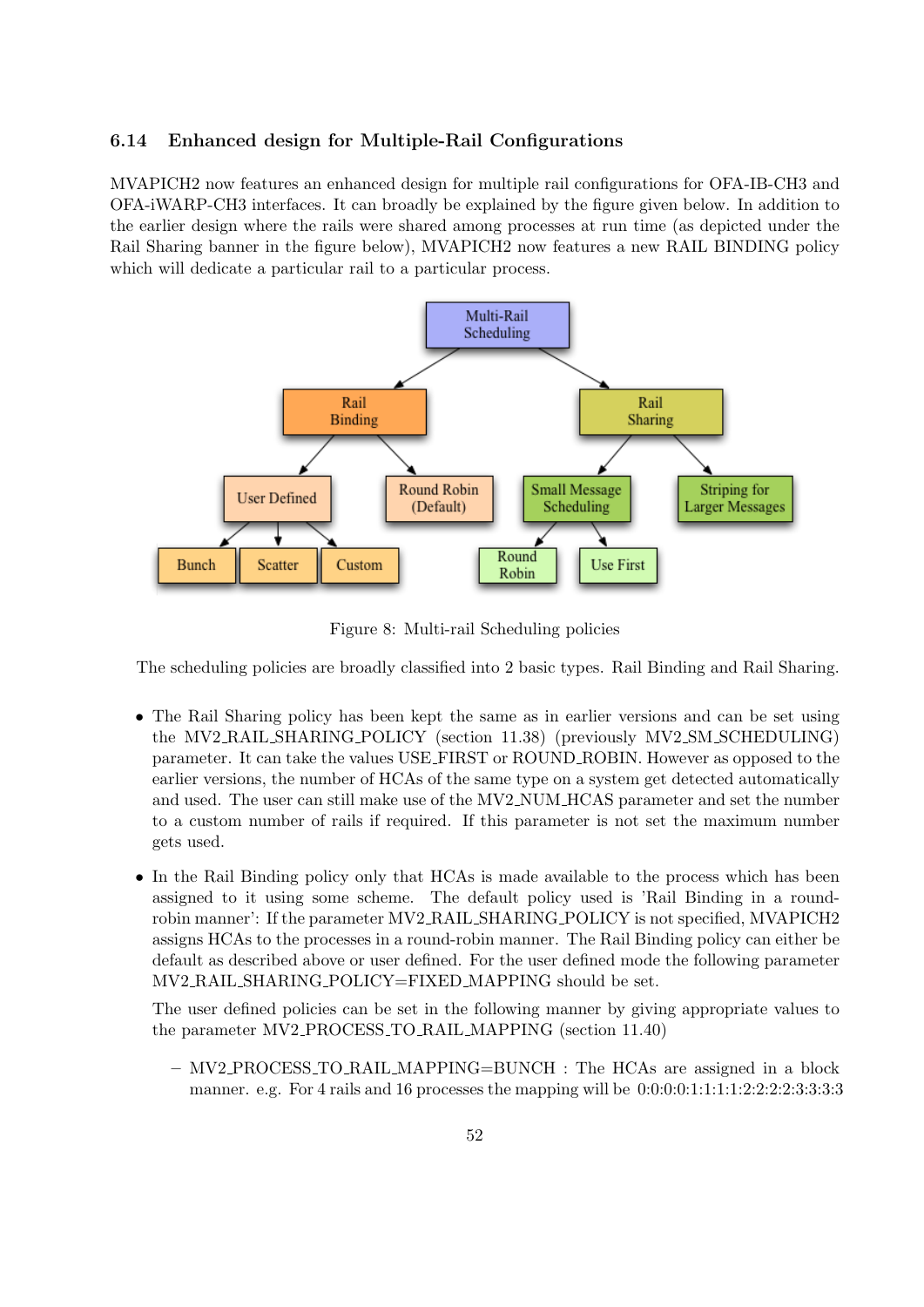- MV2 PROCESS TO RAIL MAPPING=SCATTER : The HCAs are assigned in a cyclic manner. e.g. For 4 rails and 16 processes the mapping will be 0:1:2:3:0:1:2:3:0:1:2:3:0:1:2:3
- The third option is a custom list which can be passed as a string to MV2 PROCESS TO RAIL MAPPING separated by a colon(:) as shown above.
- In addition to these parameters the other ENVS that can be set are MV2\_VBUF\_TOTAL\_SIZE, MV2 NUM QP PER PORT, MV2 RAIL SHARING LARGE MSG THRESHOLD (previously MV2 STRIPING THRESHOLD), MV2 IBA HCA. Please refer to the usage described for these parameters as well as the ones described above in (section [11\)](#page-108-0).

# 6.15 Running with Fault-Tolerance Support

#### <span id="page-61-1"></span>6.15.1 System-Level Checkpoint/Restart

MVAPICH2 provides system-level rollback-recovery capability based on a coordinated Checkpoint-Restart protocol involving all the application processes.

The following section ( [6.15.1\)](#page-61-0) provides instructions for basic checkpoint/restart operations with MVAPICH2. These require the Berkeley Lab Checkpoint/Restart (BLCR) library in order perform checkpoints of local processes. Then, advanced features are presented. Section [6.15.1](#page-64-0) details the usage of the fast-checkpointing scheme based on aggregation. Section [6.15.1](#page-64-1) present the support of the new standardized Fault Tolerance Backplane (FTB).

<span id="page-61-0"></span>Basic Checkpoint/Restart Scheme: BLCR is a library that allows to take checkpoint of individual processes. Its usage is mandatory to take advantage of the checkpoint/restart functionality in MVAPICH2. Here are the steps that allows the usage of BLCR with MVAPICH2.

- Download and install the BLCR (Berkeley Lab's Checkpoint/Restart) package. The packages can be downloaded from [this web page.](http://crd.lbl.gov/groups-depts/ftg/projects/current-projects/BLCR/berkeley-lab-checkpoint-restart-for-linux-blcr-downloads/)
- Make sure the BLCR packages are installed on every node and the LD\_LIBRARY\_PATH must contain the path to the shared library of BLCR, usually \$BLCR\_HOME/lib.
- MVAPICH2 needs to be compiled with checkpoint/restart support, see section [4.4.](#page-27-0)
- BLCR kernel modules must be loaded on all the compute nodes.
- Make sure the PATH contains the path to the executables of BLCR, usually \$BLCR\_HOME/bin.

Users are strongly encouraged to read the [Administrators guide](http://upc-bugs.lbl.gov/blcr/doc/html/BLCR_Admin_Guide.html) of BLCR, and test the BLCR on the target platform, before using the checkpointing feature of MVAPICH2.

## Checkpointing operation

Now, your system is set up to use the Checkpoint/Restart features of MVAPICH2. Several parameters are provided by MVAPICH2 for flexibility in configuration and using the Checkpoint /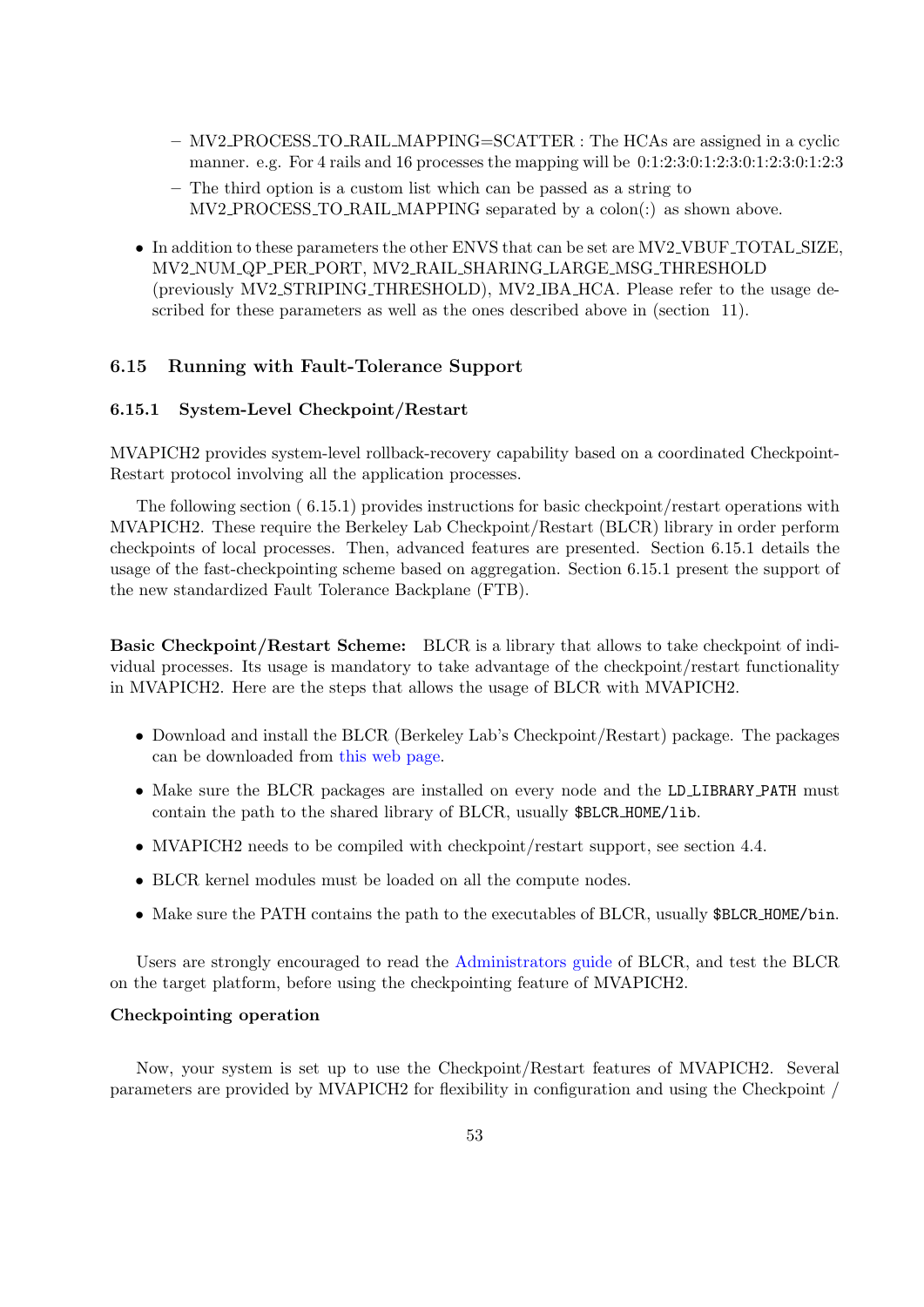Restart features. If mpiexec is used as the job start up mechanism, these parameters need to be set in the user's environment through the BASH shell's export command, or the equivalent command for other shells. If mpirun rsh is used as the job start up mechanism, these parameters need to be passed to mpirun rsh through the command line.

- MV2\_CKPT\_FILE: This parameter specifies the path and the base file name for checkpoint files of MPI processes. Please note that File System performance is critical to the performance of checkpointing. This parameter controls which file system will be used to store the checkpoint files. For example, if your PVFS2 is mounted at /mnt/pvfs2, using MV2 CKPT FILE=/mnt/pvfs2/ckptfile will let the checkpoint files being
- stored in pvfs2 file system. See Section [11.4](#page-108-1) for details. • MV2\_CKPT\_INTERVAL: This parameter (in minutes) can be used to enable automatic check-
- MV2\_CKPT\_MAX\_SAVE\_CKPTS: This parameter is used to limit the number of checkpoints saved on file system. See Section [11.6](#page-109-1) for details.
- MV2\_CKPT\_NO\_SYNC: This parameter is used to control whether the program forces the checkpoint files being synced to disk or not before it continues execution. See Section [11.7](#page-109-2) for details.

In order to provide maximum flexibility to end users who wish to use the checkpoint/restart features of MVAPICH2, we have provided three different methods that can be used to take checkpoints during the execution of the MPI application. These methods are described as follows:

• Manual Checkpointing: In this mode, the user simply launches an MPI application and chooses when to checkpoint the application. This mode can be primarily used for experimentation during deployment stages. In order to use this mode, the MPI application is launched normally using mpiexec or mpirun rsh. When the user decides to take a checkpoint, the users can issue a BLCR command namely "cr checkpoint" in the following manner:

cr\_checkpoint -p <PID>

pointing. See Section [11.5](#page-109-0) for details.

where PID is the process id of the mpiexec or mpirun rsh process. In order to simplify the process, the script mv2 checkpoint can be used. This script is available in the same directory as mpiexec and mpirun\_rsh.

• Automated Checkpointing: In this mode, the user can launch the MPI application normally using mpiexec or mpirun rsh. However, instead of manually issuing checkpoints as described in the above bullet, a parameter (MV2 CKPT INTERVAL) can be set to automatically take checkpoints and user-defined intervals. Please refer to Section [11.5](#page-109-0) for a complete usage description of this variable. This mode can be used to take checkpoints of a long running application, for example every 1 hour, 2 hours etc. based on user's choice.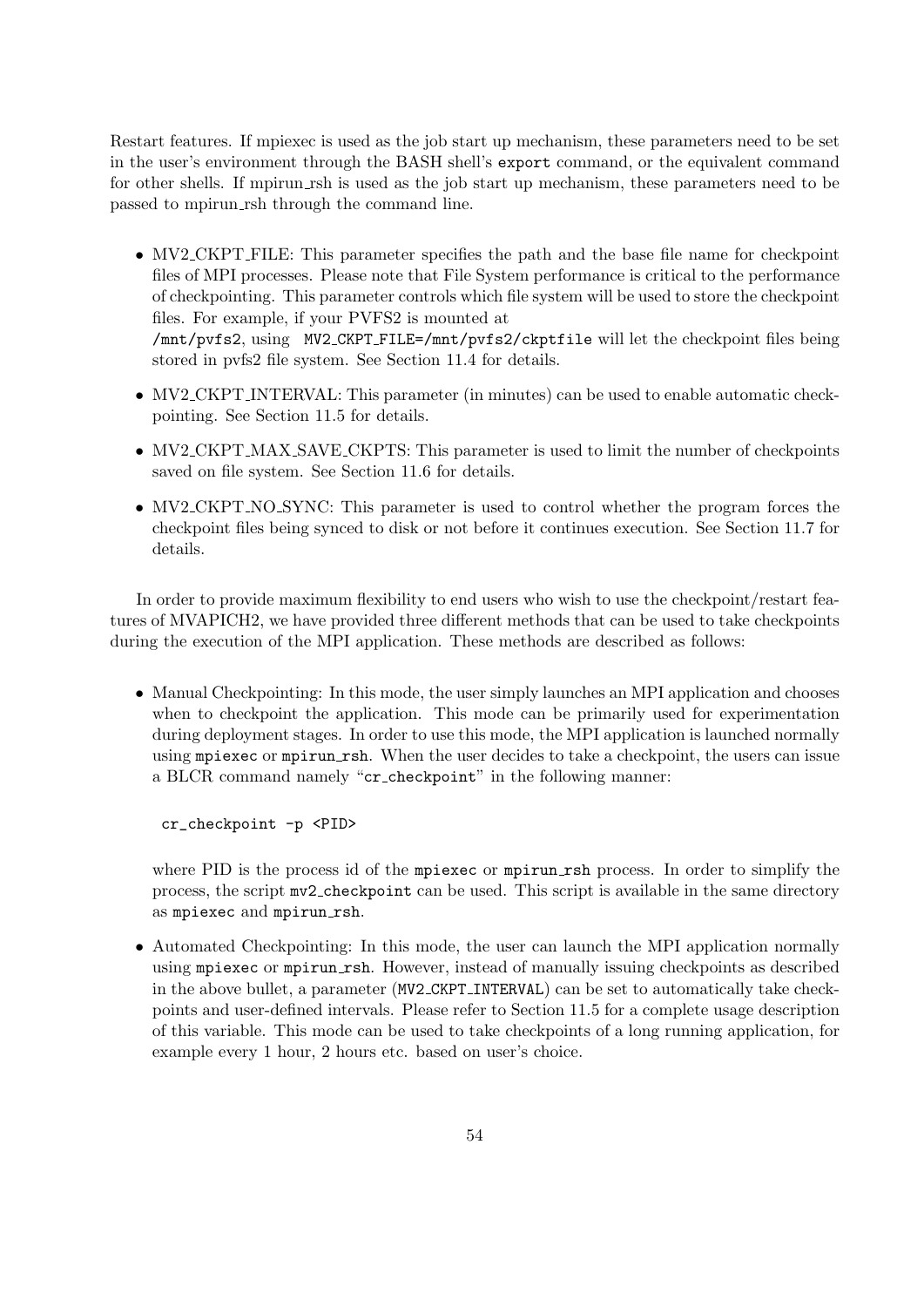• Application Initiated Synchronous Checkpointing: In this mode, the MPI application which is running can itself request for a checkpoint. Application can request a whole program checkpoint synchronously by calling MVAPICH2 Sync Checkpoint. Note that it is a collective operation, and this function must be called from all processes to take the checkpoint. This mode is expected to be used by applications that can be modified and have well defined synchronization points. These points can be effectively used to take checkpoints. An example of how this mode can be activated is given below.

```
#include "mpi.h"
#include <unistd.h>
#include <stdio.h>
int main(int argc,char *argv[])
{
   MPI_Init(&argc,&argv);
   printf("Computation\n");
    sleep(5);
   MPI_Barrier(MPI_COMM_WORLD);
   MVAPICH2_Sync_Checkpoint();
   MPI_Barrier(MPI_COMM_WORLD);
   printf("Computation\n");
    sleep(5);
   MPI_Finalize();
   return 0;
}
```
### Restart operation

To restart a job from a manual checkpoint, users need to issue another command of BLCR, "cr\_restart" with the checkpoint file name of the MPI job console as the parameter. Usually, this file is named

context.  $\langle \text{pid}\rangle$ . The checkpoint file name of the MPI job console can be specified when issuing the checkpoint (see the "cr\_checkpoint --help" for more information). Please note that the names of checkpoint files of the MPI processes will be assigned according to the environment variable MV2 CKPT FILE,

(\$MV2 CKPT FILE.<number of checkpoint>.<process rank>).

To restart a job from an **automatic checkpoint**, use cr\_restart \$MV2\_CKPT\_FILE.<number of checkpoint>.auto.

If the user wishes to restart the MPI job on a different set of nodes, the host file that was specified along with the "-hostfile" option during job launch phase should be modified accordingly before trying to restart a job with "cr restart". This modified "hostfile" must be at the same location and with the same file name as the original hostfile. The mpirun rsh framework parses the host file again when trying to restart from a checkpoint, and launches the job on the corresponding nodes. This is possible as long as the nodes in which the user is trying to restart has the exact same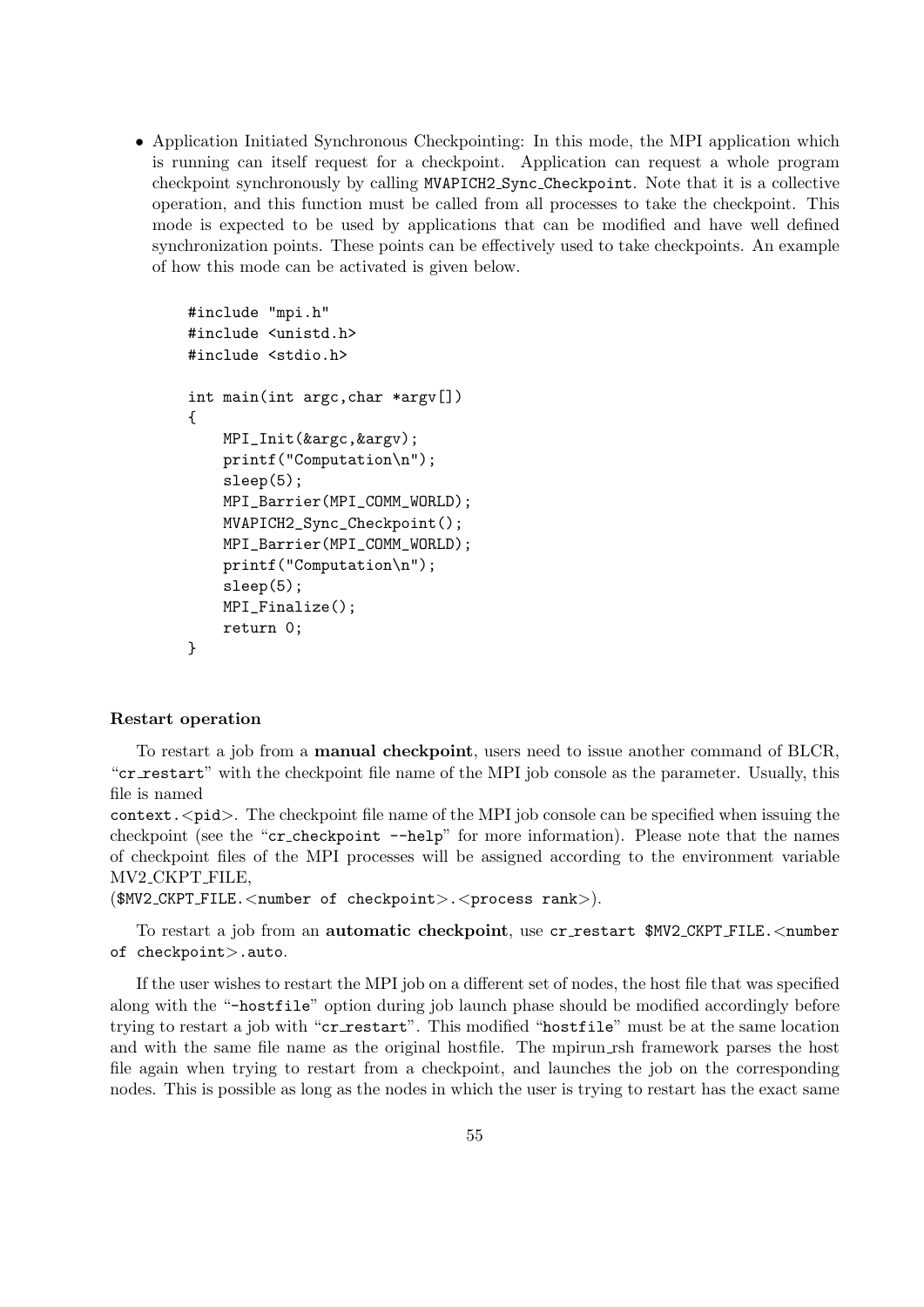environment as the one in which the checkpoint was taken (including shared NFS mounts, kernel versions, and user libraries).

For this to function correctly, the user should disable pre-linking on both the source and the destination node. See the [FAQ Section](https://upc-bugs.lbl.gov//blcr/doc/html/FAQ.html#prelink) of the BLCR userguide for more information.

Please refer to the Section [9.6](#page-104-0) for troubleshooting with Checkpoint/Restart.

<span id="page-64-0"></span>Write-Aggregation based Fast Checkpointing Scheme: MVAPICH2 provides an enhanced technique that allows fast checkpoint and restart. This scheme, named Aggregation, relies on the Filesystem in Userspace (FUSE) library.

Although Aggregation is optional, its usage is recommended to achieve best performances during checkpoint and restart operations. That is why, if the FUSE library is detected during configuration step, it will be automatically enabled (see section [4.4\)](#page-27-0). Once enabled at configuration step, aggregation scheme can be disabled at run time by setting the environment variable MV2 CKPT USE AGGREGATION=0 (see section [11.8](#page-110-0) for details).

The following steps need to be done to use FUSE library for aggregation scheme.

- Download and install the Filesystem in Userspace (FUSE) library package. The packages can be downloaded from [this web page.](http://fuse.sourceforge.net/) To get the best performance, users are encouraged to upgrade to kernel version  $\geq 2.6.26$  and use FUSE library  $\geq 2.8$ .
- Make sure the FUSE packages are installed on every node and the LD\_LIBRARY\_PATH must contain the path to the shared library of FUSE, usually \$FUSE HOME/lib.
- MVAPICH<sub>2</sub> needs to be compiled with checkpoint/restart support, see section [4.4.](#page-27-0)
- FUSE kernel modules must be loaded on all the compute nodes.
- Make sure the PATH contains the path to the executables of FUSE, usually \$FUSE\_HOME/bin.

If write aggregation has been enabled at configuration time, MVAPICH2 will check the FUSE configuration of each node during startup (FUSE module loaded and fusermount command in the PATH). If one node is not properly configured, then MVAPICH2 will abort. In this case, you need to fix the FUSE configuration of the nodes, or disable aggregation using MV2\_CKPT\_USE\_AGGREGATION=0 to run MVAPICH2.

<span id="page-64-1"></span>Fault Tolerance Backplane (FTB) support: MVAPICH2 supports the new standardized Fault Tolerance Backplane (FTB). FTB can be used for Checkpoint-Restart and Job Pause-Migration-Restart Frameworks. Activating FTB support is optional to perform checkpoint/restart operations, but it will allow MVAPICH2 to automatically publish and listen to standardized events through the Fault Tolerance Backplane.

FTB has been developed and standardized by the [CIFTS project.](http://www.mcs.anl.gov/research/cifts/) It enables faults to be handled in a coordinated and holistic manner in the entire system, providing for an infrastructure which can be used by different software systems to exchange fault-related information.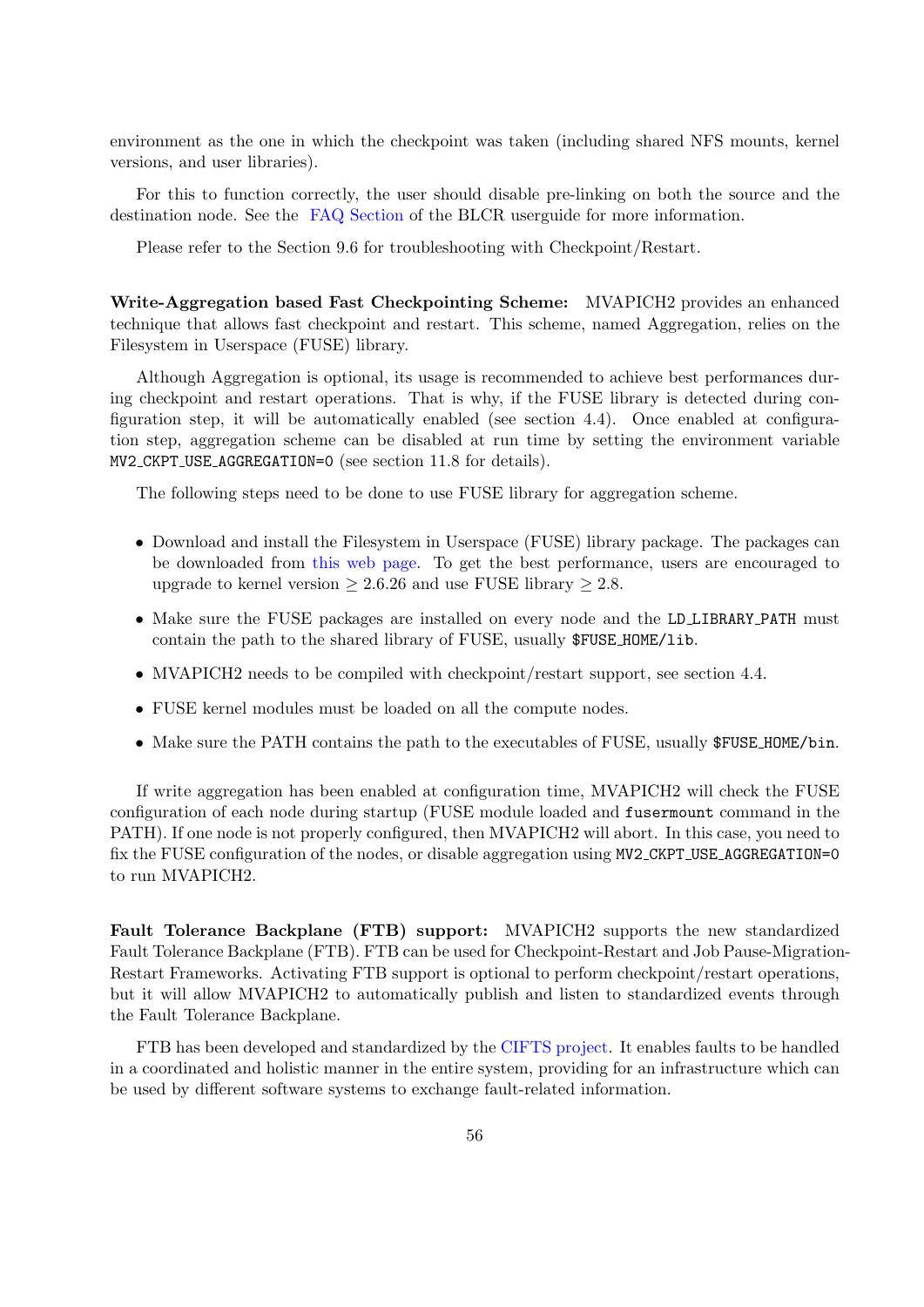If using the FTB framework for checkpoint/restart, the following steps need to be done in addition to the above nodes.

- Download and install the FTB (Fault Tolerance Backplane) package. The packages can be downloaded from [here.](https://github.com/codes-org/codes/releases)
- Make sure the FTB packages are installed on every node and the LD\_LIBRARY\_PATH must contain the path to the shared library of FTB, usually \$FTB HOME/lib.
- MVAPICH2 needs to be compiled with checkpoint/restart as well as FTB support, see section [4.4.](#page-27-0)
- Start FTB Database server (\$FTB HOME/sbin/ftb database server) on one of the nodes, this node will act as server node for all the FTB agents.
- Start FTB agents ( $\frac{F}{B}$ HOME/sbin/ftb\_agent) on all the compute nodes.

Checkpoint/Restart support for the OFA-IB-Nemesis Interface: MVAPICH2 also provides Checkpoint-Restart capabilities for the OFA-IB-Nemesis interface. Currently, this feature can only be used in conjunction with the Hydra process manager. More details on using Hydra to checkpoint an MPI application can be found [here.](http://wiki.mcs.anl.gov/mpich2/index.php/Using_the_Hydra_Process_Manager#Checkpoint.2FRestart_Support)

### 6.15.2 Multi-Level Checkpointing with Scalable Checkpoint-Restart (SCR)

The [Scalable Checkpoint-Restart](https://computing.llnl.gov/projects/scalable-checkpoint-restart-for-mpi)(SCR) library developed at the Lawrence Livermore National Laboratory (LLNL) enables MPI applications to utilize distributed storage on Linux clusters to attain high file I/O bandwidth for checkpointing and restarting large-scale jobs. With SCR, jobs run more efficiently, lose less work upon a failure, and reduce load on critical shared resources such as the parallel file system and the network infrastructure.

In the current SCR implementation, application checkpoint files are cached in storage local to the compute nodes, and a redundancy scheme is applied such that the cached files can be recovered even after a failure disables part of the system. SCR supports the use of spare nodes such that it is possible to restart a job directly from its cached checkpoint, provided the redundancy scheme holds and provided there are sufficient spares.

The SCR library implements three redundancy schemes which trade of performance, storage space, and reliability:

- Local: Each checkpoint file is written to storage on the local node
- Partner: Each checkpoint file is written to storage on the local node, and a full copy of each file is written to storage on a partner node
- XOR: Each checkpoint file is written to storage on the local node, XOR parity data are computed using checkpoint files from a set of nodes, and the parity data are stored among the set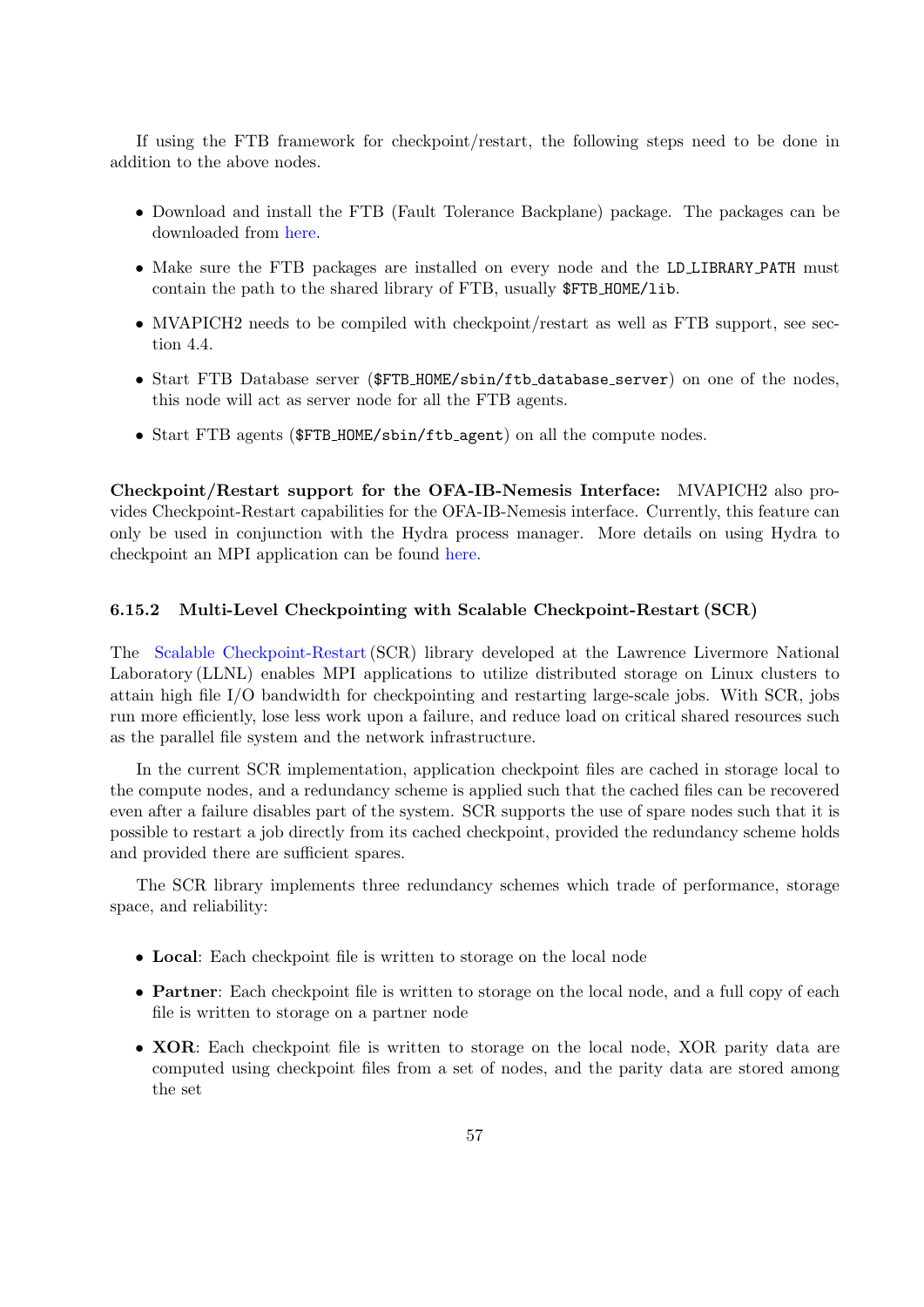SCR is integrated into MVAPICH2 to provide Multi-Level checkpointing capabilities to MPI applications in two modes: application-aware mode and transparent mode. The following subsections illustrate the steps needed to checkpoint an application using these two schemes.

Application-Aware Multi-Level Checkpointing: In this case, it is assumed that the application knows what data to checkpoint and how to read data from a checkpoint during a restart. It is also assumed that each process writes its checkpoint data in a unique file. For an application to actually write a checkpoint using SCR, the following steps need to be followed.

- The application must call SCR\_Start\_checkpoint to define the start boundary of a new checkpoint. It must do this before it opens any file it writes as part of the checkpoint.
- The application must call SCR Route file for each file it writes as part of the checkpoint to register each file and to determine the full path and file name to use to open each file.
- After the application has registered, written, and closed each of its files for the checkpoint, it must call SCR Complete checkpoint to define the end boundary of the checkpoint. If a process does not write any files during a checkpoint, it must still call SCR Start checkpoint and

SCR Complete checkpoint as these functions are collective. All files registered through a call to SCR Route file between a given SCR Start checkpoint and SCR Complete checkpoint pair are considered to be part of the same checkpoint file set.

• The initialization and finalization of SCR (SCR Init and SCR Finalize functions) will be implicitly handled by MVAPICH2.

The following code snippet describes the checkpointing function of a sample MPI application that writes checkpoints using SCR:

```
/* Determine whether we need to checkpoint */
int flag;
SCR_Need_checkpoint(&flag);
if (flag) {
    /* Tell SCR that a new checkpoint is starting */
    SCR_Start_checkpoint();
    /* Define the checkpoint file name for this process */
    int rank;
    char name[256];
    MPI_Comm_rank(MPI_COMM_WORLD, &rank );
    sprintf (name, "rank_%d.ckpt", rank);
    /* Register our file, and get the full path to open it */
    char file[SCR MAX FILENAME];
    SCR_Route_file name , file);
```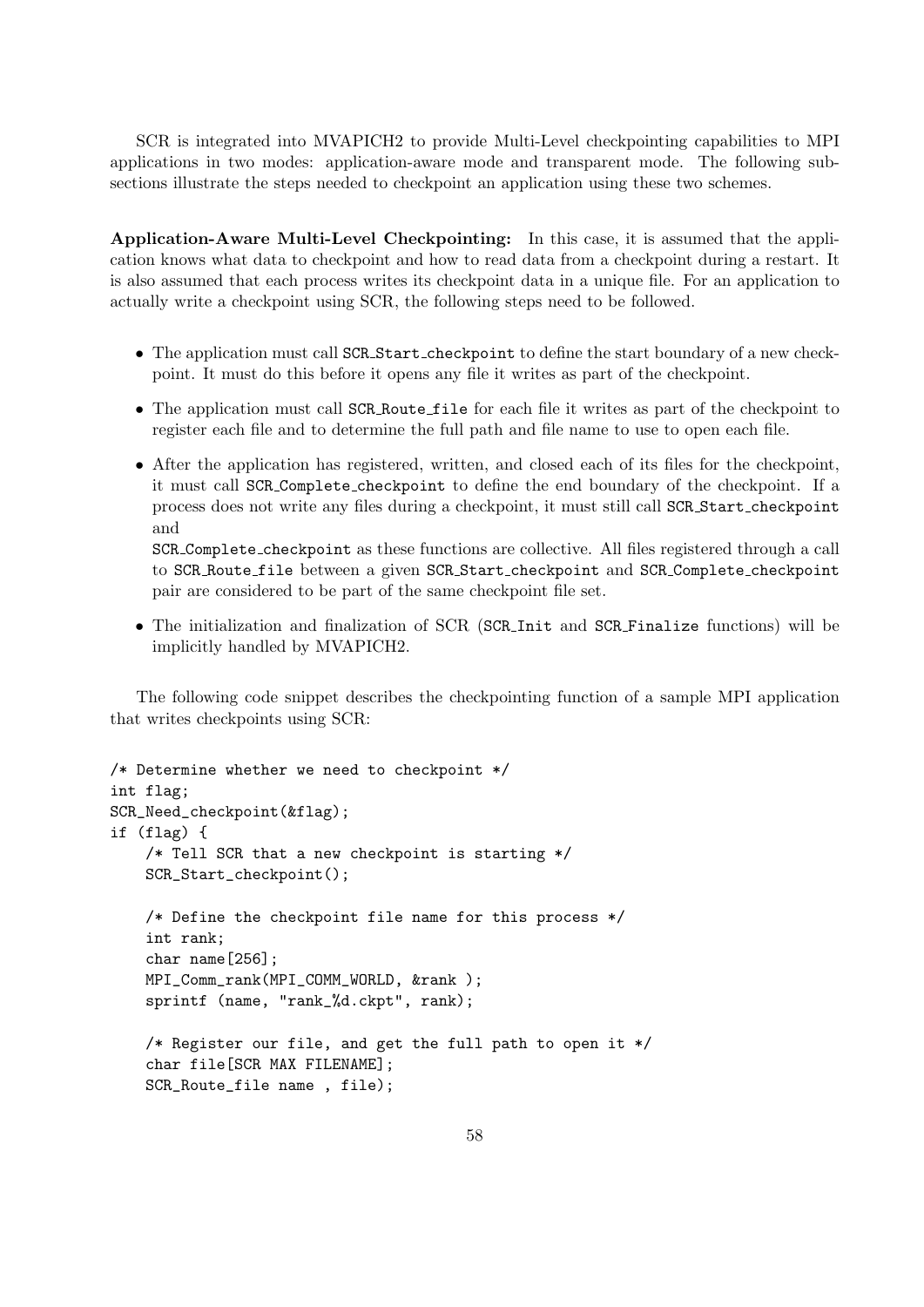```
/* Open, write, and close the file */
int valid = 0;
FILE *fs = open(file, "w");
if ( fs != NULL ) {
   valid = 1;
   size_t n = fwrite(checkpoint_data, 1, sizeof(checkpoint_data), fs);
    if (n != sizeof(checkpoint data)) {
        valid = 0;
    }
    if ( fclose(fs) != 0 ) {
        valid = 0;
   }
}
/* Tell SCR that this process is done writing its checkpoint files */
SCR_Complete_checkpoint( valid ) ;
```
The following code snippet describes the SCR-assisted restart mechanism for a sample MPI application:

```
/* Define the checkpoint filename for this process */
int rank;
char name[256];
MPI_Comm_rank(MPI_COMM_WORLD, &rank);
sprintf( name, "rank_%d.ckpt", rank);
/* Get the full path to open our file */
char file[SCR_MAX_FILENAME];
if (SCR_Route_file( name, file) == SCR SUCCESS) {
    /* Open, read, and close the file */
    FILE *fs = open(file, "r");size_t n = fread(checkpoint_data, 1, sizeof(checkpoint_data), fs);
    fclose(fs);
} else {
    /* There is no existing file to restart from */
}
```
For more instructions on integrating the SCR APIs into an MPI application, and for information about the various runtime parameters that can be set by the user, please refer to the [SCR Userguide.](http://sourceforge.net/p/scalablecr/code/ci/b26dc6ec2310a694e3b7a0a4f85a9e2e26ee21fb/tree/doc/scr_users_manual.pdf?format=raw)

Transparent Multi-Level Checkpointing :

}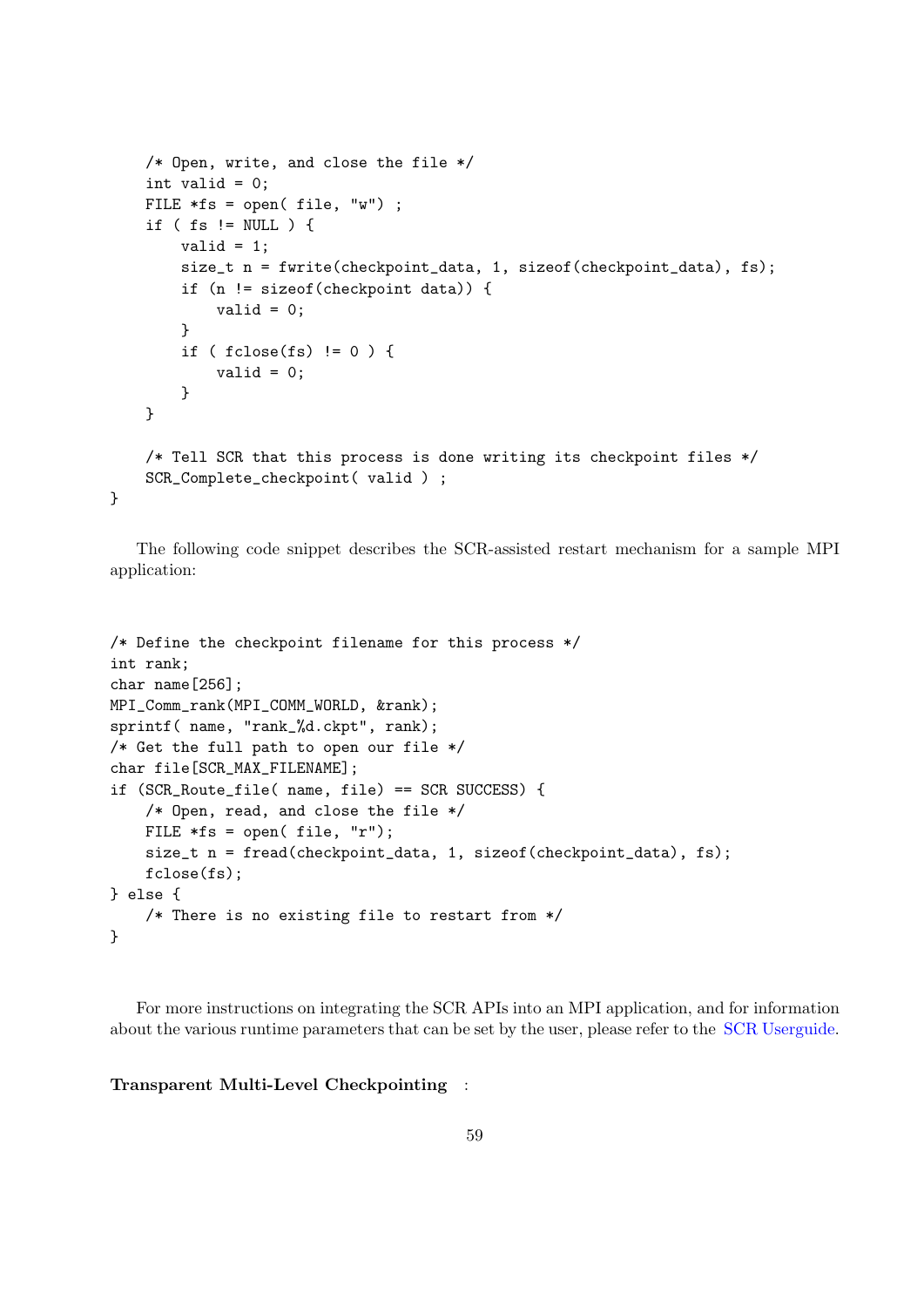The benefits of SCR can also be leveraged by applications that do not employ their own Checkpoint-Restart mechanism. The SCR-MVAPICH2 integration makes this possible by using SCR to manage the checkpoints generated by BLCR the basic system-level Checkpointing scheme described in Section [6.15.1.](#page-61-0) Once MVAPICH2 has been configured with SCR, the steps required to checkpoint and restart a job transparently using BLCR and SCR are the same as what is described in Section [6.15.1.](#page-61-0) MVAPICH2 uses SCR's APIs internally to transparently manage checkpoint storage efficiently.

For information about the various SCR-specific runtime parameters that can be set by the user, and for detailed information about the redundancy schemes employed by SCR, please refer to the [SCR Userguide.](http://sourceforge.net/p/scalablecr/code/ci/b26dc6ec2310a694e3b7a0a4f85a9e2e26ee21fb/tree/doc/scr_users_manual.pdf?format=raw)

#### 6.15.3 Job Pause-Migration-Restart Support

MVAPICH2 provides a node-level Job Pause-Migration-Restart mechanism for the OFA-IB-CH3 interface, which can be used to migrate MPI processes on a given failing node to a healthy node, selected from a pool of spare hosts provided by the user during job-launch.

This Job Migration framework relies on BLCR and FTB libraries. See subsections in [6.15.1](#page-61-1) to set up these libraries. The source and target nodes are required to have these libraries installed in the same path.

The Job Migration framework makes use of BLCR to take a checkpoint of all MPI processes running on the failing node in question. Users are strongly recommended to either disable "prelinking" feature, or execute the following command:

```
$ prelink --undo --all
```
on all nodes before starting a job that will later be migrated. Please refer to this BLCR web page for complete information: [BLCR FAQ.](https://upc-bugs.lbl.gov//blcr/doc/html/FAQ.html#prelink)

During job-launch, the list of spare hosts can be provided as input to mpirun rsh using the -sparehosts option which takes a hostfile as argument.

The following example illustrates a sample MPI job being launched to run with job migration support:

\$ mpirun rsh -np 4 -hostfile ./hosts -sparehosts ./spare hosts ./prog

where spare hosts is a file which contains a list of healthy spare hosts that is needed by the job migration framework.

An actual migration of MPI processes from a failing source node to a target spare node can be triggered using one of two methods - using signals or using the mv2 trigger utility.

For the signal-triggered method, users can manually initiate the migration protocol by issuing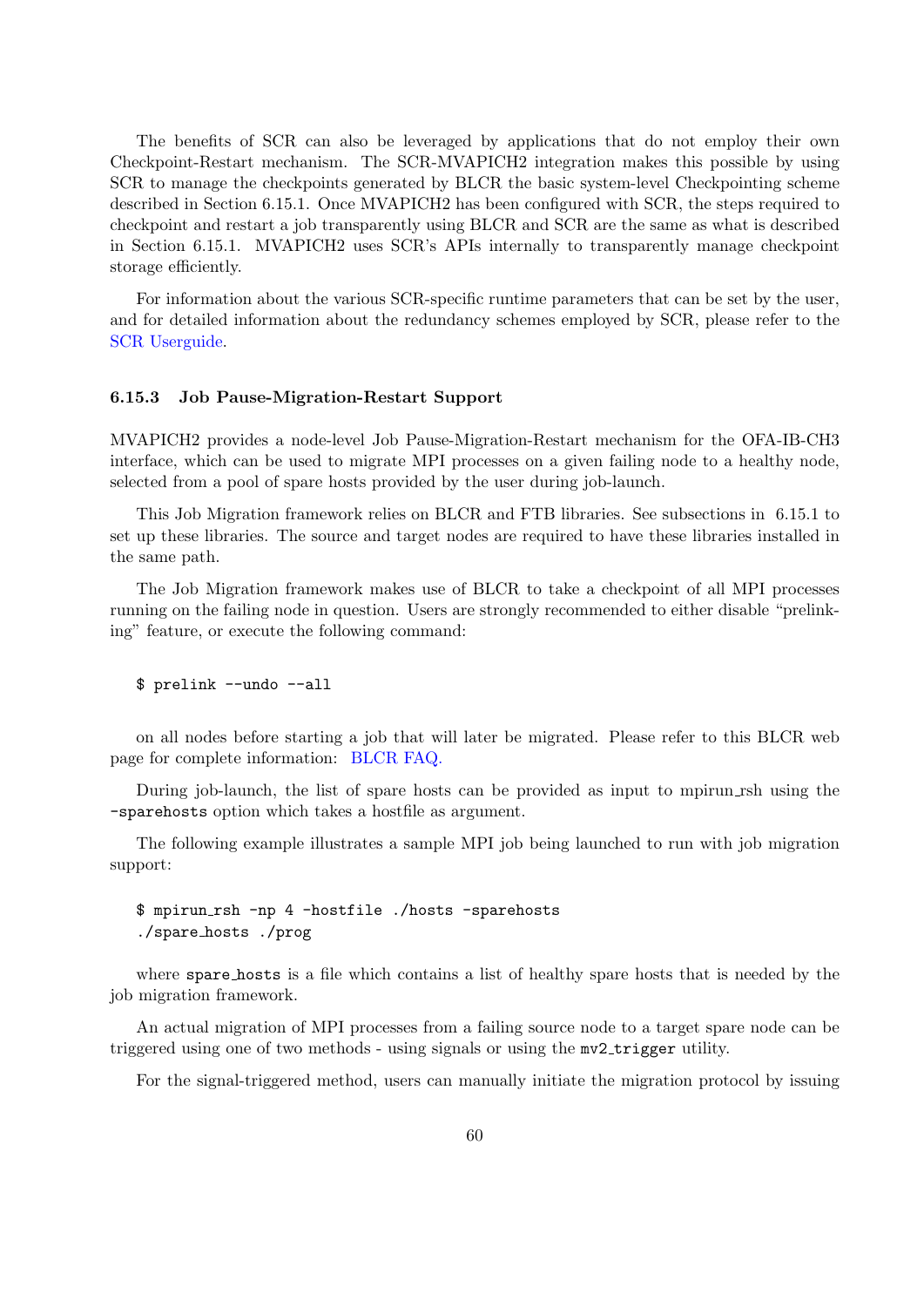a SIGUSR2 signal to the mpispawn processes running on the source node. This can be done using the following command:

### \$ pkill -SIGUSR2 mpispawn

The migration protocol can also be triggered using the simple utility provided with MVAPICH2:

#### \$ \$PREFIX/bin/mv2 trigger src

where  $src$  is the hostname of the health-deteriorating node from which all MPI processes need to be migrated.

Please note, that the  $ftb$ -agent daemon will have to be launched on all the compute nodes and the spare nodes before launching the MPI application, in order to successfully migrate MPI processes. See section [6.15.1](#page-64-1) for information about setting up the FTB infrastructure.

#### 6.15.4 Run-Through Stabilization

MVAPICH2 provides support for run-through stabilization wherein communication failures are not treated as fatal errors. On enabling this capability, MVAPICH2 returns the appropriate error code to a user-set error handler in the event of a communication failure, instead of terminating the entire job. When a process detects a failure when communicating with another process, it will consider the other process as having failed and will no longer attempt to communicate with that process. The user can, however, continue making communication calls to other processes. Any outstanding send or receive operations to a failed process, or wild-card receives (i.e., with MPI\_ANY\_SOURCE) posted to communicators with a failed process, will be immediately completed with an appropriate error code.

Currently, this support is available only for the OFA-IB-Nemesis and TCP/IP-Nemesis interfaces, when the Hydra process manager is used.

It can be enabled at run-time by:

- Setting the environment variable MV2\_RUN\_THROUGH\_STABILIZATION=1 (see section [12.26\)](#page-148-0), and
- passing the --disable-auto-cleanup flag to Hydra launcher.

#### 6.15.5 Network Fault Tolerance with Automatic Path Migration

MVAPICH2 supports network fault recovery by using InfiniBand Automatic Path Migration (APM) mechanism for OFA-IB-CH3 interface. This support is available for MPI applications using Open-Fabrics stack and InfiniBand adapters.

To enable this functionality, a run-time variable, MV2 USE APM (Section [11.72\)](#page-126-2) can be enabled, as shown in the following example: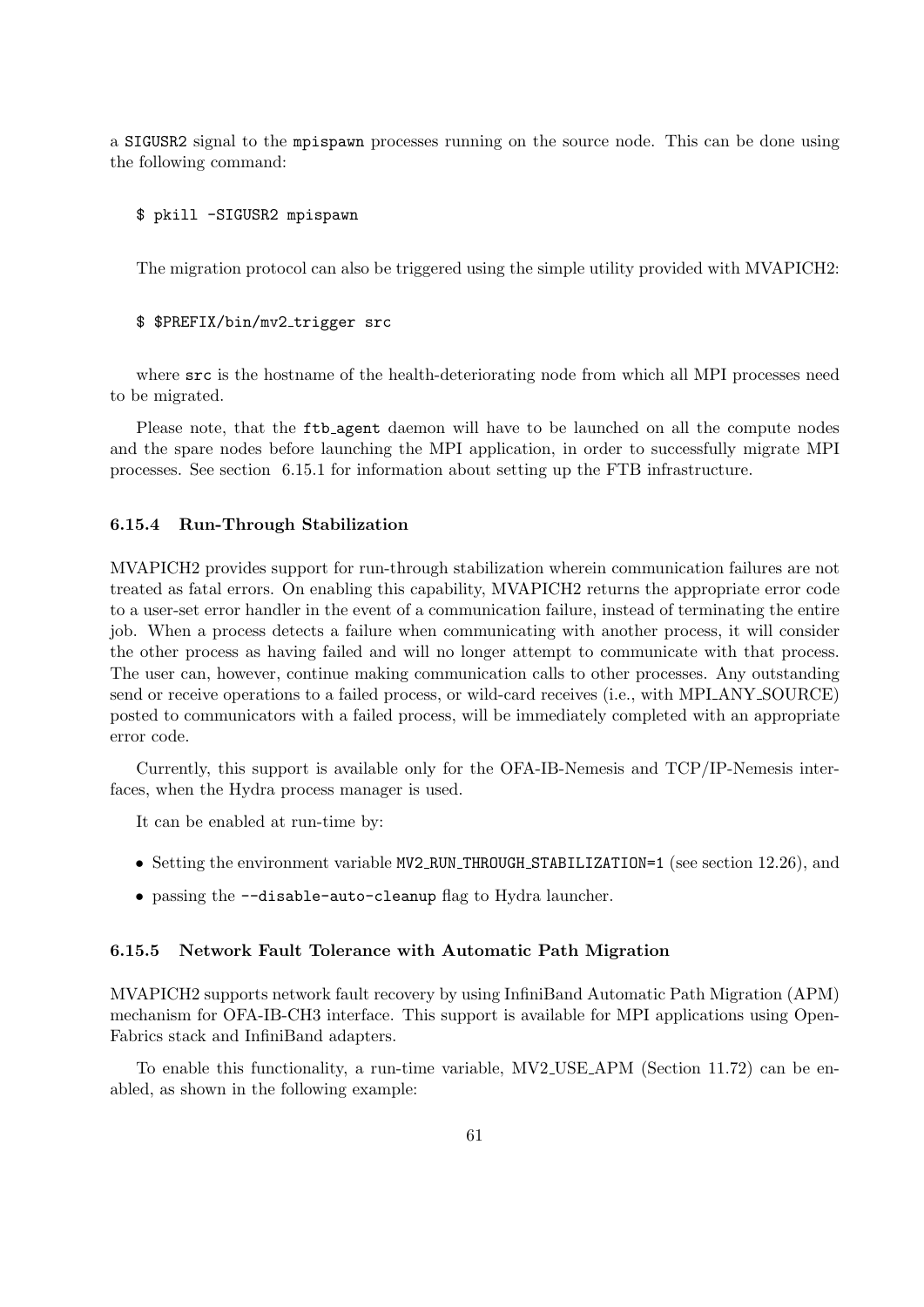```
$ mpirun rsh -np 2 n0 n1 MV2 USE APM=1 ./cpi
or
$ mpiexec -n 2 -hosts n0,n1 -env MV2 USE APM 1 ./cpi
```
MVAPICH2 also supports testing Automatic Path Migration in the subnet in the absence of network faults. This can be controlled by using a run-time variable MV2 USE APM TEST (Section [11.73\)](#page-127-0). This should be combined with MV2 USE APM as follows: \$ mpirun rsh -np 2 n0 n1 MV2 USE APM=1 MV2 USE APM TEST=1 ./cpi or \$ mpiexec -n 2 -hosts n0,n1 -env MV2 USE APM 1 -env MV2 USE APM TEST 1 ./cpi

### 6.16 Running with RDMA CM support

In MVAPICH2, for using RDMA CM the run time variable MV2\_USE\_RDMA\_CM needs to be used as described in [11.](#page-108-0) This applies to OFA-IB-CH3, OFA-iWARP-CH3 and OFA-RoCE-CH3 interfaces.

In addition to these flags, all the systems to be used need the following one time setup for enabling RDMA CM usage.

- Setup the RDMA CM interface: RDMA CM interface needs to be setup, configured with an IP address and connected to the network.
- Setup the Local Address File: Create mv2.conf file in a standard location (/etc/mv2.conf) or user defined path specified using MV2 RDMA CM CONF FILE PATH ( [11.85](#page-130-0) ) with the local IP address to be used by RDMA CM. (Multiple IP addresses can be listed (one per line) for multi-rail configurations).

\$ echo 10.1.1.1 >> /etc/mv2.conf

Programs can be executed as follows: \$ mpirun rsh -np 2 n0 n1 MV2 USE RDMA CM=1 prog or \$ mpiexec -n 2 -hosts n0,n1 -env MV2 USE RDMA CM 1 prog

## 6.17 Running jobs across multiple InfiniBand subnets

MVAPICH2 relies on RDMA CM to establish connections with peer processes.

The environment variables MV2 RDMA CM MULTI SUBNET SUPPORT (described in Section [11.84\)](#page-129-1) and MV2 USE RDMA CM (described in Section [11.83\)](#page-129-2) must be set to 1 (default value is 0) to enable the multi-subnet support in MVAPICH2.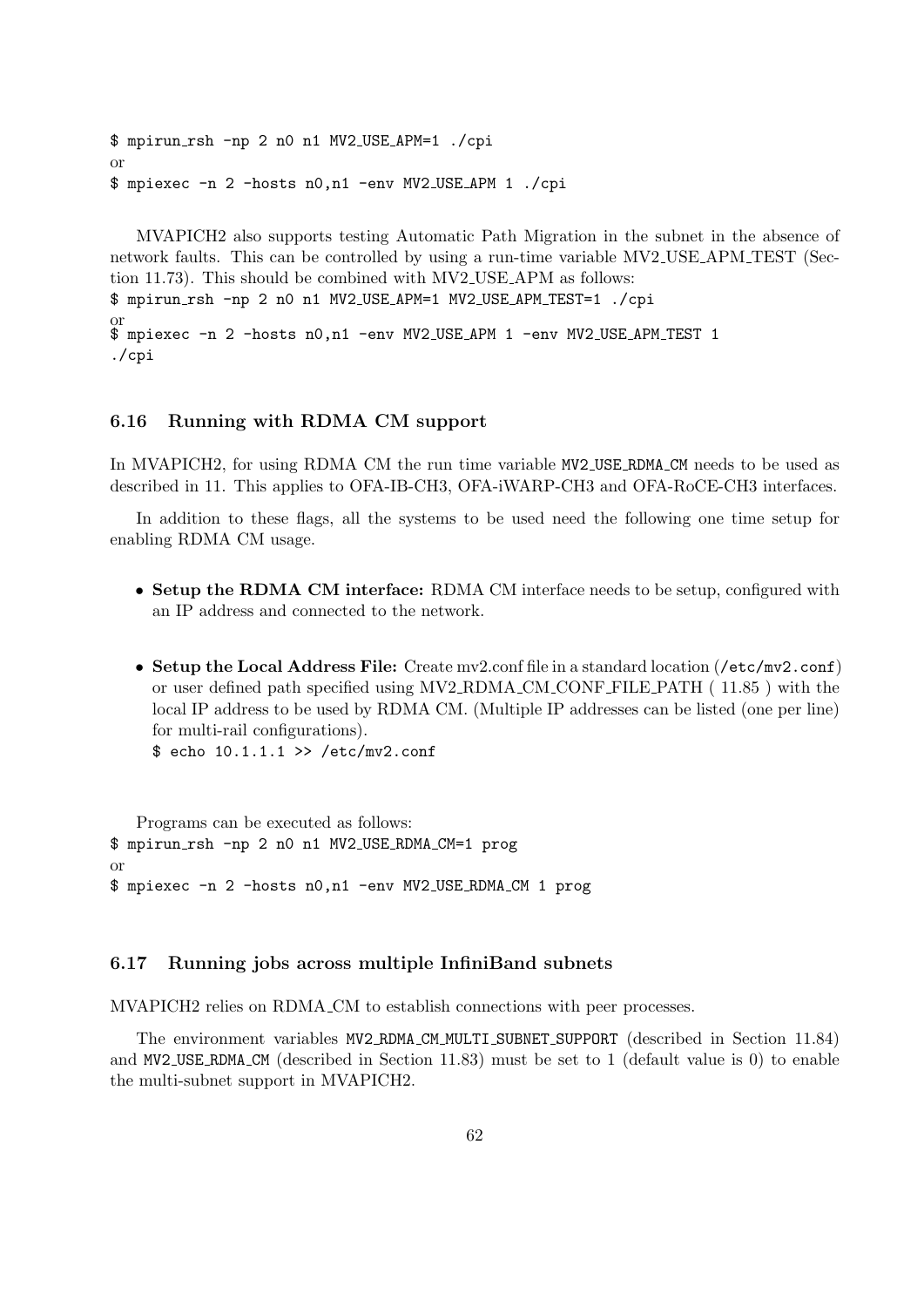The multi-subnet support in MVAPICH2 relies on the GID of the underlying InfiniBand HCA to establish communication with peer processes. In some scenarios, the GID may be populated in non-default indices in the GID table resulting in failure when trying to establish communication. In such scenarios, users can take advantage of the MV2 DEFAULT GID INDEX environment variable (described in Section [11.82\)](#page-129-0) to point to the correct index in the GID table.

Programs can be executed as follows if GID is populated in the default location: \$ mpirun rsh -np 2 n0 n1 MV2 USE RDMA CM=1 MV2 RDMA CM MULTI SUBNET SUPPORT=1 prog

If the GID is populated in a non-default location (e.g. 1), programs can be executed as follows: \$ mpirun rsh -np 2 n0 n1 MV2 USE RDMA CM=1 MV2 RDMA CM MULTI SUBNET SUPPORT=1 MV2 DEFAULT GID INDEX=1 prog

## 6.18 Running MVAPICH2 in Multi-threaded Environments

MVAPICH2 binds processes to processor cores for optimal performance. Please refer to Section [6.5](#page-51-0) for more details. However, in multi-threaded environments, it might be desirable to have each thread compute using a separate processor core. This is especially true for OpenMP+MPI programs.

In MVAPICH2, processor core mapping is turned off in the following way to enable the application in MPI THREAD MULTIPLE threading level if user requested it in MPI Init thread. Otherwise, applications will run in MPI THREAD SINGLE threading level.

\$ mpirun rsh -np 2 n0 n1 MV2 ENABLE AFFINITY=0 ./openmp+mpi app

For QLogic PSM Interface,

\$ mpirun rsh -np 2 n0 n1 MV2 ENABLE AFFINITY=0 IPATH NO CPUAFFINITY=1 ./openmp+mpi app

#### 6.19 Compiler Specific Flags to enable OpenMP thread binding

Further, to get better performance for applications that use MPI + OpenMP, we recommend binding the OpenMP threads to the processor cores. This can potentially avoid cache effects due to unwanted thread migration. For example, if we consider a Quad-Core processor, with 1 MPI process and 4 OpenMP threads, we recommend binding OpenMP thread 0 to core 0, OpenMP thread 1 to core 1 and so on. This can be achieved by setting the kernel affinity via the following compiler-specific environment variables:

Intel Compilers: On Intel processors, we recommend using the KMP AFFINITY run-time flag in the following manner:

\$ mpirun rsh -hostfile hostfile -np 1 MV2 ENABLE AFFINITY=0 OMP\_NUM\_THREADS=4 KMP AFFINITY=warnings,compact ./a.out

For more information, please refer to: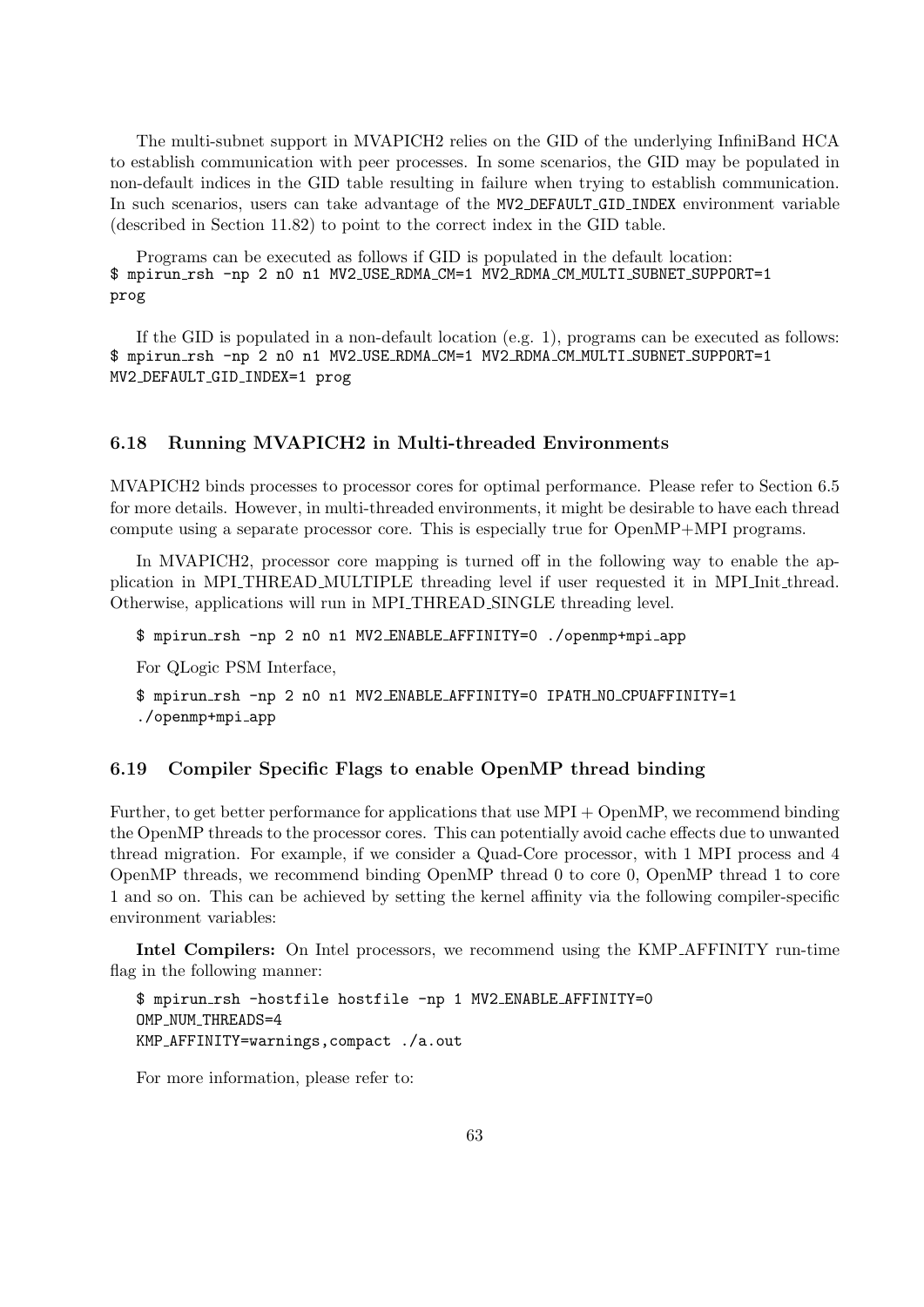http://software.intel.com/sites/products/documentation/studio/ composer/en-us/2011Update/compiler c/optaps/common/optaps openmp thread affinity.htm

GNU compilers: On both Intel and AMD processors, we recommend using the GOMP CPU AFFINITY run-time flag, in the following manner:

\$ mpirun rsh -hostfile hostfile -np 1 MV2 ENABLE AFFINITY=0 OMP NUM THREADS=4 GOMP CPU AFFINITY="0,1,2,3" ./a.out

For more information, please refer to:

(http://gcc.gnu.org/onlinedocs/libgomp/GOMP 005fCPU 005fAFFINITY.html)

# 6.20 Optimizations Specific to Intel Knights Landing (KNL) Processors

We recommend setting the following environment variables: MV2 CPU BINDING POLICY=hybrid MV2 THREADS PER PROCESS=<number of threads per process>

If MV2 THREADS PER PROCESS is not specified, OMP NUM THREADS is used to determine the CPU mapping. One core per thread will be allocated to the process. For good performance, we recommend setting MV2 THREADS PER PROCESS equal to or more than OMP NUM THREADS.

Example with 8 MPI processes and 4 OpenMP threads per process:

\$ mpirun rsh -hostfile hostfile -np 8 OMP NUM THREADS=4 MV2 CPU BINDING POLICY=hybrid MV2 THREADS PER PROCESS=4 ./a.out

Knights Landing + Omni-Path Architecture: For systems with Knights Landing and Omni-Path/PSM2 architecture, we recommend setting the following environment variable: PSM2 KASSIST MODE=none in addition.

Example with 8 MPI processes and 4 OpenMP threads per process:

\$ mpirun rsh -hostfile hostfile -np 8 OMP NUM THREADS=4 MV2 CPU BINDING POLICY=hybrid MV2 THREADS PER PROCESS=4 PSM2 KASSIST MODE=none ./a.out

# 6.21 Hybrid and Thread Specific Binding Policies for MPI and MPI+Threads Applications

MV2 CPU BINDING POLICY is used to bind MPI ranks to processor cores. We have also introduced a new variable called MV2 HYBRID BINDING POLICY that offers several new policies for hybrid and thread specific binding in MPI and MPI+Threads execution environments. The possible bindings offered by this variable are "bunch", "scatter", "linear", "compact", "spread", and "numa".

linear — assigns cores to MPI rank and their corresponding threads linearly. For example, first rank followed by its threads, followed by second rank and its corresponding threads and so on.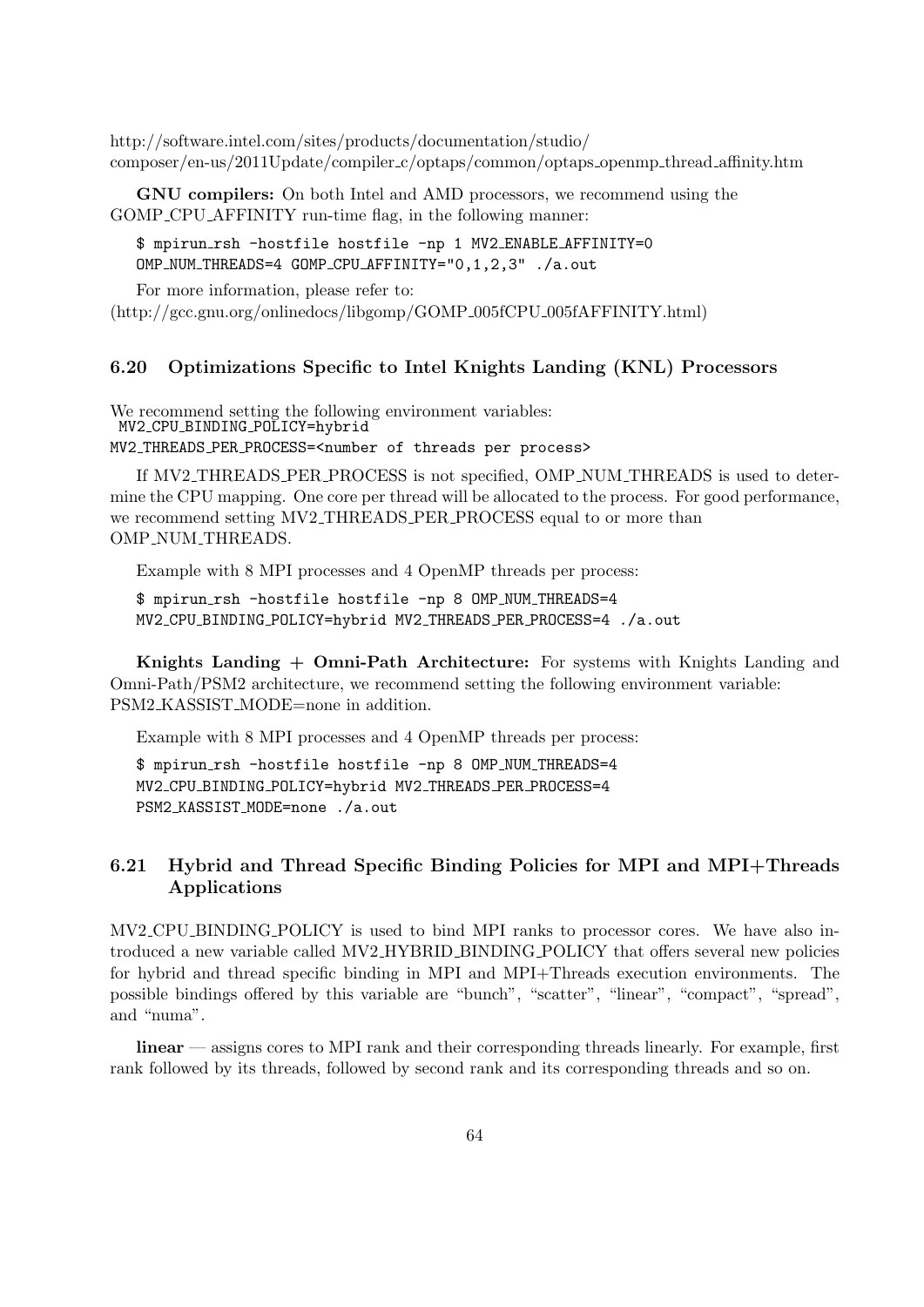Example with 8 MPI processes and 4 OpenMP threads per process on a 68-core KNL processor with "linear" binding policy for threads is shown below:

\$ mpirun rsh -hostfile hostfile -np 8 OMP NUM THREADS=4 MV2 CPU BINDING POLICY=hybrid MV2 THREADS PER PROCESS=4 MV2 HYBRID BINDING POLICY=linear ./a.out

|  |  | RANK: 0 CPU SET: | $\Omega$        | 1      | $2^{\circ}$ | 3  |  |
|--|--|------------------|-----------------|--------|-------------|----|--|
|  |  | RANK: 1 CPU SET: | $4\overline{ }$ | 5.     | 6           | -7 |  |
|  |  | RANK: 2 CPU SET: | 8               | 9      | 10          | 11 |  |
|  |  | RANK: 3 CPU SET: | 12 <sub>1</sub> | 13     | 14          | 15 |  |
|  |  | RANK: 4 CPU SET: | 16              |        | 17 18       | 19 |  |
|  |  | RANK: 5 CPU SET: | 20              | $21 -$ | $22 -$      | 23 |  |
|  |  | RANK: 6 CPU SET: | 24              | 25     | 26.         | 27 |  |
|  |  | RANK: 7 CPU SET: | 28.             | 29     | 30          | 31 |  |
|  |  |                  |                 |        |             |    |  |

This will assign ranks and their corresponding threads linearly.

compact — assigns all MPI ranks to physical cores first, and then starts assigning logical cores or hardware threads to each rank's threads in linear fashion. This policy should only be used when the hyper-/hardware-multithreading is enabled and the user intends to map application threads to hardware threads.

Example with 8 MPI processes and 4 OpenMP threads per process on a 68-core KNL processor with "compact" binding policy for threads is shown below:

\$ mpirun rsh -hostfile hostfile -np 8 OMP NUM THREADS=4 MV2 CPU BINDING POLICY=hybrid MV2 THREADS PER PROCESS=4 MV2 HYBRID BINDING POLICY=compact ./a.out

|  | RANK: 0 CPU SET: |  | 0 68 136 204 |  |
|--|------------------|--|--------------|--|
|  | RANK: 1 CPU SET: |  | 1 69 137 205 |  |
|  | RANK: 2 CPU SET: |  | 2 70 138 206 |  |
|  | RANK: 3 CPU SET: |  | 3 71 139 207 |  |
|  | RANK: 4 CPU SET: |  | 4 72 140 208 |  |
|  | RANK: 5 CPU SET: |  | 5 73 141 209 |  |
|  | RANK: 6 CPU_SET: |  | 6 74 142 210 |  |
|  | RANK: 7 CPU SET: |  | 7 75 143 211 |  |
|  |                  |  |              |  |

This will assign one physical core per MPI rank. Since there are four hardware-threads per physical core in KNL, the four OpenMP threads of each rank will be mapped to the hardware threads of the corresponding core. The CPU binding will be set as shown in Figure [9.](#page-74-0)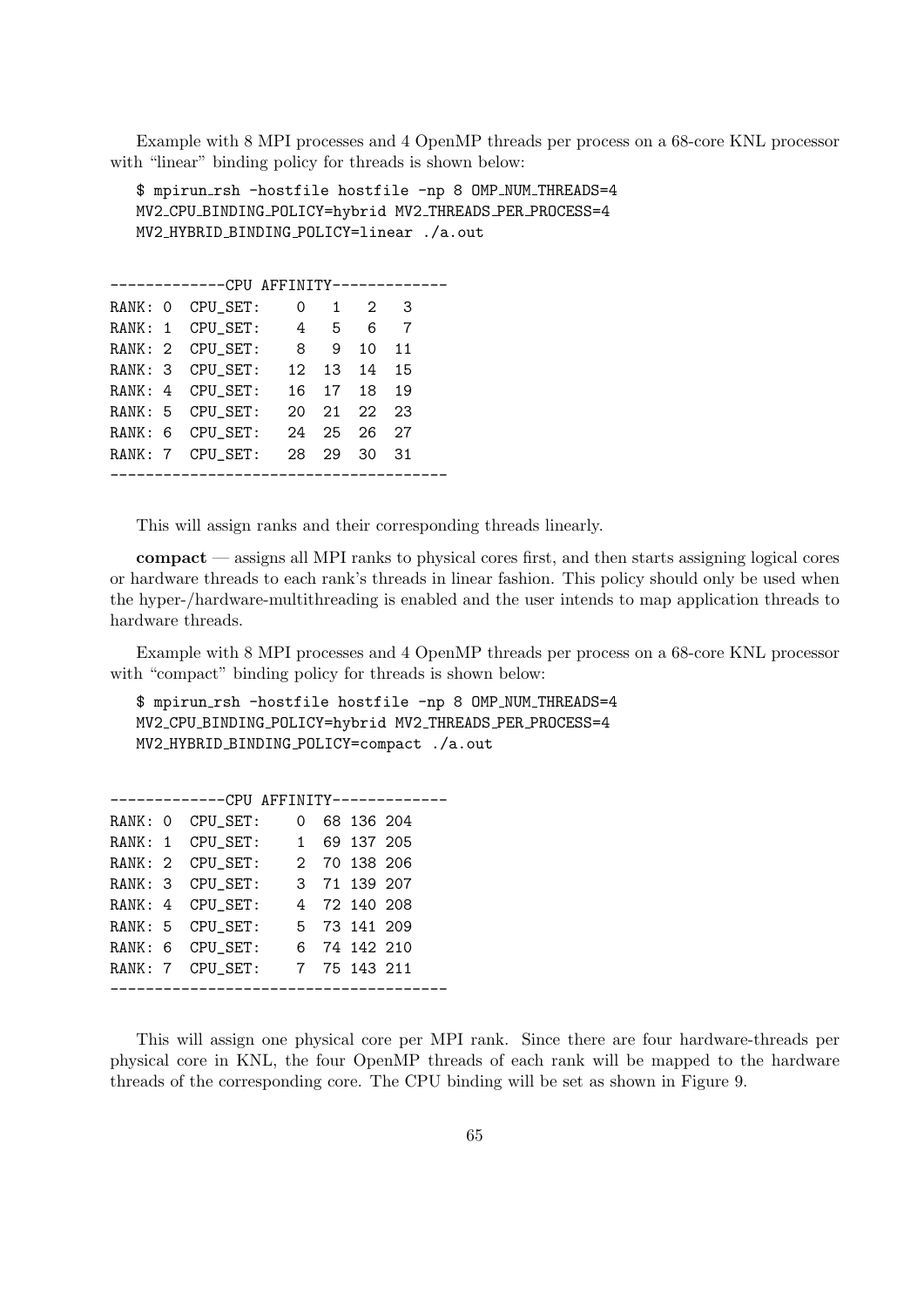

<span id="page-74-0"></span>Figure 9: Process placement with "hybrid" CPU binding policy and 4 thread per MPI rank

Note — The correct use of this environment variable mandates that MV2 CPU BINDING POLICY should be set to "hybrid" and MV2 THREADS PER PROCESS must be a positive integer.

spread — This policy ensures that no two MPI ranks get bound to the same physical core. Moreover, this policy will equally distribute the resources (physical cores and hw/threads) among the MPI processes. It also ensures correct bindings on some clusters that have non-trivial vendor specific mappings.

Example with 8 MPI processes and 4 OpenMP threads per process on a 68-core KNL processor with "spread" binding policy for threads is shown below:

```
$ mpirun rsh -hostfile hostfile -np 8 OMP NUM THREADS=4
MV2 CPU BINDING POLICY=hybrid MV2 THREADS PER PROCESS=4
MV2 HYBRID BINDING POLICY=spread ./a.out
```

|  | ------------CPU AFFINITY------------- |                 |                 |        |             |  |
|--|---------------------------------------|-----------------|-----------------|--------|-------------|--|
|  | RANK: 0 CPU SET:                      | 0               | $1 \quad$       |        | $2 \quad 3$ |  |
|  | RANK: 1 CPU SET:                      | $4 \quad$       | $5\overline{)}$ | 6      | - 7         |  |
|  | RANK: 2 CPU SET: 8                    |                 | 9               | 10     | 11          |  |
|  | RANK: 3 CPU SET:                      | 12 <sup>1</sup> |                 | 13 14  | 15          |  |
|  | RANK: 4 CPU SET:                      | 16 -            |                 | 17 18  | 19          |  |
|  | RANK: 5 CPU_SET:                      | 20              | $21 -$          | $22 -$ | 23          |  |
|  | RANK: 6 CPU SET:                      | 24              | 25              | 26.    | 27          |  |
|  | RANK: 7 CPU_SET:                      | 28.             | 29              | 30 I   | 31          |  |
|  |                                       |                 |                 |        |             |  |

This will assign one MPI rank per physical core avoiding resource contention caused by multiple MPI ranks getting bound to logical cores.

Note — The correct use of this environment variable mandates that MV2 CPU BINDING POLICY should be set to "hybrid" and MV2 THREADS PER PROCESS must be a positive integer.

numa — This policy allows for MPI ranks to get bound to different numa domains in a round-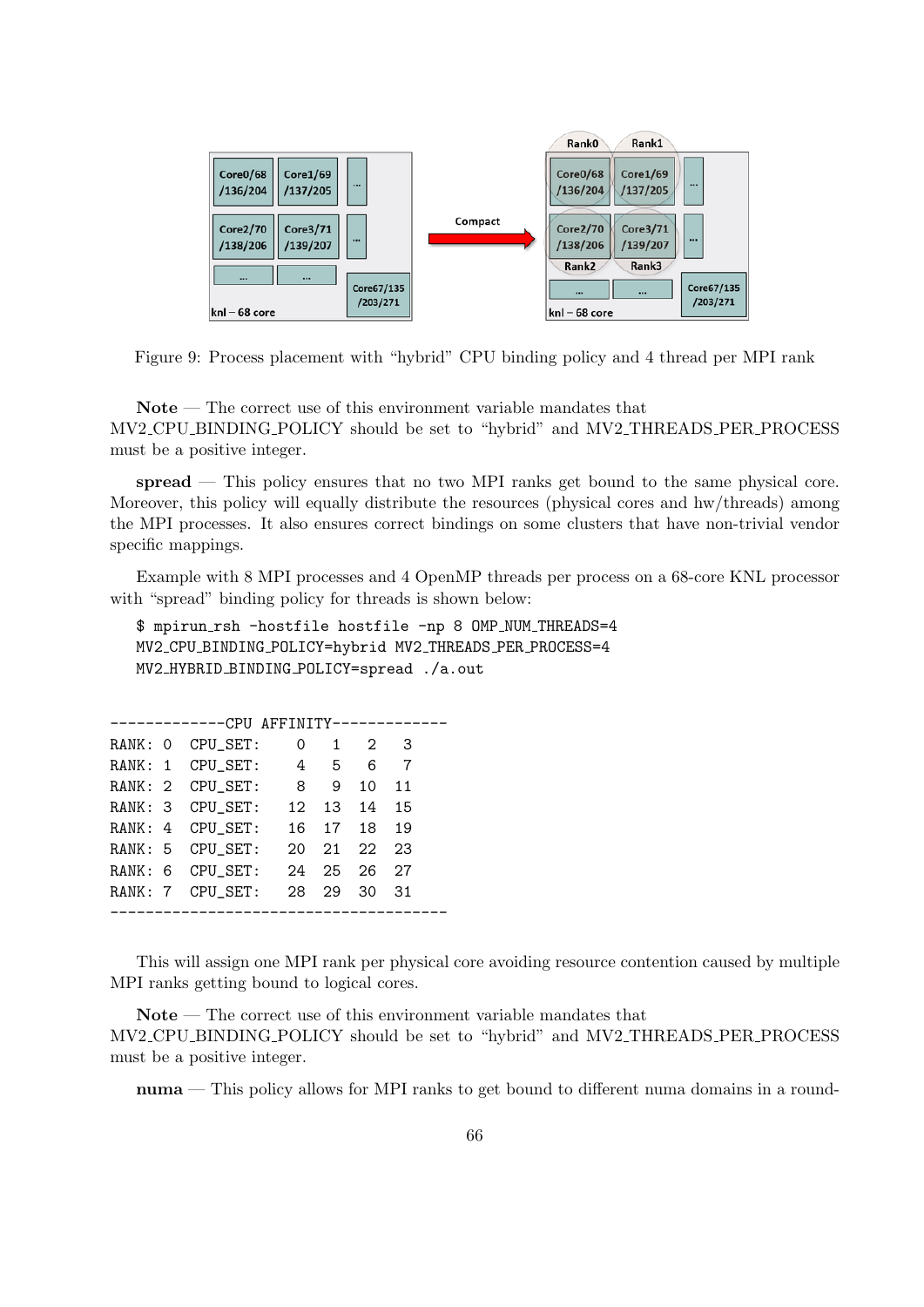robin manner. For example, the first process will be bound to the first physical core of the first numa domain, the second process on to the first physical core of the second numa domain, and so on. It also ensures correct bindings on some clusters that have non-trivial vendor specific mappings.

Example with 16 MPI processes on an AMD EPYC 7551 processor with 8 numa domains with is shown below:

\$ mpirun rsh -hostfile hosts -np 16 MV2 CPU BINDING POLICY=hybrid MV2 HYBRID BINDING POLICY=numa ./a.out

-------------CPU AFFINITY-------------RANK: 0 CPU\_SET: 0 RANK: 1 CPU\_SET: 8 RANK: 2 CPU\_SET: 16 RANK: 3 CPU\_SET: 24 RANK: 4 CPU\_SET: 32 RANK: 5 CPU\_SET: 40 RANK: 6 CPU\_SET: 48 RANK: 7 CPU\_SET: 56 RANK: 8 CPU\_SET: 1 RANK: 9 CPU\_SET: 9 RANK:10 CPU\_SET: 17 RANK:11 CPU\_SET: 25 RANK:12 CPU\_SET: 33 RANK:13 CPU\_SET: 41 RANK:14 CPU\_SET: 49 RANK:15 CPU\_SET: 57

Each MPI rank is assigned to a different NUMA domain in a round-robin manner. The CPU binding will be set as shown in Figure [10.](#page-76-0)

Note — The correct use of this environment variable mandates that MV2 CPU BINDING POLICY should be set to "hybrid" and MV2 THREADS PER PROCESS must be a positive integer (already set by default). Furthermore, this policy is default on AMD EPYC systems when more than two processes are used.

bunch — assigns cores to MPI ranks in the same way as "bunch" option described earlier. It additionally takes care of the vendor specific non-trivial core mappings. Further, it also ensures that the MPI ranks are bound to the physical cores only.

 $\textbf{scatter}$  — similar to "bunch", this also assigns cores to MPI ranks in "scatter" option given to MV2 CPU BINDING POLICY. It additionally takes care of vendor specific non-trivial core mappings. It also ensures that the MPI ranks are only bound to the physical cores only.

Note — "bunch" and "scatter" options for MV2 HYBRID BINDING POLICY are recommended to be used as a solution to vendor specific non-trivial mapping issues. These should be considered an alternate to "bunch" or "scatter" given to CPU BINDING POLICY.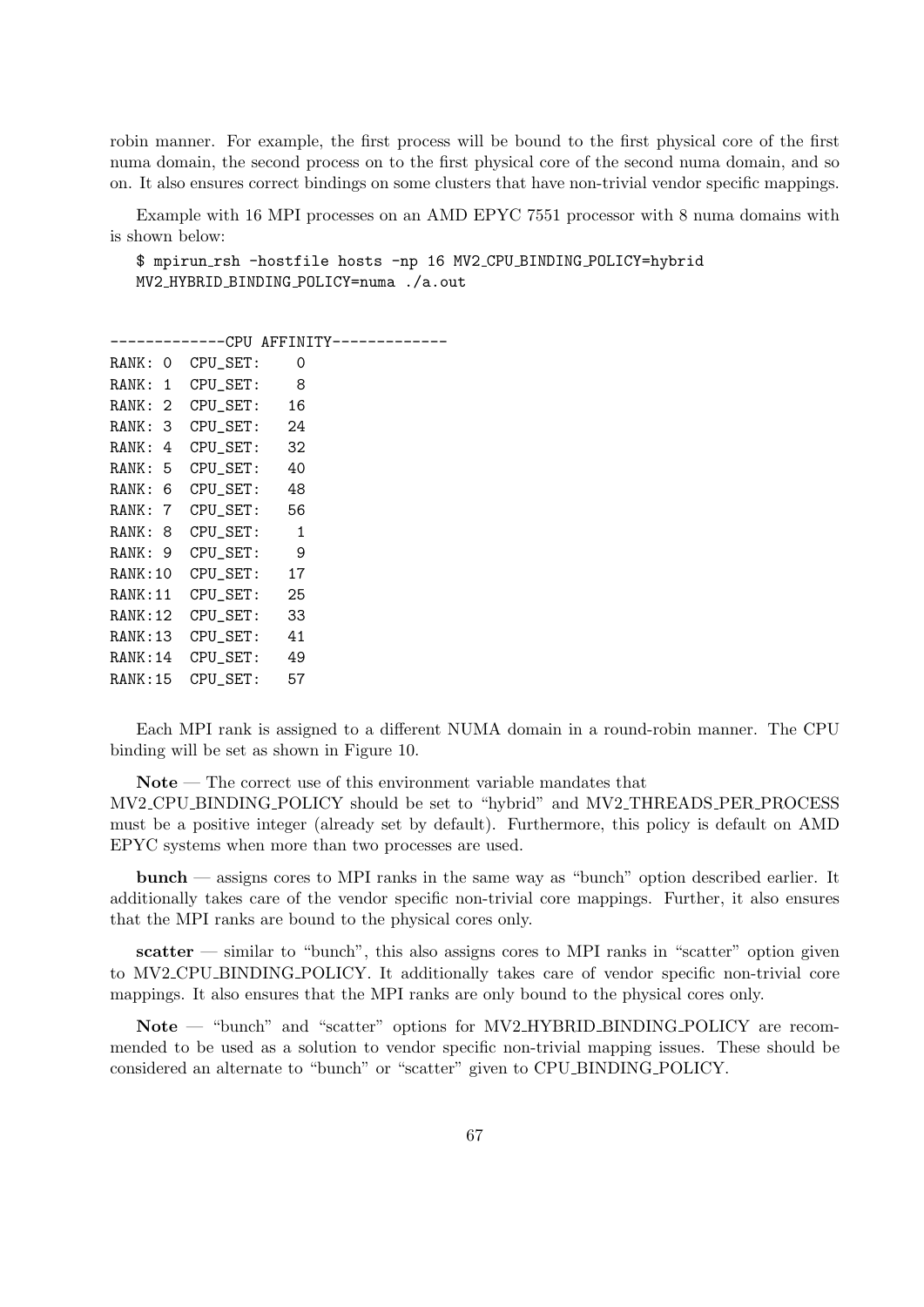

<span id="page-76-0"></span>Figure 10: Process placement with "hybrid" CPU binding policy and "NUMA" hybrid binding policy

# 6.22 Running with Hot-Spot and Congestion Avoidance

MVAPICH2 supports hot-spot and congestion avoidance using InfiniBand multi-pathing mechanism. This support is available for MPI applications using OFA-IB-CH3 interface.

To enable this functionality, a run-time variable, MV2 USE HSAM (Section [11.78\)](#page-128-0) can be enabled, as shown in the following example: \$ mpirun rsh -np 2 n0 n1 MV2 USE HSAM=1 ./cpi or \$ mpiexec -n 2 -hosts n0,n1 -env MV2 USE HSAM 1 ./cpi

This functionality automatically defines the number of paths for hot-spot avoidance. Alternatively, the maximum number of paths to be used between a pair of processes can be defined by using a run-time variable MV2 NUM QP PER PORT (Section [11.37\)](#page-118-0).

We expect this functionality to show benefits in the presence of at least partially non-overlapping paths in the network. OpenSM, the subnet manager distributed with OpenFabrics supports LMC mechanism, which can be used to create multiple paths:

\$ opensm -l4

will start the subnet manager with LMC value to four, creating sixteen paths between every pair of nodes.

#### 6.23 Running on Clusters with NVIDIA GPU Accelerators

MVAPICH2 CH3-based interface supports MPI communication using NVIDIA GPU device memory with CUDA versions 4.0 or later. This feature removes the need for the application developer to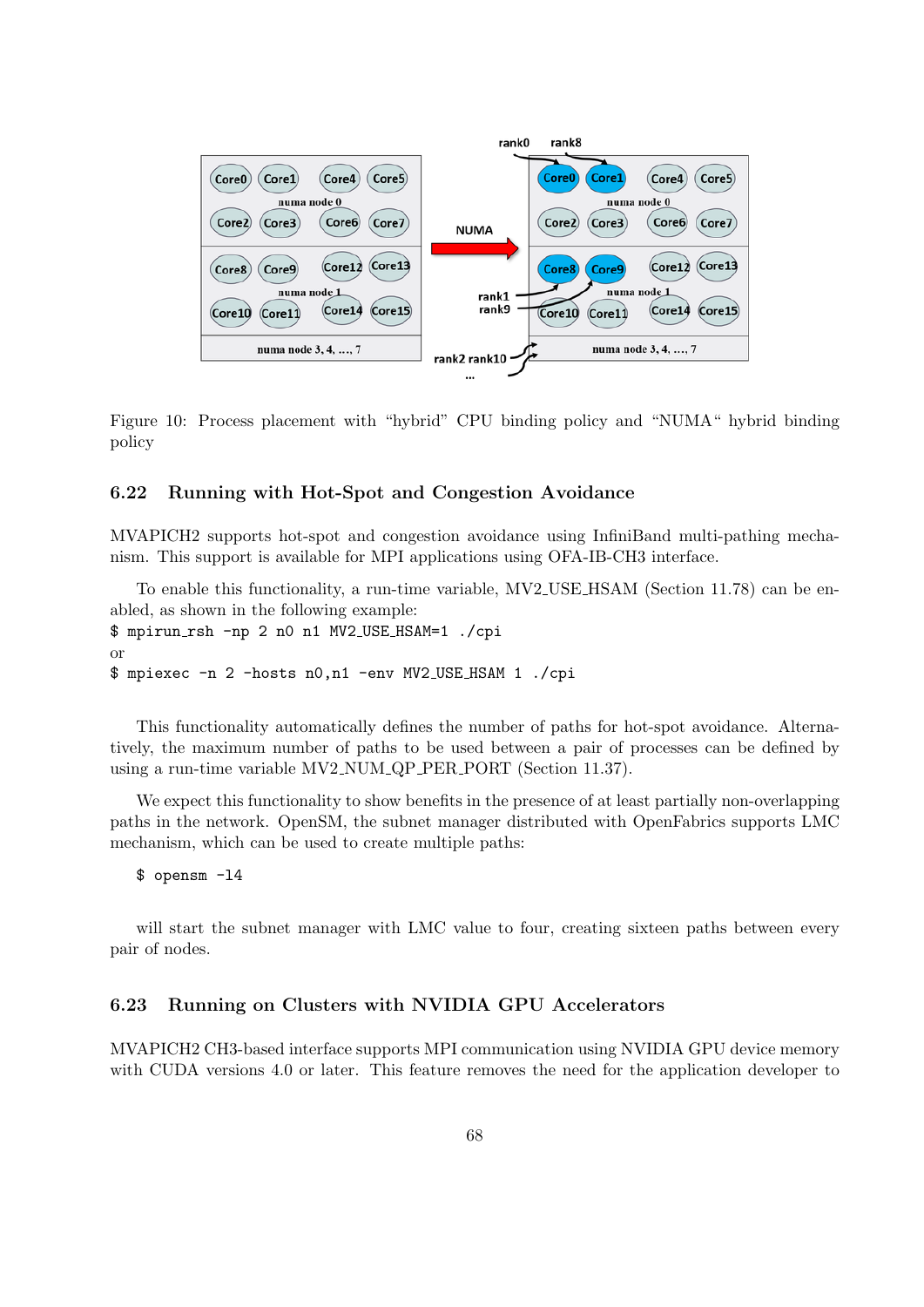explicitly move the data from device memory to host memory before using MPI for communication. The new support allows direct MPI communication from device memory to device memory, device memory to host memory and host memory to device memory. It also supports point-to-point and collective communication using contiguous and non-contiguous MPI datatypes. It takes advantage of CUDA IPC for intra-node GPU-GPU communication (with CUDA 4.1).

For example, without CUDA support in the MPI library, a typical user might be using the following sequence of commands to move data from a device memory to another device memory.

. . .

. . .

 $cudaMemory(host_buf, device_buf, size, cudaMemoryDeviceToDevice);$ MPI\_Isend(host\_buf, size, MPI\_CHAR, 1, 100, MPI\_COMM\_WORLD, req); . . .

With the support provided in MVAPICH<sub>2</sub> and support of CUDA 4.0 (and later), the user can achieve the same data movement operation by explicitly specifying MPI calls on device memory.

MPI\_Isend(device\_buf, size, MPI\_CHAR, 1, 100, MPI\_COMM\_WORLD, req); . . .

This support can be enabled by configuring MVAPICH2 with --enable-cuda and setting the environment variable MV2 USE CUDA ( [11.121\)](#page-138-0) to 1 during runtime.

To minimize communication overhead, MVAPICH2 divides copies between device and host into chunks. This can be better tuned for internode transfers with a runtime environment variable MV2 CUDA BLOCK SIZE ( [11.122\)](#page-139-0). The default chunk size is 64K (65536). However, higher values of this parameter, such as 256K (262144) and 512K (524288), might deliver better performance if the MPI application uses large messages. The optimal value for this parameter depends on several other factors such as InfiniBand network/adapter speed, GPU adapter characteristics, platform characteristics (processor and memory speed) and amount of memory to be dedicated to the MPI library with GPU support. For different platforms and MPI applications, the users are encouraged to try out different values for this parameter to get best performance.

MVAPICH2 takes advantage of tunable two-dimensional CUDA kernel for packing/unpacking data when MPI vector datatype is used in communication involving GPU memory. The CUDA thread block size and dimensions are automatically tuned based on the dimensions of the vector. Users can also control the number of CUDA threads per block using the runtime parameter: MV2 CUDA KERNEL VECTOR TIDBLK SIZE (default value is 1024) ( [11.123\)](#page-139-1). They can adjust the number of threads operating on each data block of the vector using

MV2 CUDA KERNEL VECTOR YSIZE (tuned based on vector size) ( [11.124\)](#page-139-2).

GPU Affinity: When multiple GPUs are present on a node, users might want to set the MPI process affinity to a particular GPU using cuda calls like cudaSetDevice(). This can be done after MPI Init based on MPI rank of the process or before MPI Init using the local rank of a process obtained from an environment variable MV2 COMM WORLD LOCAL RANK.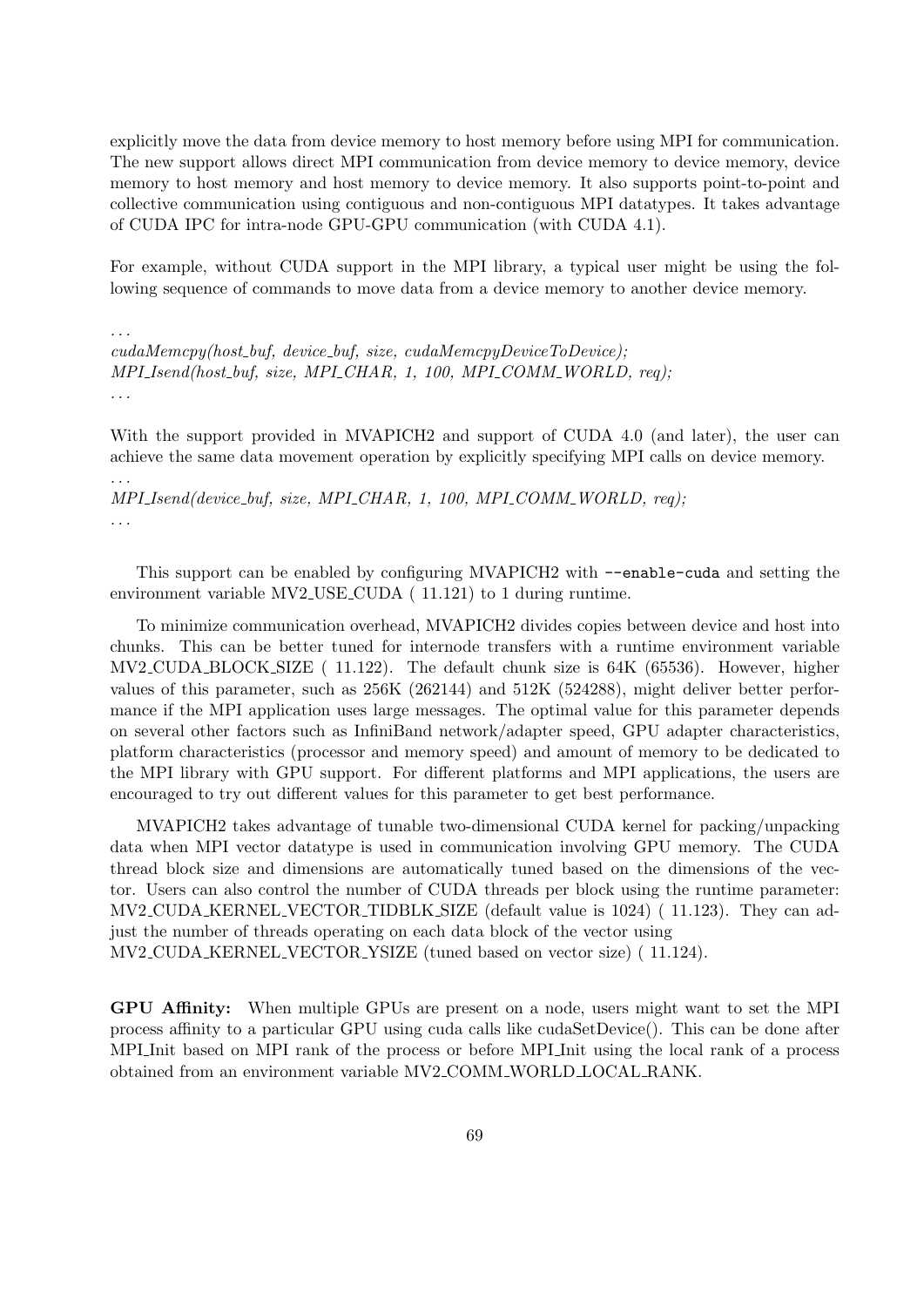#### 6.24 MPIRUN RSH compatibility with MPIEXEC

There is now a front end to mpirun rsh that aims for compatibility with mpiexec usage as recommended by the MPI standard. This front end is can be used by calling mpiexec.mpirun rsh.

The main differences between this and mpirun rsh is that this front end doesn't require you to specify hosts or environment variables on the command line. Also, the host file options is -f as opposed to -hostfile.

Run 4 instances of CPI on localhost:

\$ mpiexec.mpirun rsh -n 4 ./cpi

Run 4 instances of CPI on the nodes specified by hostfile:

```
$ mpiexec.mpirun rsh -n 4 -f hostfile ./cpi
```
#### 6.24.1 Interaction with SLURM

If the hostfile isn't given and mpiexec.mpirun\_rsh finds the appropriate slurm environment variables set, mpiexec will use these to determine which nodes the applications should be launched on.

Please note that processes are assigned in a block fashion by slurm so all the processes will run on the same node if possible.

Run 4 instances of CPI on up to 4 different nodes (but maybe only 1) allocated by "salloc":

```
$ salloc -N 4
$ mpiexec.mpirun rsh -n 4 ./cpi
```
Same thing as above but only allocating the minimum number of nodes needed to run 4 tasks:

```
$ salloc -n 4
$ mpiexec.mpirun rsh ./cpi
```
Run 4 instances of CPI on 4 different nodes allocated by "salloc":

```
$ salloc -N 4 --ntasks-per-node=1
$ mpiexec.mpirun rsh -n 4 ./cpi
```
#### 6.24.2 Interaction with PBS

If the hostfile isn't given and mpiexec.mpirun rsh finds the PBS NODEFILE environment variable set, mpiexec will use this to locate the host file.

#### 6.25 Running with Intel Trace Analyzer and Collector

MVAPICH2 supports compiling and running MPI applications with Intel Trace Analyzer and Collector (ITAC), so that the MPI calls in an execution can be traced, and the logs can be used for functionality or performance analysis. The following steps need to be done to make an MPI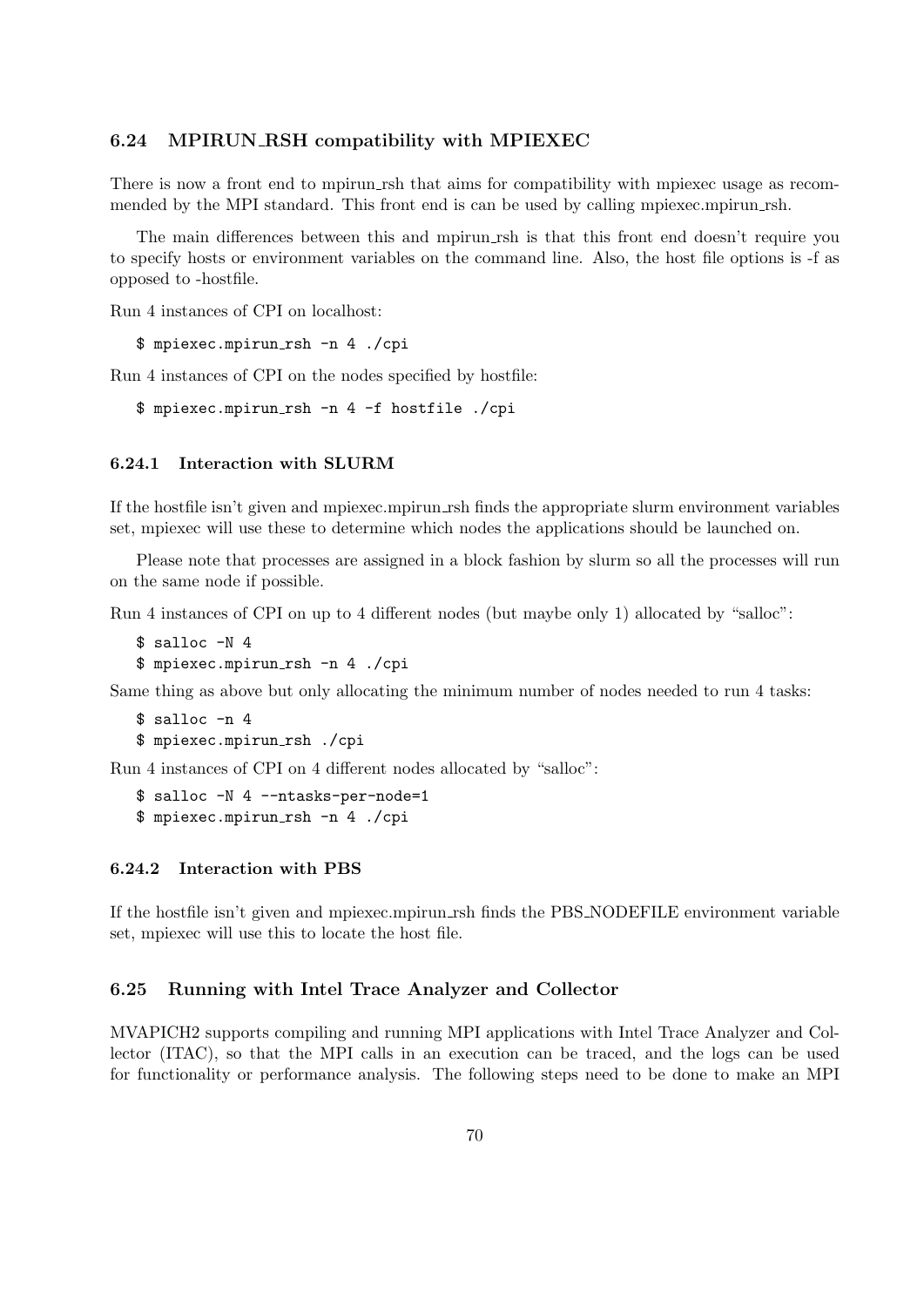application work with ITAC.

• Export the environment variables of ITAC. You can either export the entire set of ITAC variables for your architecture by script:

```
$ source /opt/intel/itac/8.1.4/intel64/bin/itacvars.sh
```
or simply export the only variable of VTune root that needed by MVAPICH2:

```
$ export VT ROOT=/opt/intel/itac/8.1.4
```
• Compile your application using mpicc, mpifort or other compiling commands with the "-itac" option. For example:

\$ mpicc -itac -o cpi cpi.c

If configure/Makefile or other building scripts are employed, you should append "-itac" to the compiling and linking options such as "CFLAGS". For example:

\$ ./configure CC=mpicc CFLAGS=-itac && make

- Run the created binary with an MPI launcher in the normal way. After execution, the ITAC prompt information will be printed on stderr, and some trace files will be created in current directory.
- Launch the GUI tool of ITAC on a desktop environment or through X11 forwarding from the server, load the trace file with the ".stf" suffix, and the MPI calls within that execution can be visualized and analyzed.

The advanced usage of ITAC can be found at: [https://software.intel.com/en-us/intel-trace](https://software.intel.com/en-us/intel-trace-analyzer)[analyzer.](https://software.intel.com/en-us/intel-trace-analyzer)

# 6.26 Running with MCDRAM support on Intel Knights Landing (KNL) processor

This section describes the procedure to take advantage of the High Bandwidth Memory (MCDRAM) available with the Intel Knights Landing processor. The method discussed here is basic and does not require modifications to the user application or MPI library.

#### Allocating Memory on MCDRAM

In order to do all the memory allocations including application buffers and/or internal buffers of MVAPICH2, one can use the numactl system call. This is beneficial when KNL is configured in Flat/Hybrid mode where MCDRAM can be viewed as separate NUMA node.

Step 1: Verify that KNL is configured in Flat/Hybrid mode. One can execute the numactl  $-H$ command to verify this. A sample output is also given below. As can be seen from the sample output, when KNL is in Flat-mode NUMA node 0 consists of all the processor cores and DDR memory ( approximately 96GB in size). NUMA node 1 consists of only the MCDRAM (approximately 16GB in size).

\$ numactl -H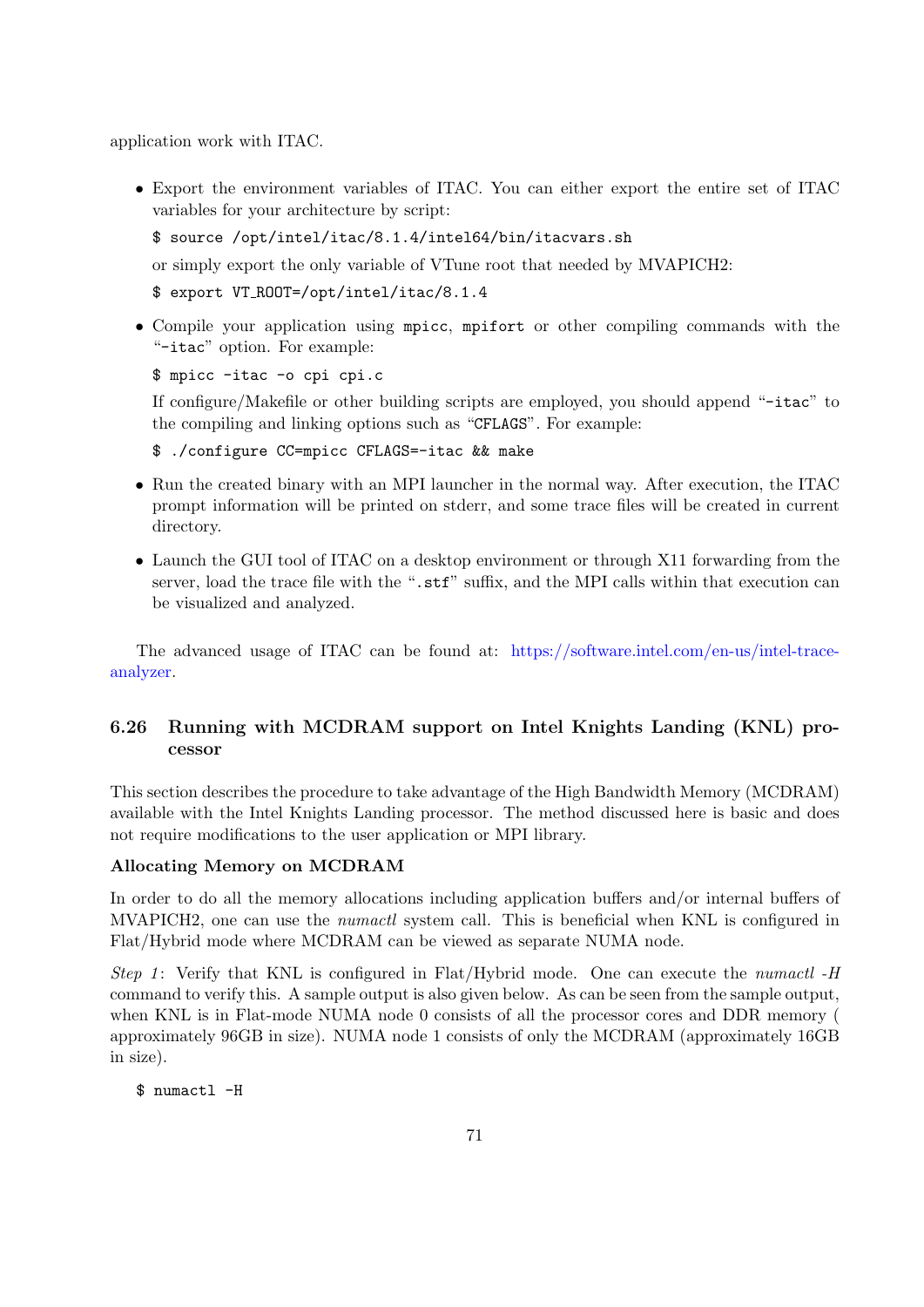```
[hashmij@knl1 pt2pt]$ numactl -H
available: 2 nodes (0-1)
node 0 cpus: 0 1 2 3 4 5 6 7 8 9 10 11 12 13 14 15 16 17 18 19 20 21 22
23 24 25 26 27 28 29 30 31 32 33 34 35 36 37 38 39 40 41 42 43 44 45 46
47 48 49 50 51 52 53 54 55 56 57 58 59 60 61 62 63 64 65 66 67 68 69 70
71 72 73 74 75 76 77 78 79 80 81 82 83 84 85 86 87 88 89 90 91 92 93 94
95 96 97 98 99 100 101 102 103 104 105 106 107 108 109 110 111 112 113
114 115 116 117 118 119 120 121 122 123 124 125 126 127 128 129 130 131
132 133 134 135 136 137 138 139 140 141 142 143 144 145 146 147 148 149
150 151 152 153 154 155 156 157 158 159 160 161 162 163 164 165 166 167
168 169 170 171 172 173 174 175 176 177 178 179 180 181 182 183 184 185
186 187 188 189 190 191 192 193 194 195 196 197 198 199 200 201 202 203
204 205 206 207 208 209 210 211 212 213 214 215 216 217 218 219 220 221
222 223 224 225 226 227 228 229 230 231 232 233 234 235 236 237 238 239
240 241 242 243 244 245 246 247 248 249 250 251 252 253 254 255 256 257
258 259 260 261 262 263 264 265 266 267 268 269 270 271
node 0 size: 98200 MB
node 0 free: 94215 MB
node 1 cpus:
node 1 size: 16384 MB
node 1 free: 15929 MB
node distances:
node 0 1
  0: 10.311: 31 10
```
Step 2: Executing applications to take advantage of MCDRAM.

All memory allocations made by the application as well as MVAPICH2 can be redirected to MCDRAM by prepending numactl –membind  $\langle MCDRAM_numa_node \rangle$  to the job invocation. An example of the same is given below.

\$ numactl --membind 1 mpirun rsh -np 2 -hostfile hosts osu latency

#### Viewing MCDRAM Allocations

To verify that the allocations are indeed being done on the MCDRAM, the numastat  $-p < p \cdot id$ command can be used where "pid" refers to the process ID of one of the application processes. An example of the same is given below.

Note that the pages are not allocated until the memory is actually "touched" by the application and/or the MVAPICH2 MPI library. Thus, 'numastat' will only report a difference in the amount of memory after the memory is touched.

\$ numastat -p 21356

Per-node process memory usage (in MBs) for PID 95610 (osu\_latency)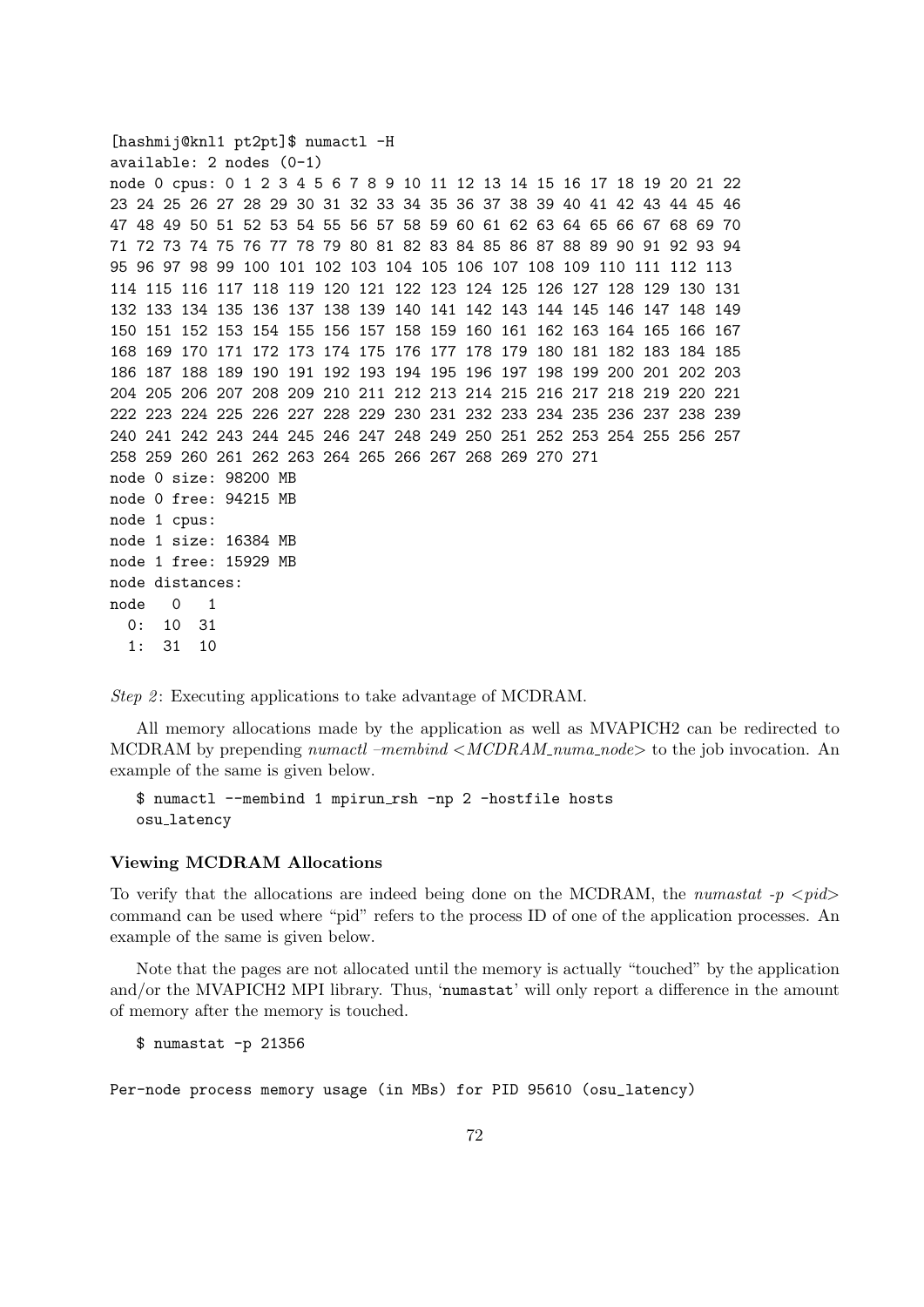|         | Node 0 | Node 1 | Total |
|---------|--------|--------|-------|
| Huge    | 0.00   | 0.00   | 0.00  |
| Heap    | 0.00   | 1.40   | 1.40  |
| Stack   | 0.00   | 0.08   | 0.08  |
| Private | 3.11   | 73.89  | 77.00 |
| Total   | 3.11   | 75.37  | 78.48 |

#### 6.27 Running Collectives with Hardware based SHArP support

In MVAPICH2, support for SHArP-based collectives has been enabled for MPI applications running over OFA-IB-CH3 interface. Currently, this support is available for the following collective operations:

• MPI\_Allreduce

This feature is disabled by default at configuration time. To use this feature, you need to use --enable-sharp configuration option and specify the path to SHArP installation location by adding the paths to LDFLAGS and CFLAGS. Also, -lsharp and -lsharp coll flags must be added to LDFLAGS. See the example below.

```
./configure --enable-sharp LDFLAGS="-Wl,-rpath,/opt/hpcx/1.8/sharp/lib
-L/opt/hpcx/1.8/sharp/lib -lsharp -lsharp_coll"
CFLAGS="-I/opt/hpcx/1.8/sharp/include/sharp"
```
Please note that SHArP library is a part of HPCX Software Toolkit and the network must be equipped with Mellanox Switch-IB2. Currently, MVAPICH2 supports SHArP library of HPCX v1.7 and v1.8.

Note that the various SHArP related daemons (SHArP Aggregation Manager - sharpam and the local SHArP daemon - sharpd must be installed, setup and running for SHArP support in MVAPICH2 to work properly. This can be verified by running the sharp hello program available in the "bin" sub-folder of the SHArP installation directory.

This feature is turned off by default at runtime and can be turned on at runtime by using parameter MV2 ENABLE SHARP=1 ( [11.128\)](#page-140-0). Collective tuning has been done to ensure the best performance.

When using HPCX v1.7, we recommend setting SHARP\_COLL\_ENABLE\_GROUP\_TRIM=0 environment variable. Note that if you are using mpirun rsh you need to add -export option to make sure that environment variable is exported correctly. This environment variable is a part of SHArP library. Please refer to SHArP [userguide](http://www.mellanox.com/related-docs/prod_acceleration_software/Mellanox_SHARP_SW_Deployment_Guide_v1.7.1.pdf) for more information.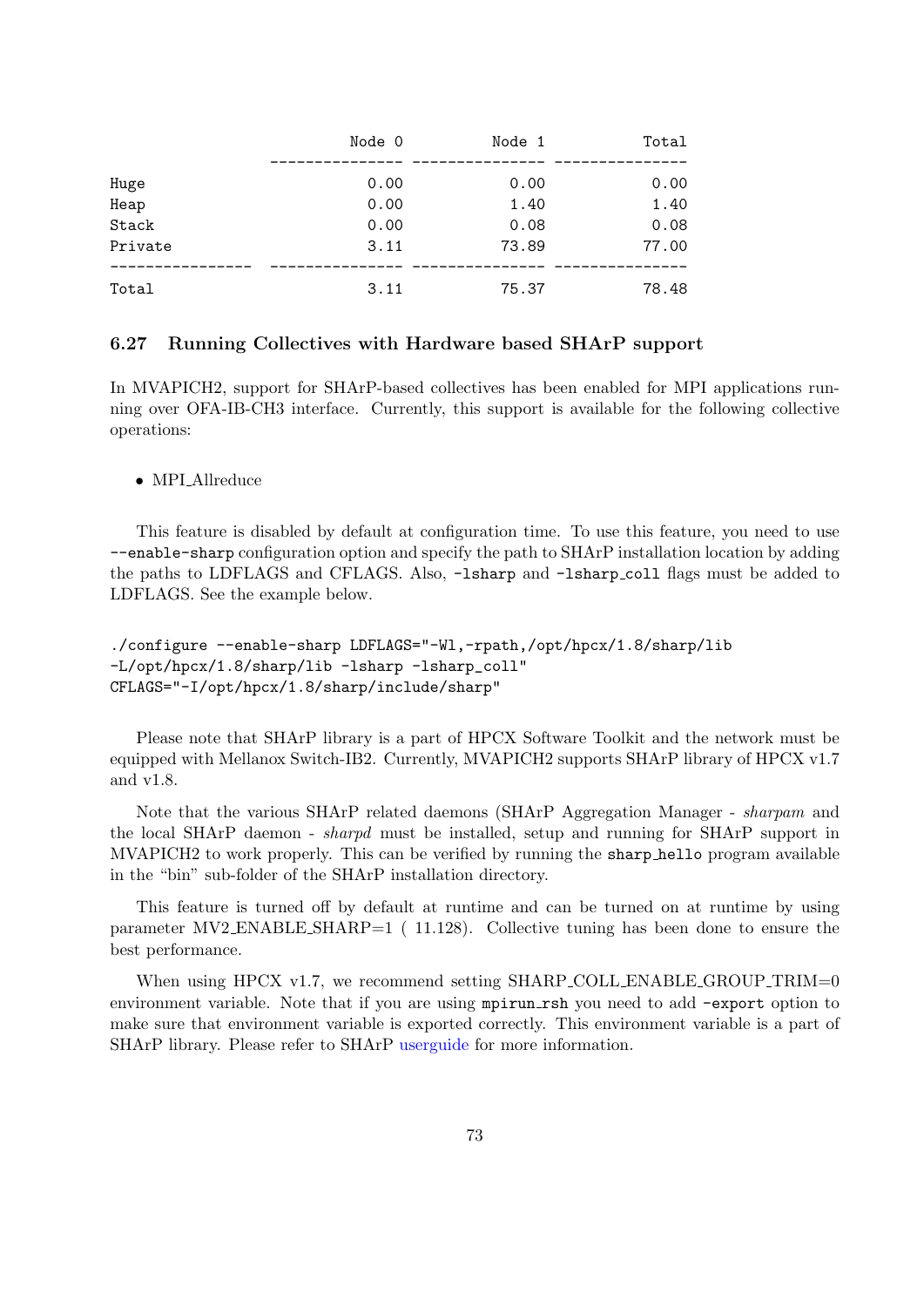# 7 OSU Benchmarks

If you have arrived at this point, you have successfully installed MVAPICH2. Congratulations!! The OSU benchmarks should already be built and installed along with MVAPICH2. Look for them under \$prefix/libexec/mvapich2. Sample performance numbers for these benchmarks on representative platforms with InfiniBand, iWARP and RoCE adapters are also included on our projects' web page. You are welcome to compare your performance numbers with our numbers. If you see any big discrepancy, please let us know by sending an email to [mvapich-discuss@cse.ohio-state.edu.](mailto:mvapich-discuss@cse.ohio-state.edu)

The benchmarks provided are: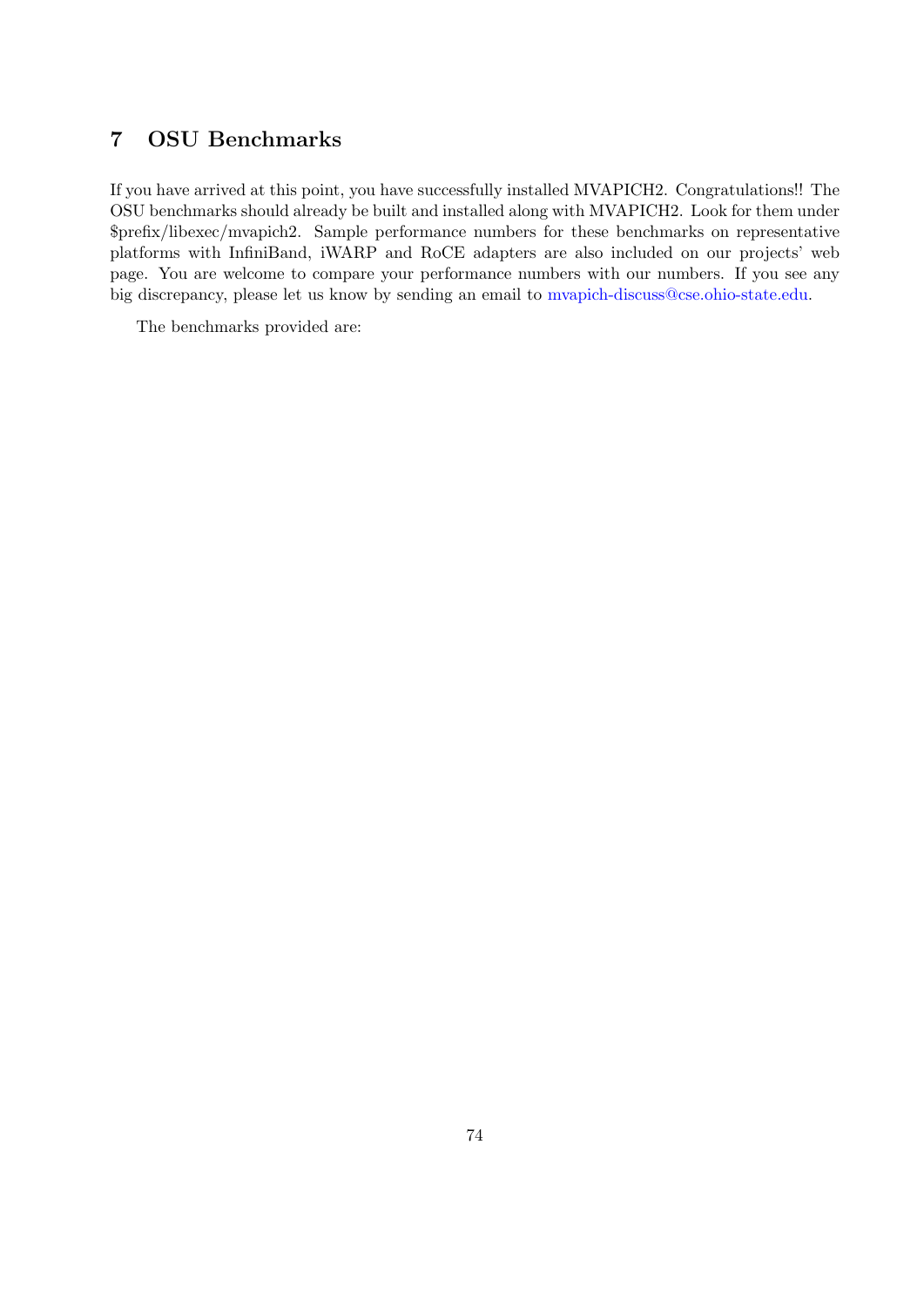| osu_bibw                | Bidirectional Bandwidth Test                                                |
|-------------------------|-----------------------------------------------------------------------------|
| osu_bw                  | Bandwidth Test                                                              |
| osu_latency             | Latency Test                                                                |
| osu_latency_mt          | Multi-threaded Latency Test                                                 |
| osu_mbw_mr              | Multiple Bandwidth / Message Rate Test                                      |
| osu_multi_lat           | Multi-pair Latency Test                                                     |
| osu_allgather           | MPLAllgather Latency Test                                                   |
| osu_allgatherv          | MPLAllgathery Latency Test                                                  |
| osu_allreduce           | MPLAllreduce Latency Test                                                   |
| osu_alltoall            | MPI_Alltoall Latency Test                                                   |
| $_{\rm osu\_alltoally}$ | MPLAlltoally Latency Test                                                   |
| osu_barrier             | MPI_Barrier Latency Test                                                    |
| osu_bcast               | MPLBcast Latency Test                                                       |
| osu_gather              | MPI <sub>-Gather</sub> Latency Test                                         |
| osu_gathery             | MPL Gathery Latency Test                                                    |
| osu_reduce              | MPLReduce Latency Test                                                      |
| osu_reduce_scatter      | MPI_Reduce_scatter Latency Test                                             |
| osu_scatter             | MPLScatter Latency Test                                                     |
| osu_scatterv            | MPLScattery Latency Test                                                    |
|                         |                                                                             |
|                         | MPI-2 and MPI-3 only                                                        |
| osu_acc_latency         | Accumulate Latency Test with Active/Passive Synchronization                 |
| osu_get_bw              | One-Sided Get Bandwidth Test with Active/Passive Synchronization            |
| osu_get_latency         | One-Sided Get Latency Test with Active/Passive Synchronization              |
| osu_latency_mt          | Multi-threaded Latency Test                                                 |
| osu_put_bibw            | One-Sided Put Bidirectional Test with Active Synchronization                |
| osu_put_bw              | One-Sided Put Bandwidth Test with Active/Passive Synchronization            |
| osu_put_latency         | One-Sided Put Latency Test with Active/Passive Synchronization              |
|                         |                                                                             |
|                         | MPI-3 only                                                                  |
| osu_cas_latency         | One-Sided Compare_and_swap Latency Test with Active/Passive Synchronization |
| osu_fop_latency         | One-Sided Fetch_and_op Latency Test with Active/Passive Synchronization     |
| osu_get_acc_latency     | One-Sided Get_accumulate Latency Test with Active/Passive Synchronization   |
| osu_iallgather          | MPLIallgather Latency Test                                                  |
| osu_iallgatherv         | MPLIallgathery Latency Test                                                 |
| osu_iallreduce          | MPI Iallreduce Latency Test                                                 |
| osu_ialltoall           | MPI_Ialltoall Latency Test                                                  |
| osu_ialltoallv          | MPI Ialltoally Latency Test                                                 |
| osu_ialltoallw          | MPI <sub>-Ialltoallw</sub> Latency Test                                     |
| osu_ibarrier            | MPLIbarrier Latency Test                                                    |
| osu_ibcast              | MPLIbcast Latency Test                                                      |
| osu_igather             | MPLIgather Latency Test                                                     |
| osu_igathery            | MPLIgathery Latency Test                                                    |
| osu_ireduce             | MPL Ireduce Latency Test                                                    |
| osu_iscatter            | MPI_Iscatter Latency Test                                                   |
| osu_iscatterv           | MPLIscattery Latency Test                                                   |
|                         |                                                                             |

MPI-1, MPI-2 and MPI-3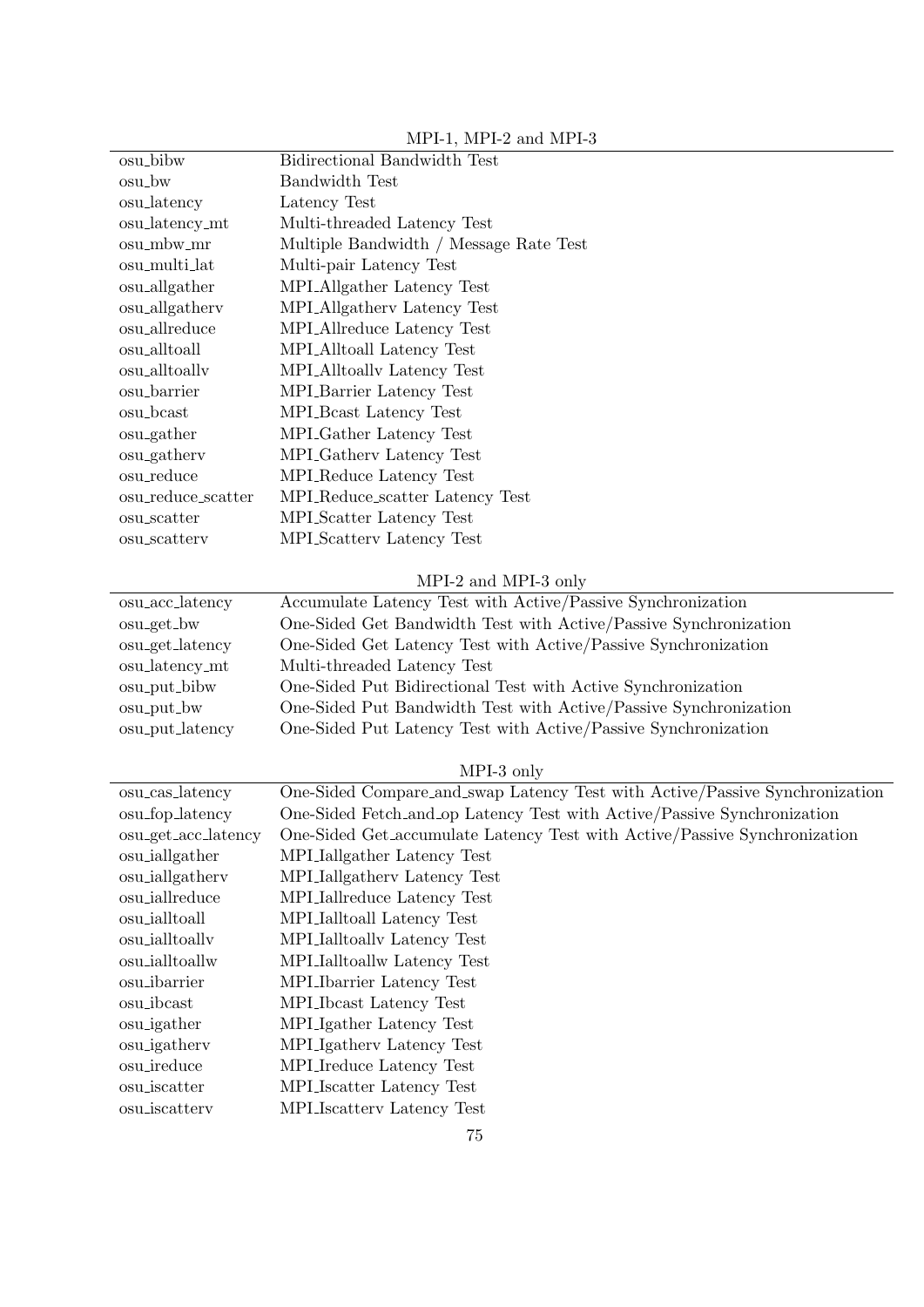More information about the benchmarks can be found at [http://mvapich.cse.ohio-state.edu/benchmarks/.](http://mvapich.cse.ohio-state.edu/benchmarks/) You can also check this link for updates to the benchmarks.

## 7.1 Download and Build Stand-alone OSU Benchmarks Package

The OSU Benchmarks can also be downloaded as a separate package from [here.](http://mvapich.cse.ohio-state.edu/benchmarks/) You can build the benchmarks using the following steps if mpicc is in your PATH. For example:

\$ ./configure --prefix=<path-to-install> && make && make install

If mpicc is not in your path or you would like to use another particular version you can explicitly tell configure by setting CC. For example:

```
$ ./configure CC=/path/to/special/mpicc --prefix=<path-to-install> &&
make && make install
```
Configure will detect whether your library supports MPI-2, MPI-3 and compile the corresponding benchmarks. The benchmarks will be installed under \$prefix/libexec/osu-micro-benchmarks.

CUDA Extensions to OMB can be enabled by configuring the benchmark suite with –enable-cuda option as shown below. Similarly, OpenACC Extensions can be enabled by specifying the –enableopenacc option. The MPI library used should be able to support MPI communication from buffers in GPU Device memory.

```
$ ./configure CC=/path/to/mpicc
       --enable-cuda
       --with-cuda-include=/path/to/cuda/include
       --with-cuda-lib=/path/to/cuda/lib
$ make
$ make install
```
# 7.2 Running

The OSU Benchmarks are run in the same manner as other MPI Applications. The following examples will use mpirun rsh as the process manager. Please see section [5.2](#page-39-0) for more information on running with other process managers.

#### 7.2.1 Running OSU Latency and Bandwidth

Inter-node latency and bandwidth: The following example will measure the latency and bandwidth of communication between node1 and node2.

\$ mpirun rsh -np 2 node1 node2 ./osu latency

\$ mpirun rsh -np 2 node1 node2 ./osu bw

Intra-node latency and bandwidth: The following example will measure the latency and bandwidth of communication inside node1 on different cores. This assumes that you have at least two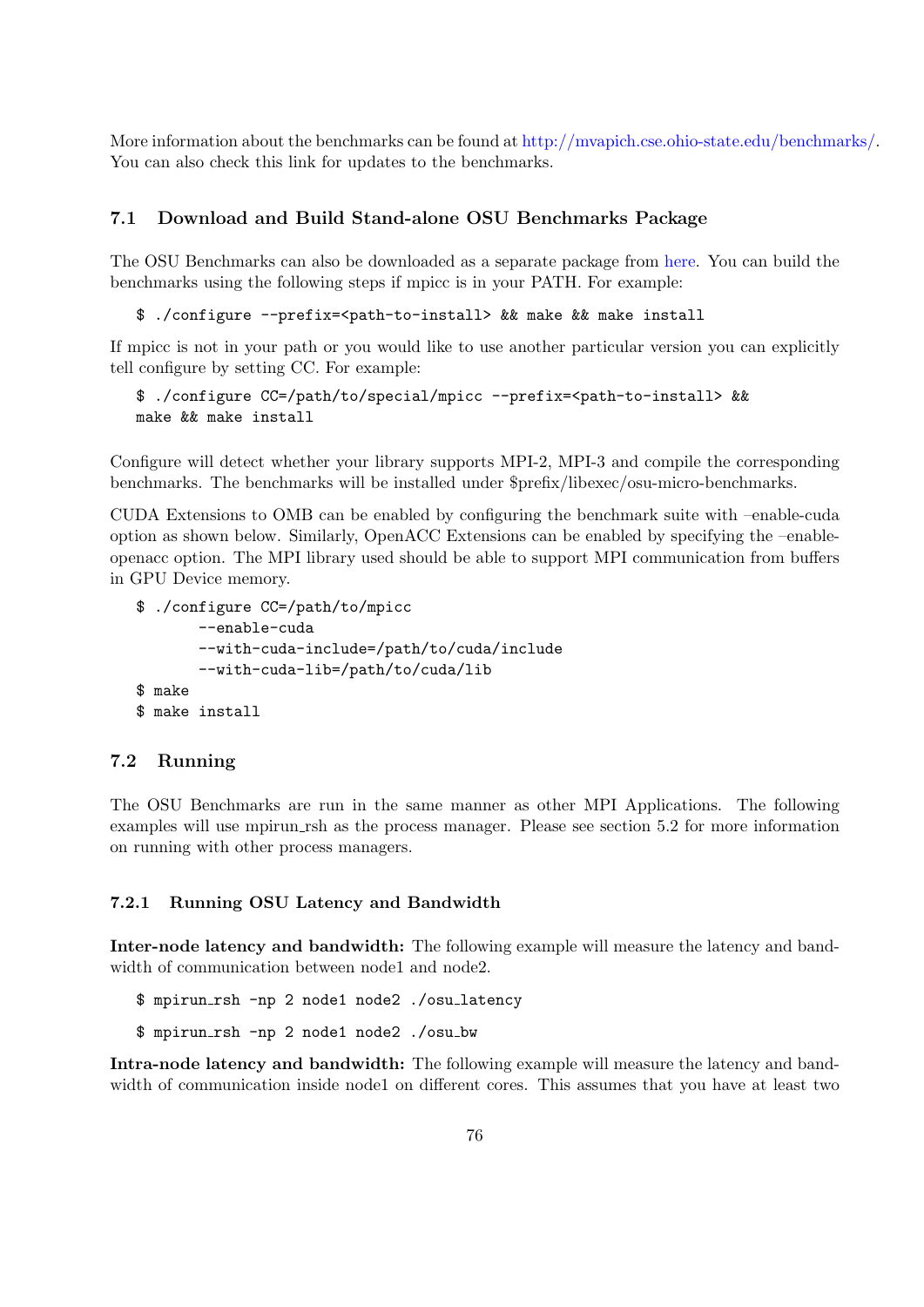cores (or processors) in your node.

\$ mpirun rsh -np 2 node1 node1 ./osu latency \$ mpirun rsh -np 2 node1 node1 ./osu bw

#### 7.2.2 Running OSU Message Rate Benchmark

The OSU message rate benchmark reports the rate at which messages can be sent between two nodes. It is advised that it should be run in a configuration that utilizes multiple pairs of communicating processes on two nodes. The following example measures the message rate on a system with two nodes, each with four processor cores.

\$ mpirun rsh -np 8 -hostfile mf ./osu mbw mr

Where hostfile "mf" has the following contains:

node1 node1 node1 node1 node2 node2 node2 node2

## 7.2.3 Running OSU Collective Benchmarks

By default, the OSU collective benchmarks report the average communication latencies for a given collective operation, across various message lengths. Additionally, the benchmarks offer the following options:

- 1. "-f" can be used to report additional statistics, such as min and max latencies and the number of iterations.
- 2. "-m" option can be used to set the maximum message length to be used in a benchmark. In the default version, the benchmarks report the latencies for up to 1MB message lengths.
- 3. "-i" can be used to set the number of iterations to run for each message length.
- 4. "-h" can be used to list all the options and their descriptions.
- 5. "-v" reports the benchmark version.

If a user wishes to measure the communication latency of a specific collective operation, say, MPI Alltoall, with 16 processes, we recommend running the osu alltoall benchmark in the following manner: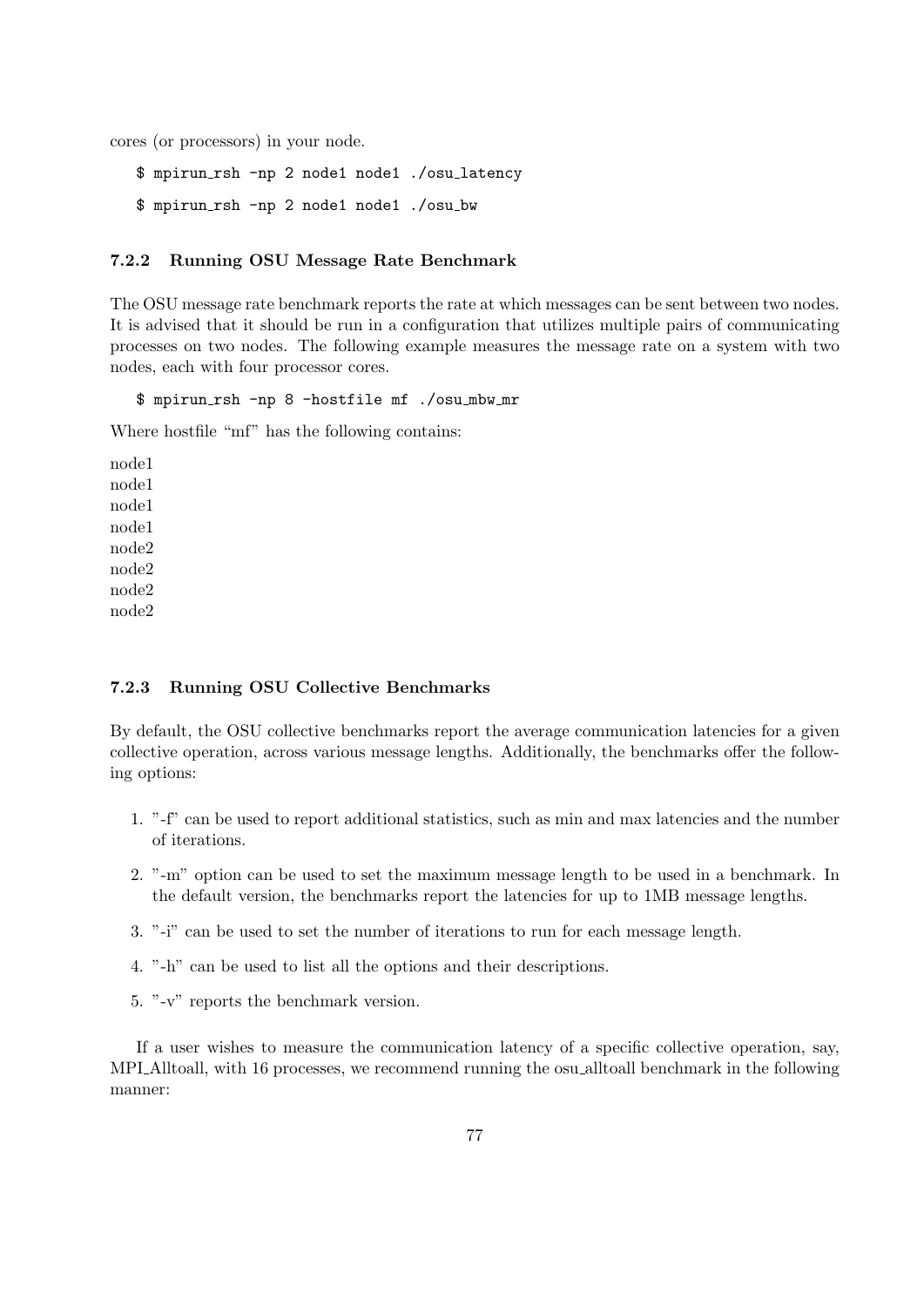# \$ mpirun rsh -np 16 -hostfile mf ./osu alltoall

Where hostfile "mf" has the following contains:

node1 node1 node1 node1 node1 node1 node1 node1 node1 node2 node2 node2 node2 node2 node2 node2 node2

# 7.2.4 Running Benchmarks with CUDA/OpenACC/ROCm Extensions

The following benchmarks have been extended to evaluate performance of MPI communication from and to buffers on NVIDIA GPU devices.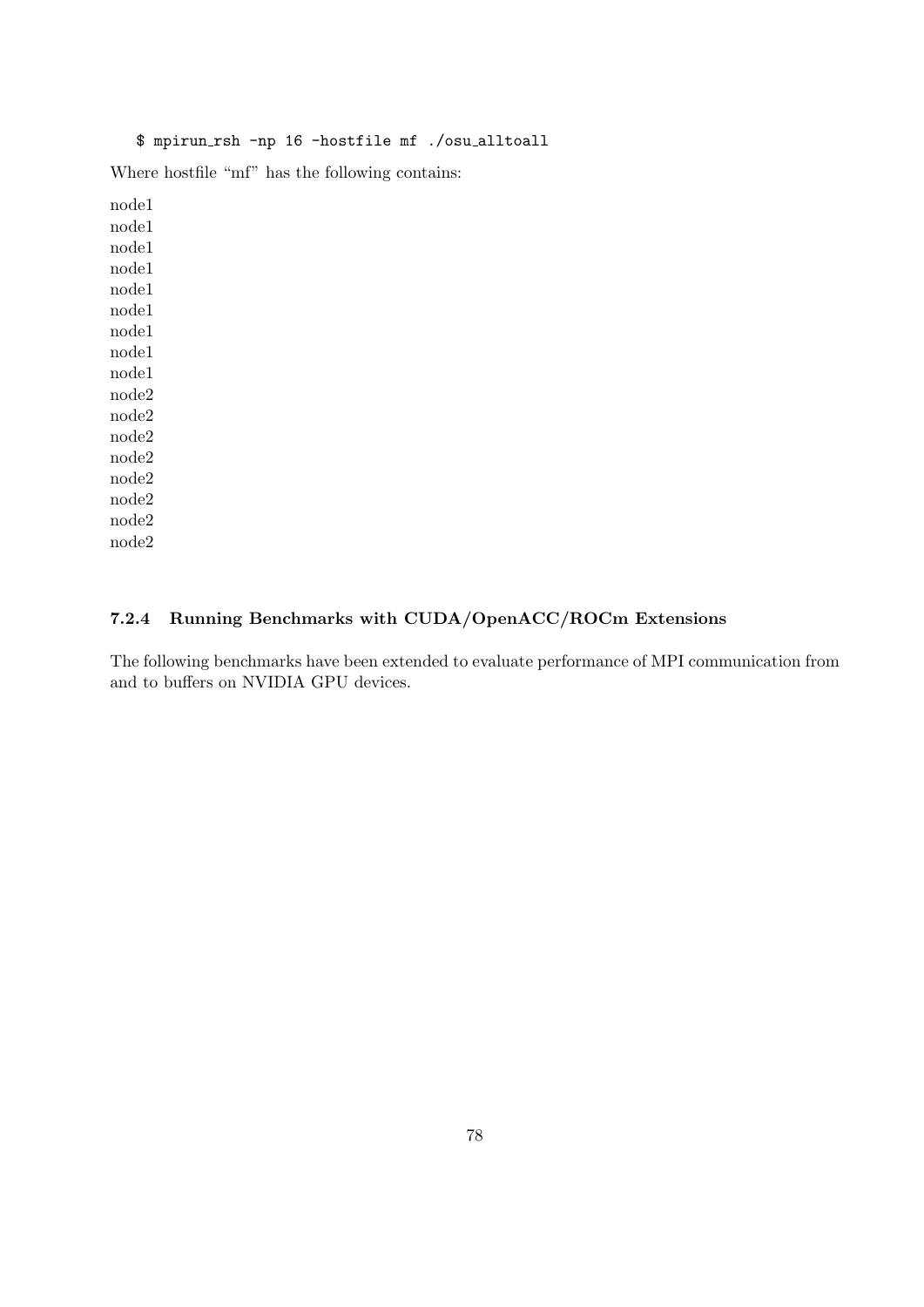| osu_bibw           | <b>Bidirectional Bandwidth Test</b>    |
|--------------------|----------------------------------------|
| osu_bw             | <b>Bandwidth Test</b>                  |
| osu_latency        | Latency Test                           |
| osu_latency_mt     | Multi-threaded Latency Test            |
| osu_mbw_mr         | Multiple Bandwidth / Message Rate Test |
| osu_multi_lat      | Multi-pair Letency Test                |
| osu_put_latency    | Latency Test for Put                   |
| osu_get_latency    | Latency Test for Get                   |
| osu_put_bw         | Bandwidth Test for Put                 |
| osu_get_bw         | Bandwidth Test for Get                 |
| osu_put_bibw       | Bidirectional Bandwidth Test for Put   |
| osu_acc_latency    | Latency Test for Accumulate            |
| osu_cas_latency    | Latency Test for Compare and Swap      |
| osu_fop_latency    | Latency Test for Fetch and Op          |
| osu_allgather      | MPLAllgather Latency Test              |
| osu_allgatherv     | MPLAllgathery Latency Test             |
| osu_allreduce      | MPLAllreduce Latency Test              |
| osu_alltoall       | MPLAlltoall Latency Test               |
| osu_alltoallv      | <b>MPLAlltoally Latency Test</b>       |
| $osu\_beast$       | MPI_Beast Latency Test                 |
| osu_gather         | MPI <sub>-Gather</sub> Latency Test    |
| osu_gatherv        | MPL Gathery Latency Test               |
| osu_reduce         | MPL Reduce Latency Test                |
| osu_reduce_scatter | MPLReduce_scatter Latency Test         |
| $osu\_scatter$     | <b>MPL</b> Scatter Latency Test        |
| osu_scatterv       | MPL Scattery Latency Test              |
| osu_iallgather     | MPLIallgather Latency Test             |
| osu_iallreduce     | MPLIallreduce Latency Test             |
| osu_ialltoall      | MPI_Ialltoall Latency Test             |
| osu_ibcast         | MPL Ibcast Latency Test                |
| osu_igather        | MPLIgather Latency Test                |
| osu_ireduce        | MPLIreduce Latency Test                |
| $osu$ _iscatter    | MPI_Iscatter Latency Test              |

Each of the pt2pt benchmarks takes two input parameters. The first parameter indicates the location of the buffers at rank 0 and the second parameter indicates the location of the buffers at rank 1. The value of each of these parameters can be either 'H' or 'D' to indicate if the buffers are to be on the host or on the device, respectively. When no parameters are specified, the buffers are allocated on the host.

The collective benchmarks will use buffers allocated on the device if the -d option is used otherwise the buffers will be allocated on the host.

If both CUDA and OpenACC support is enabled, you can switch between using CUDA and OpenACC to allocate your device buffers by specifying the '-d cuda' or '-d openacc' option to the benchmark. Please use the '-h' option for more info.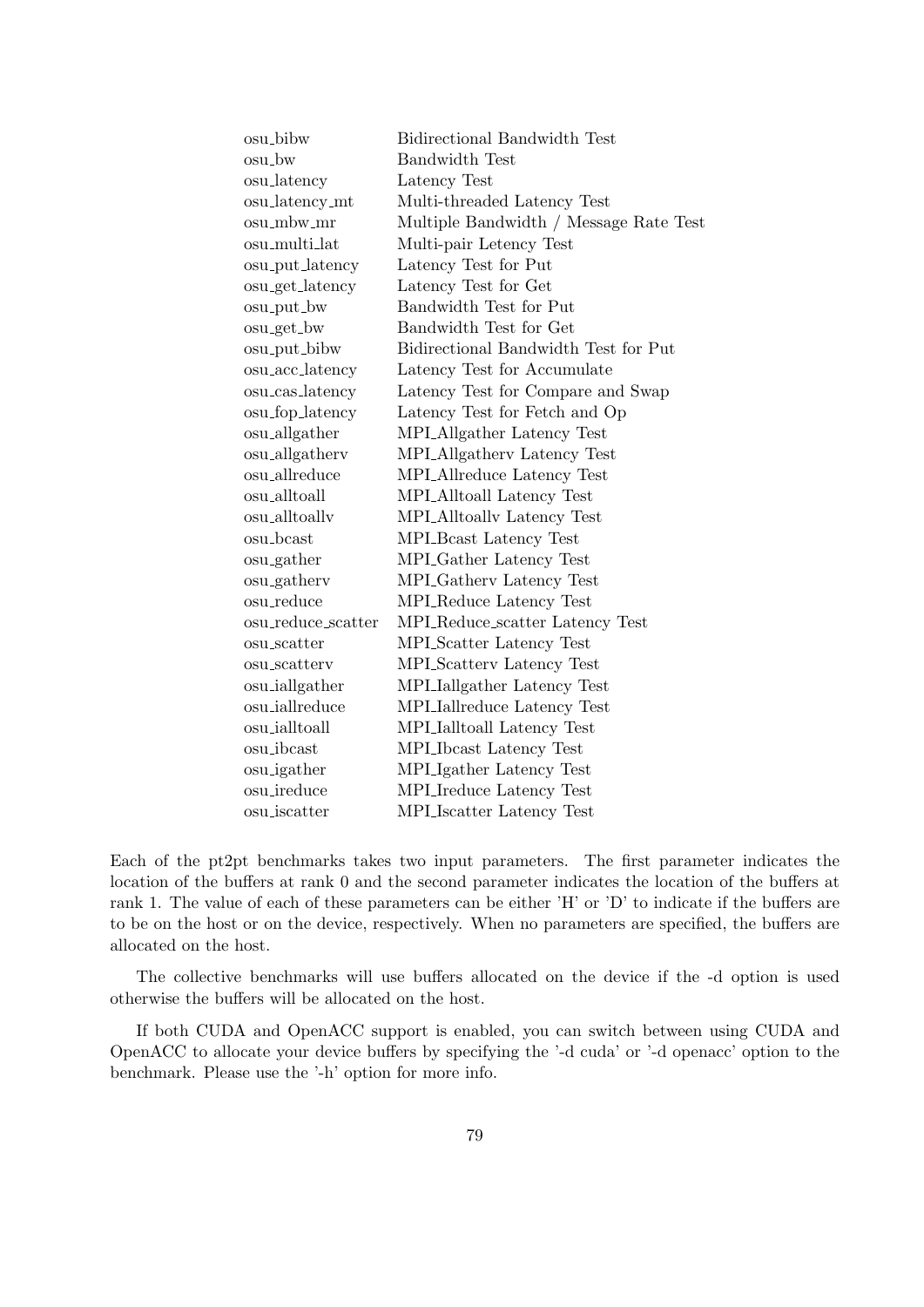GPU affinity for processes is set before MPI Init is called. The process rank on a node is normally used to do this and different MPI launchers expose this information through different environment variables. The benchmarks use an environment variable called LOCAL RANK to get this information. The script like get local rank provided alongside the benchmarks can be used to export this environment variable when using mpirun rsh. This can be adapted to work with other MPI launchers and libraries.

#### Examples:

\$ mpirun rsh -np 2 host0 host0 MV2 USE CUDA=1 get local rank ./osu latency D D

In this run, assuming host0 has two GPU devices, the latency test allocates buffers on GPU device 0 at rank 0 and on GPU device 1 at rank 1.

\$ mpirun rsh -np 2 host0 host1 MV2 USE CUDA=1 get local rank ./osu bw D H

In this run, the bandwidth test allocates buffers on the GPU device at rank 0 (host0) and on the host at rank 1 (host1).

#### 7.2.5 Running Benchmarks with CUDA Managed Memory

The following benchmarks have been extended to evaluate performance of MPI communication from and to buffers allocated using CUDA Managed Memory.

| Bidirectional Bandwidth Test           |
|----------------------------------------|
| Bandwidth Test                         |
| Latency Test                           |
| Multiple Bandwidth / Message Rate Test |
| Multi-pair Letency Test                |
| MPLAllgather Latency Test              |
| MPI_Allgathery Latency Test            |
| MPI_Allreduce Latency Test             |
| MPLAlltoall Latency Test               |
| MPLAlltoally Latency Test              |
| MPL Beast Latency Test                 |
| MPL Gather Latency Test                |
| MPI_Gathery Latency Test               |
| MPI_Reduce Latency Test                |
| MPL Reduce_scatter Latency Test        |
| <b>MPL</b> Scatter Latency Test        |
| MPL Scattery Latency Test              |
|                                        |

In addition to support for communications to and from GPU memories allocated using CUDA or OpenACC, we now provide additional capability of performing communications to and from buffers allocated using the CUDA Managed Memory concept. CUDA Managed (or Unified) Memory allows applications to allocate memory on either CPU or GPU memories using the cudaMallocManaged()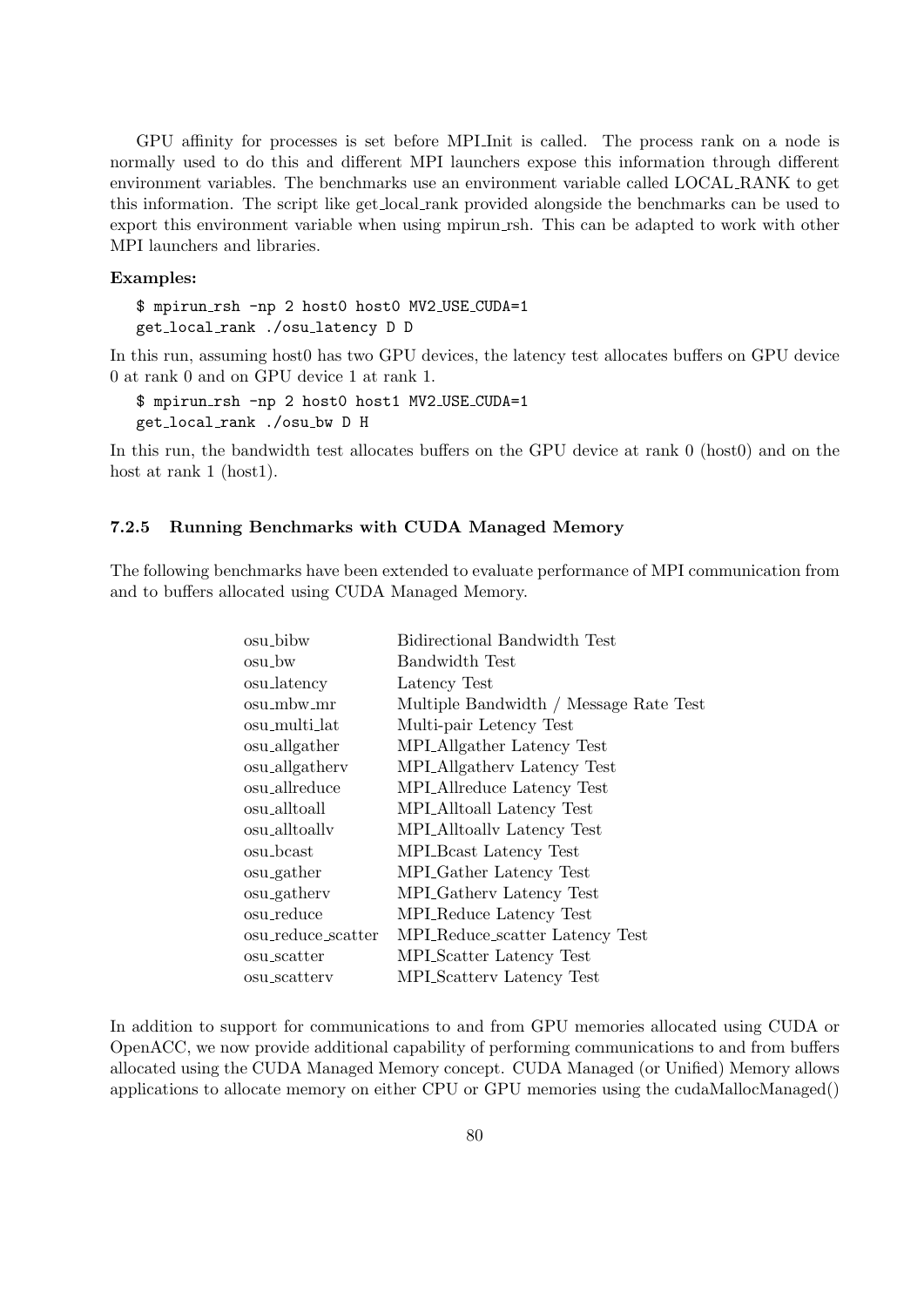call. This allows user oblivious transfer of the memory buffer between the CPU or GPU. Currently, we offer benchmarking with CUDA Managed Memory using the tests mentioned above. These benchmarks have additional options: "M" allocates a send or receive buffer as managed for point to point communication. "-d managed" uses managed memory buffers to perform collective communications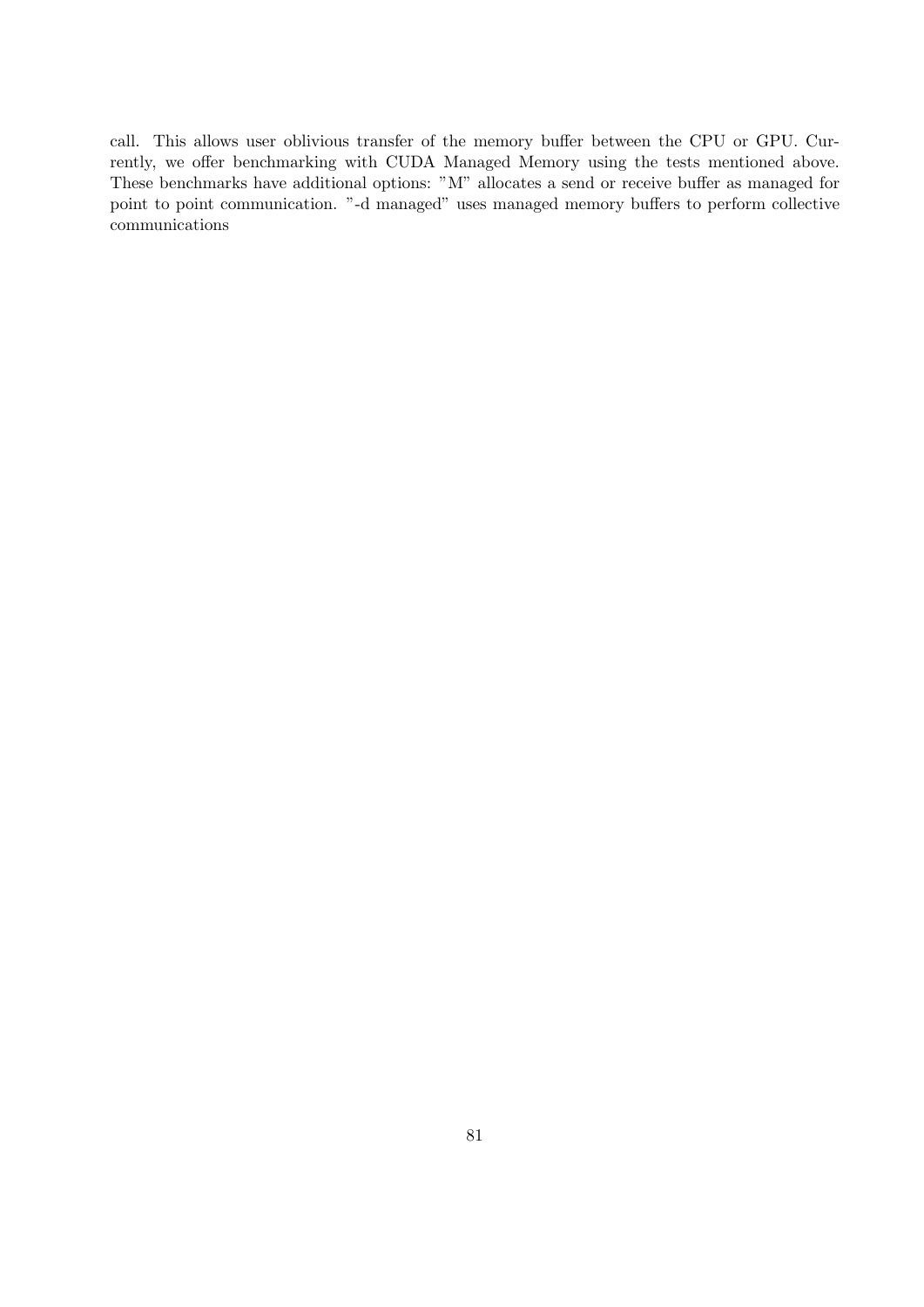# <span id="page-90-0"></span>8 Scalability features and Performance Tuning for Large Scale Clusters

MVAPICH2 provides many different parameters for tuning performance for a wide variety of platforms and applications. This section deals with tuning CH3-based interfaces. These parameters can be either compile time parameters or runtime parameters. Please refer to Section [8](#page-90-0) for a complete description of all these parameters. In this section we classify these parameters depending on what you are tuning for and provide guidelines on how to use them.

# 8.1 Optimizations for homogeneous clusters

MVAPICH2 internally detects the heterogeneity of the cluster in terms of processor and network interface type. Set parameter MV2 HOMOGENEOUS CLUSTER to 1 to skip this detection, if the user already knows that cluster is homogeneous.

# 8.2 Improving Job startup performance

MVAPICH2 has several advanced features to speed up launching jobs on HPC clusters. There are several launcher-agnostic and launcher-specific parameters that can be used to get the best job startup performance. More details about these designs can be obtained from: [http://mvapich.](http://mvapich.cse.ohio-state.edu/performance/job-startup/) [cse.ohio-state.edu/performance/job-startup/](http://mvapich.cse.ohio-state.edu/performance/job-startup/)

# 8.2.1 Configuration Options (Launcher-Agnostic)

- Disabling RDMA\_CM
	- Default: Enabled
	- Disable: --disable-rdma-cm
	- Disabling RDMA CM will improve job-startup performance, particularly on nodes with large number of cores.

#### 8.2.2 Runtime Parameters (Launcher-Agnostic)

- MV2\_HOMOGENEOUS\_CLUSTER
	- Default: 0 (Disabled)
	- Setting MV2 HOMOGENEOUS CLUSTER to 1 on homogeneous clusters will improve startup performance.
- MV2\_ON\_DEMAND\_THRESHOLD
	- Default: 64 (OFA-IB-CH3), 16 (OFA-iWARP-CH3)
	- Should be enabled for fast startup. See Section [11.43](#page-119-0) for details.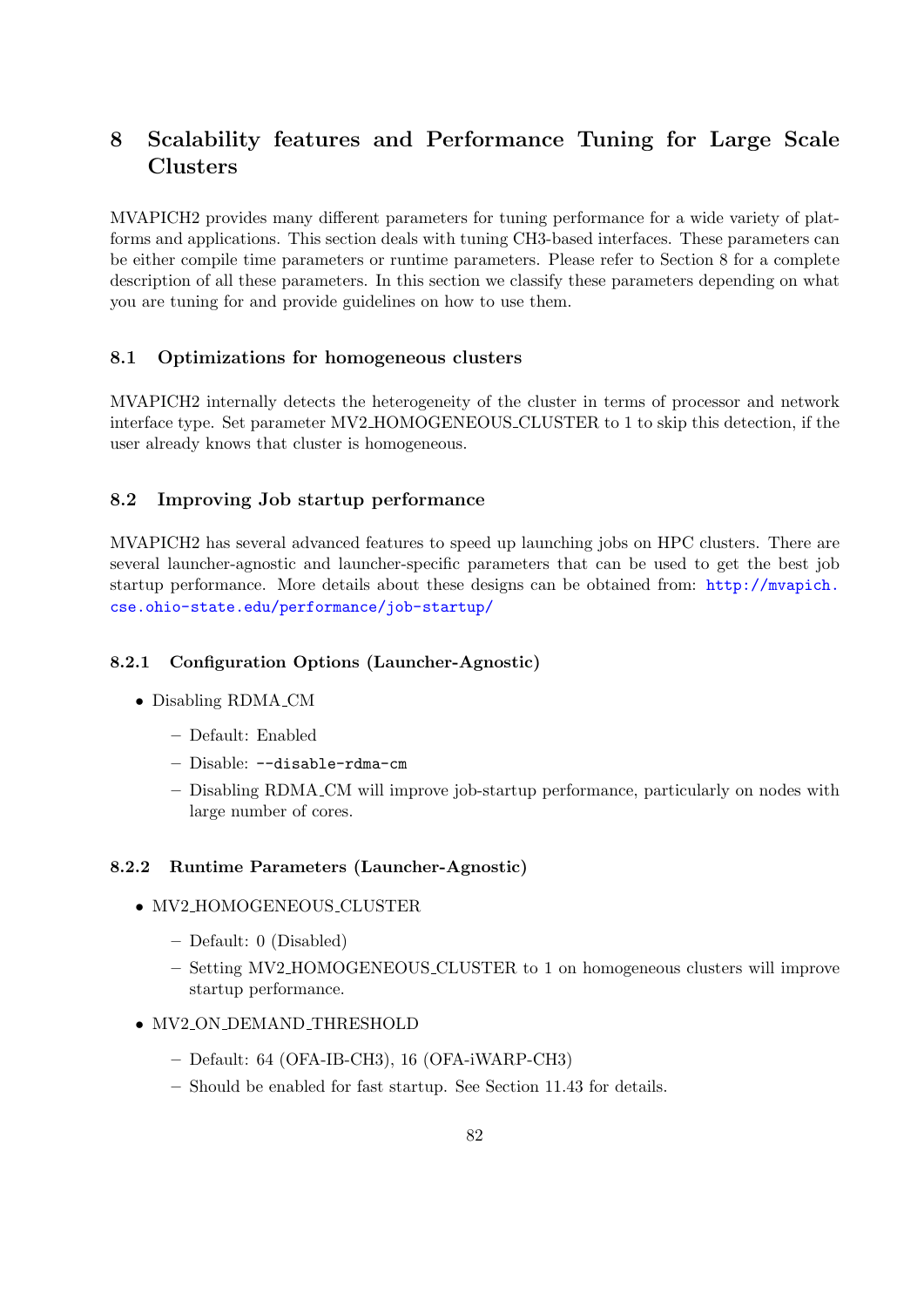- MV2 ON DEMAND UD INFO EXCHANGE
	- Default: 1 (Enabled)
	- Setting MV2 ON DEMAND UD INFO EXCHANGE to 1 will enable on-demand Address Handle creation for hybrid mode.

# 8.2.3 Enabling Optimizations Specific to mpirun rsh

- MV2\_MT\_DEGREE: MVAPICH2 has a scalable job launcher mpirun\_rsh which uses a tree based mechanism to spawn processes. The degree of this tree is determined dynamically to keep the depth low. For large clusters, it might be beneficial to further flatten the tree by specifying a higher degree. The degree can be overridden with the environment variable MV2 MT DEGREE (see [13.8\)](#page-150-0).
- MV2 FASTSSH\_THRESHOLD: MVAPICH2 can use a faster, hierarchical launching mechanism on large clusters. This is enabled manually using MV2 FASTSSH THRESHOLD (see [13.5\)](#page-149-0).
- MV2\_NPROCS\_THRESHOLD: When the number of processes involved is beyond 8k, the mpirun rsh uses a file-based communication scheme to create the hierarchical tree. The default value can be overridden with the environment variable MV2 NPROCS THRESHOLD (see [13.6\)](#page-150-1).

# 8.2.4 Enabling Optimizations Specific to SLURM

- Using OSU optimized SLURM: For best performance with SLURM, the OSU-optimized PMI2 plugin should be used. This requires applying the appropriate patch to SLURM. Please refer to Section [4.3.3](#page-26-0) for more details.
- Using Default SLURM: If the SLURM installation cannot be modified, the default PMI2 plugin provided by SLURM should be used. Please see section [4.3.2](#page-26-1) for more details.

# 8.3 Basic QP Resource Tuning

The following parameters affect memory requirements for each QP.

- MV2 DEFAULT MAX SEND WQE
- MV2\_DEFAULT\_MAX\_RECV\_WQE
- MV2 MAX INLINE SIZE

MV2 DEFAULT MAX SEND WQE and MV2 DEFAULT MAX RECV WQE control the maximum number of WQEs per QP and MV2 MAX INLINE SIZE controls the maximum inline size. Reducing the values of these two parameters leads to less memory consumption. They are especially important for large scale clusters with a large amount of connections and multiple rails.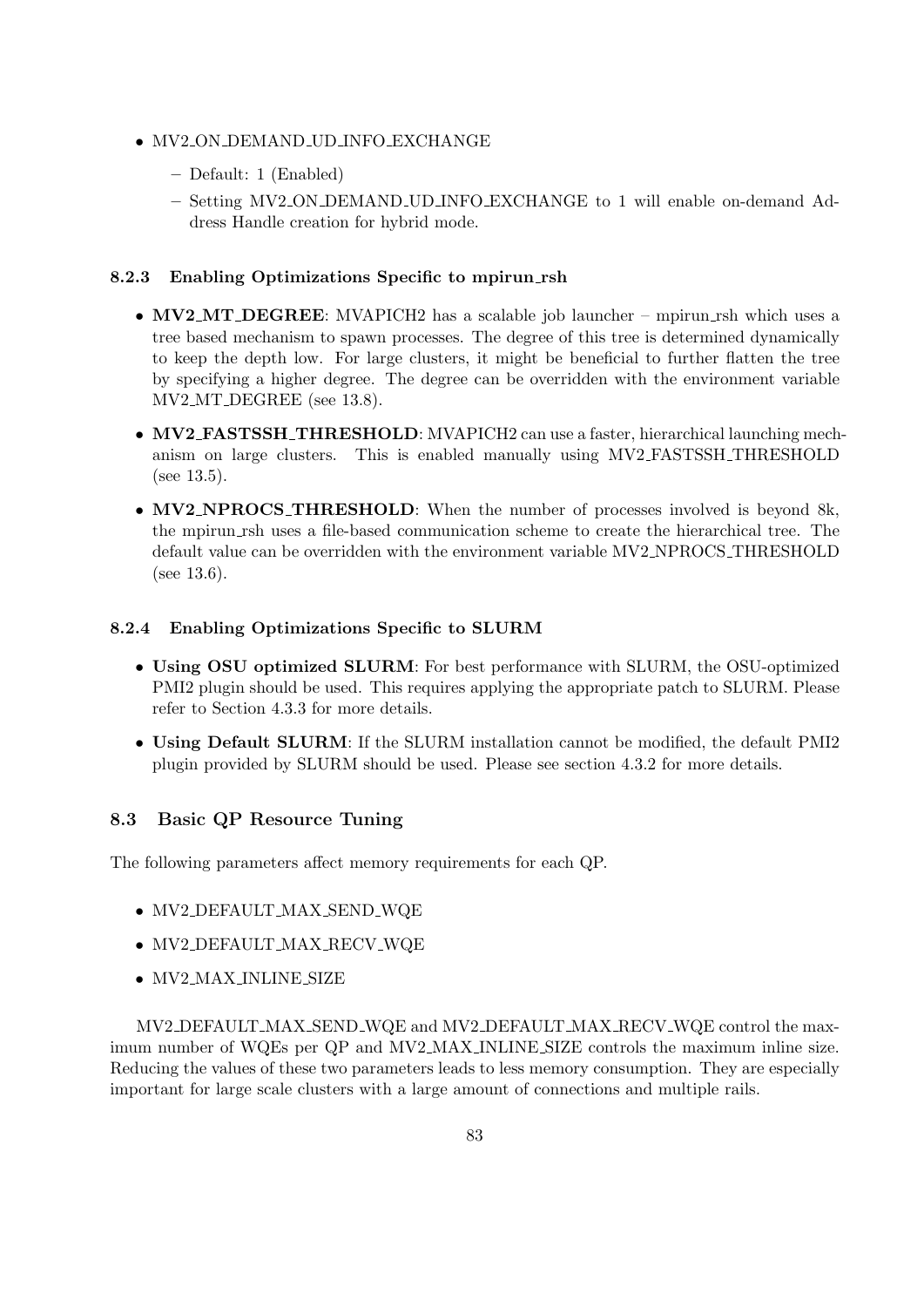These two parameters are run-time adjustable. Please refer to Sections [11.18](#page-113-0) and [11.30](#page-116-0) for details.

#### 8.4 RDMA Based Point-to-Point Tuning

The following parameters are important in tuning the memory requirements for adaptive rdma fast path feature.

- MV2 RDMA FAST PATH BUF SIZE [\(11.41\)](#page-119-1)
- MV2\_NUM\_RDMA\_BUFFER  $(11.42)$

MV2 RDMA FAST PATH BUF SIZE is the size of each buffer used in RDMA fast path communication.

MV2 NUM RDMA BUFFER is number of buffers used for the RDMA fast path communication.

On the other hand, the product of MV2 RDMA FAST PATH BUF SIZE and MV2 NUM RDMA BUFFER generally is a measure of the amount of memory registered for eager message passing. These buffers are not shared across connections.

# 8.5 Shared Receive Queue (SRQ) Tuning

The main environmental parameters controlling the behavior of the Shared Receive Queue design are:

- $MV2_S RQ_MAX_SIZE$  [\(11.68\)](#page-125-0)
- $MV2_SRO_SIZE$  [\(11.69\)](#page-126-0)
- $MV2_S RQ_LIMIT$  [\(11.67\)](#page-125-1)

MV2 SRQ MAX SIZE is the maximum size of the Shared Receive Queue (default 4096). You may increase this to value 8192 if the application requires very large number of processors. The application will start by only using MV2 SRQ SIZE buffers (default 256) and will double this value on every SRQ limit event(upto MV2 SRQ MAX SIZE). For long running applications this re-size should show little effect. If needed, the MV2 SRQ SIZE can be increased to 1024 or higher as needed for applications.

MV2 SRQ LIMIT defines the low water-mark for the flow control handler. This can be reduced if your aim is to reduce the number of interrupts.

### 8.6 eXtended Reliable Connection (XRC)

MVAPICH2 now supports the eXtended Reliable Connection (XRC) transport available in recent Mellanox HCAs. This transport helps reduce the number of QPs needed on multi-core systems. Set MV2 USE XRC [\(11.101\)](#page-133-0) to use XRC with MVAPICH2.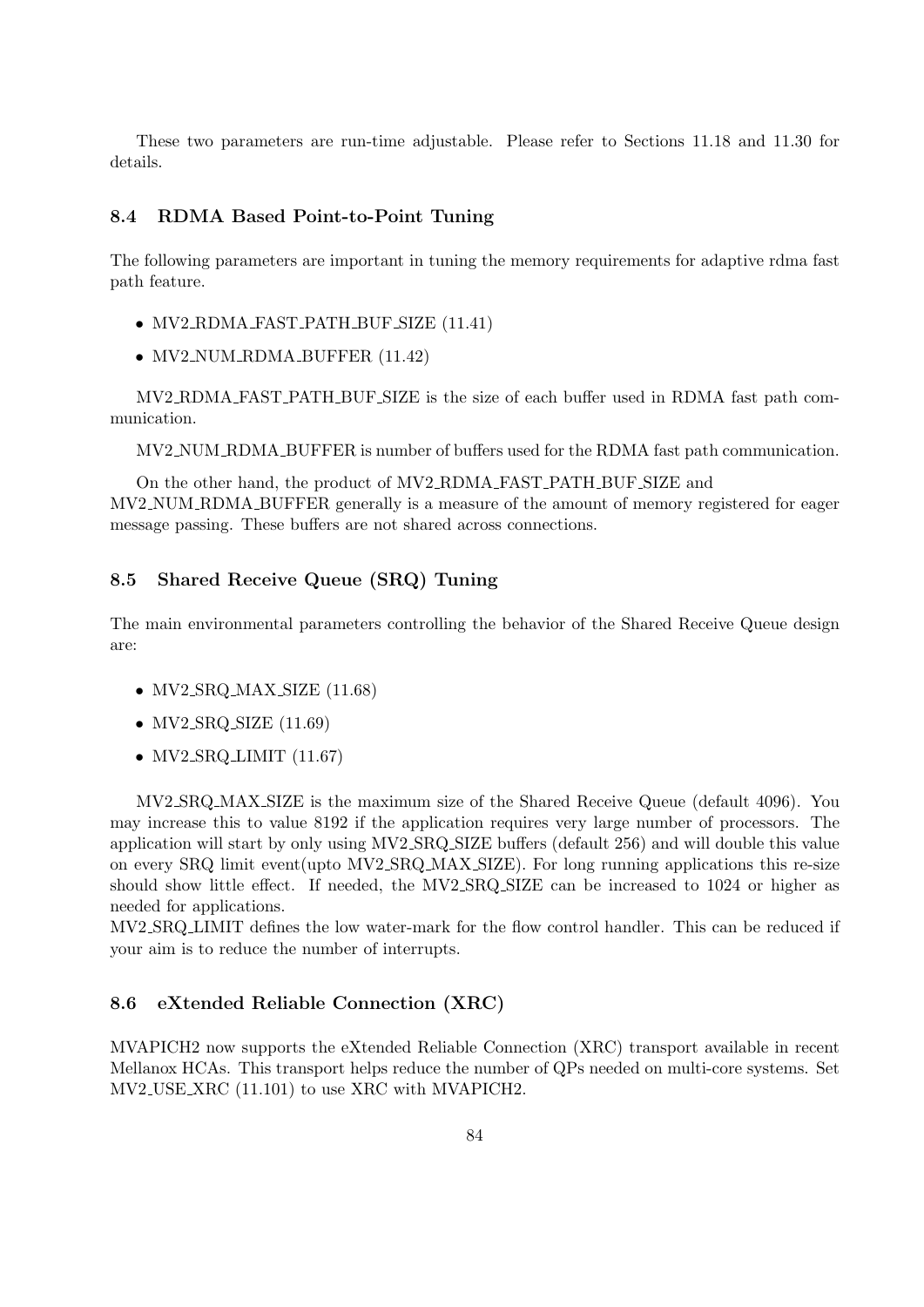#### 8.7 Shared Memory Tuning

MVAPICH2 uses shared memory communication channel to achieve high-performance message passing among processes that are on the same physical node. The two main parameters which are used for tuning shared memory performance for small messages are SMP QUEUE LENGTH (Section [11.106\)](#page-135-0), and SMP EAGER SIZE (Section [11.105\)](#page-134-0). The two main parameters which are used for tuning shared memory performance for large messages are SMP SEND BUF SIZE (Section [11.108\)](#page-135-1) and

SMP NUM SEND BUFFER (Section [11.107\)](#page-135-2).

SMP QUEUE LENGTH is the size of the shared memory buffer which is used to store outstanding small and control messages. SMP EAGER SIZE defines the switch point from Eager protocol to Rendezvous protocol.

Messages larger than SMP EAGER SIZE are packetized and sent out in a pipelined manner. SMP SEND BUF SIZE is the packet size, i.e. the send buffer size. SMP NUM SEND BUFFER is the number of send buffers.

#### 8.8 On-demand Connection Management Tuning

MVAPICH2 uses on-demand connection management to reduce the memory usage of MPI library. There are 4 parameters to tune connection manager: MV2 ON DEMAND THRESHOLD (Section [11.43\)](#page-119-0),

MV2 CM RECV BUFFERS (Section [11.10\)](#page-110-0), MV2 CM TIMEOUT (Section [11.12\)](#page-111-0), and MV2 CM SPIN COUNT (Section [11.11\)](#page-110-1). The first one applies to OFA-IB-CH3 and OFA-iWARP-CH3 interfaces and the other three only apply to OFA-IB-CH3 interface.

MV2 ON DEMAND THRESHOLD defines threshold for enabling on-demand connection management scheme. When the size of the job is larger than the threshold value, on-demand connection management will be used.

MV2 CM RECV BUFFERS defines the number of buffers used by connection manager to establish new connections. These buffers are quite small and are shared for all connections, so this value may be increased to 8192 for large clusters to avoid retries in case of packet drops.

MV2 CM TIMEOUT is the timeout value associated with connection management messages via UD channel. Decreasing this value may lead to faster retries but at the cost of generating duplicate messages.

MV2 CM SPIN COUNT is the number of the connection manager polls for new control messages from UD channel for each interrupt. This may be increased to reduce the interrupt overhead when many incoming control messages from UD channel at the same time.

# 8.9 Scalable Collectives Tuning

MVAPICH2 uses shared memory to optimize the performance for many collective operations: MPI Allreduce, MPI Reduce, MPI Barrier, and MPI Bcast.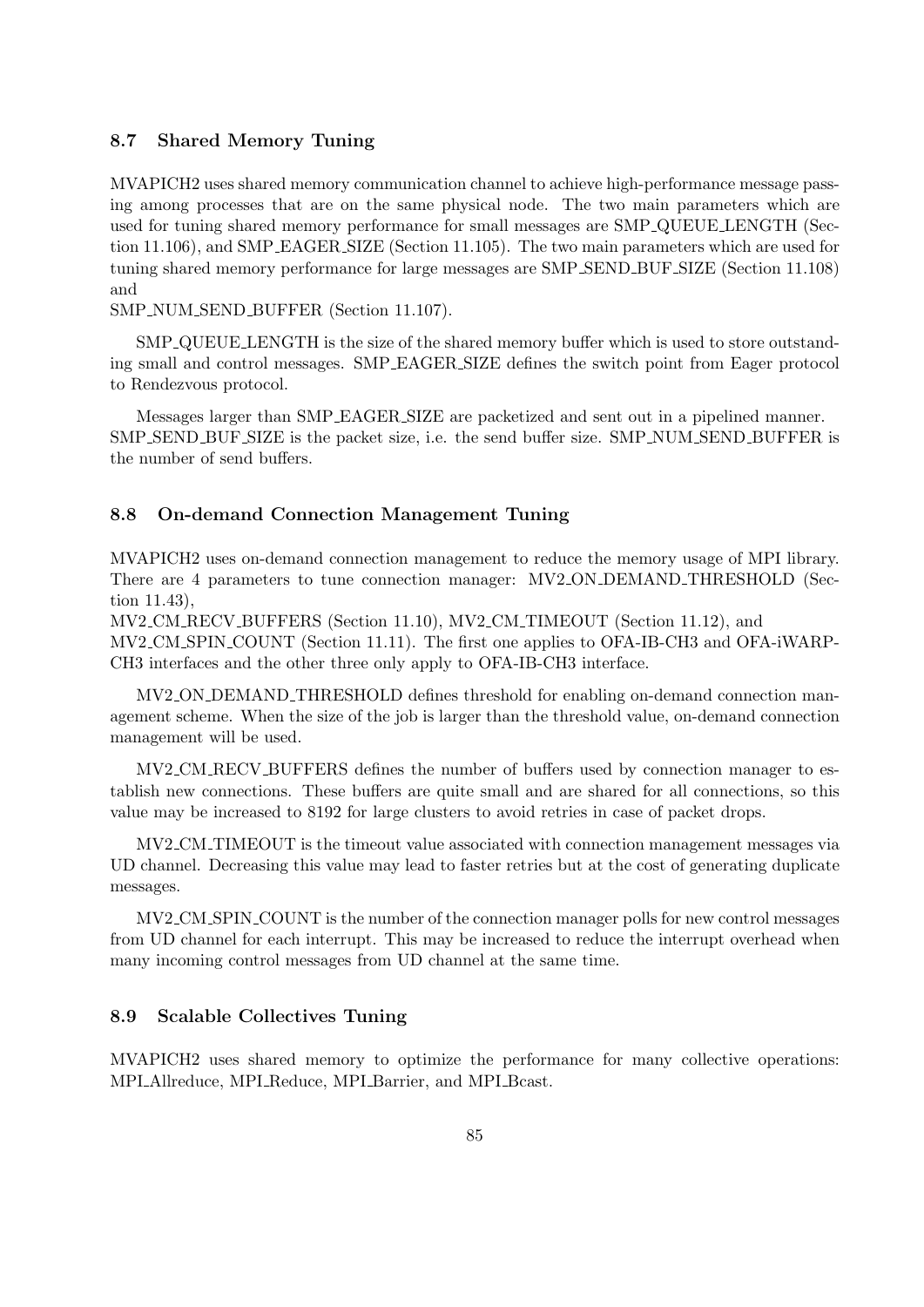We use shared-memory based collective for most small and medium sized messages and fall back to the default point-to-point based algorithms for very large messages. The upper-limits for sharedmemory based collectives are tunable parameters that are specific to each collective operation. We have variables such as MV2\_SHMEM\_ALLREDUCE\_MSG [\(11.57\)](#page-123-0), MV2\_SHMEM\_REDUCE\_MSG [\(11.63\)](#page-124-0) and

MV2 SHMEM BCAST MSG [\(11.59\)](#page-123-1), for MPI Allreduce, MPI Reduce and MPI Bcast collective operations. The default values for these variables have been set through experimental analysis on some of our clusters and a few large scale clusters, such as the TACC Ranger. Users can choose to set these variables at job-launch time to tune the collective algorithms on different platforms.

#### 8.9.1 Optimizations for MPI Bcast

MVAPICH2 supports a 2-level point-to-point tree-based "Knomial" algorithm for small messages for the MPI Bcast operation. MVAPICH2 also offers improved designs that deliver better performance for medium and large message lengths.

#### 8.9.2 Optimizations for MPI Reduce and MPI Allreduce

In this release, we have introduced new 2-level algorithms for MPI Reduce and MPI Allreduce operations, along the same lines as MPI Bcast. Pure Shared-memory based algorithms cannot be used for larger messages for reduction operations, because the node-leader processes become the bottleneck, as they have to perform the reduction operation on the entire data block. We now rely on shared-memory algorithms for MPI Reduce and MPI Allreduce for message sizes set by the thresholds MV2 SHMEM ALLREDUCE MSG [\(11.57\)](#page-123-0), MV2 SHMEM REDUCE MSG [\(11.63\)](#page-124-0), the new 2-level algorithms for medium sized messages and the default point-to-point based algorithms for large messages. We have introduced two new run-time variables MV2 ALLREDUCE 2LEVEL MSG [\(11.1\)](#page-108-0) and MV2 REDUCE 2LEVEL MSG [\(11.53\)](#page-122-0) to determine when to fall back to the default point-to-point based algorithms.

#### 8.9.3 Optimizations for MPI Gather and MPI Scatter

MVAPICH2 supports two new optimized algorithms for MPI Gather and MPI Scatter operations – the "Direct" and the multi-core aware "2-level" algorithms. Both these algorithms perform significantly better than the default binomial-tree pattern. The "Direct" algorithm is however inherently not very scalable and can be used when the communicator size is less than 1K processes. We switch over to the 2-level algorithms for larger system sizes. For MPI Gather, we use different algorithms depending of the system size. For small system sizes (up to 386 cores), we use the "2-level" algorithm following by the "Direct" algorithm. For medium system sizes (up to 1k), we use "Binomial" algorithm following by the "Direct" algorithm. It's possible to set the switching point between algo-rithms using the run-time parameter MV2\_GATHER\_SWITCH\_PT [\(11.96\)](#page-132-0). For MPI\_Scatter, when the system size is lower than 512 cores, we use the "Binomial" algorithm for small message sizes following by the "2-level" algorithm for medium message sizes and the "Direct" algorithm for large message sizes. Users can define the threshold for small and medium message sizes using the run-time parameters MV2 SCATTER SMALL MSG [\(11.97\)](#page-132-1) and MV2 SCATTER MEDIUM MSG [\(11.98\)](#page-133-1).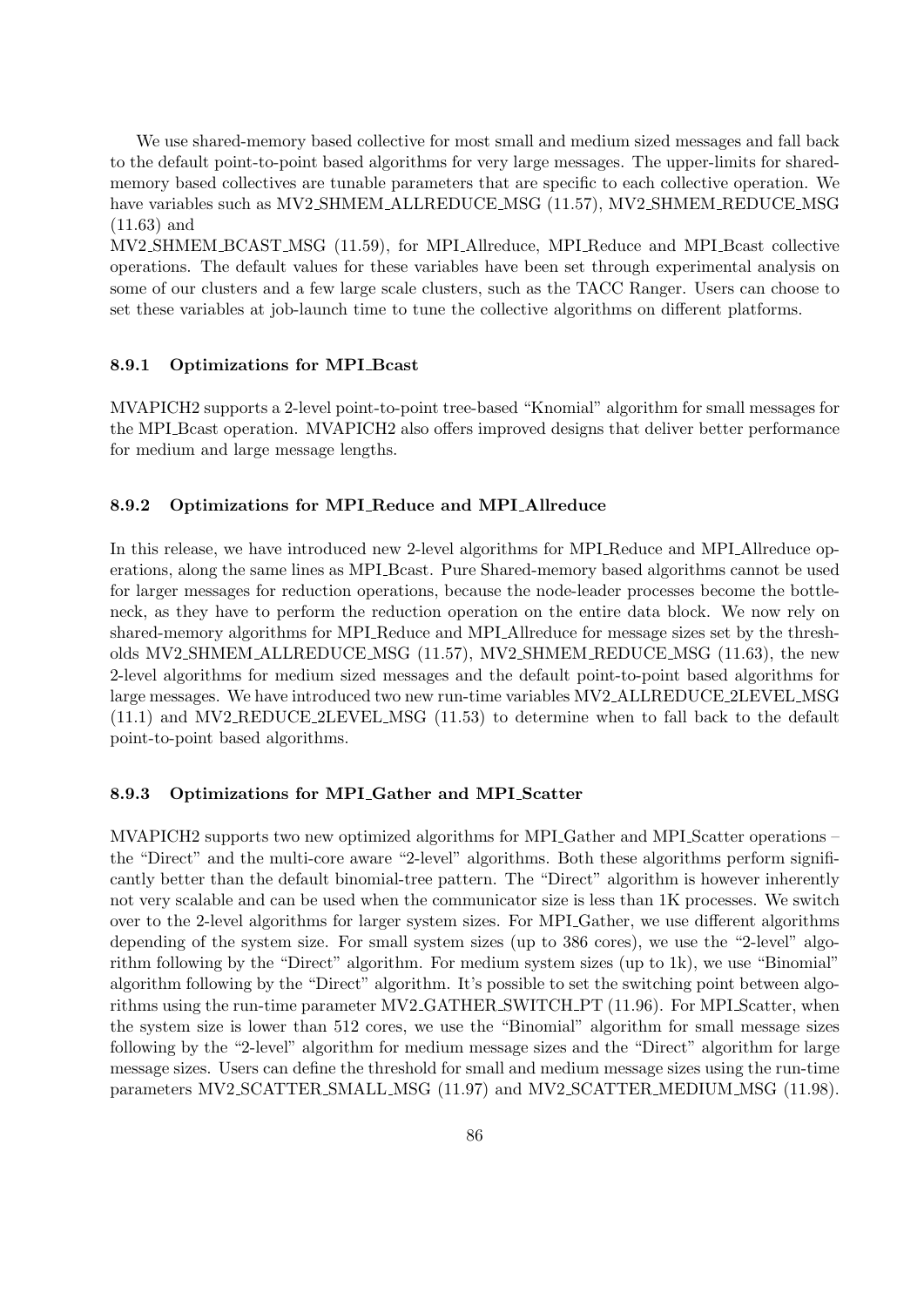Users can also choose to use only one of these algorithms by toggling the run-time parameters [11.76](#page-127-0) and [11.99](#page-133-2) for MPI Gather and [11.77](#page-128-1) and [11.100](#page-133-3) for MPI Scatter.

#### 8.10 Process Placement on Multi-core platforms

Process placement has a significant impact on performance of applications. Depending on your application communication patterns, various process placements can result in performance gains. In Section [6.5,](#page-51-0) we have described the usage of "bunch" and "scatter" placement modes provided by MVAPICH2. Using these modes, one can control the placement of processes within a particular node. Placement of processes across nodes can be controlled by adjusting the order of MPI ranks. For example, the following command launches jobs in block fashion.

\$ mpirun rsh -np 4 n0 n0 n1 n1 MV2 CPU BINDING POLICY=bunch ./a.out

The following command launches jobs in a cyclic fashion.

\$ mpirun rsh -np 4 n0 n1 n0 n1 MV2 CPU BINDING POLICY=scatter ./a.out

We have noted that the HPL (High-Performance Linpack) benchmark performs better when using block distribution.

# 8.11 HugePage Support

MVAPICH2 uses HugePages(2MB) by default for communication buffers if they are configured on the system. The run-time variable, MV2 USE HUGEPAGES( [11.109\)](#page-135-3) can be used to control the behavior of this feature.

In order to use HugePages, Make sure HugePages are configured on all nodes. The number of HugePages can be configured by setting vm.nr hugepages kernel parameter to a suitable value. For example, to allocate a 1GB HugePage pool, execute(as root):

\$ echo 512 > /proc/sys/vm/nr hugepages or \$ sysctl -w vm.nr hugepages = 512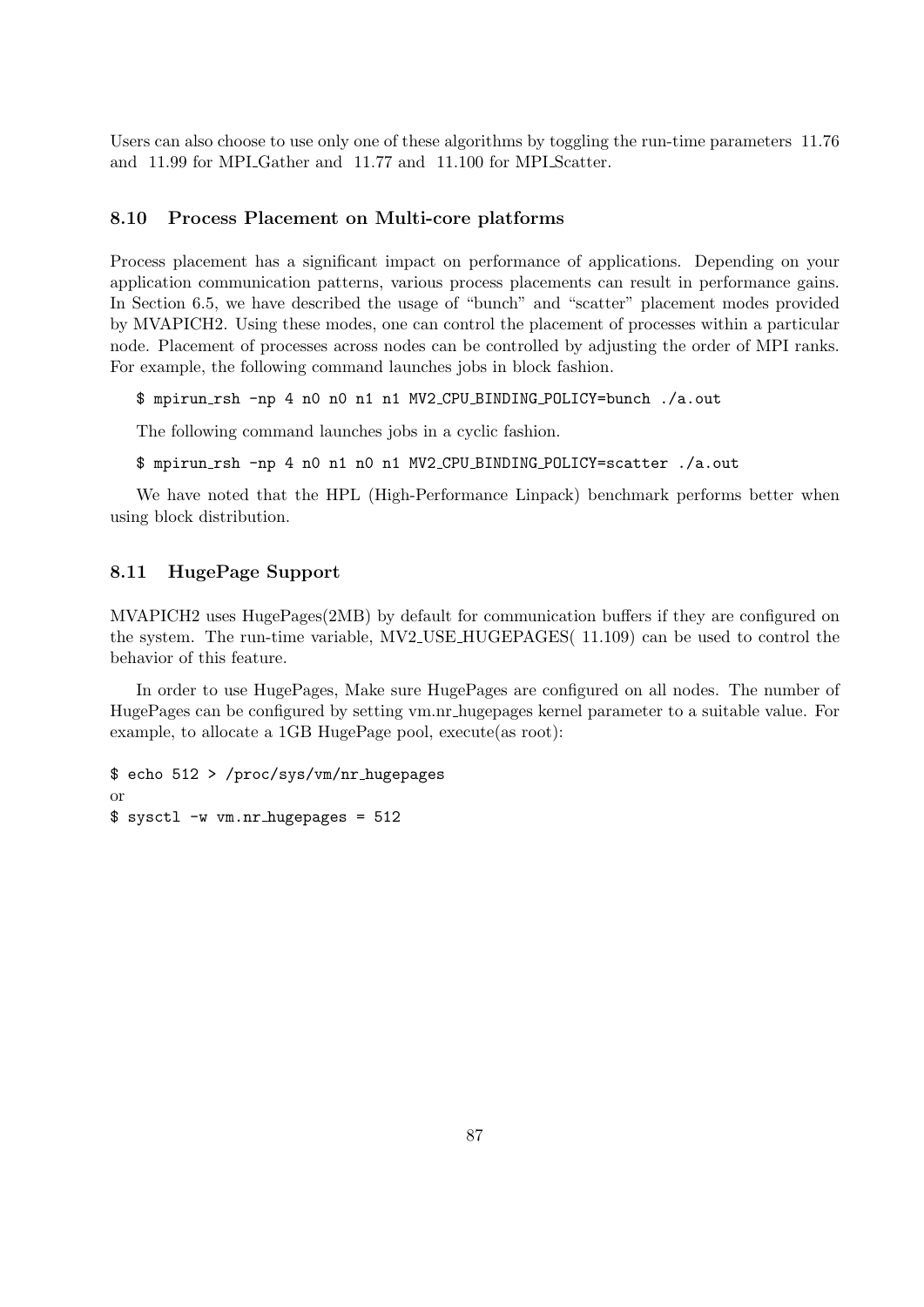# 9 FAQ and Troubleshooting with MVAPICH2

Based on our experience and feedback we have received from our users, here we include some of the problems a user may experience and the steps to resolve them. If you are experiencing any other problem, please feel free to contact us by sending an email to [mvapich-discuss@cse.ohio-state.edu.](mailto:mvapich-discuss@cse.ohio-state.edu)

MVAPICH2 can be used over eight underlying interfaces, namely OFA-IB-CH3, OFA-IB-Nemesis, OFA-IWARP-CH3, OFA-RoCE-CH3, TrueScale (PSM-CH3), Omni-Path (PSM2-CH3), TCP/IP-CH3 and TCP/IP-Nemesis. Based on the underlying library being utilized, the troubleshooting steps may be different. We have divided the troubleshooting tips into four sections: General troubleshooting and Troubleshooting over any one of the five transport interfaces.

# 9.1 General Questions and Troubleshooting

# 9.1.1 Issues with MVAPICH2 and MPI programs that internally override libc functions

The MPI applications overriding the libc functions (e.g., malloc and free) to use custom memory allocators when running with MVAPICH2 library lead to issues in MVAPICH2's memory interception mechanism. To circumvent this issue, the applications can try the following work around:

• Use the LD PRELOAD environment variable to export the path of the MVAPICH2 shared library object (libmpich.so or libmpi.so). eg: export LD PRELOAD=/path/to/libmpi.so

#### 9.1.2 Issues with MVAPICH2 and Python based MPI programs

Using an application written using Python with MVAPICH2 can potentially result in the memory registration cache mechanism in MVAPICH2 being disabled at runtime due to an interaction between the Python memory allocator and the memory registration cache mechanism in MVAPICH2. We are working towards resolving this issue. In the mean time, we recommend that you try the following work arounds:

- Use the LD PRELOAD environment variable to export the path of the MVAPICH2 shared library object (libmpich.so or libmpi.so). eg: export LD PRELOAD=/path/to/libmpi.so
- Increase the size of the internal communication buffer being used by MVAPICH2 and the switch point between eager and rendezvous protocol in MVAPICH2 to a larger value. Please refer to Section [9.1.4](#page-97-0) for more details.

#### 9.1.3 Issues with MVAPICH2 and Google TCMalloc

Using an application that utilizes the Google TCMalloc library with MVAPICH2 can potentially result in issues at compile time and/or runtime due to an interaction between the Google TCMalloc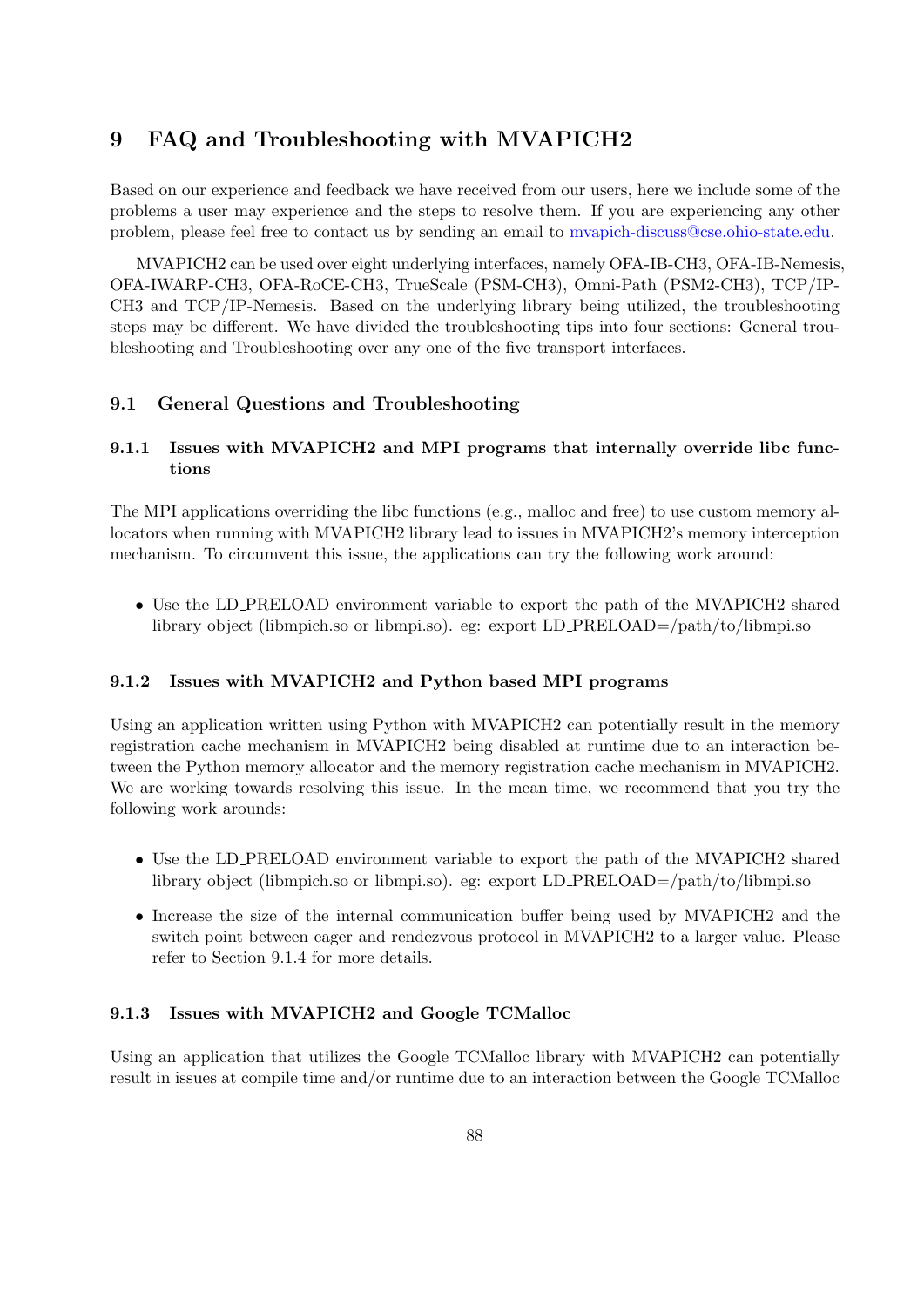library and the memory registration cache mechanism in MVAPICH2. We are working towards resolving this issue. In the mean time, we recommend that you disable the memory registration cache mechanism in MVAPICH2 to work-around this issue. MVAPICH2 has the capability to memory disable registration cache support at configure / build time and also at runtime.

If the issue you are facing is at compile time, then you need to re-configure the MVAPICH2 library to disable memory registration cache at configure time using the "–disable-registrationcache" option. Please refer to Section [4.4](#page-27-0) of the MVAPICH2 userguide for more details on how to disable registration cache at build time.

If the issue you are facing is at run time, then please re-run your application after setting "MV2 USE LAZY MEM UNREGISTER=0". Please refer to Section [11.80](#page-128-2) of the MVAPICH2 userguide for more details on how to disable registration cache at run time.

Please refer to Section [9.1.4](#page-97-0) for more details on the impact of disabling memory registration cache on application performance.

#### <span id="page-97-0"></span>9.1.4 Impact of disabling memory registration cache on application performance

Whether disabling registration cache will have a negative effect on application performance depends entirely on the communication pattern of the application. If the application uses mostly small to medium sized messages (approximately less than 16 KB), then disabling registration cache will mostly have no impact on the performance of the application.

However, if the application uses messages of larger size, then there might be an impact depending on the frequency of communication. If this is the case, then it might be useful to increase the size of the internal communication buffer being used by MVAPICH2 (using the "MV2 VBUF TOTAL SIZE" environment variable) and the switch point between eager and rendezvous protocol in MVAPICH2 (using the "MV2 IBA EAGER THRESHOLD") to a larger value. In this scenario, we recommend that you set both to the same value (possibly slightly greater than the median message size being used by your application). Please refer to Sections [11.24](#page-114-0) and [11.104](#page-134-1) of the userguide for more information about these two parameters.

#### 9.1.5 MVAPICH2 failed to register memory with InfiniBand HCA

OFED provides network vendor specific kernel module parameters to control the size of Memory translation table(MTT) used to map virtual to physical address. This will limit the amount of physical memory can be registered with InfiniBand device. The following two parameters are provided to control the size of this table.

- 1. log num mtt
- 2. log mtts per seg

The amount of memory that can be registered is calculated by

 $max\_reg\_mem = (2^{log\_num\_mtt})$  \*  $(2^{log\_mtts\_per\_seg})$  \* PAGE\_SIZE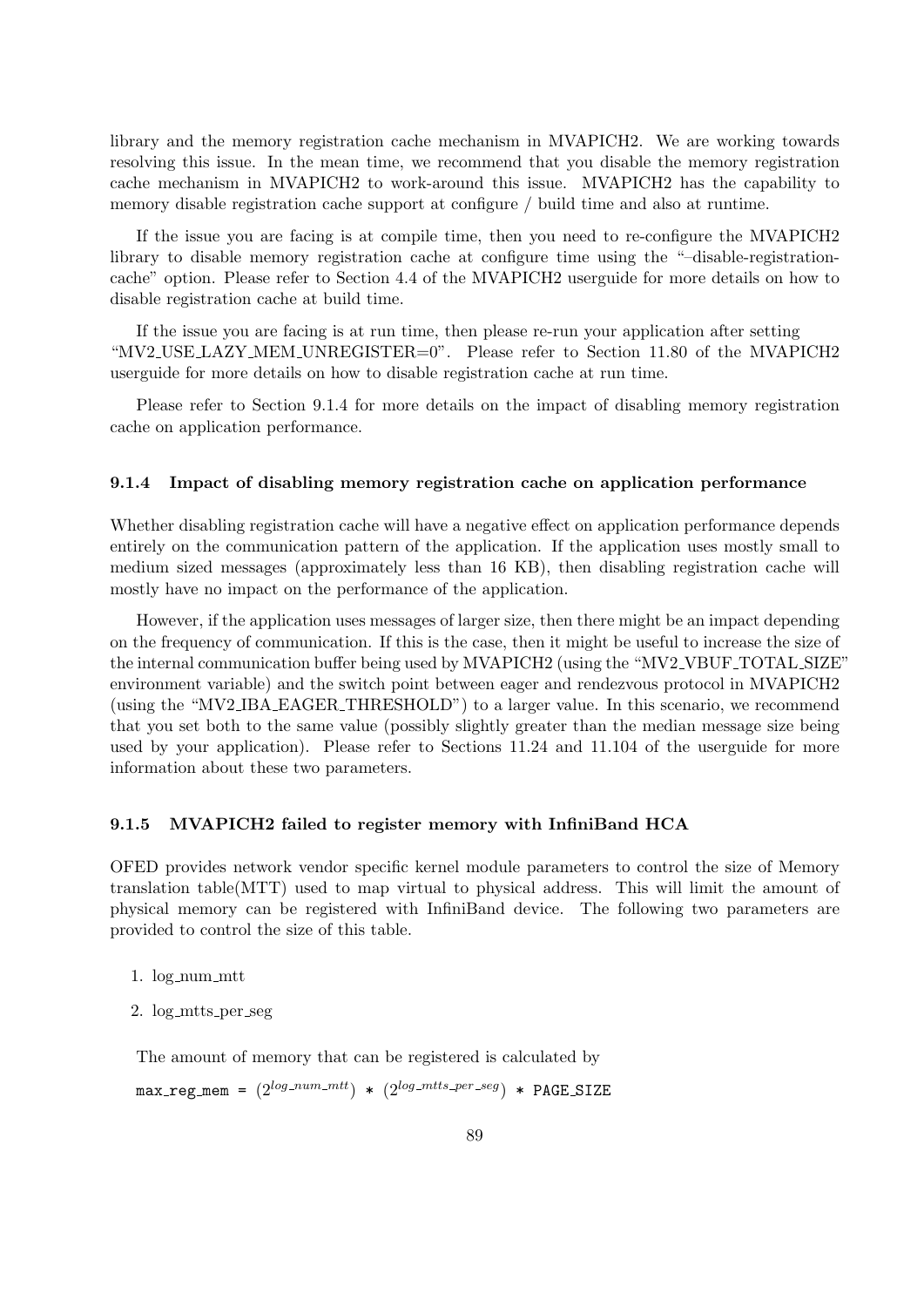It is recommended to adjust  $log_{\text{num-m}}$ tt to allow at least twice the amount of physical memory on your machine. For example, if a node has 64 GB of memory and a 4 KB page size, log num mtt should be set to 24 and (assuming log mtts per seg is set to 1)

These parameters are set on the mlx4 core module in /etc/modprobe.conf options mlx4 core log num mtt=24

#### 9.1.6 Invalid Communicators Error

This is a problem which typically occurs due to the presence of multiple installations of MVAPICH2 on the same set of nodes. The problem is due to the presence of mpi.h other than the one, which is used for executing the program. This problem can be resolved by making sure that the mpi.h from other installation is not included.

#### 9.1.7 Are fork() and system() supported?

fork() and system() is supported for the OpenFabrics device as long as the kernel is being used is Linux 2.6.16 or newer. Additionally, the version of OFED used should be 1.2 or higher. The environment variable IBV\_FORK\_SAFE=1 must also be set to enable fork support.

#### 9.1.8 MPI+OpenMP shows bad performance

MVAPICH2 uses CPU affinity to have better performance for single-threaded programs. For multithreaded programs, e.g. MPI+OpenMP, it may schedule all the threads of a process to run on the same CPU. CPU affinity should be disabled in this case to solve the problem, i.e. set MV2 ENABLE AFFINITY to 0. In addition, please read Section [6.18](#page-71-0) on using MVAPICH2 in multithreaded environments. We also recommend using the compiler/platform specific run-time options to bind the OpenMP threads to processors. Please refer to Section ( [6.19\)](#page-71-1) for more information.

#### 9.1.9 Error message "No such file or directory" when using Lustre file system

If you are using ADIO support for Lustre, please make sure of the following:

- Check your Lustre setup
- You are able to create, read to and write from files in the Lustre mounted directory
- The directory is mounted on all nodes on which the job is executed
- The path to the file is correctly specified
- The permissions for the file or directory are correctly specified

#### 9.1.10 Program segfaults with "File locking failed in ADIOI Set lock"

If you are using ADIO support for Lustre, the recent Lustre releases require an additional mount option to have correct file locks. Please include the following option with your Lustre mount com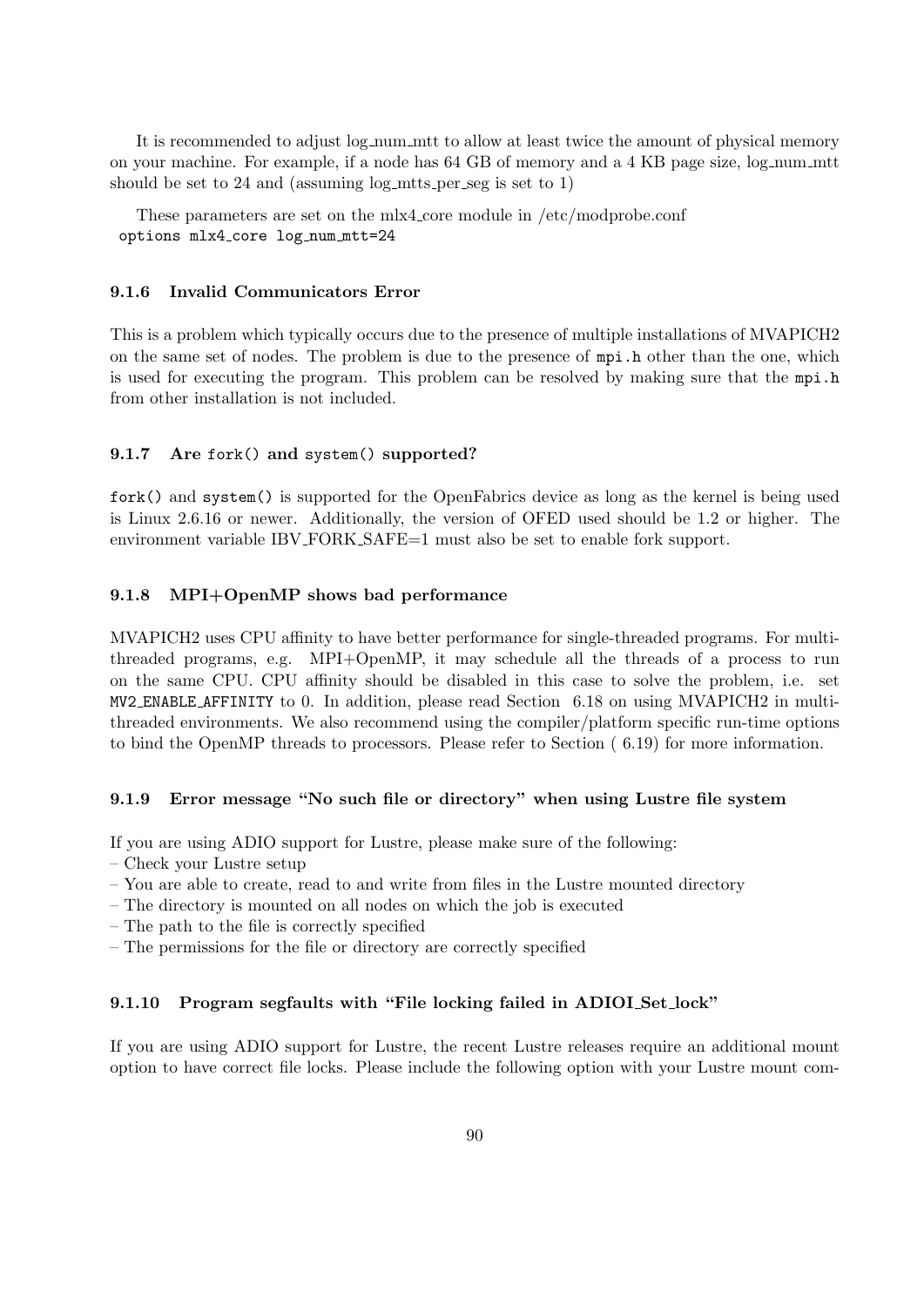mand: "-o localflock".

\$ mount -o localflock -t lustre xxxx@o2ib:/datafs /mnt/datafs

#### 9.1.11 Running MPI programs built with gfortran

MPI programs built with gfortran might not appear to run correctly due to the default output buffering used by gfortran. If it seems there is an issue with program output, the GFORTRAN UNBUFFERED ALL variable can be set to "y" and exported into the environment before using the mpiexec or mpirun rsh command to launch the program, as below:

\$ export GFORTRAN UNBUFFERED ALL=y

Or, if using mpirun\_rsh, export the environment variable as in the example:

\$ mpirun rsh -np 2 n1 n2 GFORTRAN UNBUFFERED ALL=y ./a.out

#### 9.1.12 How do I obtain MVAPICH2 version and configuration information?

The mpiname application is provided with MVAPICH2 to assist with determining the MPI library version and related information. The usage of mpiname is as follows:

\$ mpiname [OPTION]

Print MPI library information. With no OPTION, the output is the same as -v.

- -a print all information
- -c print compilers
- -d print device
- -h display this help and exit
- -n print the MPI name
- -o print configuration options
- -r print release date
- -v print library version

# 9.1.13 How do I compile my MPI application with static libraries, and not use shared libraries?

MVAPICH2 is configured to be built with shared-libraries by default. To link your application to the static version of the library, use the command below when compiling your application:

\$ mpicc -noshlib -o cpi cpi.c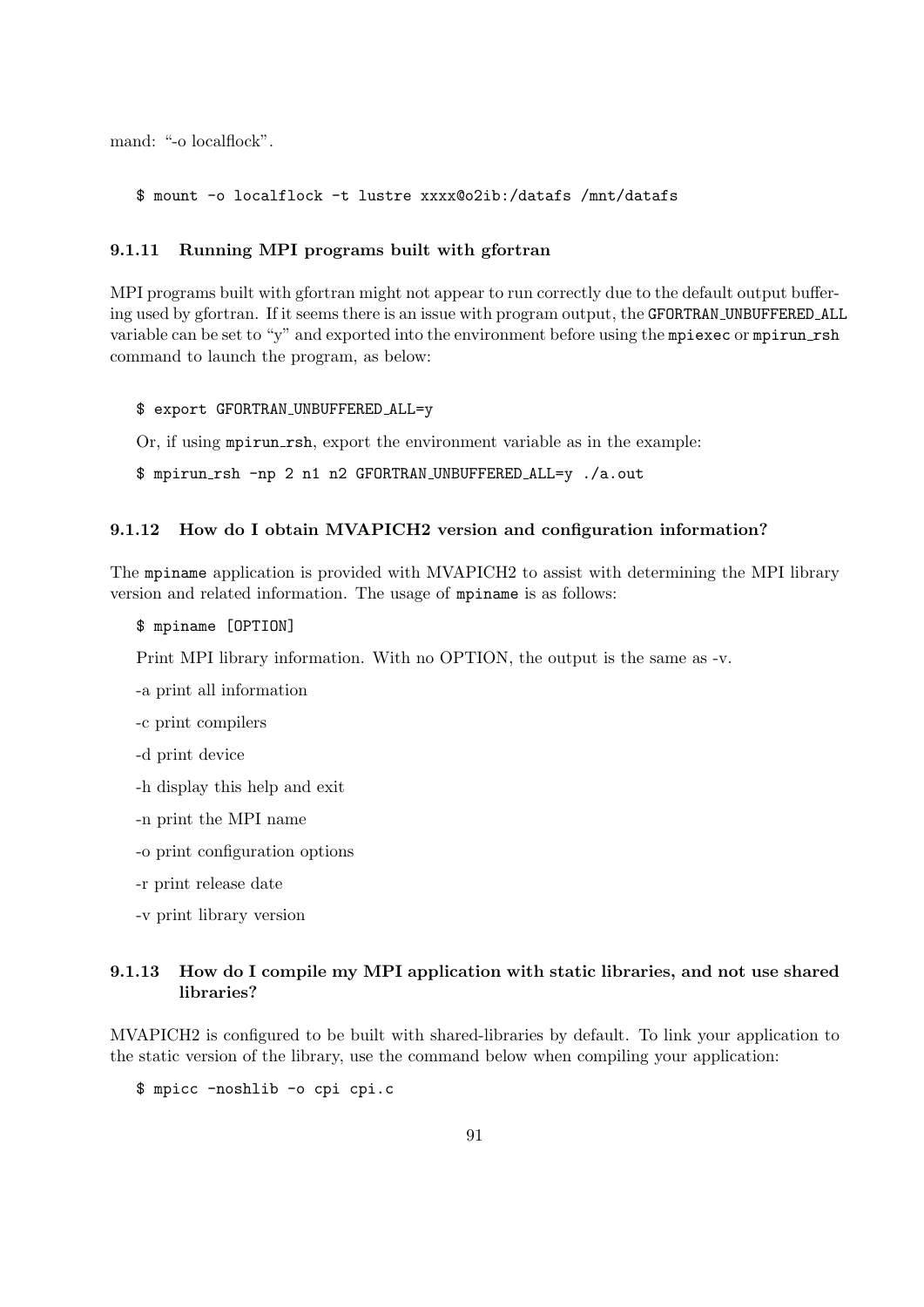#### 9.1.14 Does MVAPICH2 work across AMD and Intel systems?

Yes, as long as you compile MVAPICH2 and your programs on one of the systems, either AMD or Intel, and run the same binary across the systems. MVAPICH2 has platform specific parameters for performance optimizations and it may not work if you compile MVAPICH2 and your programs on different systems and try to run the binaries together.

# 9.1.15 I want to enable debugging for my build. How do I do this?

We recommend that you enable debugging when you intend to take a look at back traces of processes in GDB (or other debuggers). You can use the following configure options to enable debugging: --enable-g=dbg --disable-fast.

Additionally:

- See parameter MV2 DEBUG CORESIZE (section [10.4\)](#page-106-0) to enable core dumps.
- See parameter MV2 DEBUG SHOW BACKTRACE (section [10.5\)](#page-107-0) to show a basic backtrace in case of error.

#### 9.1.16 How can I run my application with a different group ID?

You can specify a different group id for your MPI application using the  $-$ sg group option to mpirun rsh. The following example executes a.out on host1 and host2 using secondary group as their group id.

\$ mpirun rsh -sg secondarygroup -np 2 host1 host2 ./a.out

# 9.2 Issues and Failures with Job launchers

#### 9.2.1 /usr/bin/env: mpispawn: No such file or directory

If mpirun rsh fails with this error message, it was unable to locate a necessary utility. This can be fixed by ensuring that all MVAPICH2 executables are in the PATH on all nodes. If PATHs cannot be setup as mentioned, then invoke mpirun rsh with a path prefix. For example:

\$ /path/to/mpirun rsh -np 2 node1 node2 ./mpi proc

# 9.2.2 TotalView complains that "The MPI library contains no suitable type definition for struct MPIR PROCDESC"

Ensure that the MVAPICH2 job launcher mpirun rsh is compiled with debug symbols. Details are available in Section [5.2.12.](#page-46-0)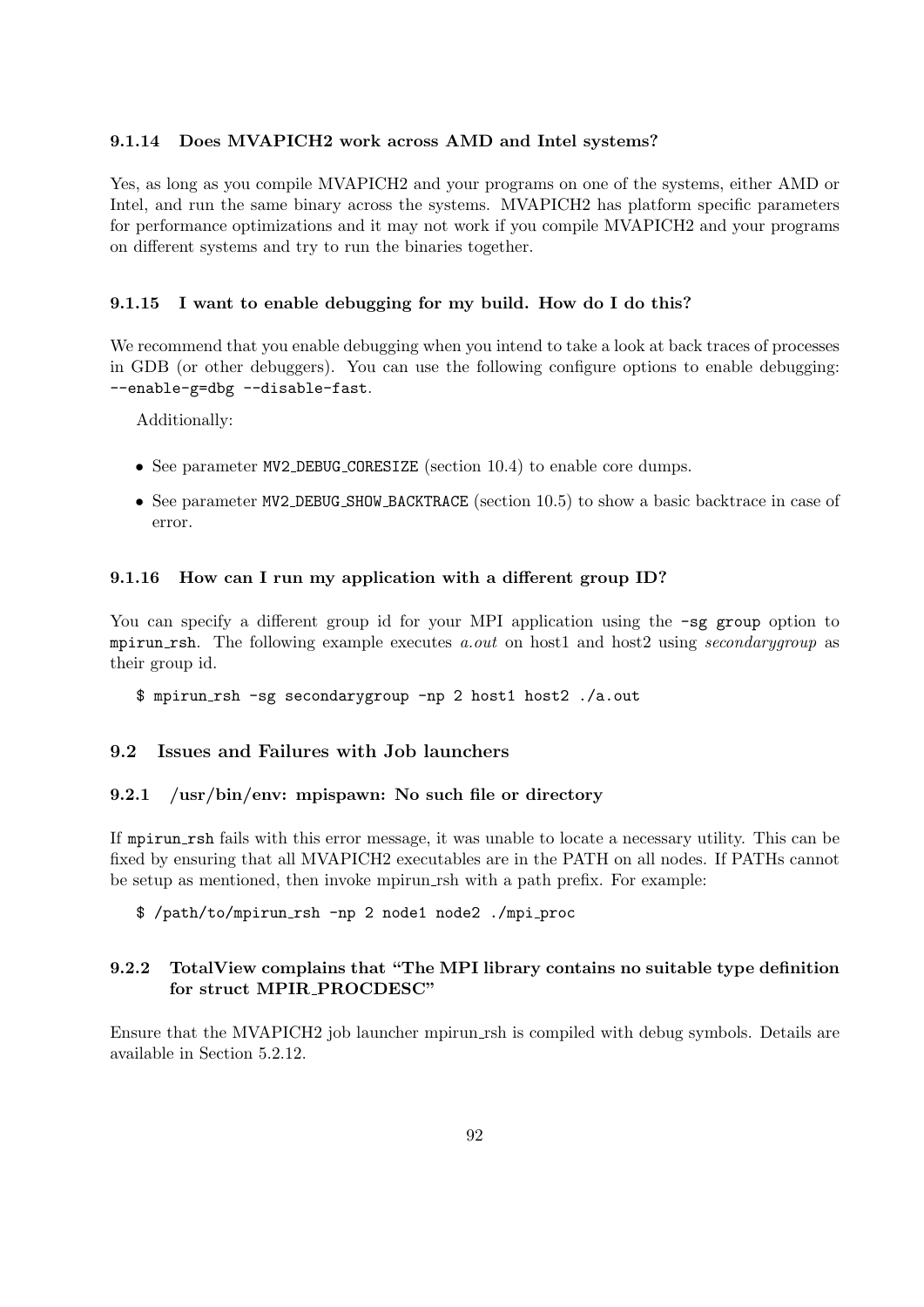#### 9.3 Problems Building MVAPICH2

#### 9.3.1 Unable to convert MPI SIZEOF AINT to a hex string

configure: error: Unable to convert MPI SIZEOF AINT to a hex string. This is either because we are building on a very strange platform or there is a bug somewhere in configure.

This error can be misleading. The problem is often not that you're building on a strange platform, but that there was some problem running an executable that made configure have trouble determining the size of a datatype. The true problem is often that you're trying to link against a library that is not found in your system's default path for linking at runtime. Please check that you've properly set LD LIBRARY PATH or used the correct rpath settings in LDFLAGS.

#### 9.3.2 Cannot Build with the PathScale Compiler

There is a known bug with the PathScale compiler (before version 2.5) when building MVAPICH2. This problem will be solved in the next major release of the PathScale compiler. To work around this bug, use the the "-LNO:simd=0" C compiler option. This can be set in the build script similarly to:

```
export CC="pathcc -LNO:simd=0"
```
Please note the use of double quotes. If you are building MVAPICH2 using the PathScale compiler (version below 2.5), then you should add "-g" to your CFLAGS, in order to get around a compiler bug.

#### 9.3.3 nvlink fatal : Unsupported file type '../lib/.libs/libmpich.so'

There have been recent reports of this issue when using the PGI compiler. This may be able to be solved by adding "-ta=tesla:nordc" to your CFLAGS. The following example shows MVAPICH2 being configured with the proper CPPFLAGS and CFLAGS to get around this issue (Note: –enablecuda=basic is optional).

```
Example: ./configure --enable-cuda=basic CPPFLAGS="-D_x86_64
      -D_align \(n\) = _attribute \(\(aligned\(n\)\)\)
      -D<sub>-1</sub>ocation<sub>--</sub>\langle(a\rangle) = __annotate<sub>--</sub>\langle(a\rangle)
      -DCUDARTAPI="
      CFLAGS="-ta=tesla:nordc"
```
#### 9.3.4 Libtool has a problem linking with non-GNU compiler (like PGI)

If you are using a compiler that is not recognized by autoconf as a GNU compiler, Libtool uses an default library search path to look for shared objects which is "/lib /usr/lib /usr/local/lib". Then, if your libraries are not in one of these paths, MVAPICH2 may fail to link properly.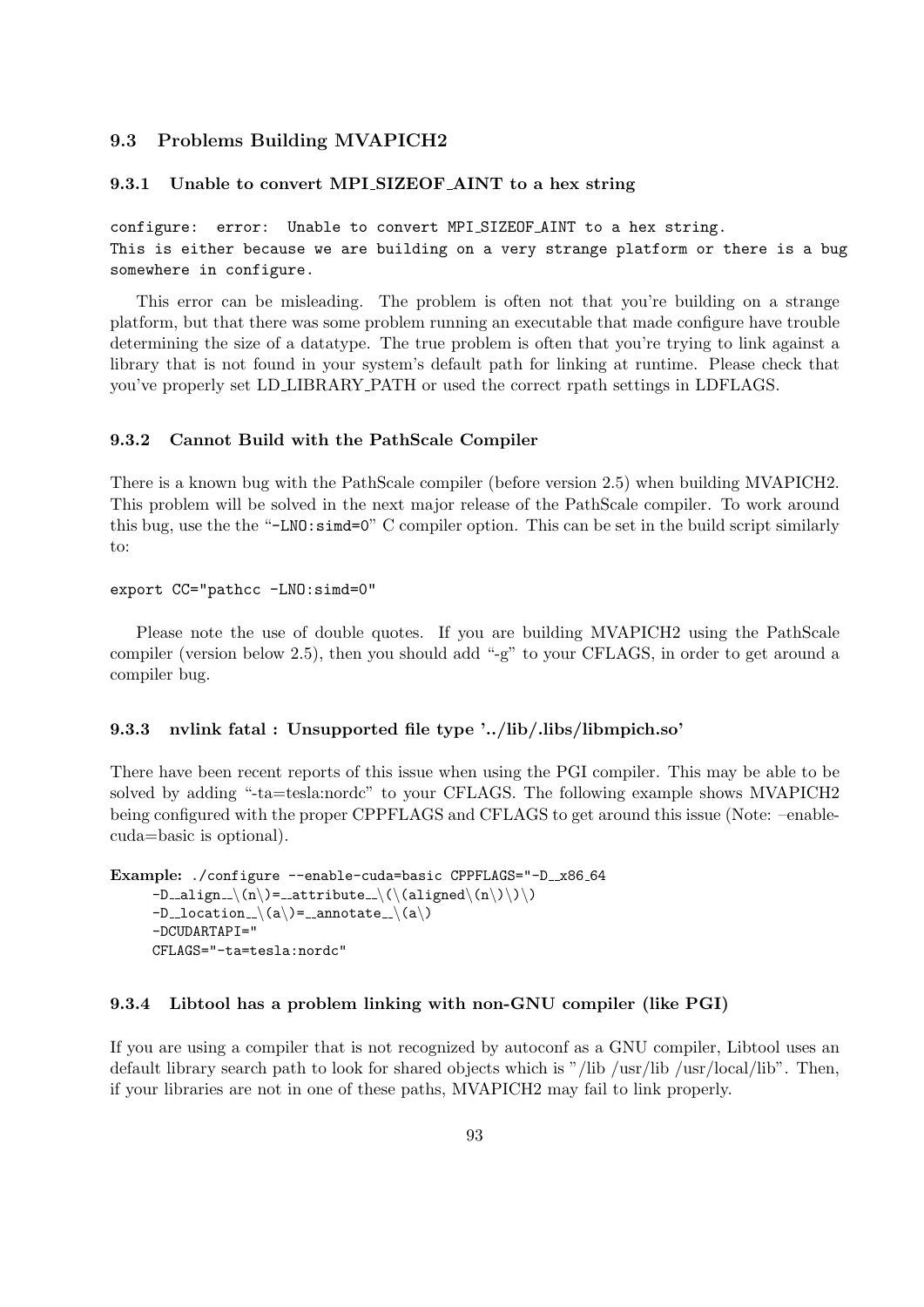You can work around this issue by adding the following configure flags:

```
./configure \
lt_cv_sys_lib_search_path_spec="/lib64 /usr/lib64 /usr/local/lib64" \
lt_cv_sys_lib_dlsearch_path_spec="/lib64 /usr/lib64 /usr/local/lib64" \
... ...
```
The above example considers that the correct library search path for your system is "/lib64  $\frac{\text{w}}{\text{w}}$ /lib $64 \frac{\text{w}}{\text{w}}$ /local/lib $64$ ".

# 9.4 With OFA-IB-CH3 Interface

#### 9.4.1 Cannot Open HCA

The above error reports that the InfiniBand Adapter is not ready for communication. Make sure that the drivers are up. This can be done by executing the following command which gives the path at which drivers are setup.

#### \$ locate libibverbs

#### 9.4.2 Checking state of IB Link

In order to check the status of the IB link, one of the OFED utilities can be used: ibstatus, ibv devinfo.

#### 9.4.3 Creation of CQ or QP failure

A possible reason could be inability to pin the memory required. Make sure the following steps are taken.

- 1. In /etc/security/limits.conf add the following
	- \* soft memlock phys\_mem\_in\_KB
- 2. After this, add the following to /etc/init.d/sshd

```
ulimit -l phys_mem_in_KB
```
3. Restart sshd

With some distros, we've found that adding the ulimit  $-1$  line to the sshd init script is no longer necessary. For instance, the following steps work for our RHEL5 systems.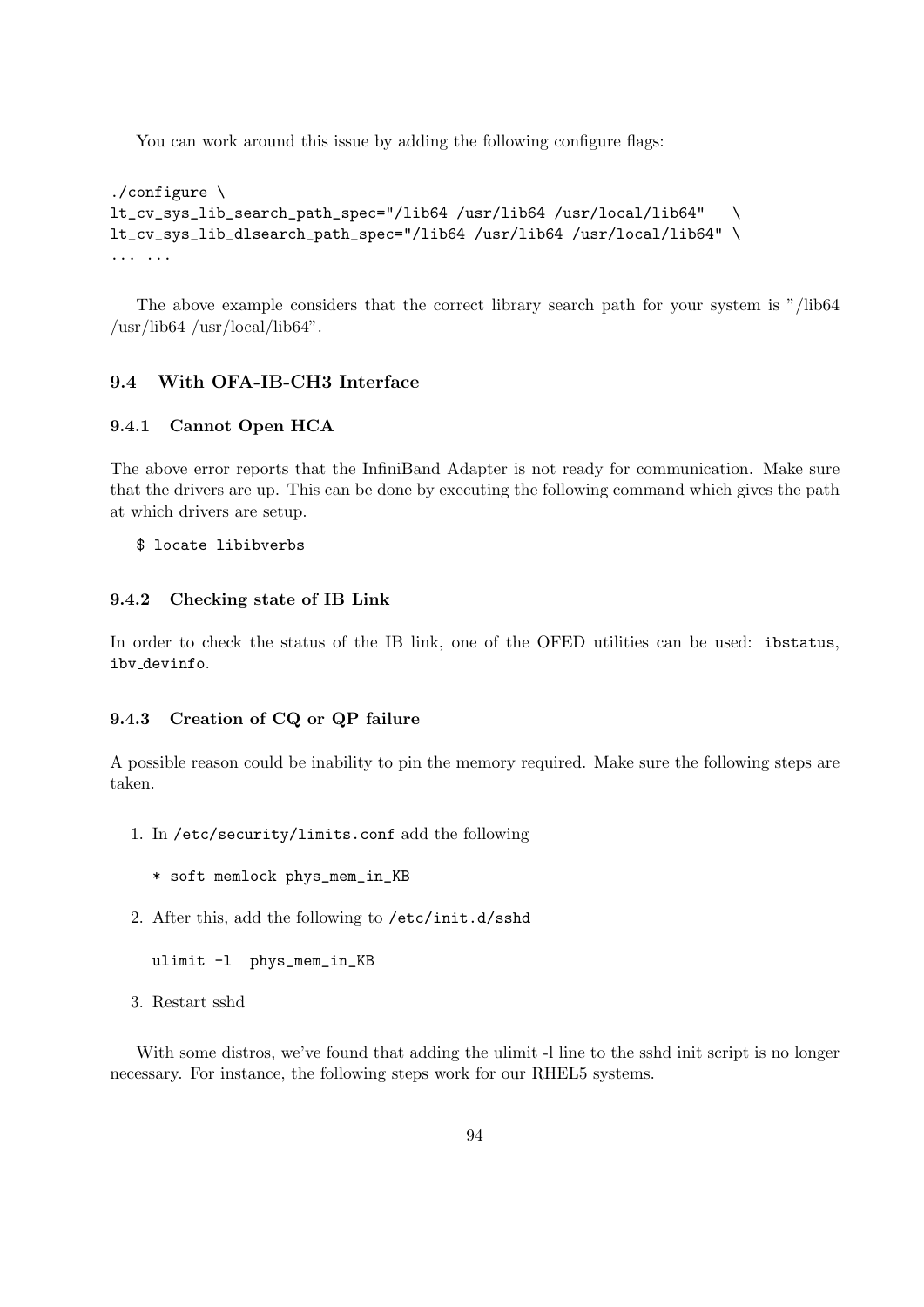- 1. Add the following lines to /etc/security/limits.conf
	- \* soft memlock unlimited \* hard memlock unlimited
- 
- 2. Restart sshd

# 9.4.4 Hang with Multi-rail Configuration

If your system has multiple HCAs per node, ensure that the number of HCAs per node is the same across all nodes. Otherwise, specify the correct number of HCAs using the parameter [11.33.](#page-117-0)

If you configure MVAPICH2 with RDMA CM and see this issue, ensure that the different HCAs on the same node are on different subnets.

# 9.4.5 Hang with the HSAM Functionality

HSAM functionality uses multi-pathing mechanism with LMC functionality. However, some versions of OpenFabrics Drivers (including OpenFabrics Enterprise Distribution (OFED) 1.1) and using the Up\*/Down\* routing engine do not configure the routes correctly using the LMC mechanism. We strongly suggest to upgrade to OFED 1.2, which supports  $Up<sup>*</sup> / Down<sup>*</sup>$  routing engine and LMC mechanism correctly.

# 9.4.6 Failure with Automatic Path Migration

MVAPICH2 (OFA-IB-CH3) provides network fault tolerance with Automatic Path Migration (APM). However, APM is supported only with OFED 1.2 onwards. With OFED 1.1 and prior versions of OpenFabrics drivers, APM functionality is not completely supported. Please refer to Section [11.72](#page-126-1) and section [11.73](#page-127-1)

# 9.4.7 Error opening file

If you configure MVAPICH2 with RDMA CM and see this error, you need to verify if you have setup up the local IP address to be used by RDMA CM in the file /etc/mv2.conf. Further, you need to make sure that this file has the appropriate file read permissions. Please follow Section [6.16](#page-70-0) for more details on this.

# 9.4.8 RDMA CM Address error

If you get this error, please verify that the IP address specified /etc/mv2.conf is correctly specified with the IP address of the device you plan to use RDMA\_CM with.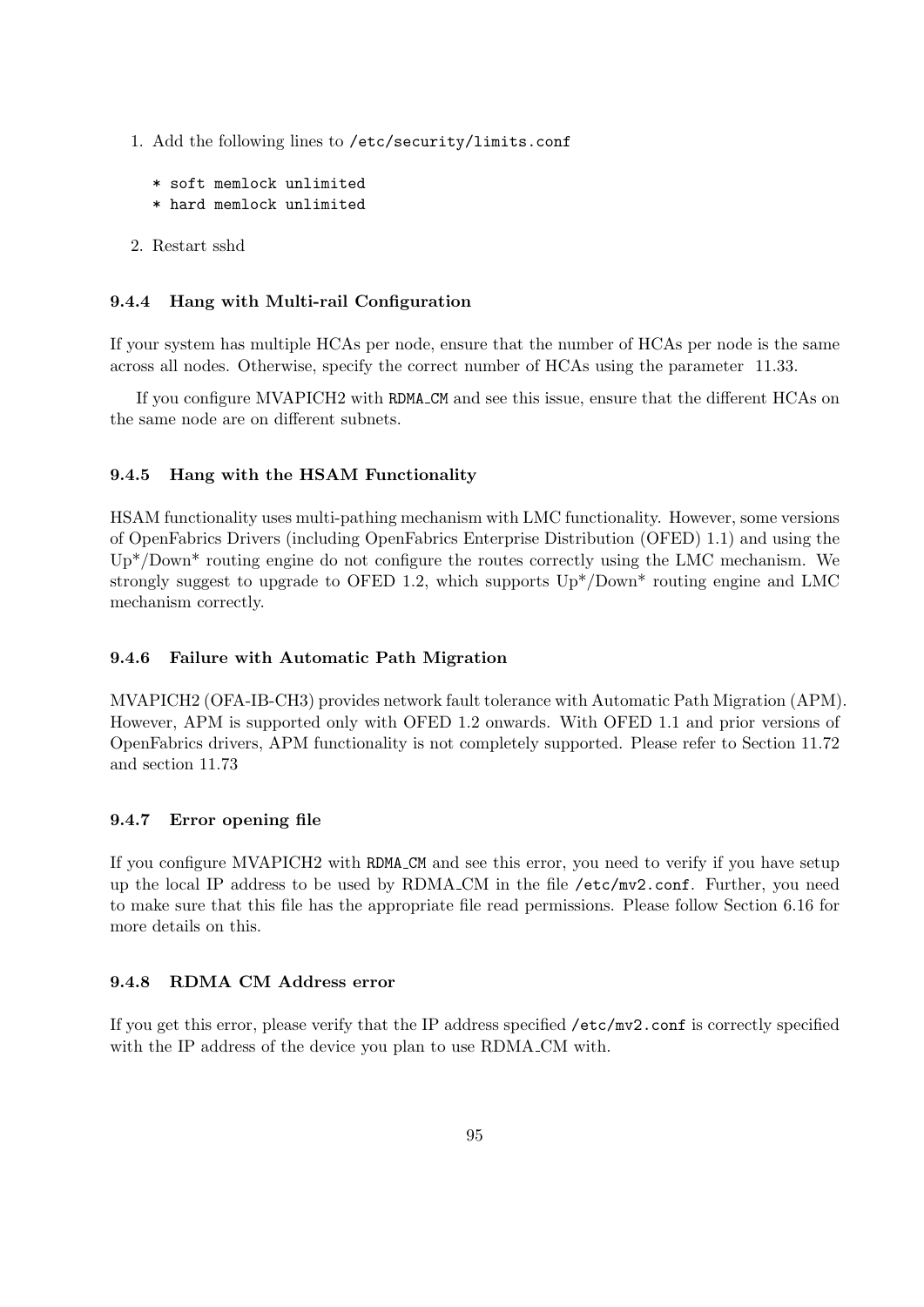#### 9.4.9 RDMA CM Route error

If see this error, you need to check whether the specified network is working or not.

#### 9.5 With OFA-iWARP-CH3 Interface

#### 9.5.1 Error opening file

If you configure MVAPICH2 with RDMA CM and see this error, you need to verify if you have setup up the local IP address to be used by RDMA CM in the file /etc/mv2.conf. Further, you need to make sure that this file has the appropriate file read permissions. Please follow Section [5.2.8](#page-44-0) for more details on this.

#### 9.5.2 RDMA CM Address error

If you get this error, please verify that the IP address specified /etc/mv2.conf is correctly specified with the IP address of the device you plan to use RDMA\_CM with.

#### 9.5.3 RDMA CM Route error

If see this error, you need to check whether the specified network is working or not.

#### 9.6 Checkpoint/Restart

#### 9.6.1 Failure during Restart

Please make sure the following things for a successful restart:

- The BLCR modules must be loaded on all the compute nodes and the console node before a restart
- The checkpoint file of MPI job console must be accessible from the console node.
- The corresponding checkpoint files of the MPI processes must be accessible from the compute nodes using the same path as when checkpoint was taken.

The following things can cause a restart to fail:

- The job which was checkpointed is not terminated or the some processes in that job are not cleaned properly. Usually they will be cleaned automatically, otherwise, since the pid can't be used by BLCR to restart, it will fail.
- The processes in the job have opened temporary files and these temporary files are removed or not accessible from the nodes where the processes are restarted on.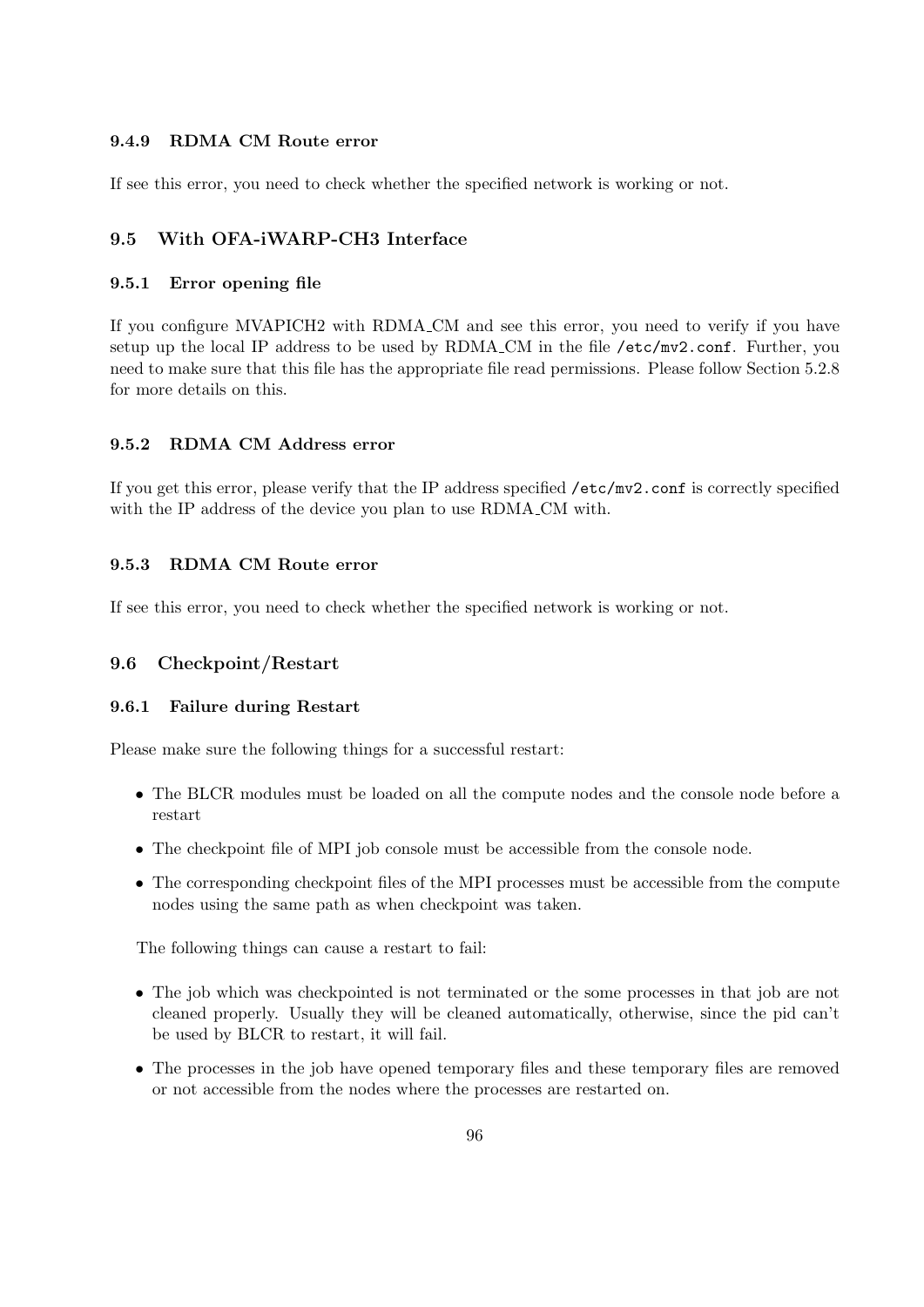• If the processes are restarted on different nodes, then all the nodes must have the exact same libraries installed. In particular, you may be required to disable any "prelinking". Please look at <https://upc-bugs.lbl.gov//blcr/doc/html/FAQ.html#prelink> for further details.

FAQ regarding Berkeley Lab Checkpoint/Restart (BLCR) can be found at: <http://upc-bugs.lbl.gov/blcr/doc/html/FAQ.html> And the user guide for BLCR can be found at [http://upc-bugs.lbl.gov/blcr/doc/html/BLCR](http://upc-bugs.lbl.gov/blcr/doc/html/BLCR_Users_Guide.html) Users Guide.html

If you encounter any problem with the Checkpoint/Restart support, please feel free to contact us at [mvapich-discuss@cse.ohio-state.edu.](mailto:mvapich-discuss@cse.ohio-state.edu)

### 9.6.2 Errors related to SHArP with multiple concurrent jobs

There is a large, yet finite number of jobs that can run in parallel which takes advantage of SHArP. If this limit is exceeded, one may observe errors like ERROR sharp get job data len failed: Job not found. This is a system limitation.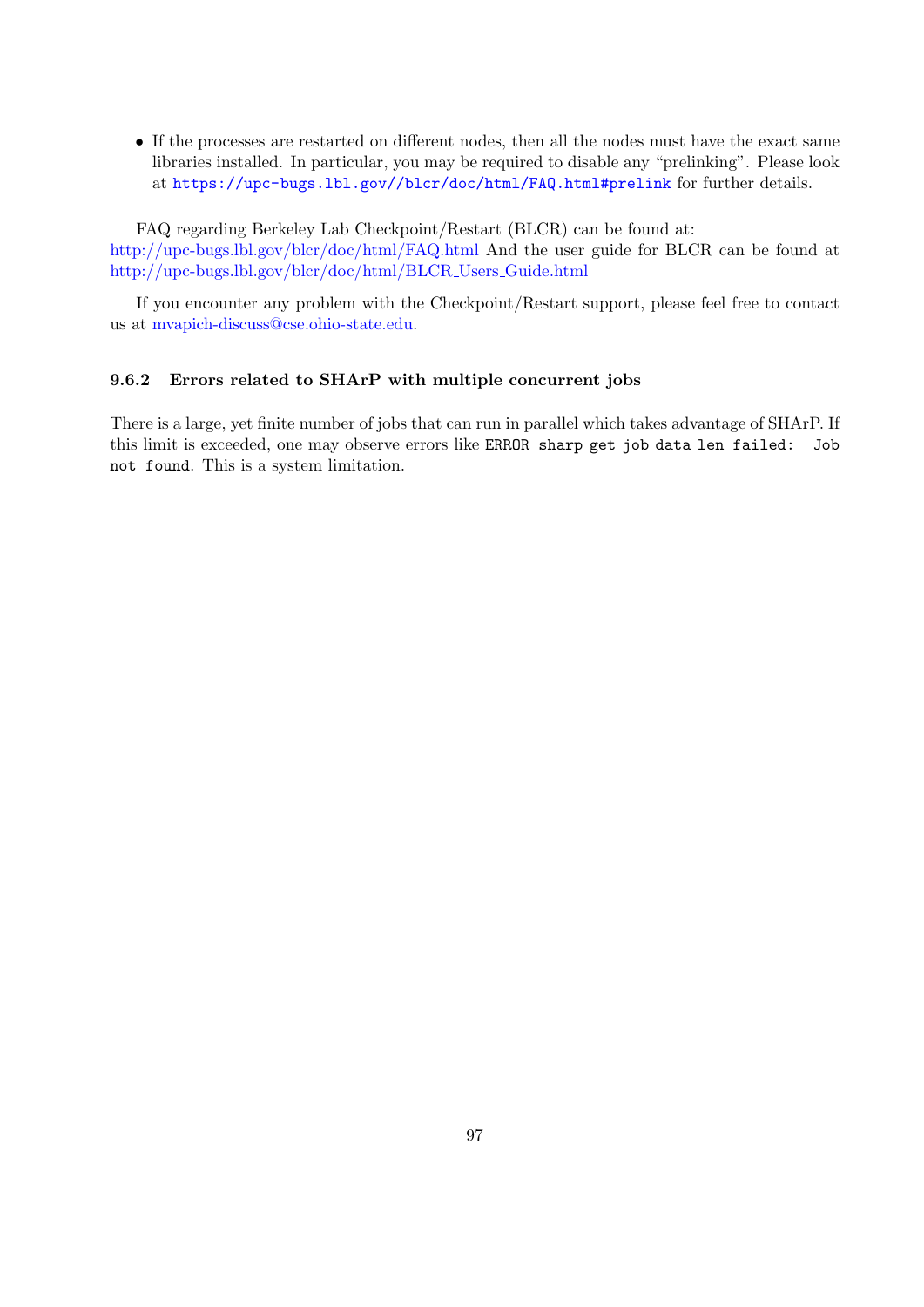# 10 MVAPICH2 General Parameters

# 10.1 MV2 IGNORE SYSTEM CONFIG

- Class: Run time
- Default:  $0$

If set, the system configuration file is not processed.

# 10.2 MV2 IGNORE USER CONFIG

- Class: Run time
- Default: 0

If set, the user configuration file is not processed.

#### 10.3 MV2 USER CONFIG

- Class: Run time
- Default: Unset

Specify the path of a user configuration file for mvapich2. If this is not set the default path of " /.mvapich2.conf" is used.

#### <span id="page-106-0"></span>10.4 MV2 DEBUG CORESIZE

- Class: Run time
- Default: Unset
- Possible values: Positive integer or "unlimited"

Set the limit for the core size resource. It allows to specify the maximum size for a core dump to be generated. It only set the soft limit and it has the respect the hard value set on the nodes.

It is similar to the ulimit -c <coresize> that can be run in the shell, but this will only apply to the MVAPICH2 processes (MPI processes, mpirun rsh, mpispawn).

Examples:

- 'MV2 DEBUG CORESIZE=0' will disable core dumps for MVAPICH2 processes.
- 'MV2 DEBUG CORESIZE=unlimited' will enable core dumps for MVAPICH2 processes.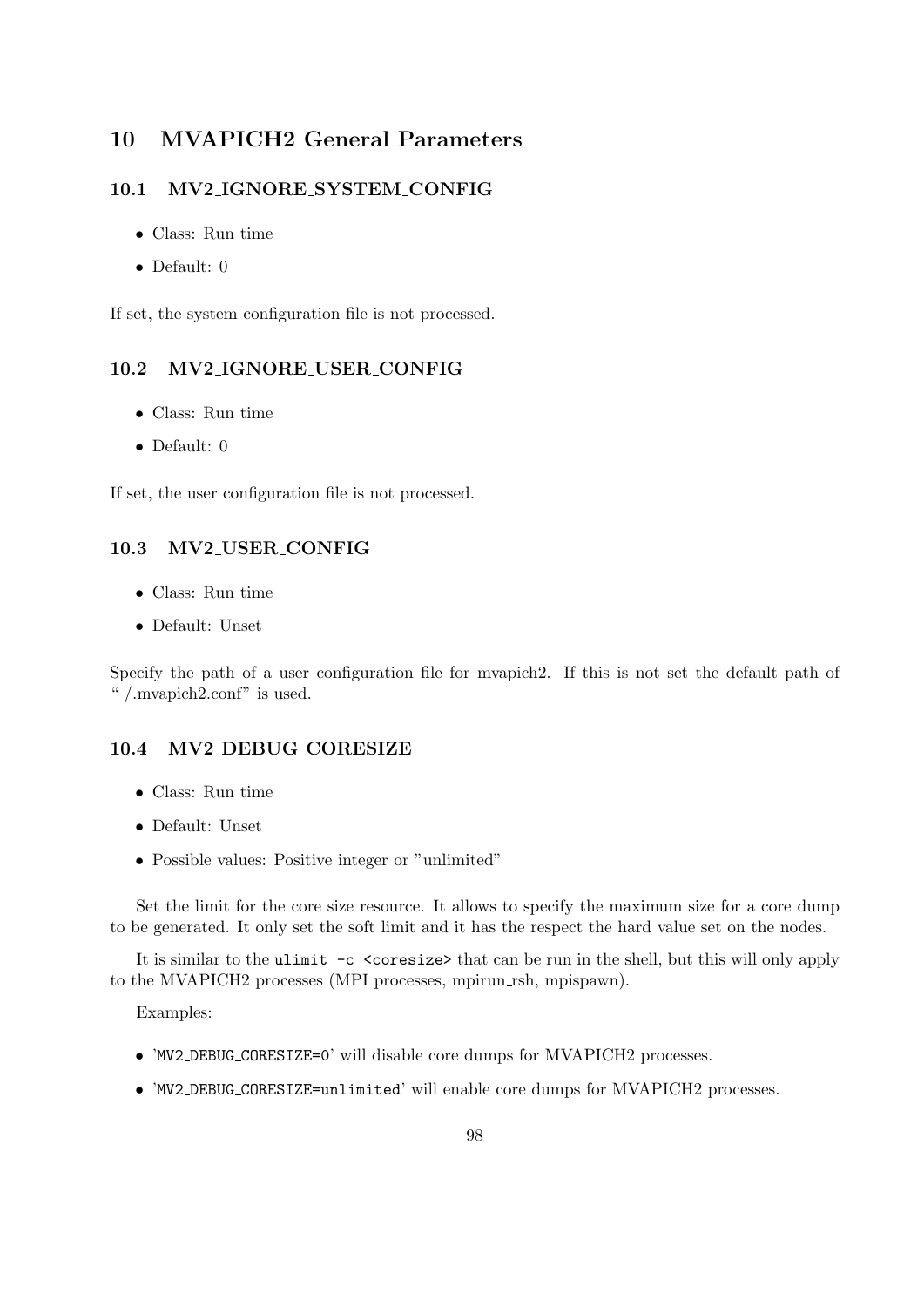#### <span id="page-107-0"></span>10.5 MV2 DEBUG SHOW BACKTRACE

- Class: Run time
- Default: 0 (disabled)
- Possible values: 1 to enable, 0 to disable

Show a backtrace when a process fails on errors like "Segmentation faults", "Bus error", "Illegal Instruction", "Abort" or "Floating point exception".

If your application uses the static version of the MVAPICH2 library, you have to link your application with the -rdynamic flag in order to see the function names in the backtrace. For more information, see the backtrace manpage.

# 10.6 MV2 SHOW ENV INFO

- Class: Run time
- Default: 0 (disabled)
- Possible values: 1 (short list), 2(full list)

Show the values assigned to the run time environment parameters

# 10.7 MV2 SHOW CPU BINDING

- Class: Run time
- Default: 0 (disabled)
- Possible values: 1 (Show only on node containing rank 0), 2 (Show on all nodes)

If set to 1, it shows the CPU mapping of all processes on node where rank 0 exists. If set to 2, it shows the CPU mapping of all processes on all nodes.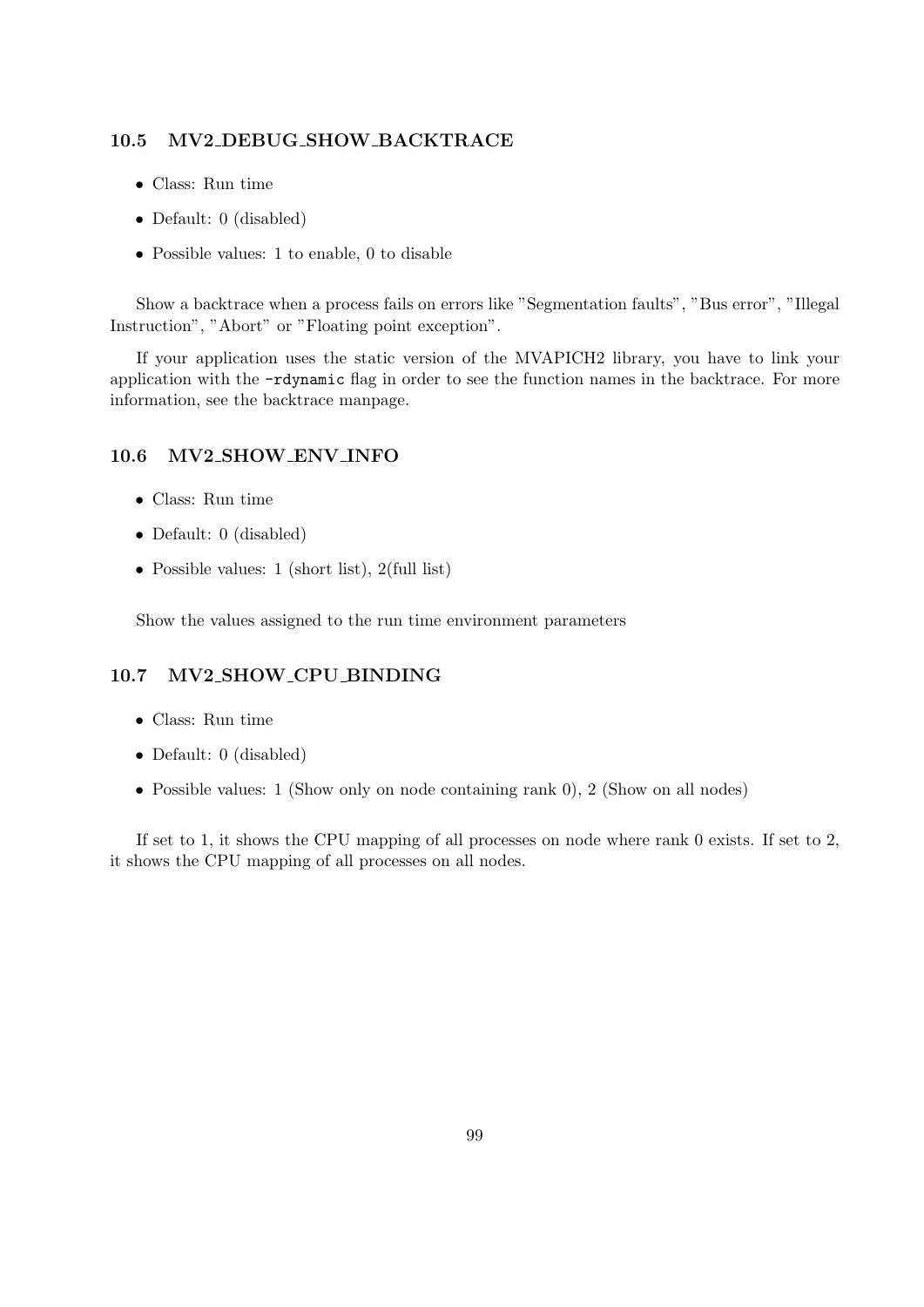# 11 MVAPICH2 Parameters (CH3-Based Interfaces)

### 11.1 MV2 ALLREDUCE 2LEVEL MSG

- Class: Run Time
- Default: 256K Bytes
- Applicable interface(s): OFA-IB-CH3 and OFA-iWARP-CH3

This parameter can be used to determine the threshold for the 2-level Allreduce algorithm. We now use the shared-memory-based algorithm for messages smaller than the MV2 SHMEM ALLREDUCE MSG threshold [\(11.57\)](#page-123-0), the 2-level algorithm for medium sized messages up to the threshold defined by this parameter. We use the default point-to-point algorithms messages larger than this threshold.

### 11.2 MV2 CKPT AGGREGATION BUFPOOL SIZE

- Class: Run Time
- Default: 8M
- Applicable interface(s): OFA-IB-CH3

This parameter determines the size of the buffer pool reserved for use in checkpoint aggregation. Note that this variable can be set with suffixes such as 'K'/'k', 'M'/'m' or 'G'/'g' to denote Kilobyte, Megabyte or Gigabyte respectively.

### 11.3 MV2 CKPT AGGREGATION CHUNK SIZE

- Class: Run Time
- Default: 1M
- Applicable interface(s): OFA-IB-CH3

The checkpoint data that has been coalesced into the buffer pool, is written to the back-end file system, with the value of this parameter as the chunk size. Note that this variable can be set with suffixes such as 'K'/'k', 'M'/'m' or 'G'/'g' to denote Kilobyte, Megabyte or Gigabyte respectively.

### 11.4 MV2 CKPT FILE

- Class: Run Time
- Default: /tmp/ckpt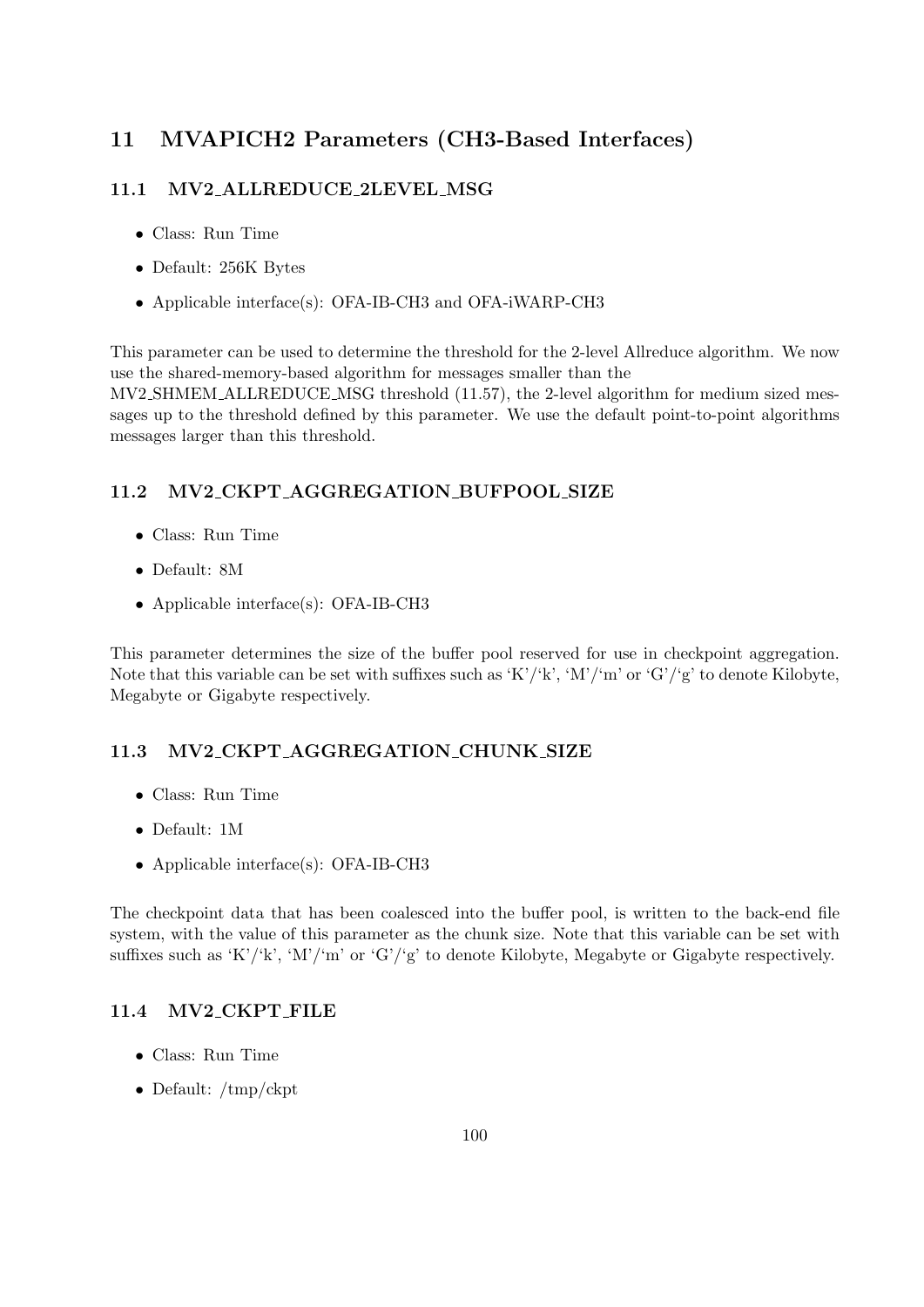• Applicable interface(s): OFA-IB-CH3

This parameter specifies the path and the base file name for checkpoint files of MPI processes. The checkpoint files will be named as  $MV2$ -CKPT-FILE.<number of checkpoint>.<process rank>, for example, /tmp/ckpt.1.0 is the checkpoint file for process 0's first checkpoint. To checkpoint on network-based file systems, user just need to specify the path to it, such as /mnt/pvfs2/my ckpt file.

# 11.5 MV2 CKPT INTERVAL

- Class: Run Time
- Default: 0
- Unit: minutes
- Applicable interface(s): OFA-IB-CH3

This parameter can be used to enable automatic checkpointing. To let MPI job console automatically take checkpoints, this value needs to be set to the desired checkpointing interval. A zero will disable automatic checkpointing. Using automatic checkpointing, the checkpoint file for the MPI job console will be named as  $MV2$ -CKPT-FILE.<number of checkpoint>.auto. Users need to use this file for restart.

# 11.6 MV2 CKPT MAX SAVE CKPTS

- Class: Run Time
- Default: 0
- Applicable interface(s): OFA-IB-CH3

This parameter is used to limit the number of checkpoints saved on file system to save the file system space. When set to a positive value N, only the last N checkpoints will be saved.

# 11.7 MV2 CKPT NO SYNC

- Class: Run Time
- Applicable interface(s): OFA-IB-CH3

When this parameter is set to any value, the checkpoints will not be required to sync to disk. It can reduce the checkpointing delay in many cases. But if users are using local file system, or any parallel file system with local cache, to store the checkpoints, it is recommended not to set this parameter because otherwise the checkpoint files will be cached in local memory and will likely be lost upon failure.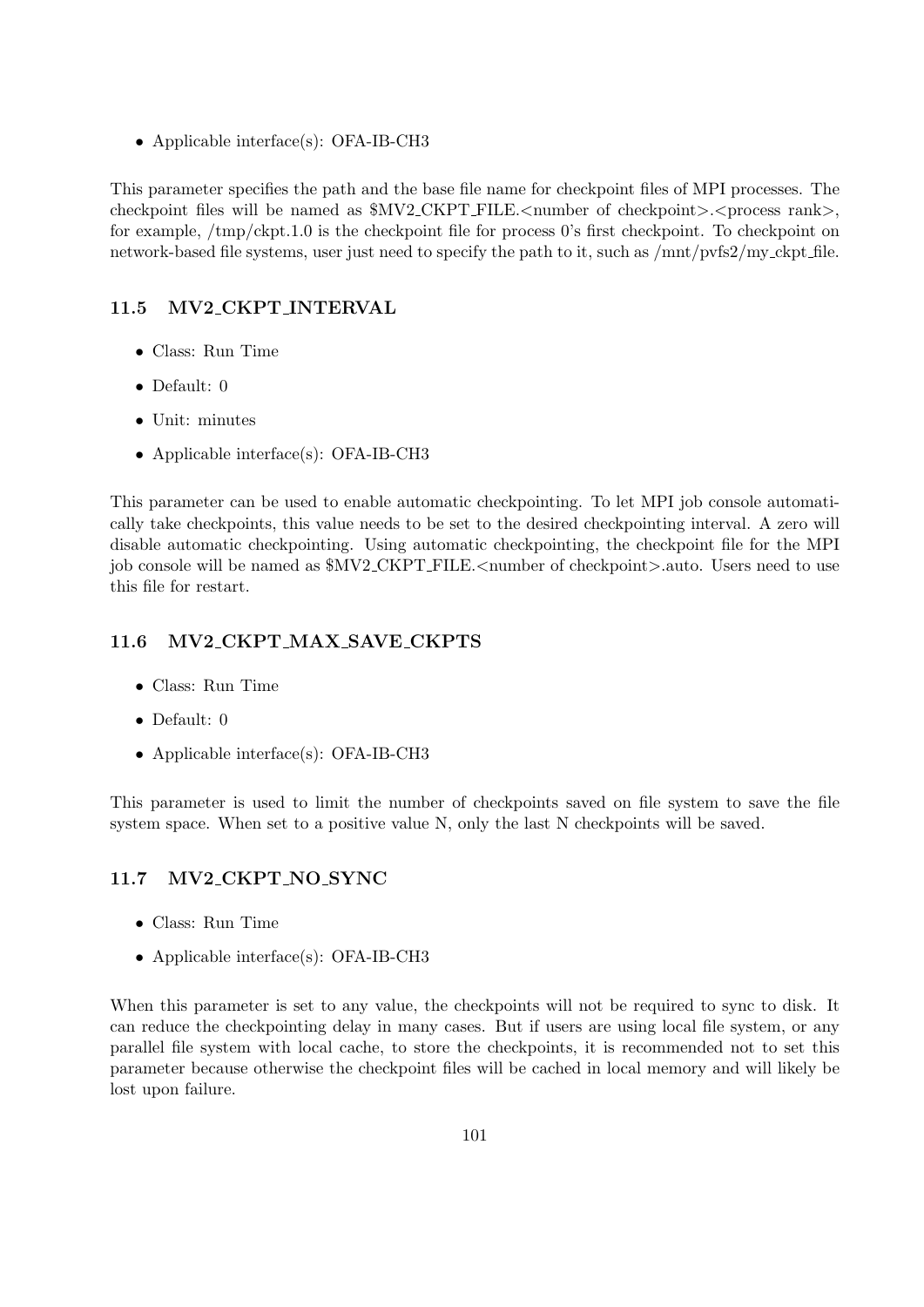#### 11.8 MV2 CKPT USE AGGREGATION

- Class: Run Time
- Default: 1 (if configured with Checkpoint Aggregation support)
- Applicable interface(s): OFA-IB-CH3

This parameter enables/disables Checkpoint aggregation scheme at run time. It is set to '1'(enabled) by default, when the user enables Checkpoint/Restart functionality at configure time, or when the user explicitly configures MVAPICH2 with aggregation support. Please note that, to use aggregation support, each node needs to be properly configured with FUSE library (cf section [6.15.1\)](#page-64-0).

### 11.9 MV2 DEBUG FT VERBOSE

- Class: Run Time
- Type: Null or positive integer
- Default: 0 (disabled)

This parameter enables/disables the debug output for Fault Tolerance features (Checkpoint/Restart and Migration).

Note: All debug output is disabled when MVAPICH2 is configured with the --enable-fast=ndebug option.

#### 11.10 MV2 CM RECV BUFFERS

- Class: Run Time
- Default: 1024
- Applicable interface(s): OFA-IB-CH3

This defines the number of buffers used by connection manager to establish new connections. These buffers are quite small and are shared for all connections, so this value may be increased to 8192 for large clusters to avoid retries in case of packet drops.

#### 11.11 MV2 CM SPIN COUNT

- Class: Run Time
- Default: 5000
- Applicable interface(s): OFA-IB-CH3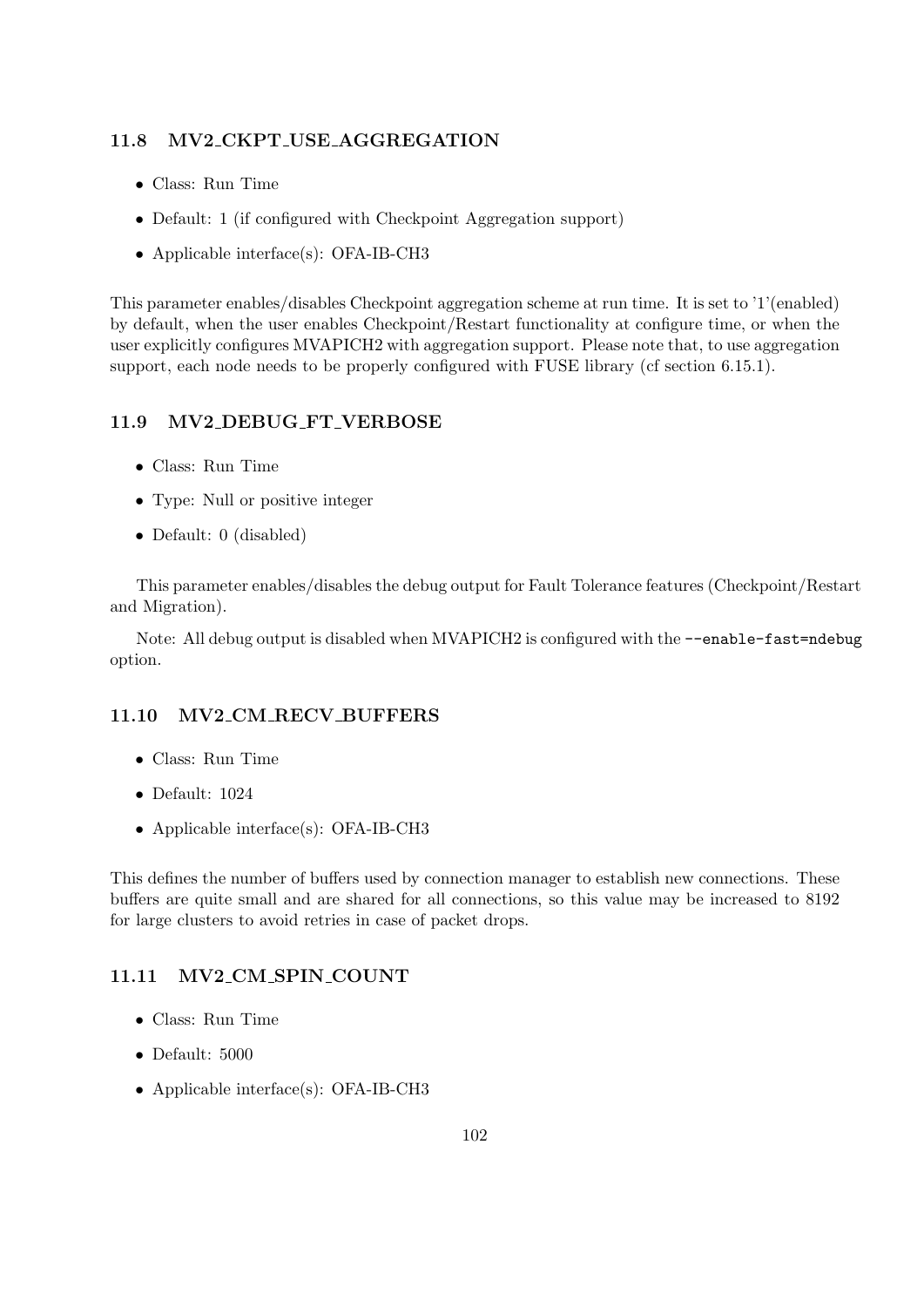This is the number of the connection manager polls for new control messages from UD channel for each interrupt. This may be increased to reduce the interrupt overhead when many incoming control messages from UD channel at the same time.

#### 11.12 MV2 CM TIMEOUT

- Class: Run Time
- Default: 500
- Unit: milliseconds
- Applicable interface(s): OFA-IB-CH3

This is the timeout value associated with connection management messages via UD channel. Decreasing this value may lead to faster retries but at the cost of generating duplicate messages.

#### 11.13 MV2 CPU MAPPING

- Class: Run Time
- Default: NA
- Applicable interface(s): OFA-IB-CH3, OFA-iWARP-CH3, PSM

This allows users to specify process to CPU (core) mapping. The detailed usage of this parameter is described in Section [6.5.3.](#page-54-0) This parameter will not take effect if either  $MV2$  ENABLE AFFINITY or MV2 USE SHARED MEM run-time parameters are set to 0, or if the library was configured with the "-disable-hwloc" option. MV2\_CPU\_MAPPING is currently not supported on Solaris.

### 11.14 MV2 CPU BINDING POLICY

- Class: Run Time
- Default: hybrid
- Applicable interface(s): OFA-IB-CH3, OFA-iWARP-CH3, PSM

We have changed the default value of MV2 CPU BINDING POLICY to "hybrid" along with MV2 HYBRID BINDING POLICY=bunch. It is same as setting MV2 CPU BINDING POLICY to bunch. However, it also works well for the systems with hyper-threading enabled or systems that have vendor specific core mappings. This allows users to specify process to CPU (core) mapping with the CPU binding policy. The detailed usage of this parameter is described in Section [6.5.1.](#page-51-0) This parameter will not take effect: if

MV2 ENABLE AFFINITY or MV2 USE SHARED MEM run-time parameters are set to 0; or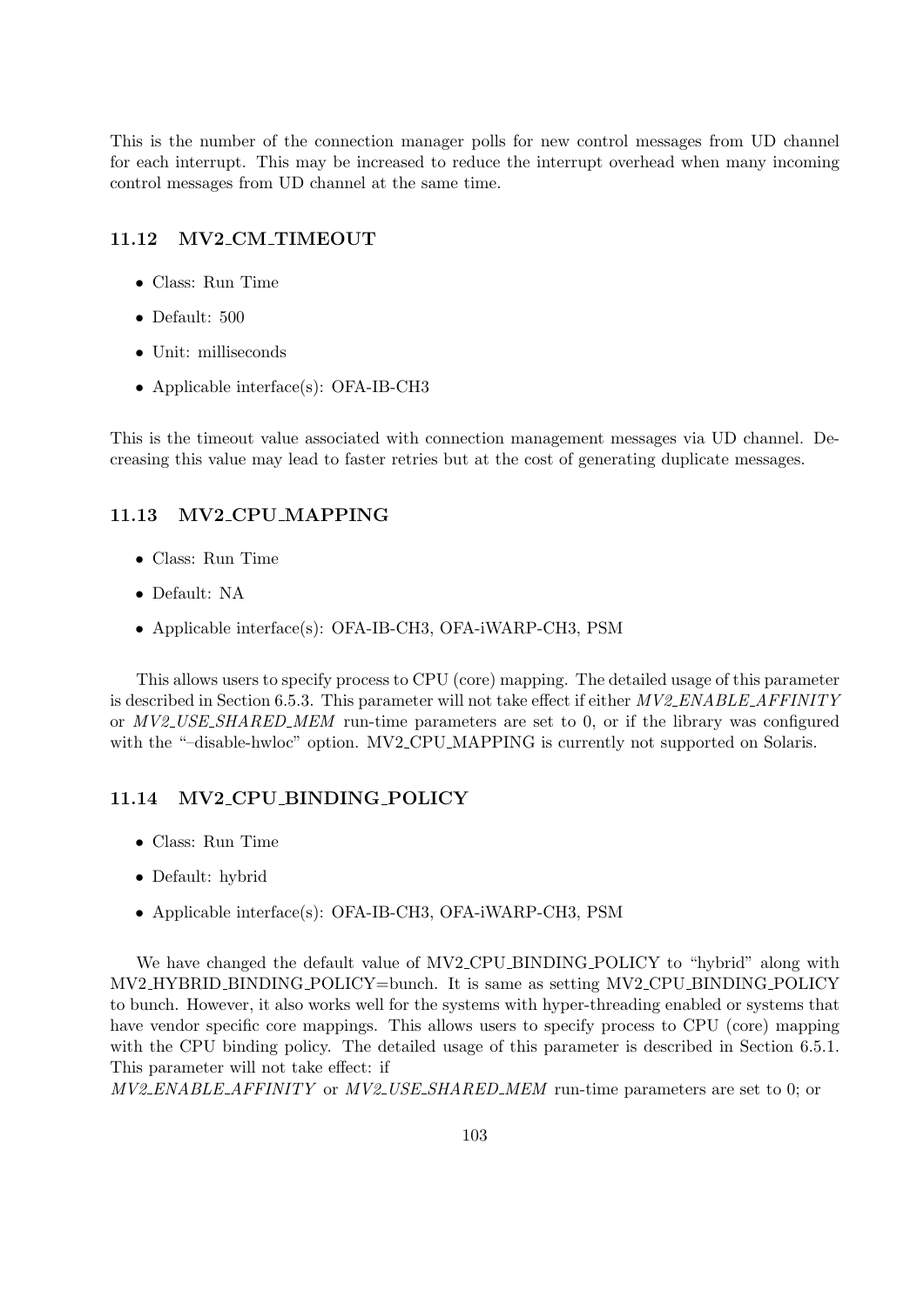$MV2$  ENABLE AFFINITY is set to 1 and  $MV2$  CPU MAPPING is set, or if the library was configured with the "–disable-hwloc" option. The value of MV2 CPU BINDING POLICY can be "bunch", "scatter", or "hybrid". When this parameter takes effect and its value isn't set, "bunch" will be used as the default policy.

## 11.15 MV2 HYBRID BINDING POLICY

- Class: Run Time
- Default: Linear
- Applicable interface(s): OFA-IB-CH3, OFA-iWARP-CH3, PSM

This allows users to specify binding policies for application thread in MPI+Threads applications. The detailed usage of this parameter is described in Section [6.21.](#page-72-0) This parameter will not take effect: if

MV2 ENABLE AFFINITY or MV2 USE SHARED MEM run-time parameters are set to 0; or MV2\_CPU\_BINDING\_POLICY is set to "bunch" or "scatter", or

 $MV2$  ENABLE AFFINITY is set to 1 and  $MV2$  CPU MAPPING is set, or if the library was configured with the "-disable-hwloc" option. The value of MV2\_HYBRID\_BINDING\_POLICY can be "linear", "compact", "bunch", "scatter", "spread", or "numa". When this parameter takes effect and its value isn't set, "linear" will be used as the default policy.

#### 11.16 MV2 CPU BINDING LEVEL

- Class: Run Time
- Default: Core
- Applicable interface(s): OFA-IB-CH3 and OFA-iWARP-CH3

This allows users to specify process to CPU (core) mapping at different binding level. The detailed usage of this parameter is described in Section [6.5.1.](#page-51-0) This parameter will not take effect: if MV2\_ENABLE\_AFFINITY or MV2\_USE\_SHARED\_MEM run-time parameters are set to 0; or MV2 ENABLE AFFINITY is set to 1 and MV2 CPU MAPPING is set, or if the library was configured with the "–disable-hwloc" option. The value of MV2 CPU BINDING LEVEL can be "core", "socket", or "numanode". When this parameter takes effect and its value isn't set, "core" will be used as the default binding level.

### 11.17 MV2 SHOW HCA BINDING

- Class: Run time
- Default: 0 (disabled)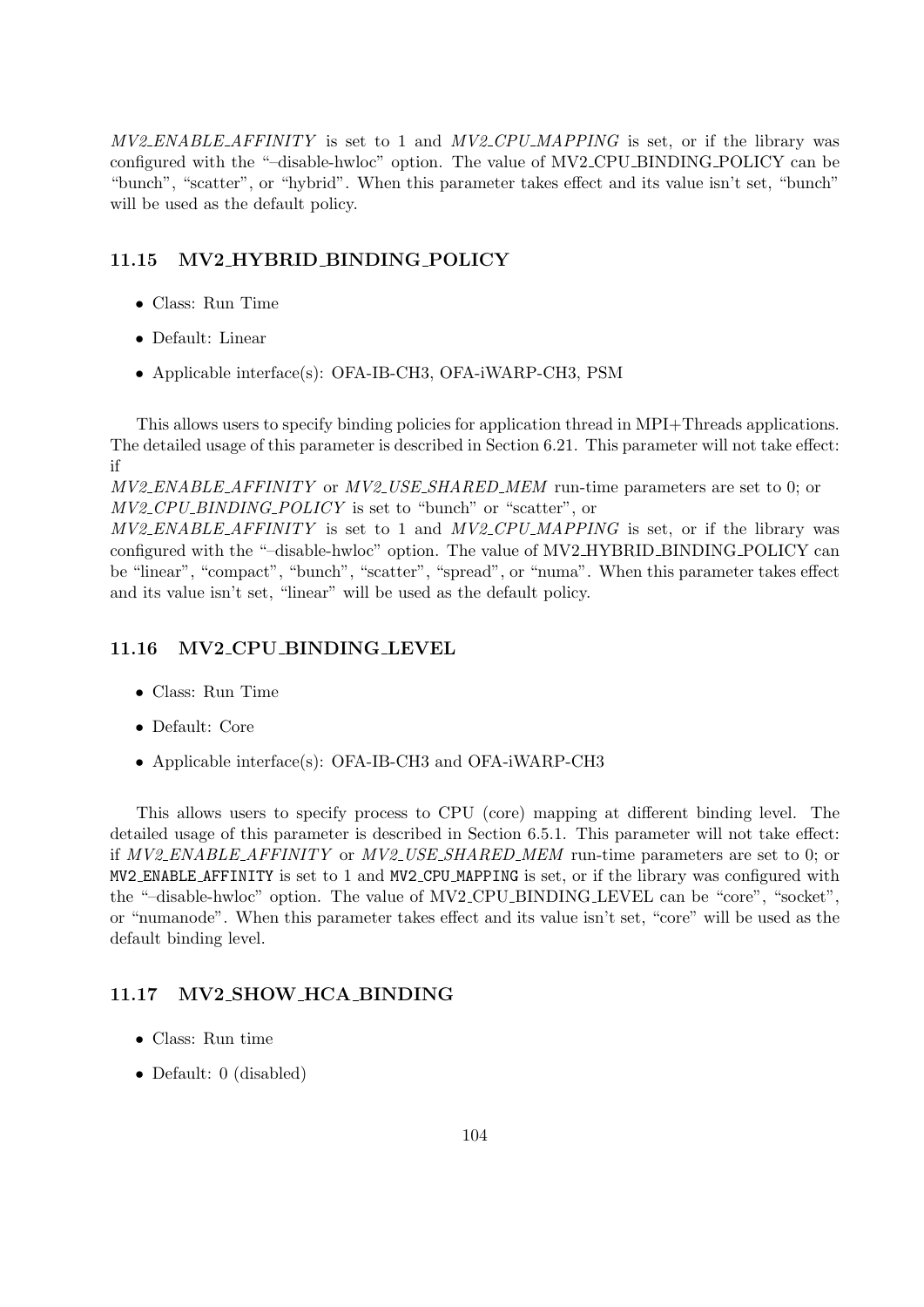- Applicable interface(s): OFA-IB-CH3, OFA-iWARP-CH3
- Possible values: 1 (Show only on node containing rank 0), 2 (Show on all nodes)

If set to 1, it shows the HCA binding of all processes on node where rank 0 exists. If set to 2, it shows the HCA binding of all processes on all nodes.

#### 11.18 MV2 DEFAULT MAX SEND WQE

- Class: Run time
- Default: 64
- Applicable interface(s): OFA-IB-CH3 and OFA-iWARP-CH3

This specifies the maximum number of send WQEs on each QP. Please note that for OFA-IB-CH3 and OFA-iWARP-CH3, the default value of this parameter will be 16 if the number of processes is larger than 256 for better memory scalability.

#### 11.19 MV2 DEFAULT MAX RECV WQE

- Class: Run time
- Default: 128
- Applicable interface(s): OFA-IB-CH3 and OFA-iWARP-CH3

This specifies the maximum number of receive WQEs on each QP (maximum number of receives that can be posted on a single QP).

### 11.20 MV2 DEFAULT MTU

- Class: Run time
- Default: OFA-IB-CH3: IBV MTU 1024 for IB SDR cards and IBV MTU 2048 for IB DDR and QDR cards.
- Applicable interface(s): OFA-IB-CH3

The internal MTU size. For OFA-IB-CH3, this parameter should be a string instead of an integer. Valid values are: IBV MTU 256, IBV MTU 512, IBV MTU 1024, IBV MTU 2048, IBV MTU 4096.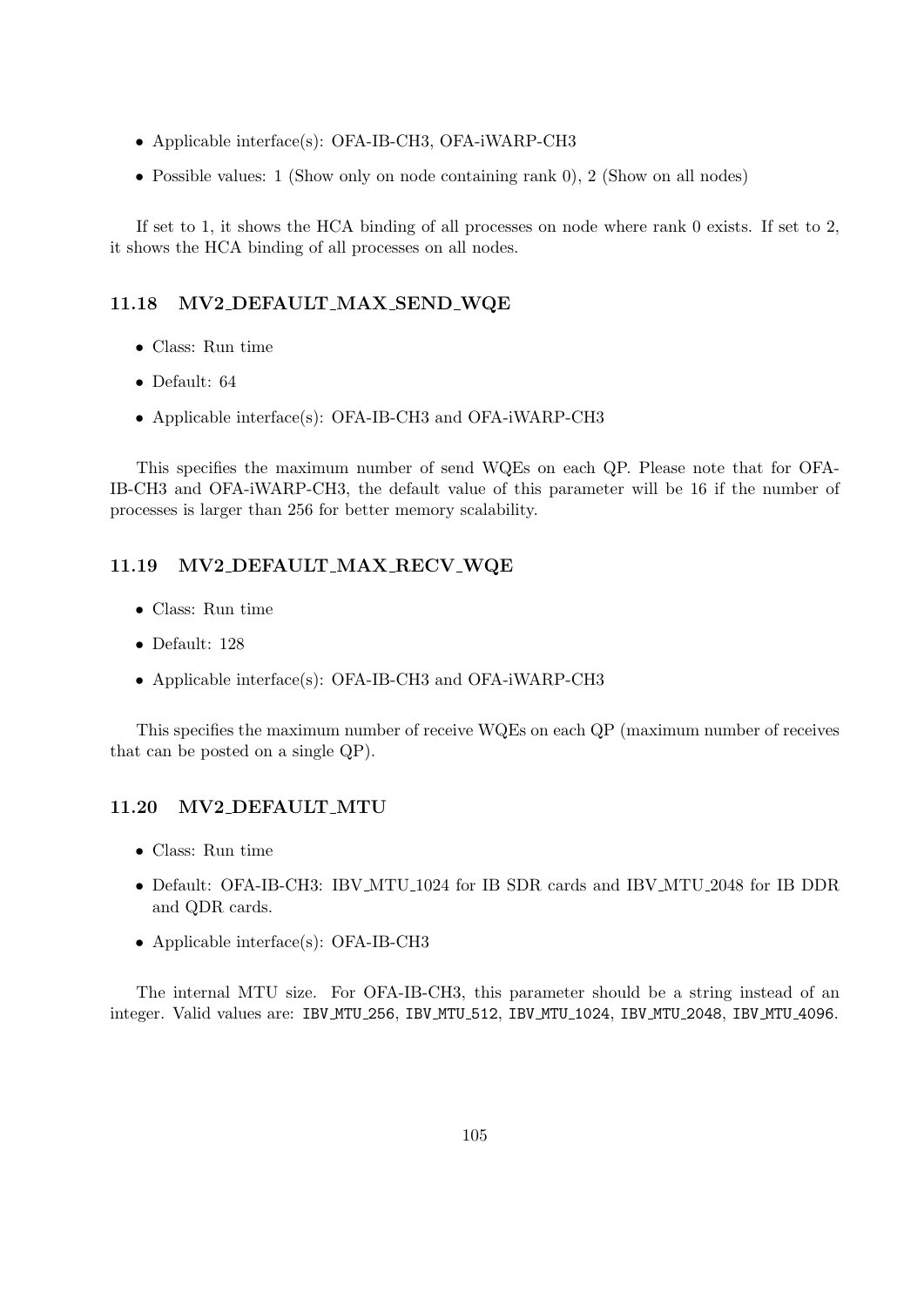#### 11.21 MV2 DEFAULT PKEY

- Class: Run Time
- Applicable Interface(s): OFA-IB-CH3

Select the partition to be used for the job.

## 11.22 MV2 ENABLE AFFINITY

- Class: Run time
- Default: 1
- Applicable interface(s): OFA-IB-CH3 and OFA-iWARP-CH3

Enable CPU affinity by setting MV2 ENABLE AFFINITY to 1 or disable it by setting MV2 ENABLE AFFINITY to 0. MV2 ENABLE AFFINITY is currently not supported on Solaris. CPU affinity is also not supported if MV2 USE SHARED MEM is set to 0.

### 11.23 MV2 GET FALLBACK THRESHOLD

- Class: Run time
- This threshold value needs to be set in bytes.
- This option is effective if we define ONE SIDED flag.
- Applicable interface(s): OFA-IB-CH3 and OFA-iWARP-CH3

This defines the threshold beyond which the MPI Get implementation is based on direct one sided RDMA operations.

## 11.24 MV2 IBA EAGER THRESHOLD

- Class: Run time
- Default: Host Channel Adapter (HCA) dependent (12 KB for ConnectX HCA's)
- Applicable interface(s): OFA-IB-CH3 and OFA-iWARP-CH3

This specifies the switch point between eager and rendezvous protocol in MVAPICH2. For better performance, the value of MV2 IBA EAGER THRESHOLD should be set the same as MV2 VBUF TOTAL SIZE.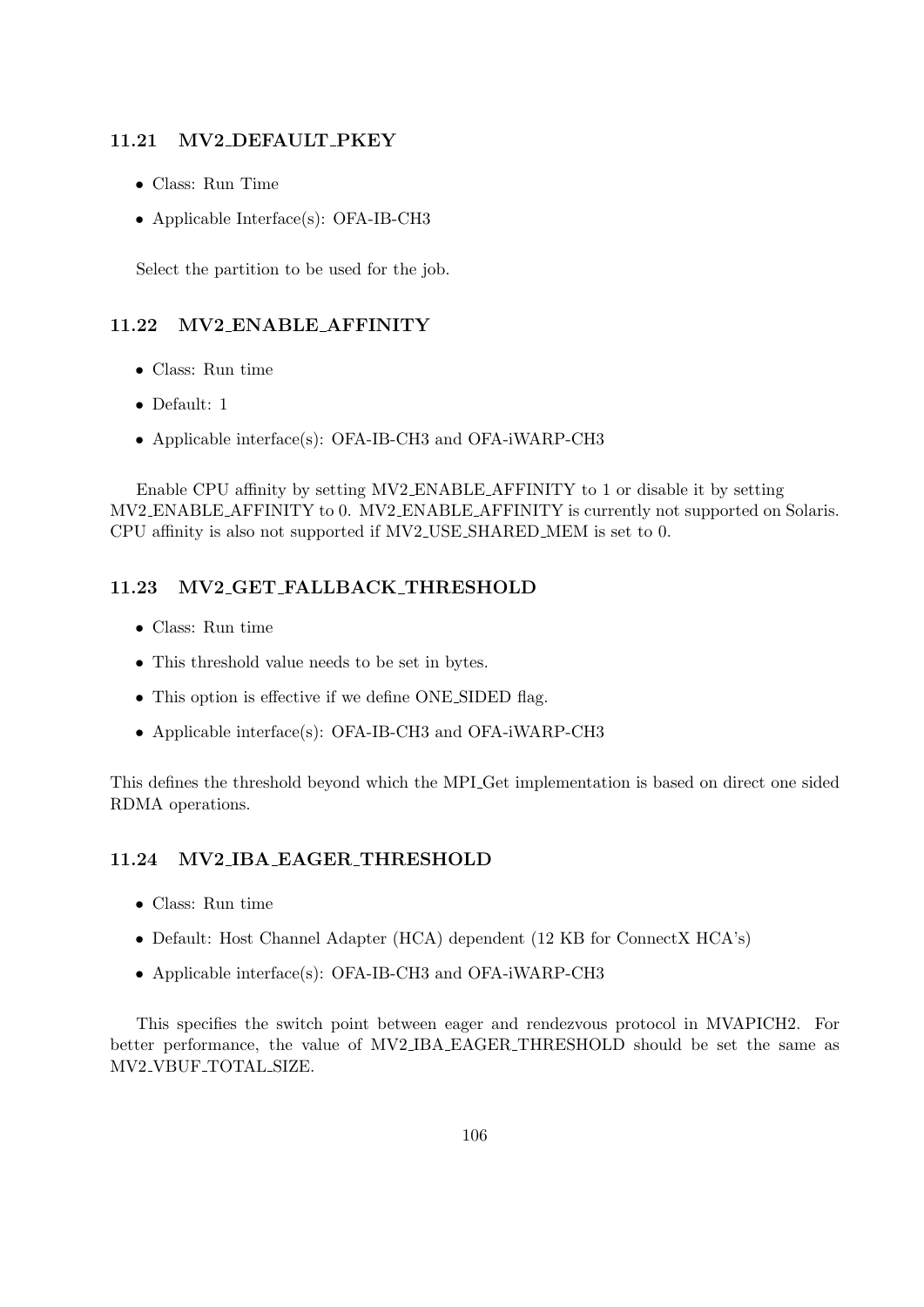#### 11.25 MV2 IBA HCA

- Class: Run time
- Default: Unset
- Applicable interface(s): OFA-IB-CH3 and OFA-iWARP-CH3

This specifies the HCA's to be used for performing network operations.

#### 11.26 MV2 INITIAL PREPOST DEPTH

- Class: Run time
- Default: 10
- Applicable interface(s): OFA-IB-CH3 and OFA-iWARP-CH3

This defines the initial number of pre-posted receive buffers for each connection. If communication happen for a particular connection, the number of buffers will be increased to RDMA PREPOST DEPTH.

### 11.27 MV2 IWARP MULTIPLE CQ THRESHOLD

- Class: Run time
- Default: 32
- Applicable interface(s): OFA-iWARP-CH3

This defines the process size beyond which we use multiple completion queues for iWARP interface.

## 11.28 MV2 KNOMIAL INTRA NODE FACTOR

- Class: Run time
- Default: 4
- Applicable interface(s): OFA-IB-CH3 and OFA-iWARP-CH3

This defines the degree of the knomial operation during the intra-node knomial broadcast phase.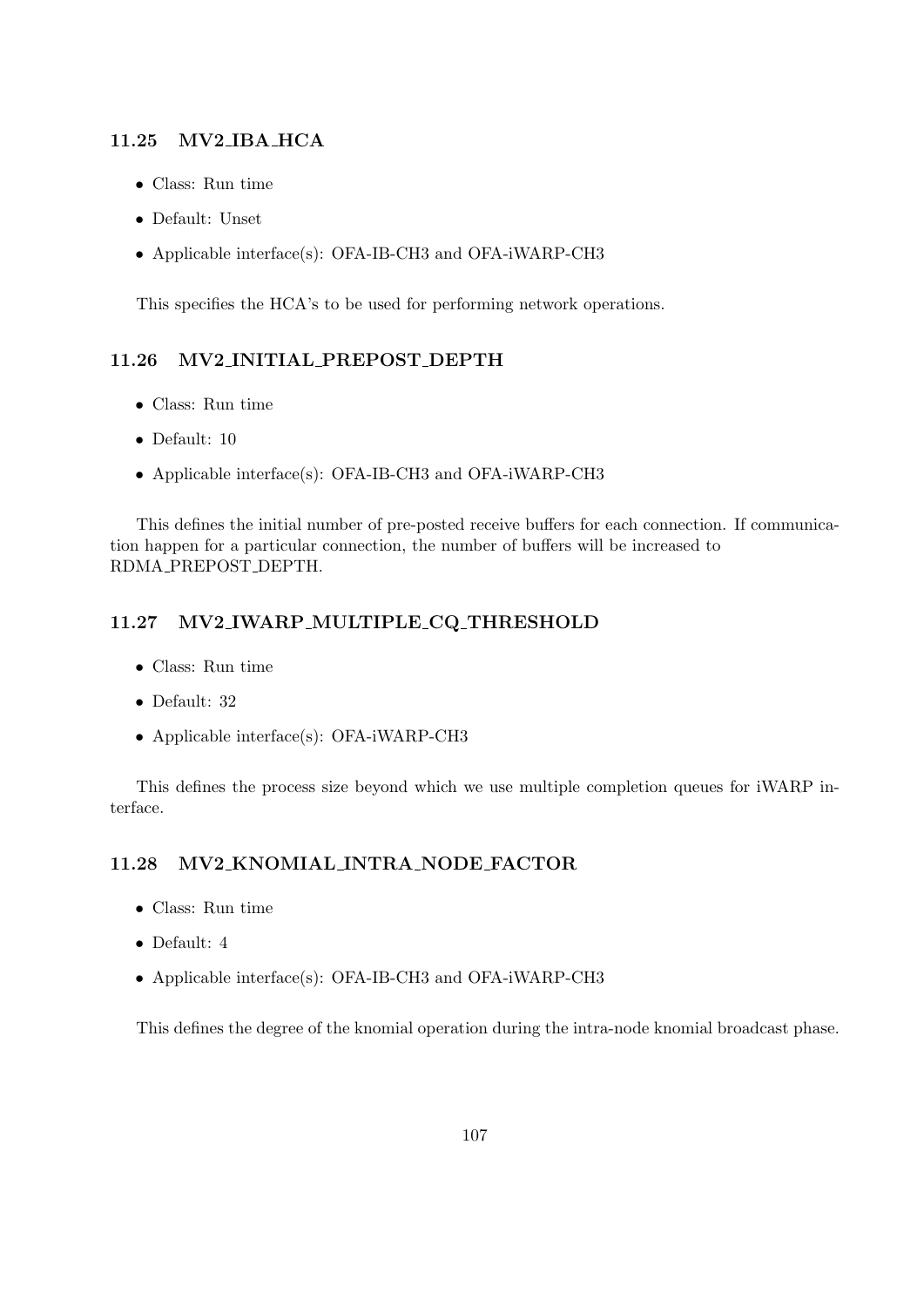#### 11.29 MV2 KNOMIAL INTER NODE FACTOR

- Class: Run time
- Default: 4
- Applicable interface(s): OFA-IB-CH3 and OFA-iWARP-CH3

This defines the degree of the knomial operation during the inter-node knomial broadcast phase.

## 11.30 MV2 MAX INLINE SIZE

- Class: Run time
- Default: Network card dependent (128 for most networks including InfiniBand)
- Applicable interface(s): OFA-IB-CH3, OFA-iWARP-CH3

This defines the maximum inline size for data transfer. Please note that the default value of this parameter will be 0 when the number of processes is larger than 256 to improve memory usage scalability.

### 11.31 MV2 MAX NUM WIN

- Class: Run time
- Default: 64
- Applicable interface(s): OFA-IB-CH3

Maximum number of RMA windows that can be created and active concurrently. Typically this value is sufficient for most applications. Increase this value to the number of windows your application uses

#### 11.32 MV2 NDREG ENTRIES

- Class: Run time
- Default: Represented by RDMA NDREG ENTRIES (value is 1100). Depends on the number of processes.
- Applicable interface(s): OFA-IB-CH3 and OFA-iWARP-CH3

This defines the total number of buffers that can be stored in the registration cache. It has no effect if MV2 USE LAZY MEM UNREGISTER is not set. A larger value will lead to less frequent lazy de-registration.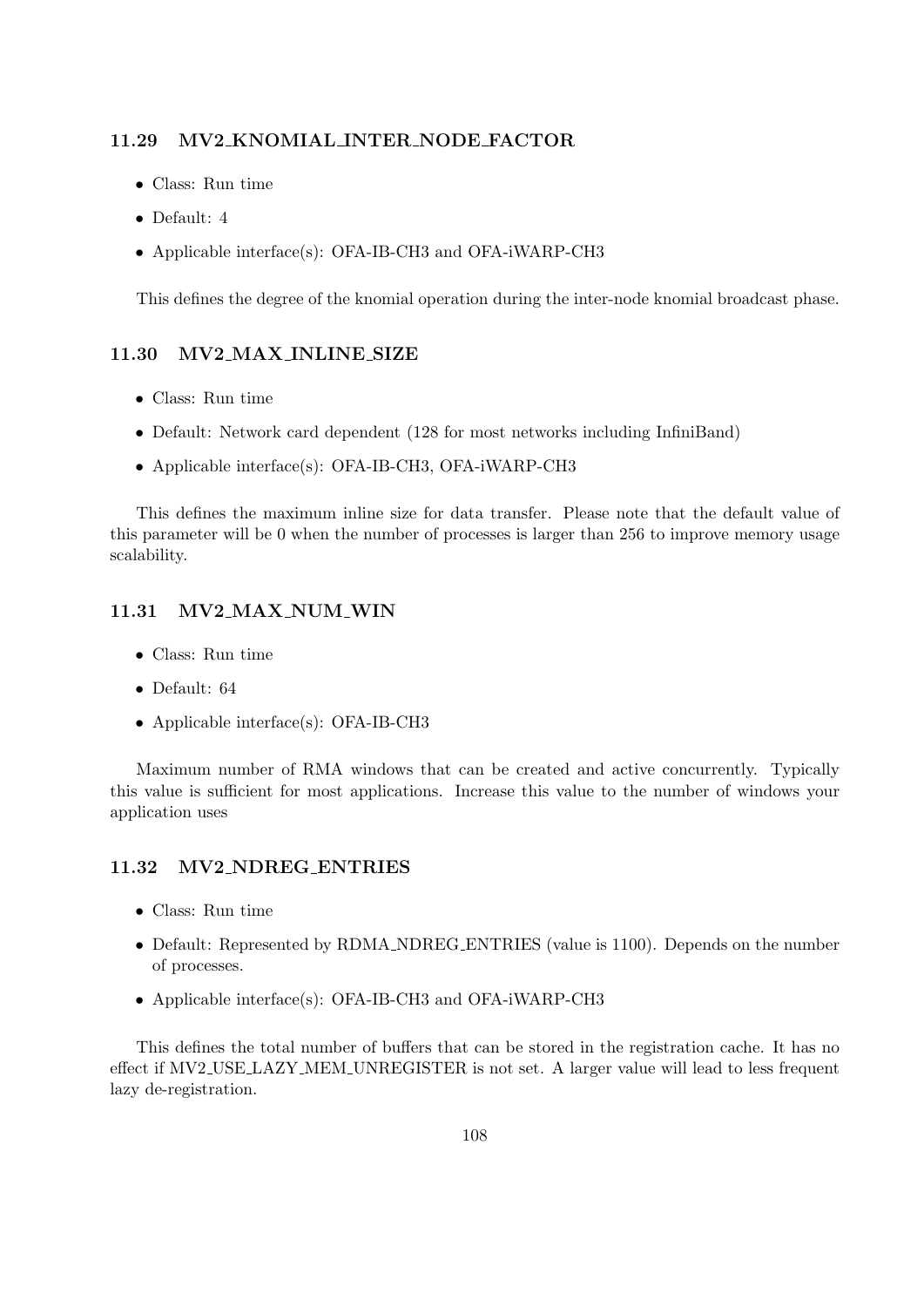## 11.33 MV2 NUM HCAS

- Class: Run time
- Default: 1
- Applicable interface(s): OFA-IB-CH3, OFA-iWARP-CH3

This parameter indicates number of InfiniBand adapters to be used for communication on an end node.

## 11.34 MV2 NUM PORTS

- Class: Run time
- Default: 1
- Applicable interface(s): OFA-IB-CH3, OFA-iWARP-CH3

This parameter indicates number of ports per InfiniBand adapter to be used for communication per adapter on an end node.

## 11.35 MV2 DEFAULT PORT

- Class: Run time
- Default: none
- Applicable interface(s): OFA-IB-CH3, OFA-iWARP-CH3

This parameter is to select the specific HCA port on a active multi port InfiniBand adapter

## 11.36 MV2 NUM SA QUERY RETRIES

- Class: Run time
- Default: 20
- Applicable Interface(s): OFA-IB-CH3, OFA-iWARP-CH3

Number of times the MPI library will attempt to query the subnet to obtain the path record information before giving up.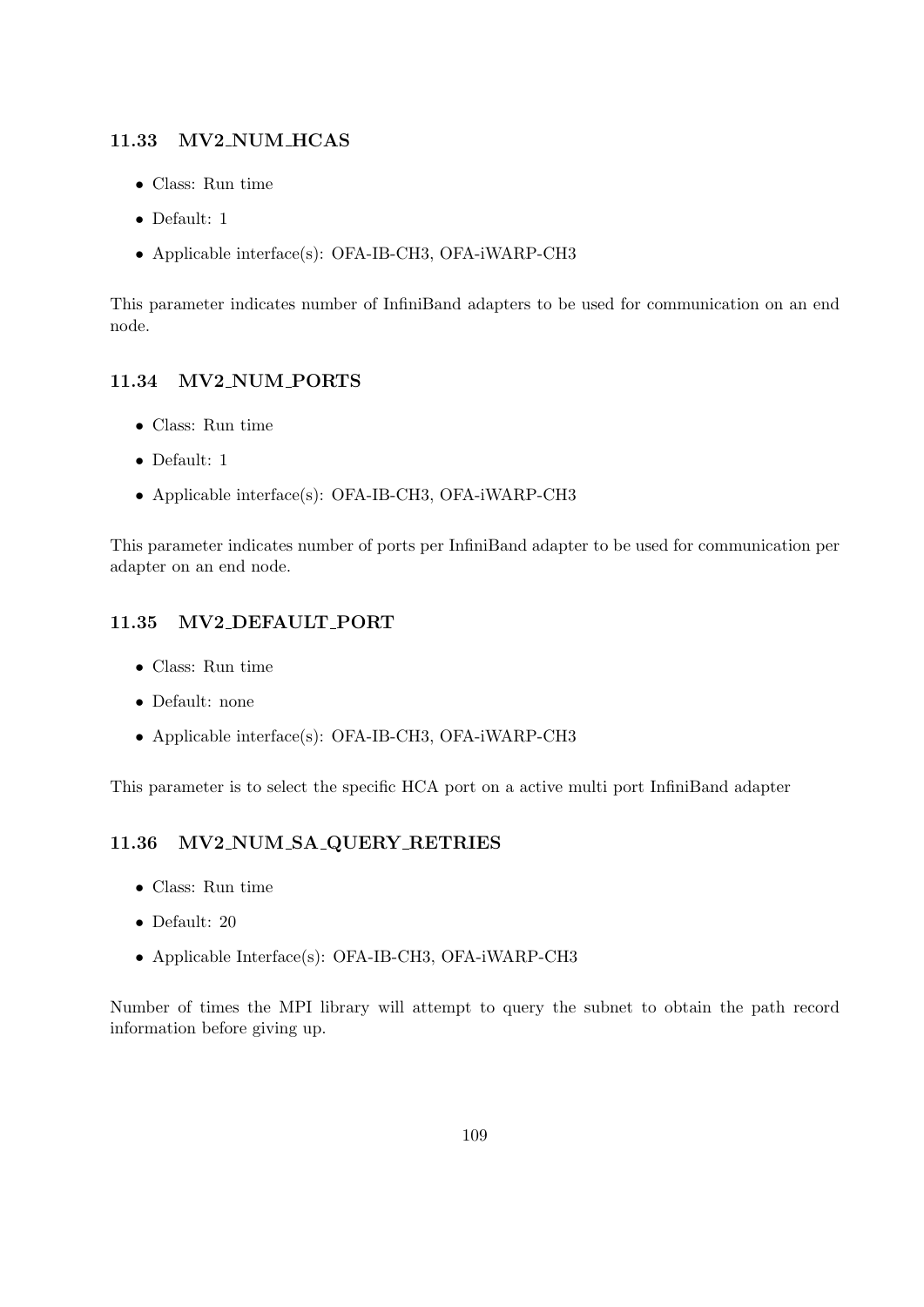## 11.37 MV2 NUM QP PER PORT

- Class: Run time
- Default: 1
- Applicable interface(s): OFA-IB-CH3, OFA-iWARP-CH3

This parameter indicates number of queue pairs per port to be used for communication on an end node. This is useful in the presence of multiple send/recv engines available per port for data transfer.

## 11.38 MV2 RAIL SHARING POLICY

- Class: Run time
- Default: Rail Binding in round-robin
- Value Domain: USE FIRST, ROUND ROBIN, FIXED MAPPING
- Applicable interface(s): OFA-IB-CH3, OFA-iWARP-CH3

This specifies the policy that will be used to assign HCAs to each of the processes. In the previous versions of MVAPICH2 it was known as MV2 SM SCHEDULING.

# 11.39 MV2 RAIL SHARING LARGE MSG THRESHOLD

- Class: Run time
- Default: 16K
- Applicable interface(s): OFA-IB-CH3, OFA-iWARP-CH3

This specifies the threshold for the message size beyond which striping will take place. In the previous versions of MVAPICH2 it was known as MV2 STRIPING THRESHOLD

# 11.40 MV2 PROCESS TO RAIL MAPPING

- Class: Run time
- Default: NONE
- Value Domain: BUNCH, SCATTER, <CUSTOM LIST>
- Applicable interface(s): OFA-IB-CH3, OFA-iWARP-CH3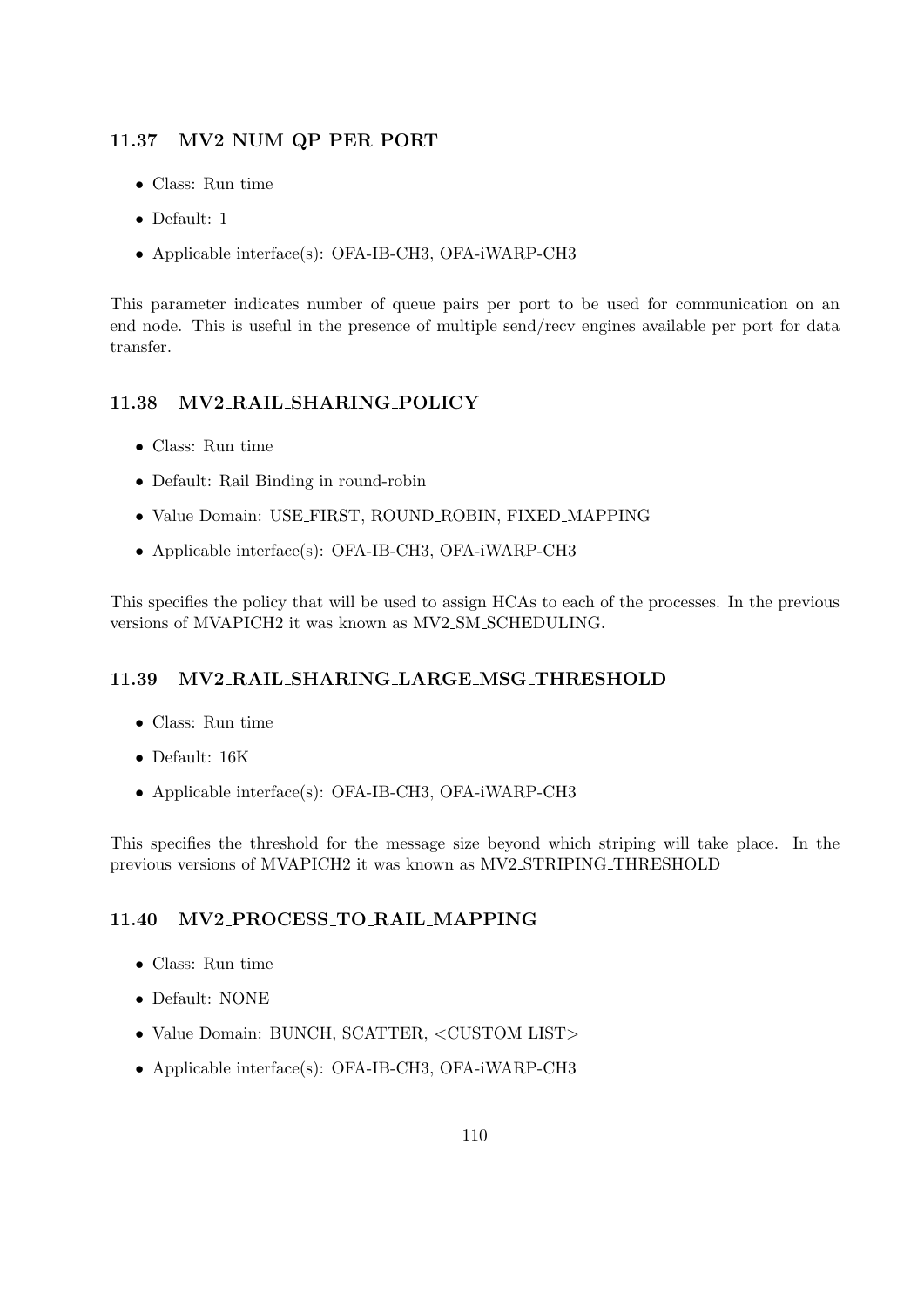When MV2 RAIL SHARING POLICY is set to the value "FIXED MAPPING" this variable decides the manner in which the HCAs will be mapped to the rails. The  $\langle$ CUSTOM LIST $\rangle$  is colon(:) separated list with the HCA ranks specified. e.g. 0:1:1:0. This list must map equally to the number of local processes on the nodes failing which, the default policy will be used. Similarly the number of processes on each node must be the same. The detailed usage of this parameter is described in Section [6.13.](#page-58-0)

#### 11.41 MV2 RDMA FAST PATH BUF SIZE

- Class: Run time
- Default: Architecture dependent
- Applicable interface(s): OFA-IB-CH3 and OFA-iWARP-CH3

The size of the buffer used in RDMA fast path communication. This value will be ineffective if MV2 USE RDMA FAST PATH is not set

#### 11.42 MV2 NUM RDMA BUFFER

- Class: Run time
- Default: Architecture dependent (32 for EM64T)
- Applicable interface(s): OFA-IB-CH3 and OFA-iWARP-CH3

The number of RDMA buffers used for the RDMA fast path. This fast path is used to reduce latency and overhead of small data and control messages. This value will be ineffective if MV2 USE RDMA FAST PATH is not set.

### 11.43 MV2 ON DEMAND THRESHOLD

- Class: Run Time
- Default: 64 (OFA-IB-CH3), 16 (OFA-iWARP-CH3)
- Applicable interface(s): OFA-IB-CH3 and OFA-iWARP-CH3

This defines threshold for enabling on-demand connection management scheme. When the size of the job is larger than the threshold value, on-demand connection management will be used.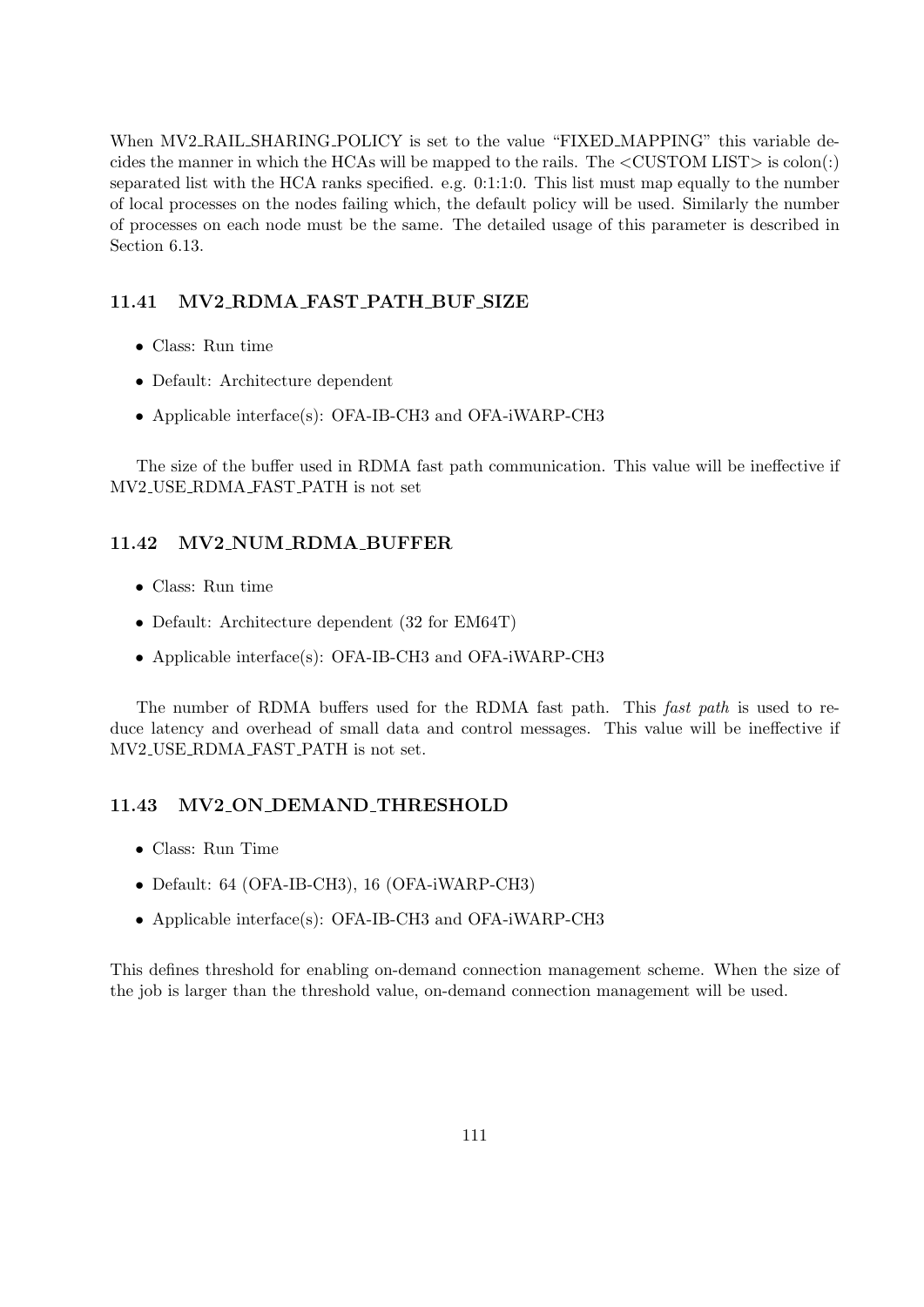#### 11.44 MV2 HOMOGENEOUS CLUSTER

- Class: Run Time
- Default: 0
- Applicable interface(s): OFA-IB-CH3 and OFA-iWARP-CH3

Set this parameter to 1 on homogeneous clusters to optimize the job start-up

#### 11.45 MV2 PREPOST DEPTH

- Class: Run time
- Default: 64
- Applicable interface(s): OFA-IB-CH3 and OFA-iWARP-CH3

This defines the number of buffers pre-posted for each connection to handle send/receive operations.

#### 11.46 MV2 PSM DEBUG

- Class: Run time (Debug)
- Default: 0
- Applicable interface: PSM

This parameter enables the dumping of run-time debug counters from the MVAPICH2-PSM progress engine. Counters are dumped every PSM DUMP FREQUENCY seconds.

#### 11.47 MV2 PSM DUMP FREQUENCY

- Class: Run time (Debug)
- Default: 10 seconds
- Applicable interface: PSM

This parameters sets the frequency for dumping MVAPICH2-PSM debug counters. Value takes effect only in PSM DEBUG is enabled.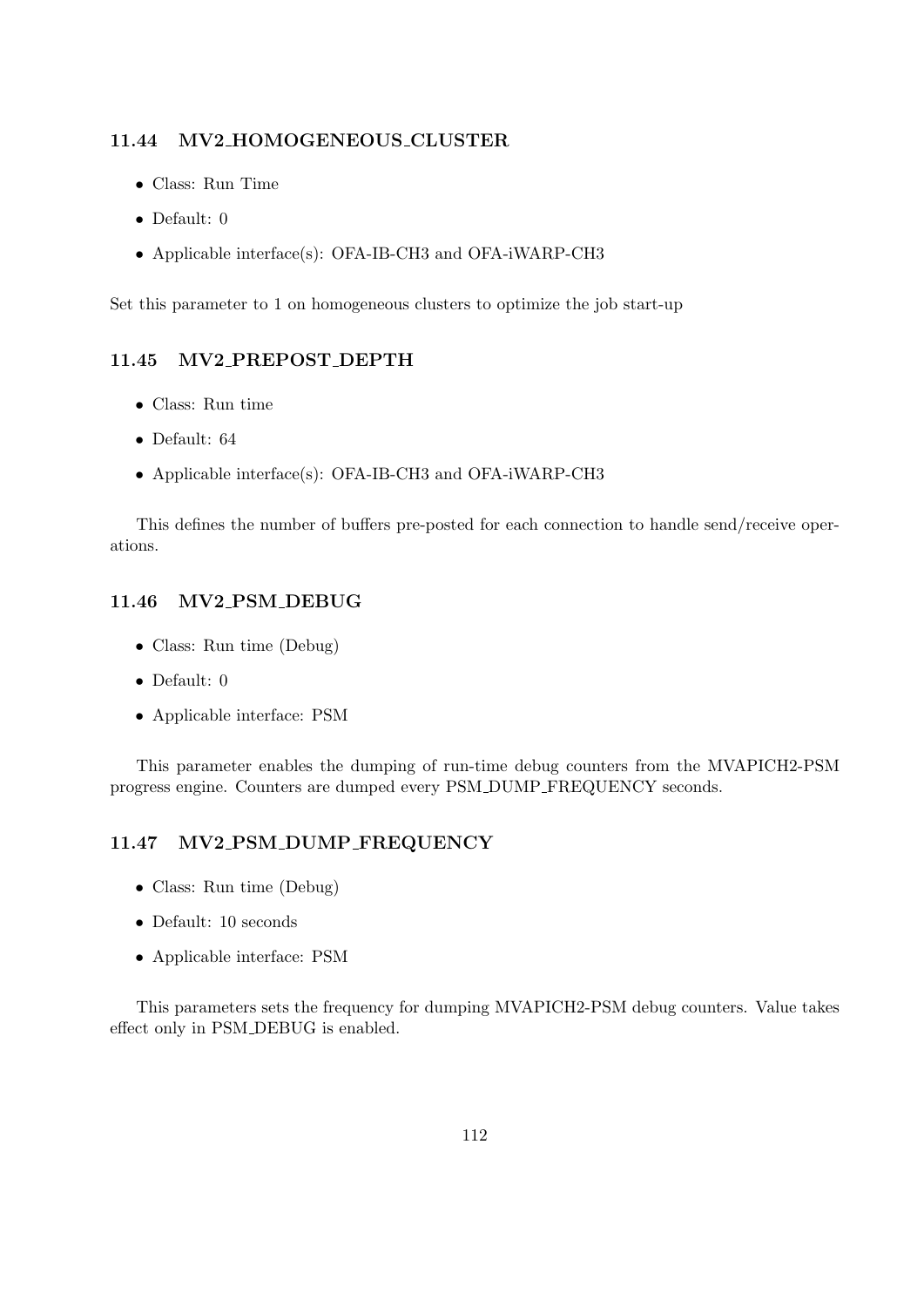#### 11.48 MV2 PUT FALLBACK THRESHOLD

- Class: Run time
- This threshold value needs to be set in bytes.
- This option is effective if we define ONE\_SIDED flag.
- Applicable interface(s): OFA-IB-CH3 and OFA-iWARP-CH3

This defines the threshold beyond which the MPI Put implementation is based on direct one sided RDMA operations.

#### 11.49 MV2 RAIL SHARING LARGE MSG THRESHOLD

- Class: Run Time
- Default: 16 KB
- Applicable interface(s): OFA-IB-CH3, OFA-iWARP-CH3

This parameter specifies the message size above which we begin the stripe the message across multiple rails (if present).

#### 11.50 MV2 RDMA CM ARP TIMEOUT

- Class: Run Time
- Default: 2000 ms
- Applicable interface(s): OFA-IB-CH3, OFA-iWARP-CH3, OFA-RoCE-CH3

This parameter specifies the ARP timeout to be used by RDMA CM module.

### 11.51 MV2 RDMA CM MAX PORT

- Class: Run Time
- Default: Unset
- Applicable interface(s): OFA-IB-CH3, OFA-iWARP-CH3, OFA-RoCE-CH3

This parameter specifies the upper limit of the port range to be used by the RDMA CM module when choosing the port on which it listens for connections.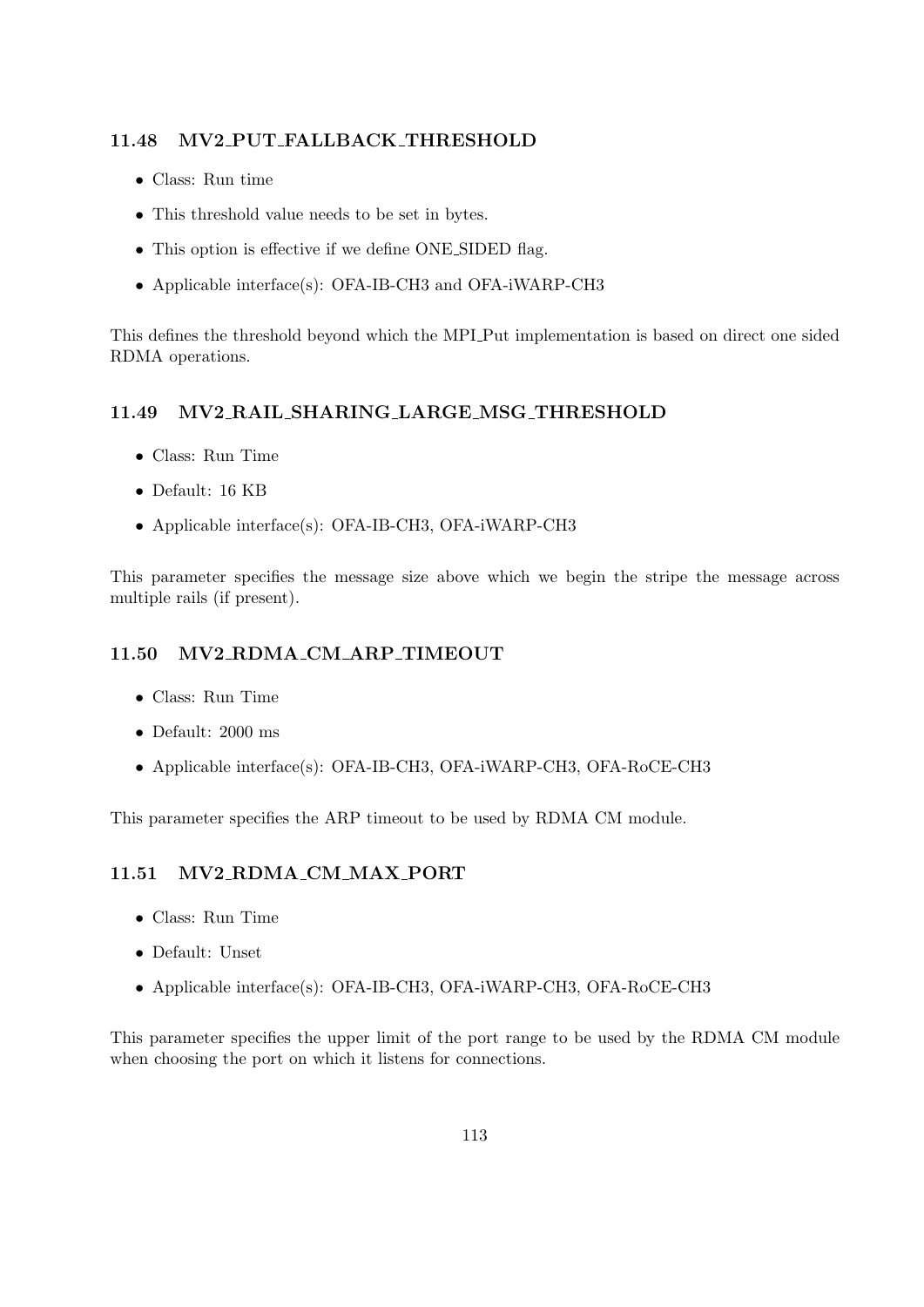### 11.52 MV2 RDMA CM MIN PORT

- Class: Run Time
- Default: Unset
- Applicable interface(s): OFA-IB-CH3, OFA-iWARP-CH3, OFA-RoCE-CH3

This parameter specifies the lower limit of the port range to be used by the RDMA CM module when choosing the port on which it listens for connections.

## 11.53 MV2 REDUCE 2LEVEL MSG

- Class: Run Time
- Default: 32K Bytes.
- Applicable interface(s): OFA-IB-CH3 and OFA-iWARP-CH3

This parameter can be used to determine the threshold for the 2-level reduce algorithm. We now use the shared-memory-based algorithm for messages smaller than the MV2 SHMEM REDUCE MSG [\(11.63\)](#page-124-0), the 2-level algorithm for medium sized messages up to the threshold defined by this parameter. We use the default point-to-point algorithms messages larger than this threshold.

### 11.54 MV2 RNDV PROTOCOL

- Class: Run time
- Default: RPUT
- Applicable interface(s): OFA-IB-CH3, OFA-iWARP-CH3

The value of this variable can be set to choose different Rendezvous protocols. RPUT (default RDMA-Write) RGET (RDMA Read based), R3 (send/recv based).

#### 11.55 MV2 R3 THRESHOLD

- Class: Run time
- Default: MV2 IBA EAGER THRESHOLD
- Applicable interface(s): OFA-IB-CH3, OFA-iWARP-CH3

The value of this variable controls what message sizes go over the R3 rendezvous protocol. Messages above this message size use MV2 RNDV PROTOCOL.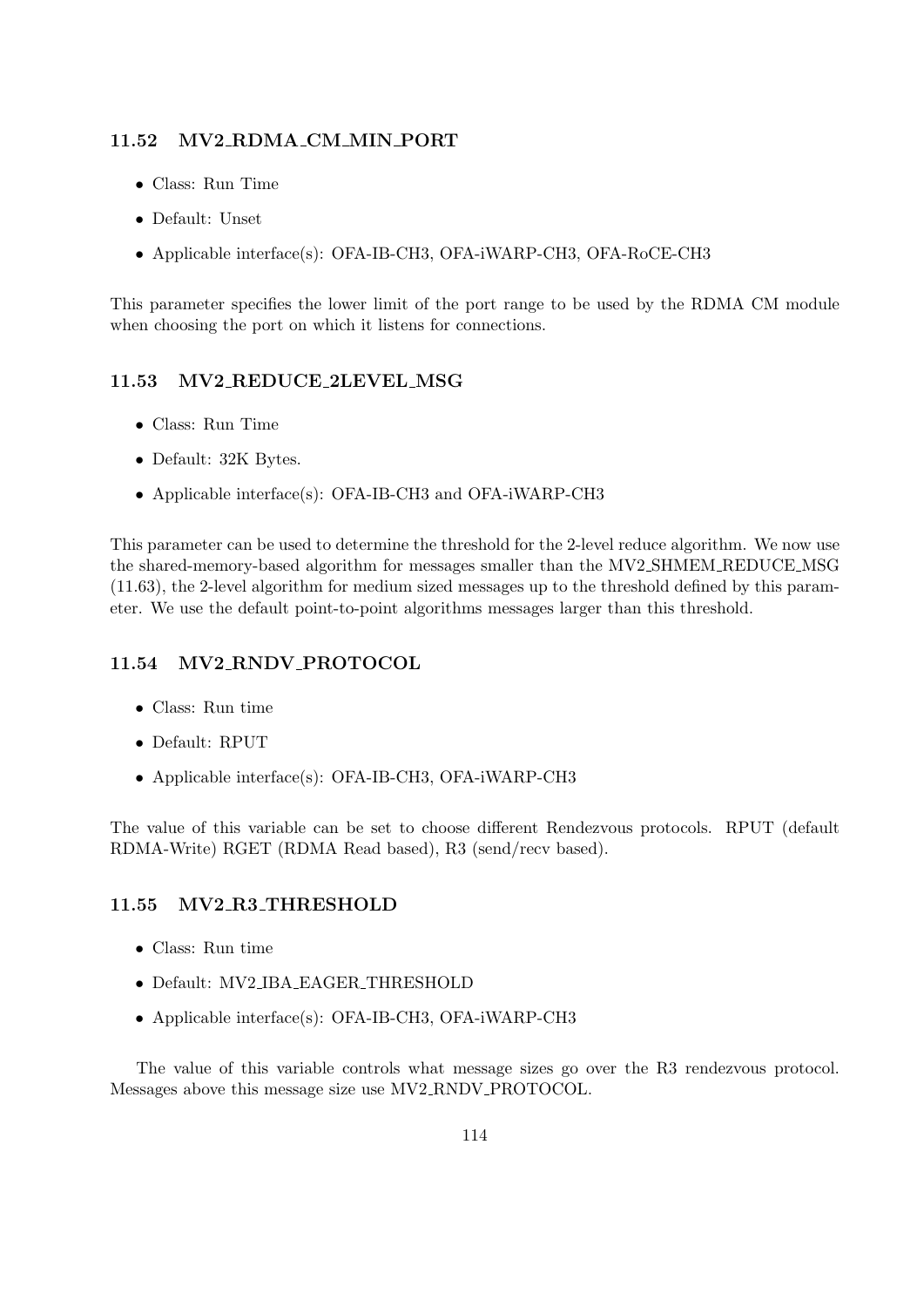### 11.56 MV2 R3 NOCACHE THRESHOLD

- Class: Run time
- Default: 32768
- Applicable interface(s): OFA-IB-CH3, OFA-iWARP-CH3

The value of this variable controls what message sizes go over the R3 rendezvous protocol when the registration cache is disabled (MV2\_USE\_LAZY\_MEM\_UNREGISTER=0). Messages above this message size use MV2 RNDV PROTOCOL.

### <span id="page-123-0"></span>11.57 MV2 SHMEM ALLREDUCE MSG

- Class: Run Time
- $\bullet\,$  Default:  $1\ll 15$
- Applicable interface(s): OFA-IB-CH3, OFA-iWARP-CH3

The SHMEM AllReduce is used for messages less than this threshold.

#### 11.58 MV2 SHMEM BCAST LEADERS

- Class: Run time
- Default: 4096

The number of leader processes that will take part in the SHMEM broadcast operation. Must be greater than the number of nodes in the job.

## 11.59 MV2 SHMEM BCAST MSG

- Class: Run Time
- $\bullet$  Default:  $1 \ll 20$
- Applicable interface(s): OFA-IB-CH3, OFA-iWARP-CH3

The SHMEM bcast is used for messages less than this threshold.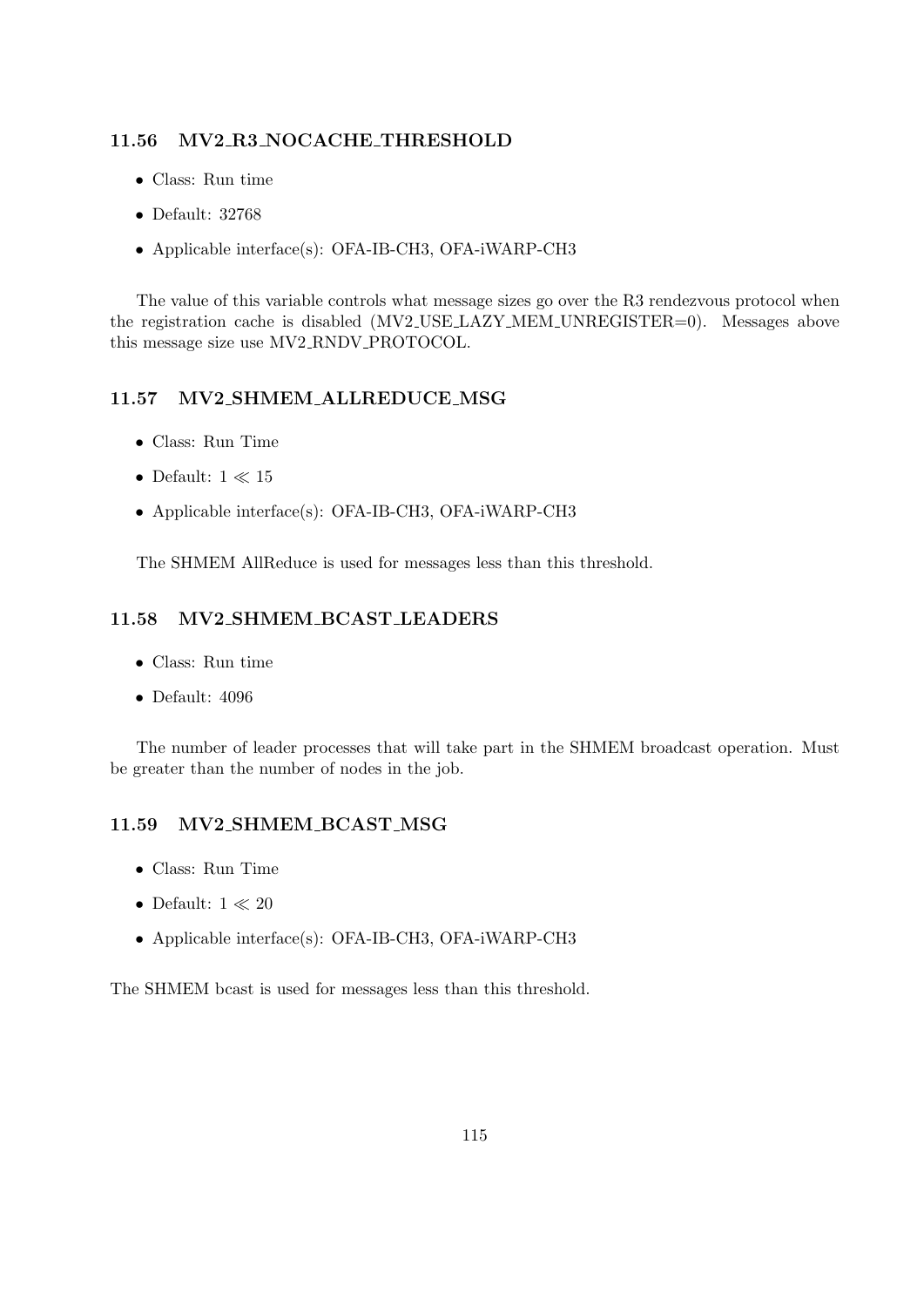#### 11.60 MV2 SHMEM COLL MAX MSG SIZE

- Class: Run Time
- Applicable interface(s): OFA-IB-CH3, OFA-iWARP-CH3

This parameter can be used to select the max buffer size of message for shared memory collectives.

### 11.61 MV2 SHMEM COLL NUM COMM

- Class: Run Time
- Applicable interface(s): OFA-IB-CH3, OFA-iWARP-CH3

This parameter can be used to select the number of communicators using shared memory collectives.

#### 11.62 MV2 SHMEM DIR

- Class: Run Time
- Applicable interface(s): OFA-IB-CH3 and OFA-iWARP-CH3
- Default: /dev/shm for Linux and /tmp for Solaris

This parameter can be used to specify the path to the shared memory files for intra-node communication.

#### <span id="page-124-0"></span>11.63 MV2 SHMEM REDUCE MSG

- Class: Run Time
- $\bullet\,$  Default:  $1\ll 13$
- Applicable interface(s): OFA-IB-CH3, OFA-iWARP-CH3

The SHMEM reduce is used for messages less than this threshold.

#### 11.64 MV2 SM SCHEDULING

- Class: Run Time
- Default: USE FIRST (Options: ROUND ROBIN)
- Applicable interface(s): OFA-IB-CH3, OFA-iWARP-CH3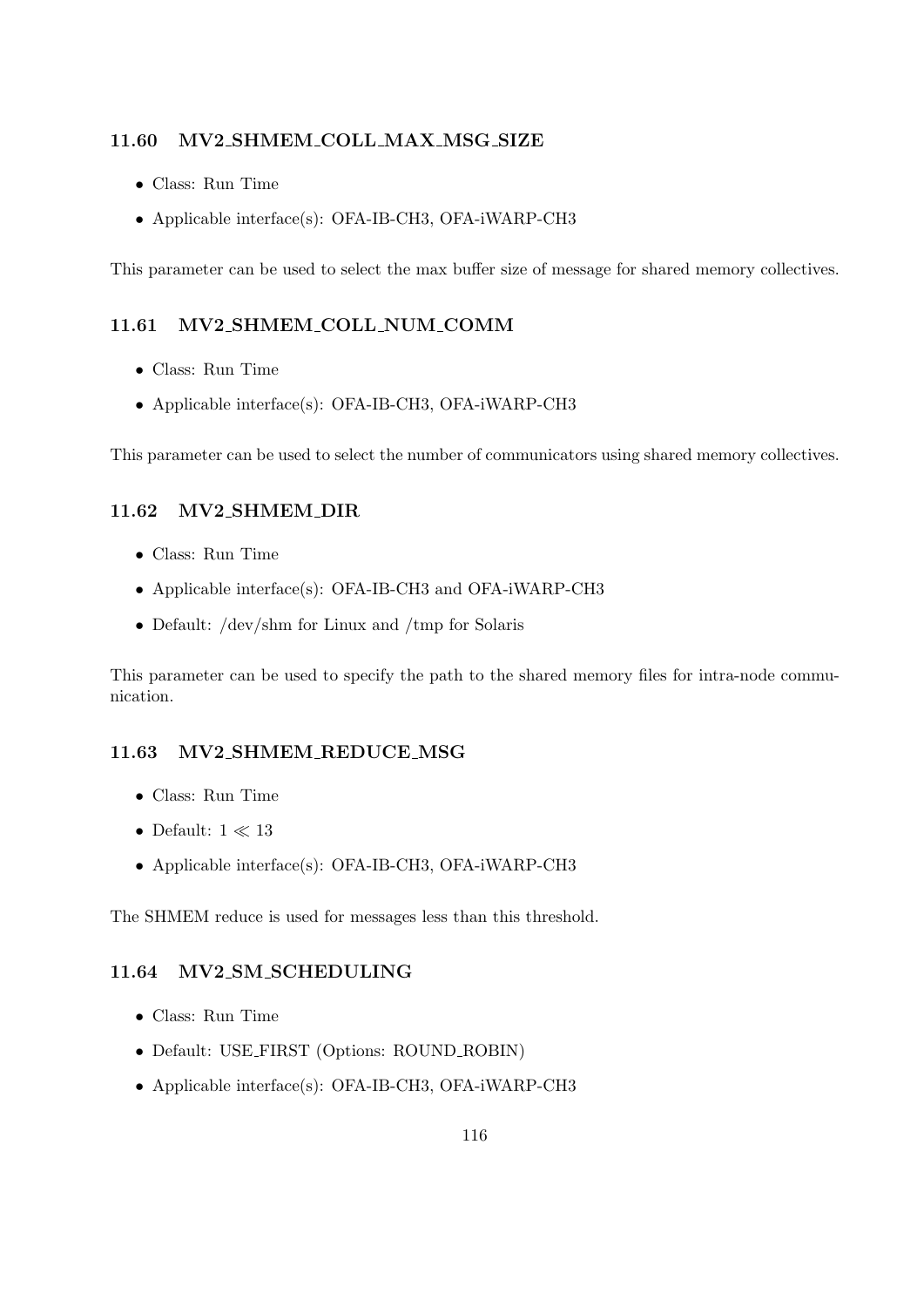#### 11.65 MV2 SMP USE LIMIC2

- Class: Run Time
- Default: On if configured with –with-limic2
- Applicable interface(s): OFA-IB-CH3 and OFA-iWARP-CH3

This parameter enables/disables LiMIC2 at run time. It does not take effect if MVAPICH2 is not configured with –with-limic2.

#### 11.66 MV2 SMP USE CMA

- Class: Run Time
- Default: On unless configured with –without-cma
- Applicable interface(s): OFA-IB-CH3 and OFA-iWARP-CH3

This parameter enables/disables CMA based intra-node communication at run time. It does not take effect if MVAPICH2 is configured with –without-cma. When –with-limic2 is included in the configure flags, LiMIC2 is used in preference over CMA. Please set MV2 SMP USE LIMIC2 to 0 in order to choose CMA if MVAPICH2 is configured with –with-limic2.

### 11.67 MV2 SRQ LIMIT

- Class: Run Time
- Default: 30
- Applicable interface(s): OFA-IB-CH3, OFA-iWARP-CH3

This is the low water-mark limit for the Shared Receive Queue. If the number of available work entries on the SRQ drops below this limit, the flow control will be activated.

#### 11.68 MV2 SRQ MAX SIZE

- Class: Run Time
- Default: 4096
- Applicable interface(s): OFA-IB-CH3, OFA-iWARP-CH3

This is the maximum number of work requests allowed on the Shared Receive Queue. Upon receiving a SRQ limit event, the current value of MV2 SRQ SIZE will be doubled or moved to the maximum of MV2 SRQ MAX SIZE, whichever is smaller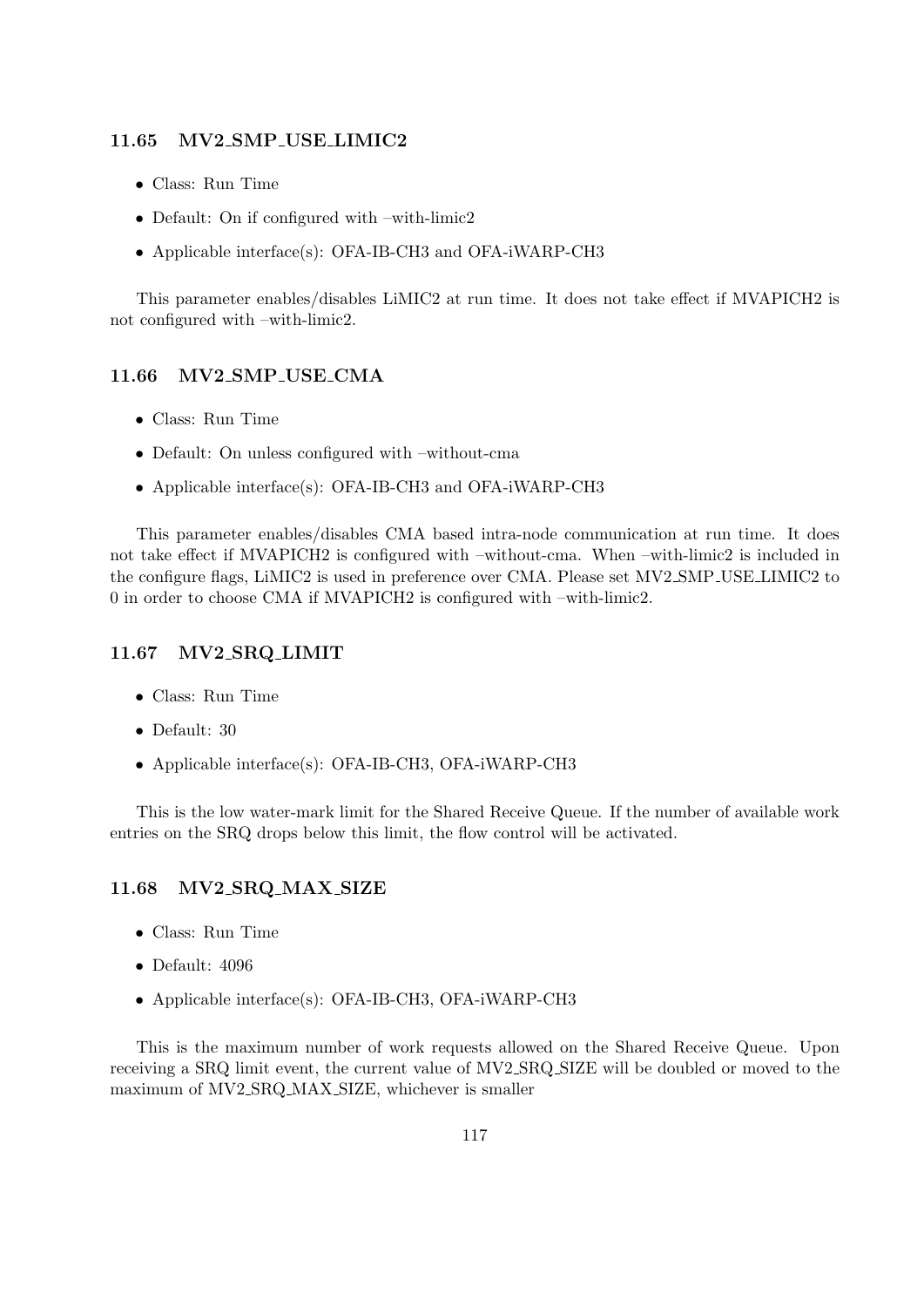#### 11.69 MV2 SRQ SIZE

- Class: Run Time
- Default: 256
- Applicable interface(s): OFA-IB-CH3, OFA-iWARP-CH3

This is the initial number of work requests posted to the Shared Receive Queue.

#### 11.70 MV2 STRIPING THRESHOLD

- Class: Run Time
- Default: 8192
- Applicable interface(s): OFA-IB-CH3, OFA-iWARP-CH3

This parameter specifies the message size above which we begin the stripe the message across multiple rails (if present).

### 11.71 MV2 SUPPORT DPM

- Class: Run time
- Default: 0 (disabled)
- Applicable interface: OFA-IB-CH3

This option enables the dynamic process management interface and on-demand connection management.

## 11.72 MV2 USE APM

- Class: Run Time
- Applicable interface(s): OFA-IB-CH3

This parameter is used for recovery from network faults using Automatic Path Migration. This functionality is beneficial in the presence of multiple paths in the network, which can be enabled by using lmc mechanism.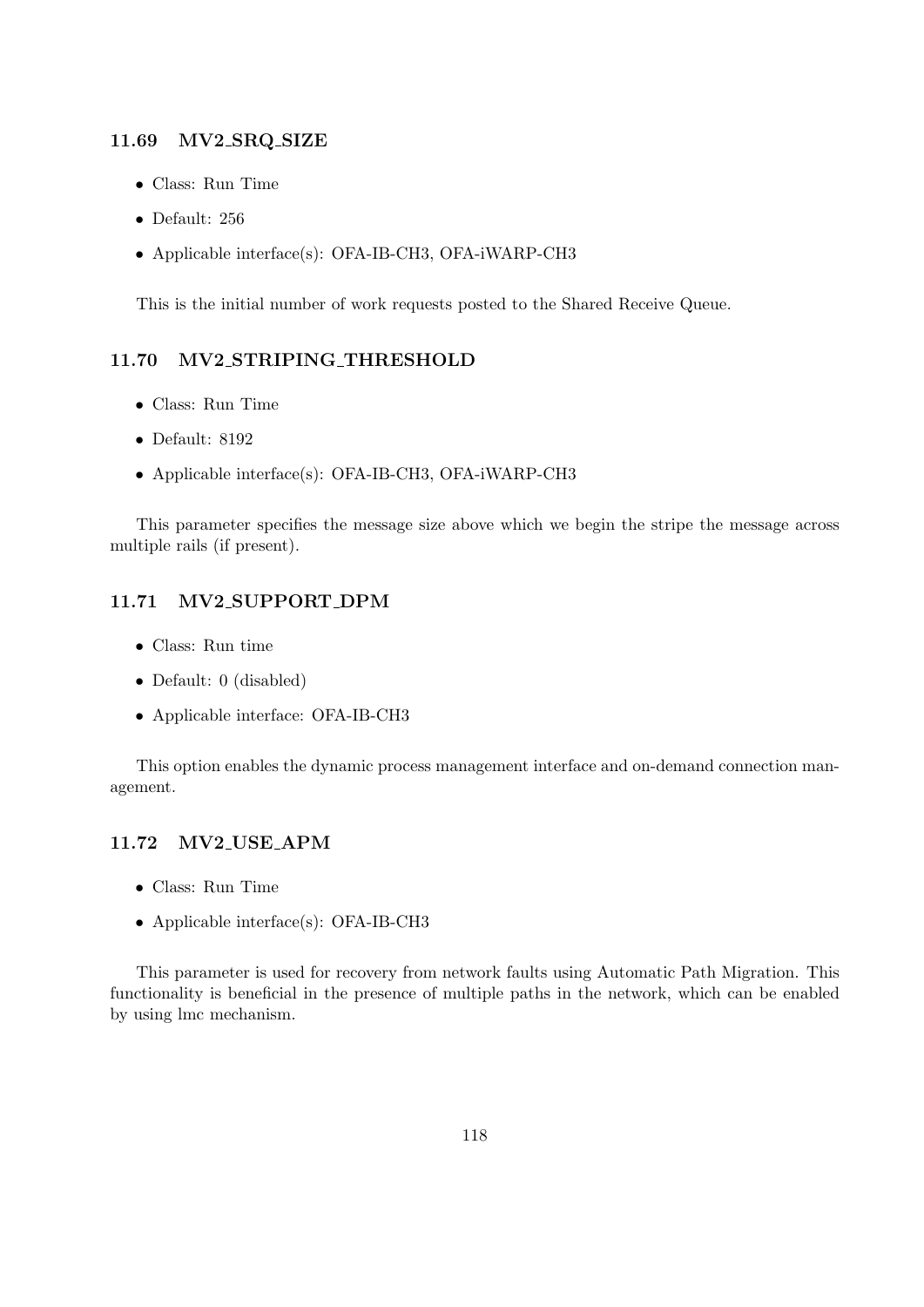#### 11.73 MV2 USE APM TEST

- Class: Run Time
- Applicable interface(s): OFA-IB-CH3

This parameter is used for testing the Automatic Path Migration functionality. It periodically moves the alternate path as the primary path of communication and re-loads another alternate path.

## 11.74 MV2 USE BLOCKING

- Class: Run time
- Default: 0
- Applicable interface(s): OFA-IB-CH3

Setting this parameter enables MVAPICH2 to use blocking mode progress. MPI applications do not take up any CPU when they are waiting for incoming messages.

#### 11.75 MV2 USE COALESCE

- Class: Run time
- Default: unset
- Applicable interface(s): OFA-IB-CH3, OFA-iWARP-CH3

Setting this parameter enables message coalescing to increase small message throughput

#### 11.76 MV2 USE DIRECT GATHER

- Class: Run time
- Default: set
- Applicable interface(s): OFA-IB-CH3 and OFA-iWARP-CH3

Use the "Direct" algorithm for the MPI Gather operation. If this parameter is set to 0 at run-time, the "Direct" algorithm will not be invoked.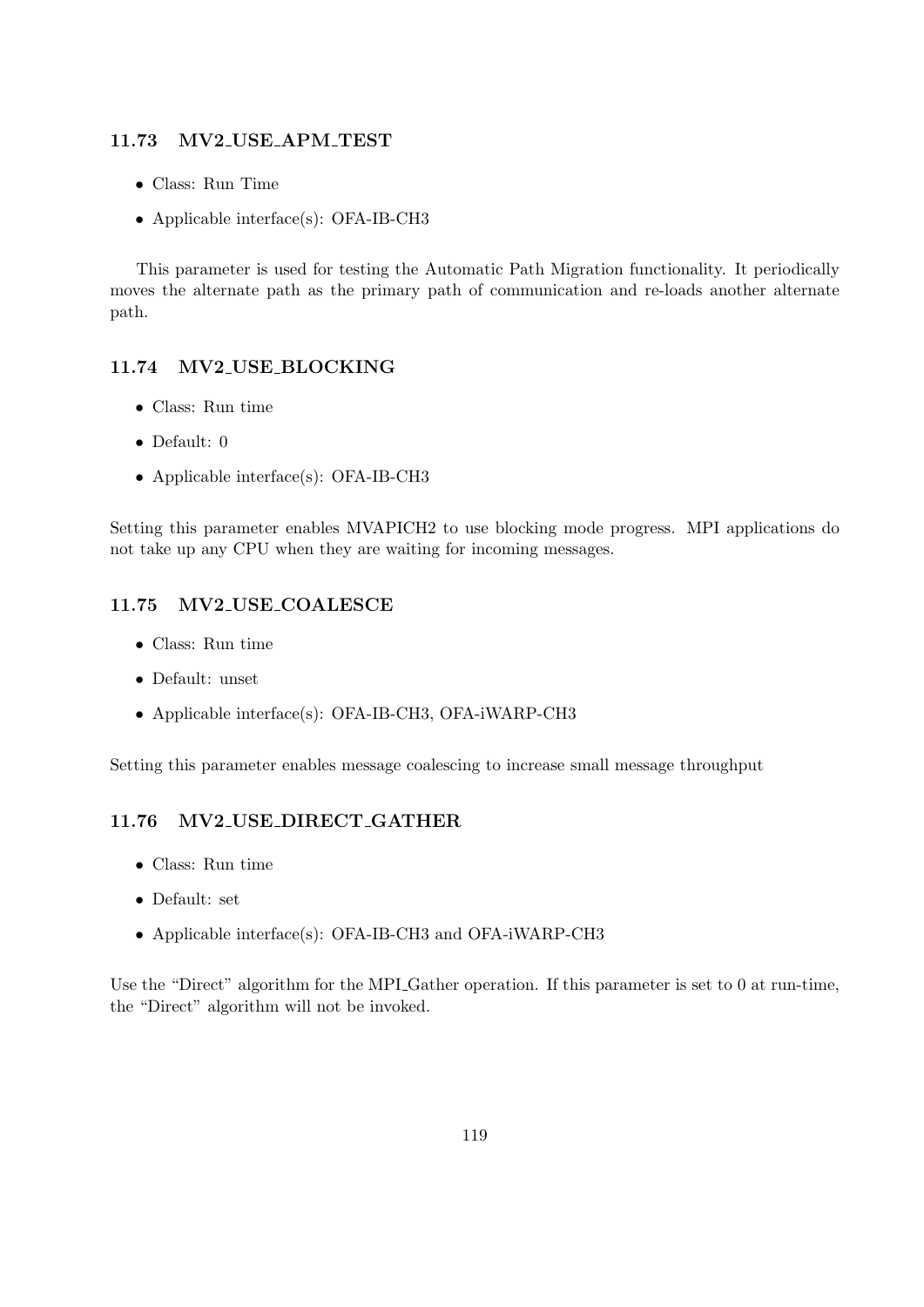### 11.77 MV2 USE DIRECT SCATTER

- Class: Run time
- Default: set
- Applicable interface(s): OFA-IB-CH3 and OFA-iWARP-CH3

Use the "Direct" algorithm for the MPI Scatter operation. If this parameter is set to 0 at run-time, the "Direct" algorithm will not be invoked.

## 11.78 MV2 USE HSAM

- Class: Run Time
- Applicable interface(s): OFA-IB-CH3

This parameter is used for utilizing hot-spot avoidance with InfiniBand clusters. To leverage this functionality, the subnet should be configured with lmc greater than zero. Please refer to section [6.22](#page-76-0) for detailed information.

#### 11.79 MV2 USE IWARP MODE

- Class: Run Time
- Default: unset
- Applicable interface(s): OFA-IB-CH3, OFA-iWARP-CH3

This parameter enables the library to run in iWARP mode.

## 11.80 MV2 USE LAZY MEM UNREGISTER

- Class: Run time
- Default: set
- Applicable interface(s): OFA-IB-CH3 and OFA-iWARP-CH3

Setting this parameter enables MVAPICH2 to use memory registration cache.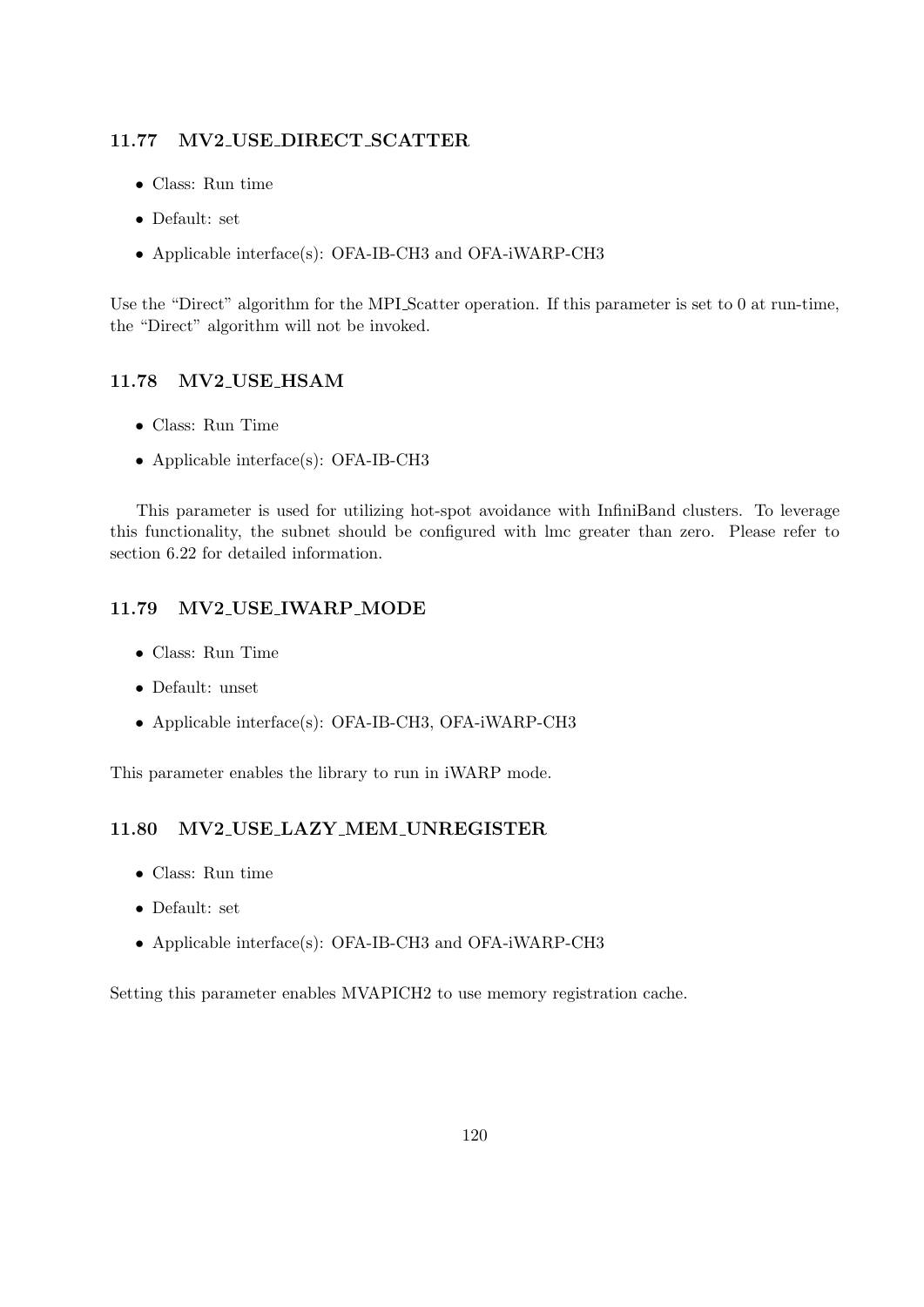### 11.81 MV2 USE RoCE

- Class: Run Time
- Default: Un Set
- Applicable interface(s): OFA-IB-CH3

This parameter enables the use of RDMA over Ethernet for MPI communication. The underlying HCA and network must support this feature.

## 11.82 MV2 DEFAULT GID INDEX

- Class: Run Time
- Default: 0
- Applicable interface(s): OFA-IB-CH3

In RoCE mode, this parameter allows to choose non-default GID index in loss-less ethernet setup using VLANs

## <span id="page-129-0"></span>11.83 MV2 USE RDMA CM

- Class: Run Time
- Default: Network Dependent (set for OFA-iWARP-CH3 and unset for OFA-IB-CH3/OFA-RoCE-CH3)
- Applicable interface(s): OFA-IB-CH3, OFA-iWARP-CH3, OFA-RoCE-CH3

This parameter enables the use of RDMA CM for establishing the connections.

### 11.84 MV2 RDMA CM MULTI SUBNET SUPPORT

- Class: Run Time
- Default: Unset
- Applicable interface(s): OFA-IB-CH3, OFA-iWARP-CH3

This parameter allows MPI jobs to be run across multiple subnets interconnected by InfiniBand routers. Note that this requires RDMA\_CM support to be enabled at configure time and runtime. Note that, RDMA CM support is enabled by default at configure time. At runtime, the MV2 USE RDMA CM environment variable described in Section [11.83](#page-129-0) must be set to 1.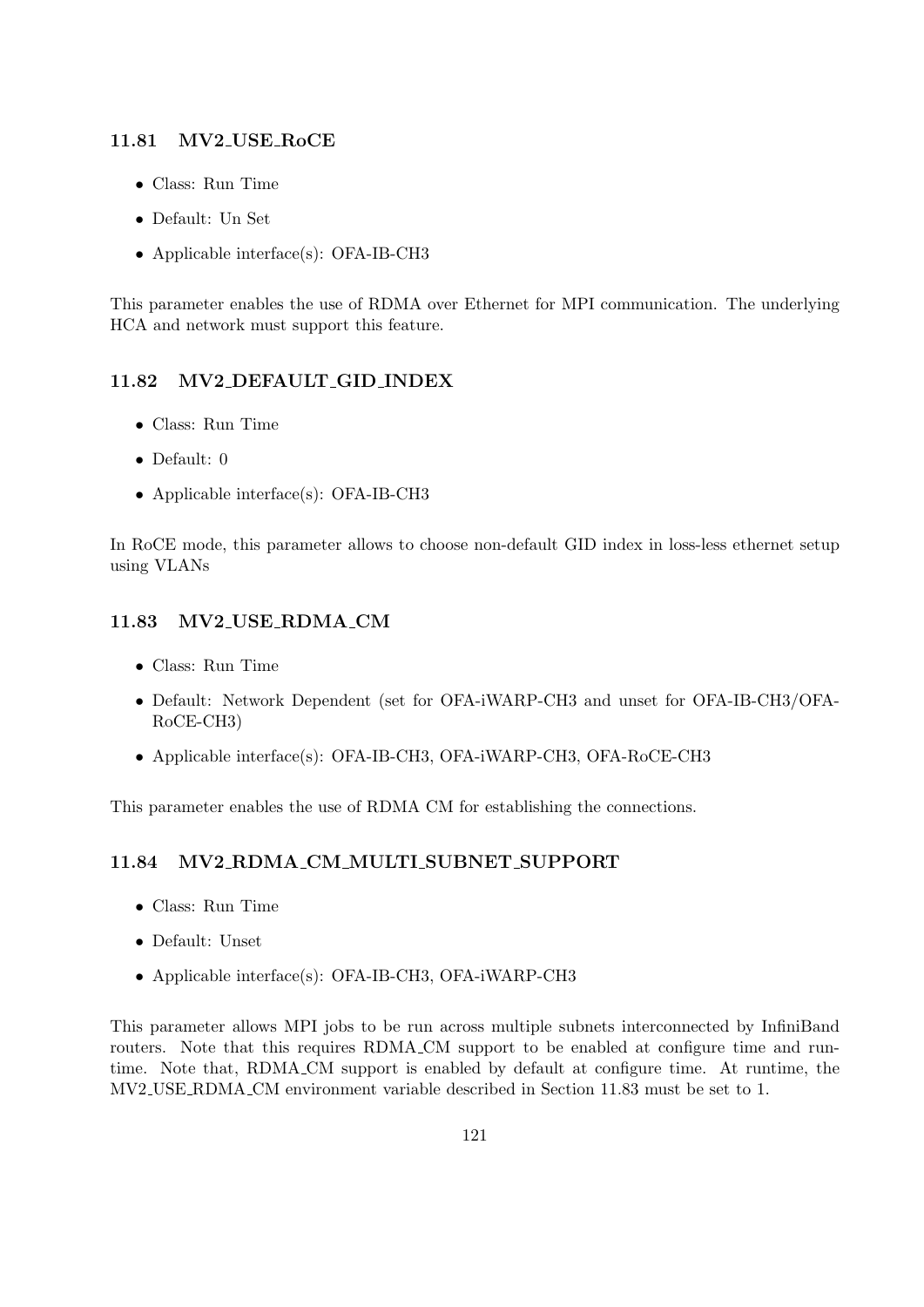## 11.85 MV2 RDMA CM CONF FILE PATH

- Class: Run Time
- Default: Network Dependent (set for OFA-iWARP-CH3 and unset for OFA-IB-CH3/OFA-RoCE-CH3)
- Applicable interface(s): OFA-IB-CH3, OFA-iWARP-CH3, OFA-RoCE-CH3

This parameter is to specify the path to mv2.conf file. If this is not given, then it searches in the default location /etc/mv2.conf

## 11.86 MV2 USE RDMA FAST PATH

- Class: Run time
- Default: set
- Applicable interface(s): OFA-IB-CH3 and OFA-iWARP-CH3

Setting this parameter enables MVAPICH2 to use adaptive RDMA fast path features for OFA-IB-CH3 interface.

## 11.87 MV2 USE RDMA ONE SIDED

- Class: Run time
- Default: set
- Applicable interface(s): OFA-IB-CH3 and OFA-iWARP-CH3

Setting this parameter allows MVAPICH2 to use optimized one sided implementation based RDMA operations.

### 11.88 MV2 USE RING STARTUP

- Class: Run time
- Default: set
- Applicable interface(s): OFA-IB-CH3

Setting this parameter enables MVAPICH2 to use ring based start up.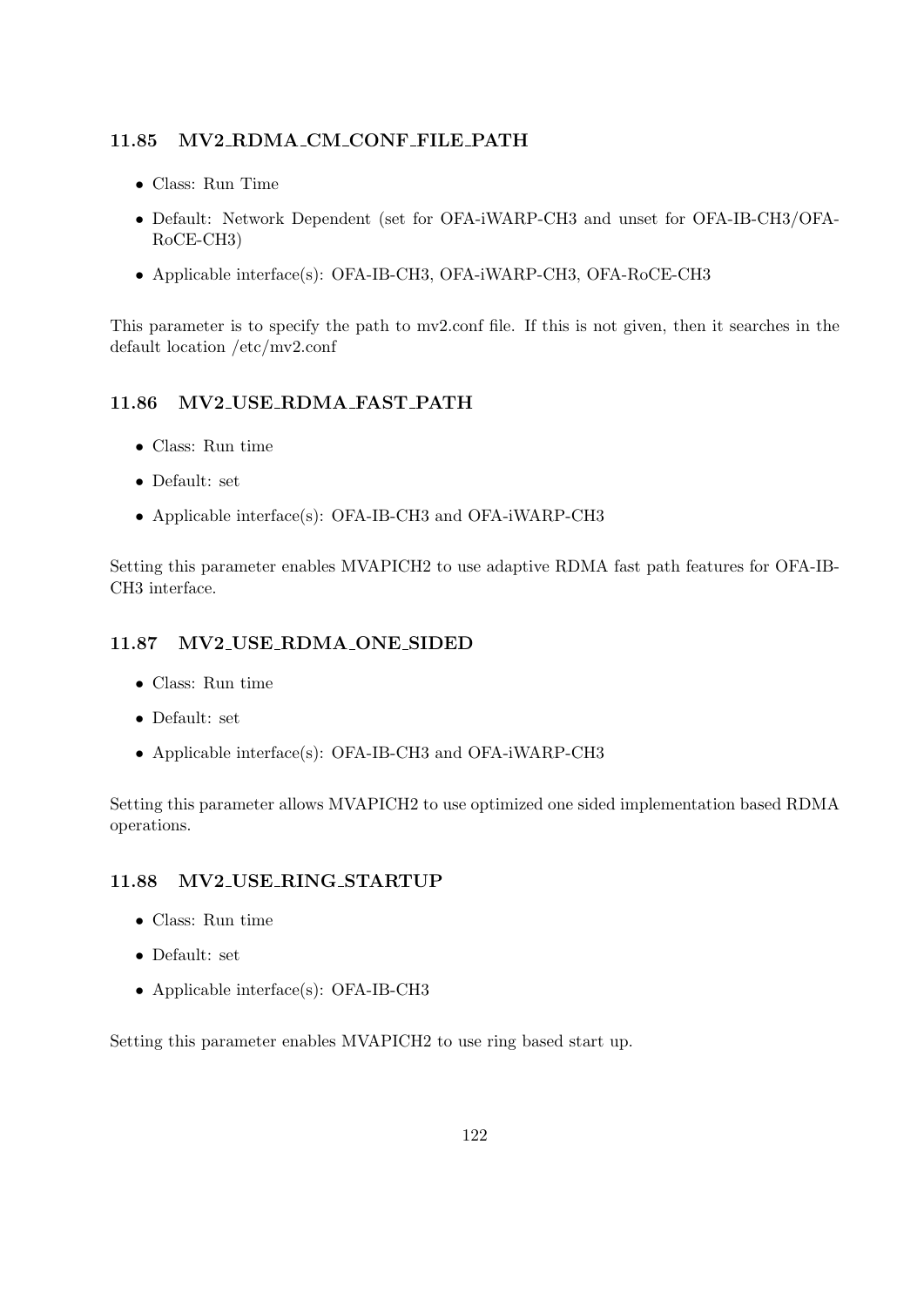### 11.89 MV2 USE SHARED MEM

- Class: Run time
- Default: set
- Applicable interface(s): OFA-IB-CH3 and OFA-iWARP-CH3

Use shared memory for intra-node communication.

### 11.90 MV2 USE SHMEM ALLREDUCE

- Class: Run Time
- Applicable interface(s): OFA-IB-CH3 and OFA-iWARP-CH3

This parameter can be used to turn off shared memory based MPI Allreduce for OFA-IB-CH3 over IBA by setting this to 0.

### 11.91 MV2 USE SHMEM BARRIER

- Class: Run Time
- Applicable interface(s): OFA-IB-CH3 and OFA-iWARP-CH3

This parameter can be used to turn off shared memory based MPI Barrier for OFA-IB-CH3 over IBA by setting this to 0.

### 11.92 MV2 USE SHMEM BCAST

- Class: Run Time
- Applicable interface(s): OFA-IB-CH3 and OFA-iWARP-CH3

This parameter can be used to turn off shared memory based MPI Bcast for OFA-IB-CH3 over IBA by setting this to 0.

### 11.93 MV2 USE SHMEM COLL

- Class: Run time
- Default: set
- Applicable interface(s): OFA-IB-CH3 and OFA-iWARP-CH3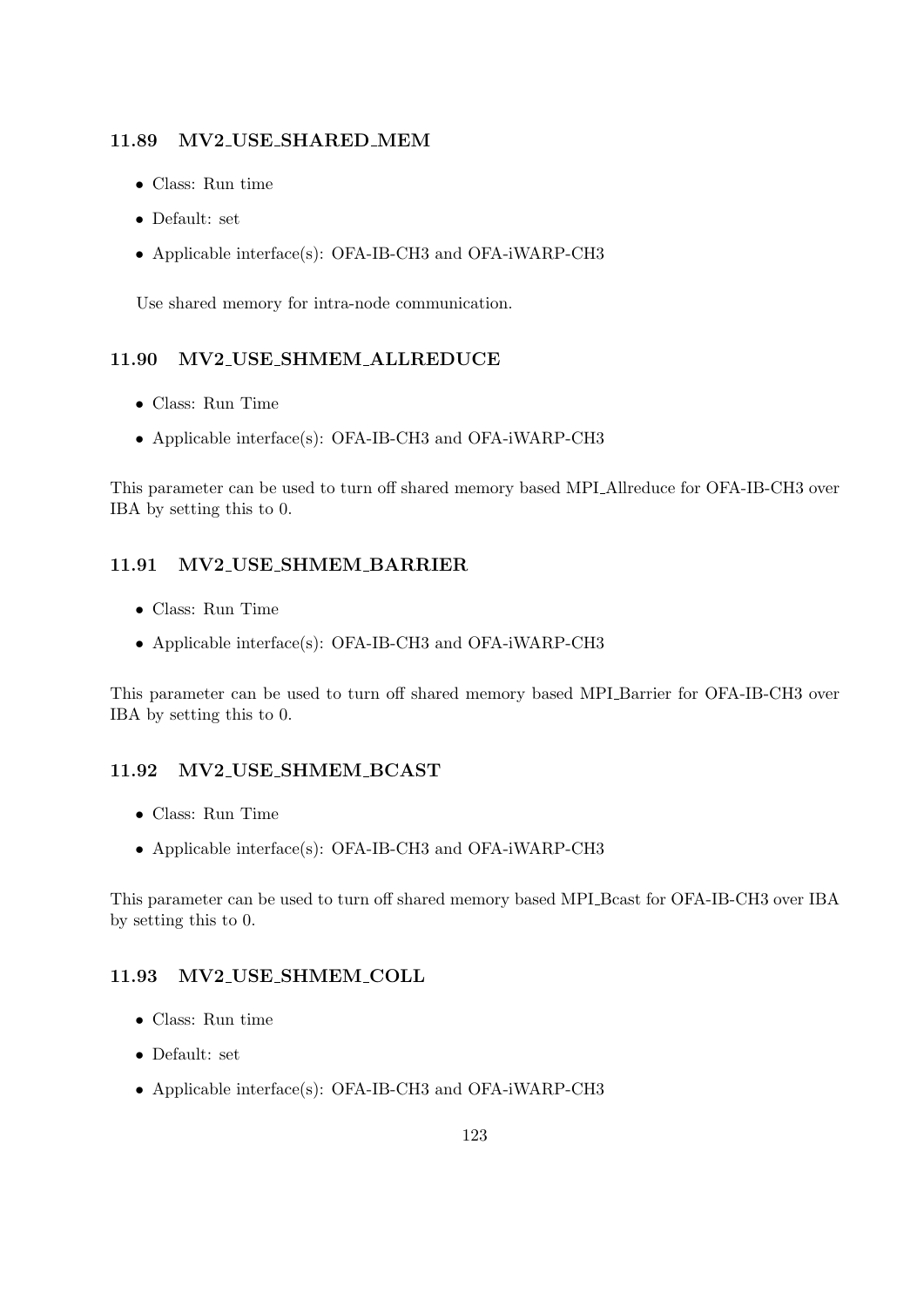Use shared memory for collective communication. Set this to 0 for disabling shared memory collectives.

#### 11.94 MV2 USE SHMEM REDUCE

- Class: Run Time
- Applicable interface(s): OFA-IB-CH3 and OFA-iWARP-CH3

This parameter can be used to turn off shared memory based MPI Reduce for OFA-IB-CH3 over IBA by setting this to 0.

#### 11.95 MV2 USE SRQ

- Class: Run time
- Default: set
- Applicable interface(s): OFA-IB-CH3, OFA-iWARP-CH3

Setting this parameter enables MVAPICH2 to use shared receive queue.

#### 11.96 MV2\_GATHER\_SWITCH\_PT

- Class: Run time
- Default: set
- Applicable interface(s): OFA-IB-CH3 and OFA-iWARP-CH3

We use different algorithms depending on the system size. For small system sizes (up to 386 cores), we use the "2-level" algorithm following by the "Direct" algorithm. For medium system sizes (up to 1k), we use "Binomial" algorithm following by the "Direct" algorithm. Users can set the switching point between algorithms using the run-time parameter MV2 GATHER SWITCH PT.

### 11.97 MV2 SCATTER SMALL MSG

- Class: Run time
- Default: set
- Applicable interface(s): OFA-IB-CH3 and OFA-iWARP-CH3

When the system size is lower than 512 cores, we use the "Binomial" algorithm for small message sizes. MV2 SCATTER SMALL MSG allows the users to set the threshold for small messages.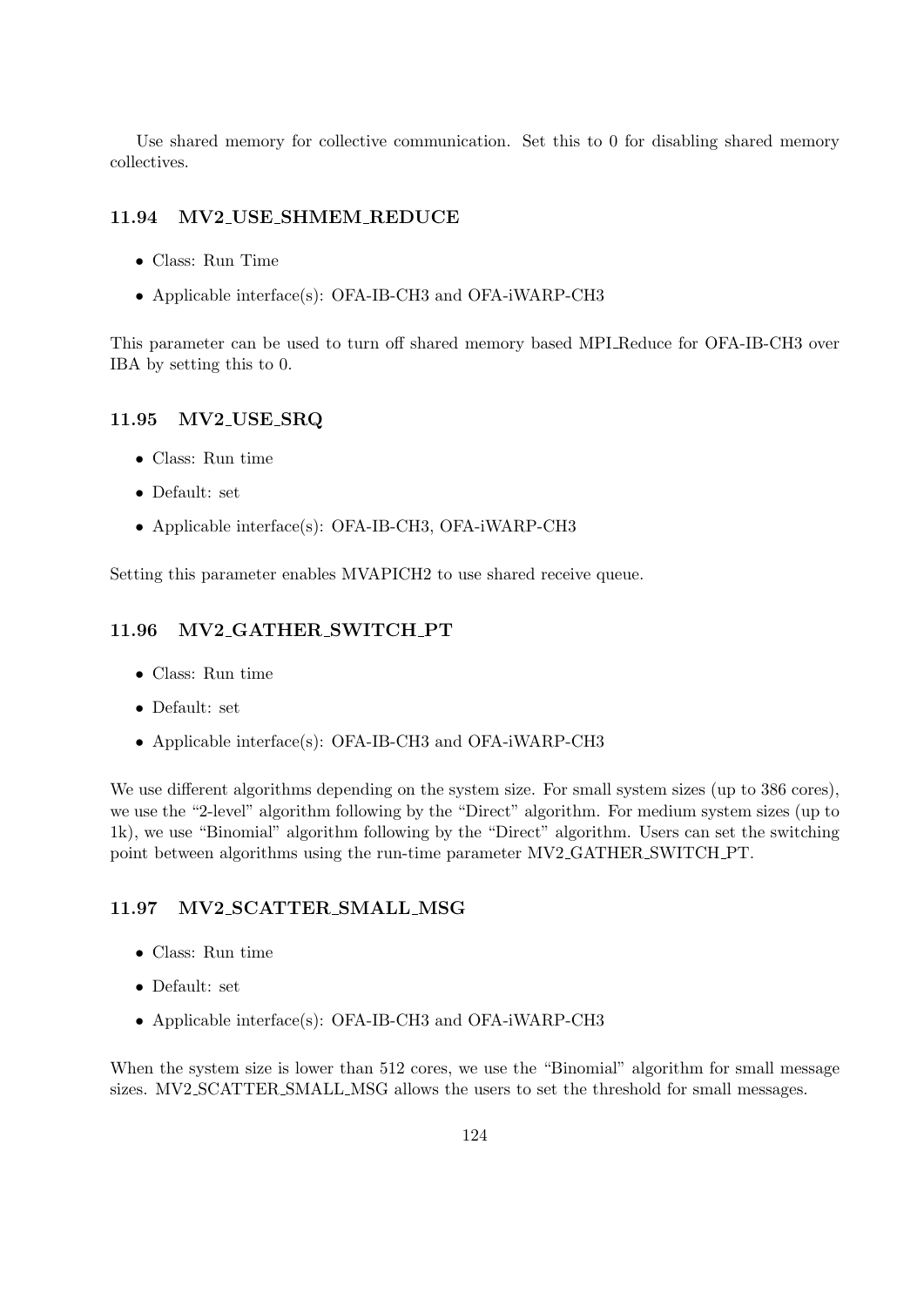### 11.98 MV2 SCATTER MEDIUM MSG

- Class: Run time
- Default: set
- Applicable interface(s): OFA-IB-CH3 and OFA-iWARP-CH3

When the system size is lower than 512 cores, we use the "2-level" algorithm for medium message sizes. MV2 SCATTER MEDIUM MSG allows the users to set the threshold for medium messages.

## 11.99 MV2 USE TWO LEVEL GATHER

- Class: Run time
- Default: set
- Applicable interface(s): OFA-IB-CH3 and OFA-iWARP-CH3

Use the two-level multi-core-aware algorithm for the MPI Gather operation. If this parameter is set to 0 at run-time, the two-level algorithm will not be invoked.

### 11.100 MV2 USE TWO LEVEL SCATTER

- Class: Run time
- Default: set
- Applicable interface(s): OFA-IB-CH3 and OFA-iWARP-CH3

Use the two-level multi-core-aware algorithm for the MPI Scatter operation. If this parameter is set to 0 at run-time, the two-level algorithm will not be invoked.

### 11.101 MV2 USE XRC

- Class: Run time
- Default: 0
- Applicable Interface(s): OFA-IB-CH3

Use the XRC InfiniBand transport available since Mellanox ConnectX adapters. This features requires OFED version later than 1.3. It also automatically enables SRQ and ON-DEMAND connection management. Note that the MVAPICH2 library needs to have been configured with –enable-xrc=yes to use this feature.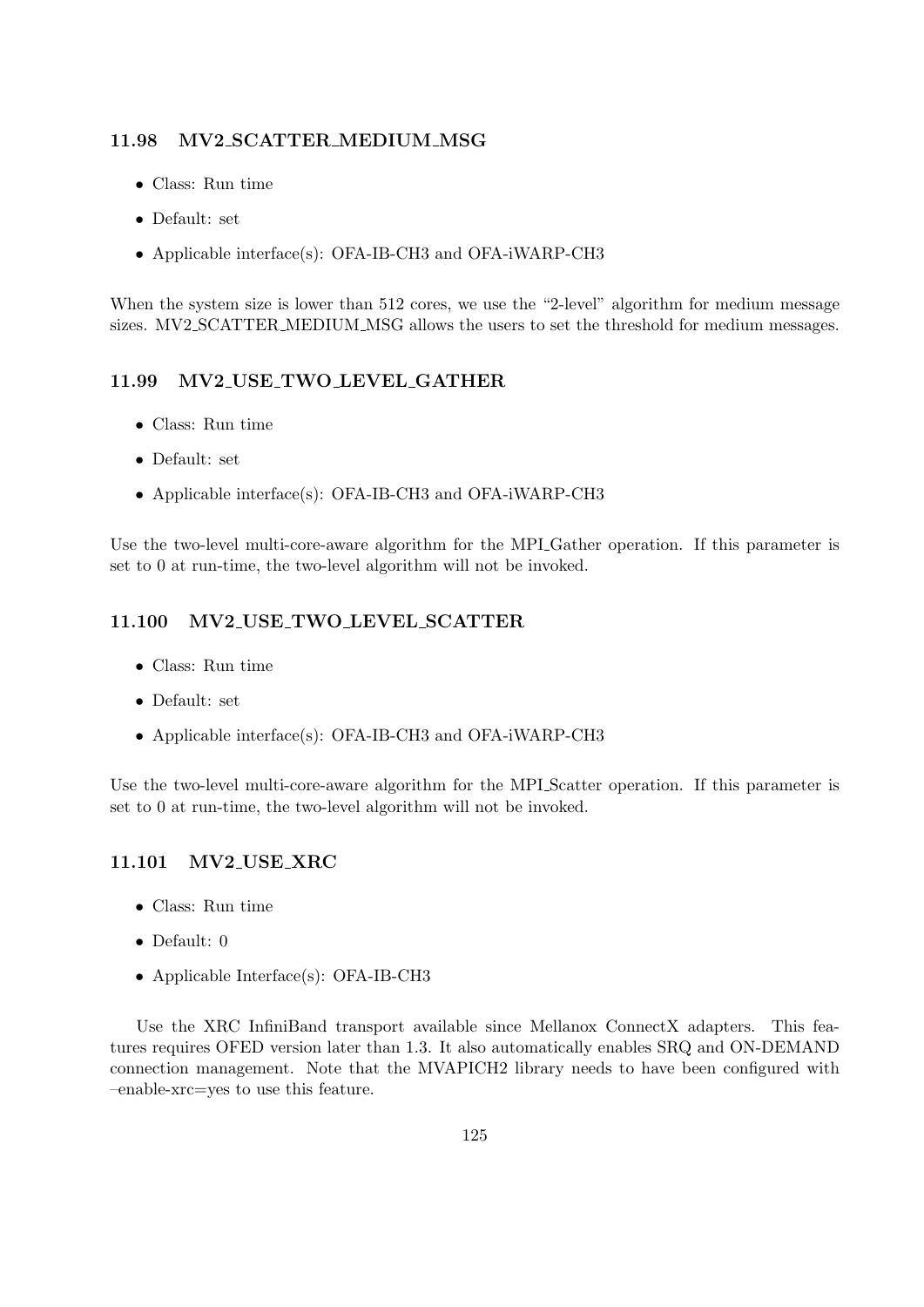#### 11.102 MV2 VBUF POOL SIZE

- Class: Run time
- Default: 512
- Applicable interface(s): OFA-IB-CH3, OFA-iWARP-CH3

The number of vbufs in the initial pool. This pool is shared among all the connections.

#### 11.103 MV2 VBUF SECONDARY POOL SIZE

- Class: Run time
- Default: 256
- Applicable interface(s): OFA-IB-CH3, OFA-iWARP-CH3

The number of vbufs allocated each time when the global pool is running out in the initial pool. This is also shared among all the connections.

#### 11.104 MV2 VBUF TOTAL SIZE

- Class: Run time
- Default: Host Channel Adapter (HCA) dependent (12 KB for ConnectX HCA's)
- Applicable interface(s): OFA-IB-CH3, OFA-iWARP-CH3

The size of each vbuf, the basic communication buffer of MVAPICH2. For better performance, the value of MV2 IBA EAGER THRESHOLD should be set the same as MV2 VBUF TOTAL SIZE.

## 11.105 MV2 SMP EAGERSIZE

- Class: Run time
- Default: Architecture dependent
- Applicable interface(s): OFA-IB-CH3 and OFA-iWARP-CH3

This parameter defines the switch point from Eager protocol to Rendezvous protocol for intranode communication. Note that this variable can be set with suffixes such as 'K'/'k', 'M'/'m' or 'G'/'g' to denote Kilobyte, Megabyte or Gigabyte respectively.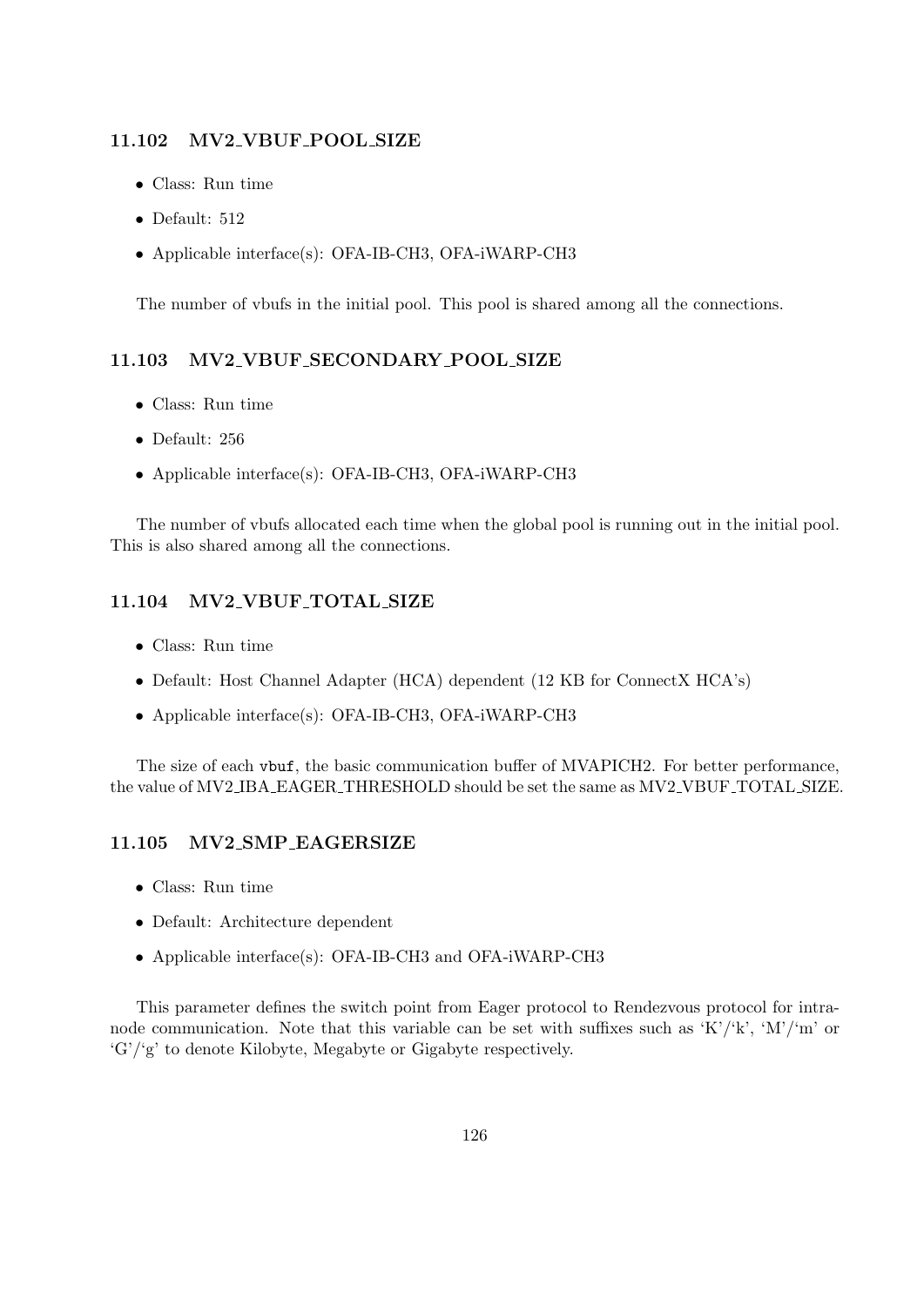#### 11.106 MV2 SMP QUEUE LENGTH

- Class: Run time
- Default: Architecture dependent
- Applicable interface(s): OFA-IB-CH3 and OFA-iWARP-CH3

This parameter defines the size of shared buffer between every two processes on the same node for transferring messages smaller than or equal to MV2 SMP EAGERSIZE. Note that this variable can be set with suffixes such as 'K'/'k', 'M'/'m' or 'G'/'g' to denote Kilobyte, Megabyte or Gigabyte respectively.

#### 11.107 MV2 SMP NUM SEND BUFFER

- Class: Run time
- Default: Architecture dependent
- Applicable interface(s): OFA-IB-CH3 and OFA-iWARP-CH3

This parameter defines the number of internal send buffers for sending intra-node messages larger than MV2 SMP EAGERSIZE.

#### 11.108 MV2 SMP SEND BUF SIZE

- Class: Run time
- Default: Architecture dependent
- Applicable interface(s): OFA-IB-CH3 and OFA-iWARP-CH3

This parameter defines the packet size when sending intra-node messages larger than MV2 SMP EAGERSIZE.

#### 11.109 MV2 USE HUGEPAGES

- Class: Run time
- Default: 1
- Applicable interface(s): OFA-IB-CH3

Set this to 0, to not use any HugePages.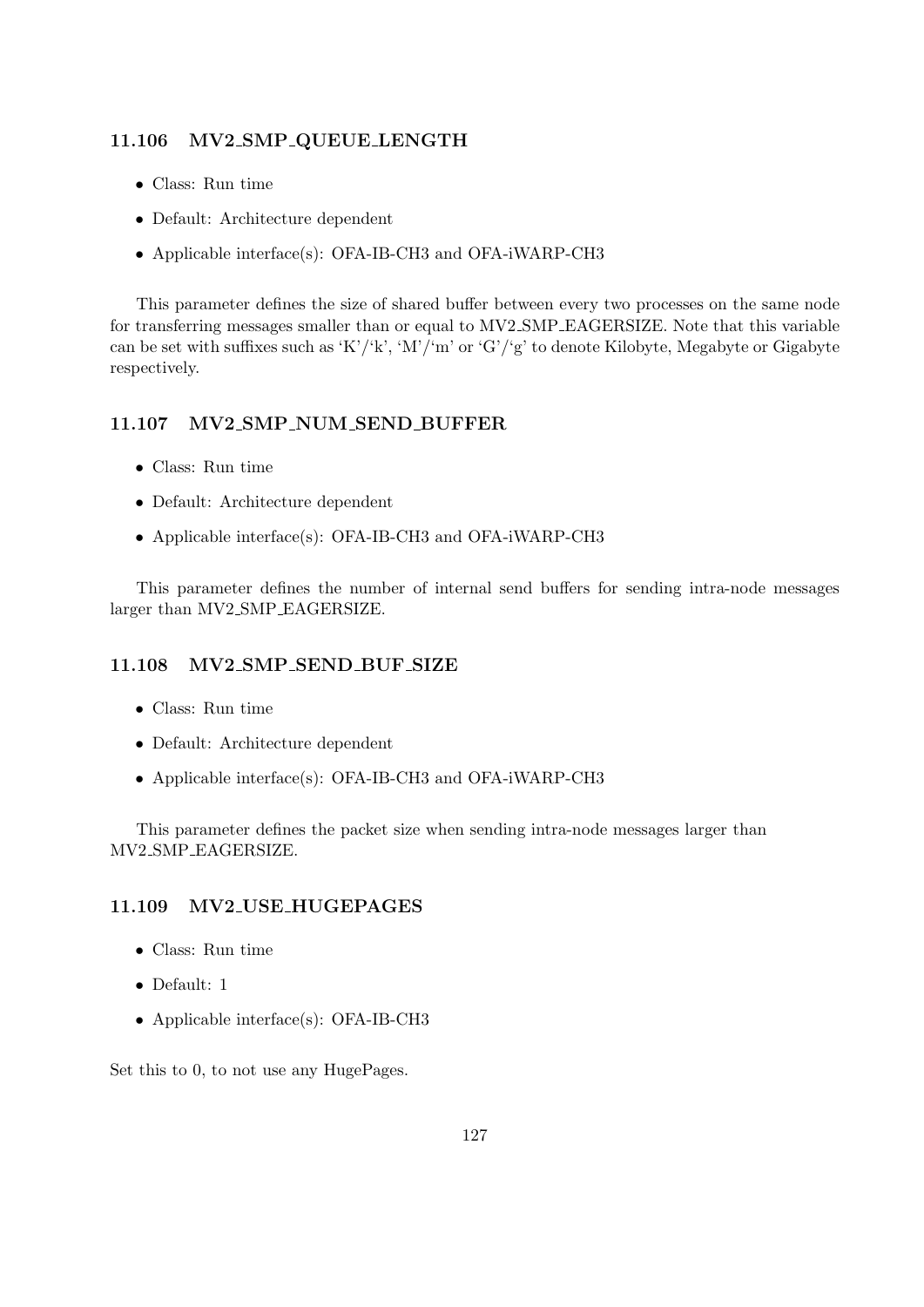### 11.110 MV2 HYBRID ENABLE THRESHOLD

- Class: Run time
- Default: 512
- Applicable interface(s): OFA-IB-CH3

This defines the threshold for enabling Hybrid communication using UD and RC/XRC. When the size of the job is greater than or equal to the threshold value, Hybrid mode will be enabled. Otherwise, it uses default RC/XRC connections for communication.

## 11.111 MV2 HYBRID MAX RC CONN

- Class: Run time
- Default: 64
- Applicable interface(s): OFA-IB-CH3

Maximum number of RC or XRC connections created per process. This limits the amount of connection memory and prevents HCA QP cache thrashing.

## 11.112 MV2 UD PROGRESS TIMEOUT

- Class: Run time
- Default: System size dependent.
- Applicable interface(s): OFA-IB-CH3

Time (usec) until ACK status is checked (and ACKs are sent if needed). To avoid unnecessary retries, set this value less than MV2 UD RETRY TIMEOUT. It is recommended to set this to 1/10 of

MV2 UD RETRY TIMEOUT.

## 11.113 MV2 UD RETRY TIMEOUT

- Class: Run time
- Default: System size dependent.
- Applicable interface(s): OFA-IB-CH3

Time (usec) after which an unacknowledged message will be retried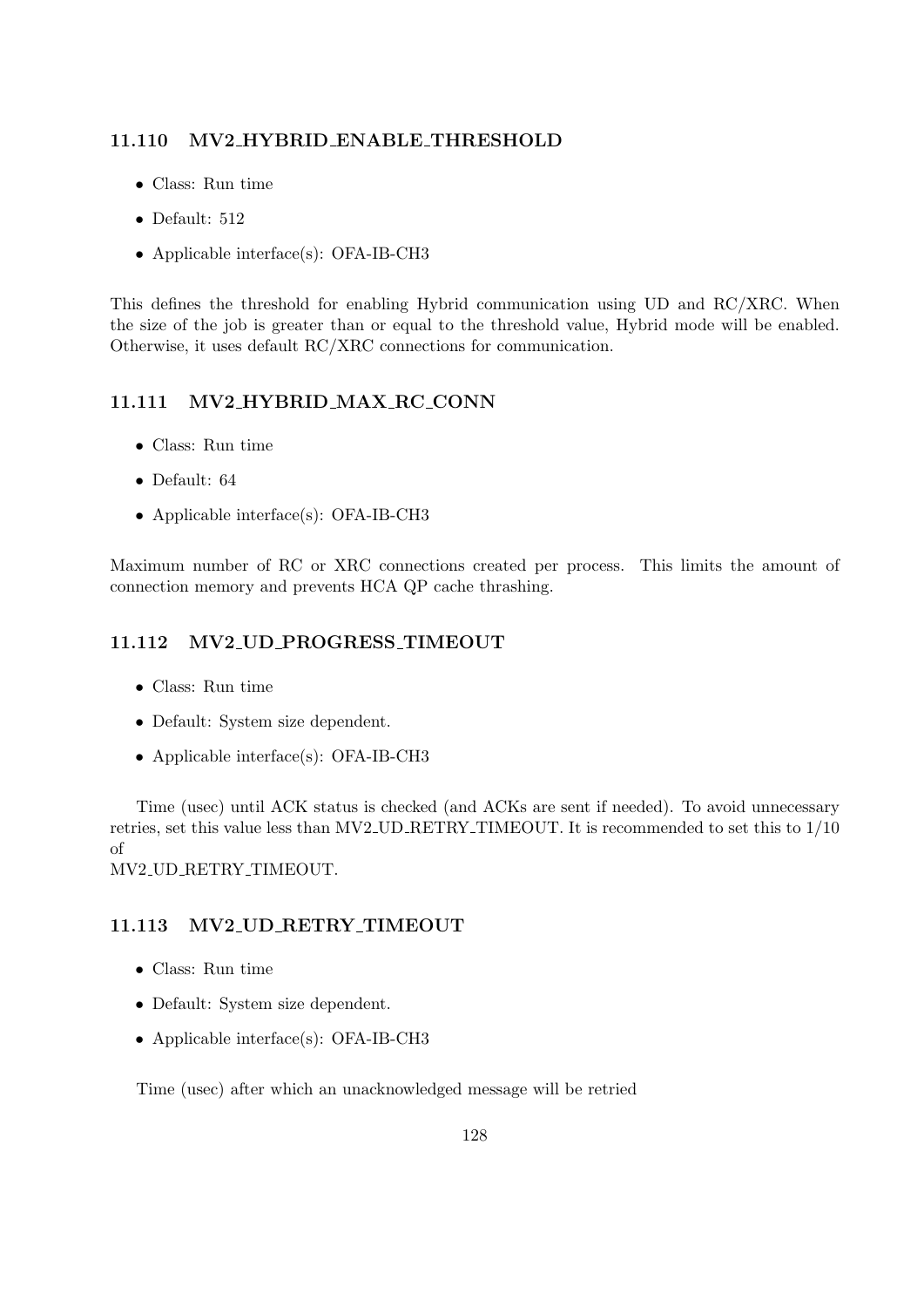### 11.114 MV2 UD RETRY COUNT

- Class: Run time
- Default: System size dependent.
- Applicable interface(s): OFA-IB-CH3

Number of retries of a message before the job is aborted. This is needed in case of HCA fails.

#### 11.115 MV2 USE UD HYBRID

- Class: Run time
- Default: 1
- Applicable interface(s): OFA-IB-CH3

Set this to Zero, to disable UD transport in hybrid configuration mode.

## 11.116 MV2 USE ONLY UD

- Class: Run time
- Default: 0
- Applicable interface(s): OFA-IB-CH3

Set this to 1, to enable only UD transport in hybrid configuration mode. It will not use any RC/XRC connections in this mode.

### 11.117 MV2 USE UD ZCOPY

- Class: Run time
- Default: 1
- Applicable interface(s): OFA-IB-CH3

Whether or not to use the zero-copy transfer mechanism to transfer large messages on UD transport.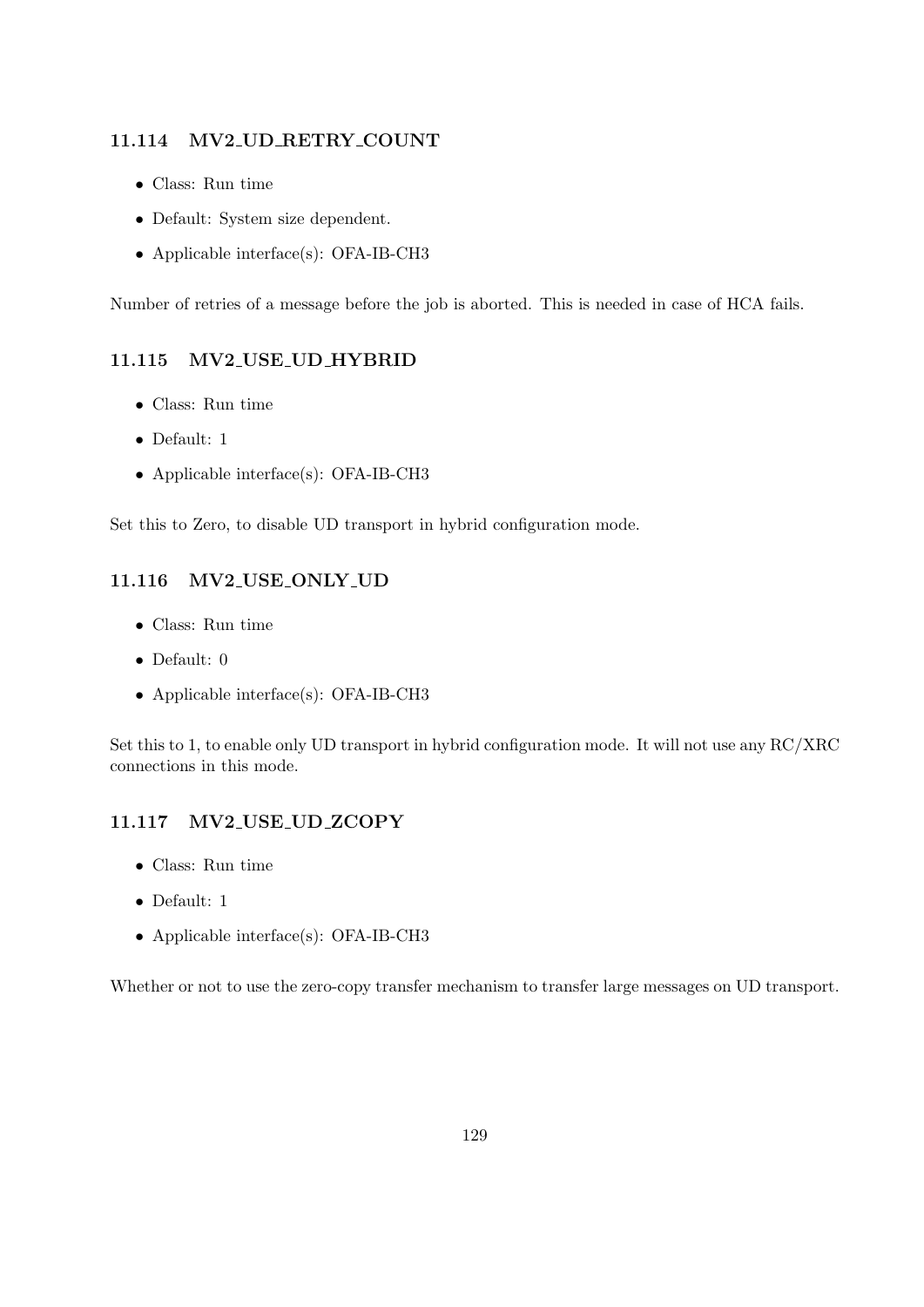## 11.118 MV2 USE LIMIC GATHER

- Class: Run time
- Default: 0
- Applicable interface(s): OFA-IB-CH3, PSM

If this flag is set to 1, we will use intra-node Zero-Copy MPI Gather designs, when the library has been configured to use LiMIC2.

## 11.119 MV2 USE MCAST

- Class: Run time
- Default: 0
- Applicable interface(s): OFA-IB-CH3

Set this to 1, to enable hardware multicast support in collective communication

## 11.120 MV2 MCAST NUM NODES THRESHOLD

- Class: Run time
- Default: 8
- Applicable interface(s): OFA-IB-CH3

This defines the threshold for enabling multicast support in collective communication. When MV2 USE MCAST is set to 1 and the number of nodes in the job is greater than or equal to the threshold value, it uses multicast support in collective communication

## 11.121 MV2 USE CUDA

- Class: Run time
- Default: 0
- Applicable interface(s): OFA-IB-CH3

set this to One. to enable support for communication with GPU device buffers.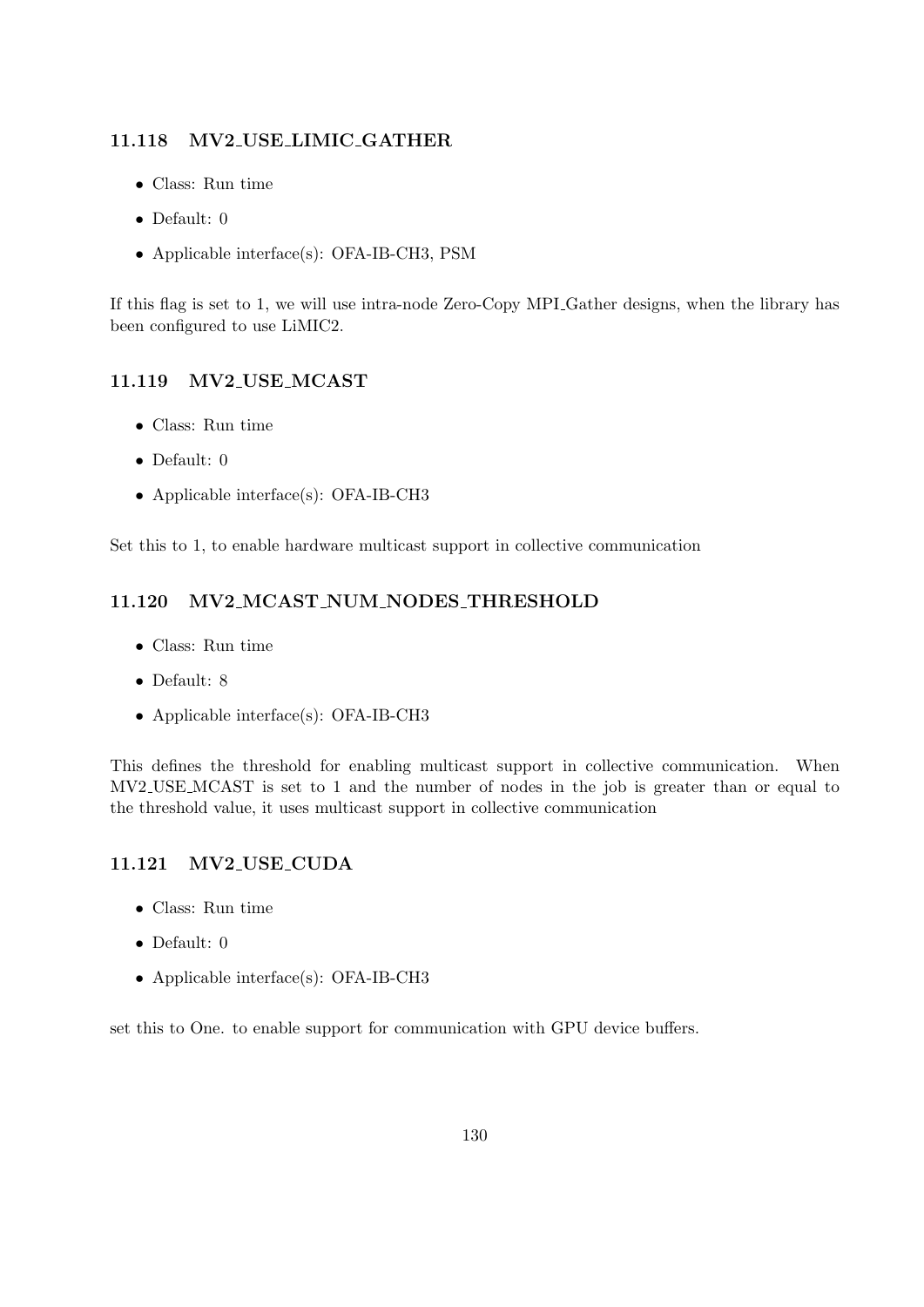### 11.122 MV2 CUDA BLOCK SIZE

- Class: Run time
- Default: 262144
- Applicable interface(s): OFA-IB-CH3

The chunk size used in large message transfer from device memory to host memory. The other suggested values for this parameter are 131072 and 524288.

## 11.123 MV2 CUDA KERNEL VECTOR TIDBLK SIZE

- Class: Run time
- Default: 1024
- Applicable interface(s): OFA-IB-CH3

This controls the number of CUDA threads per block in pack/unpack kernels for MPI vector datatype in communication involving GPU device buffers.

### 11.124 MV2 CUDA KERNEL VECTOR YSIZE

- Class: Run time
- Default: tuned based on dimensions of the vector
- Applicable interface(s): OFA-IB-CH3

This controls the y-dimension of a thread block in pack/unpack kernels for MPI vector datatype in communication involving GPU device buffers. It controls the number of threads operating on each block of data in a vector.

### 11.125 MV2 CUDA NONBLOCKING STREAMS

- Class: Run time
- Default: 1 (Enabled)
- Applicable interface(s): OFA-IB-CH3

This controls the use of non-blocking streams for asynchronous CUDA memory copies in communication involving GPU memory.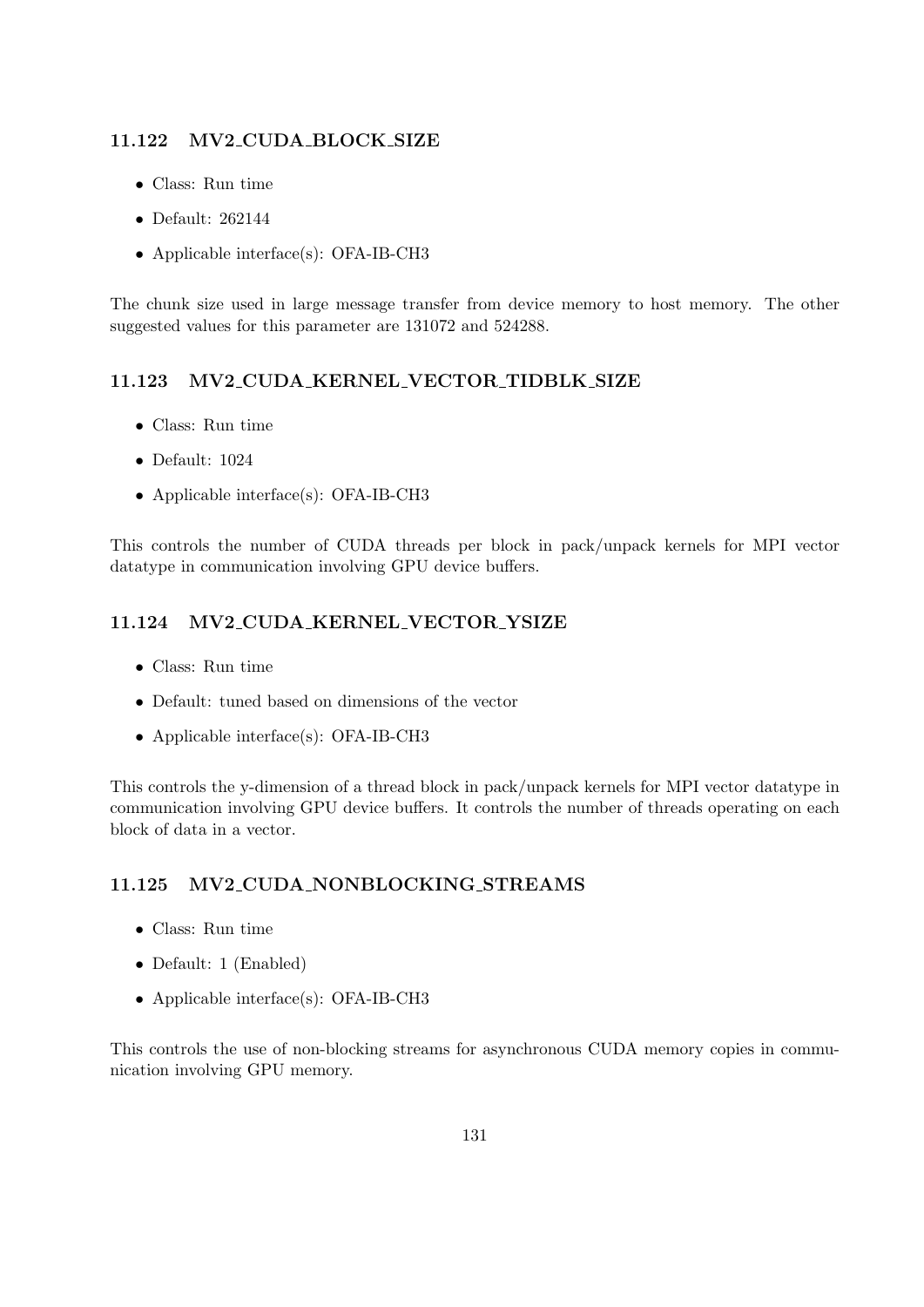### 11.126 MV2 CUDA IPC

- Class: Run time
- Default: 1
- Applicable interface(s): OFA-IB-CH3

This enables intra-node GPU-GPU communication using IPC feature available from CUDA 4.1

## 11.127 MV2 CUDA SMP IPC

- Class: Run time
- Default: 0
- Applicable interface(s): OFA-IB-CH3

This enables an optimization for short message GPU device-to-device communication using IPC feature available from CUDA 4.1

## 11.128 MV2 ENABLE SHARP

- Class: Run time
- Default: 0
- Applicable interface(s): OFA-IB-CH3

Set this to 1, to enable hardware SHArP support in collective communication

## 11.129 MV2 SHARP HCA NAME

- Class: Run time
- Default: unset
- Applicable interface(s): OFA-IB-CH3

By default, this is set by the MVAPICH2 library. However, you can explicitly set the HCA name which is realized by the SHArP library.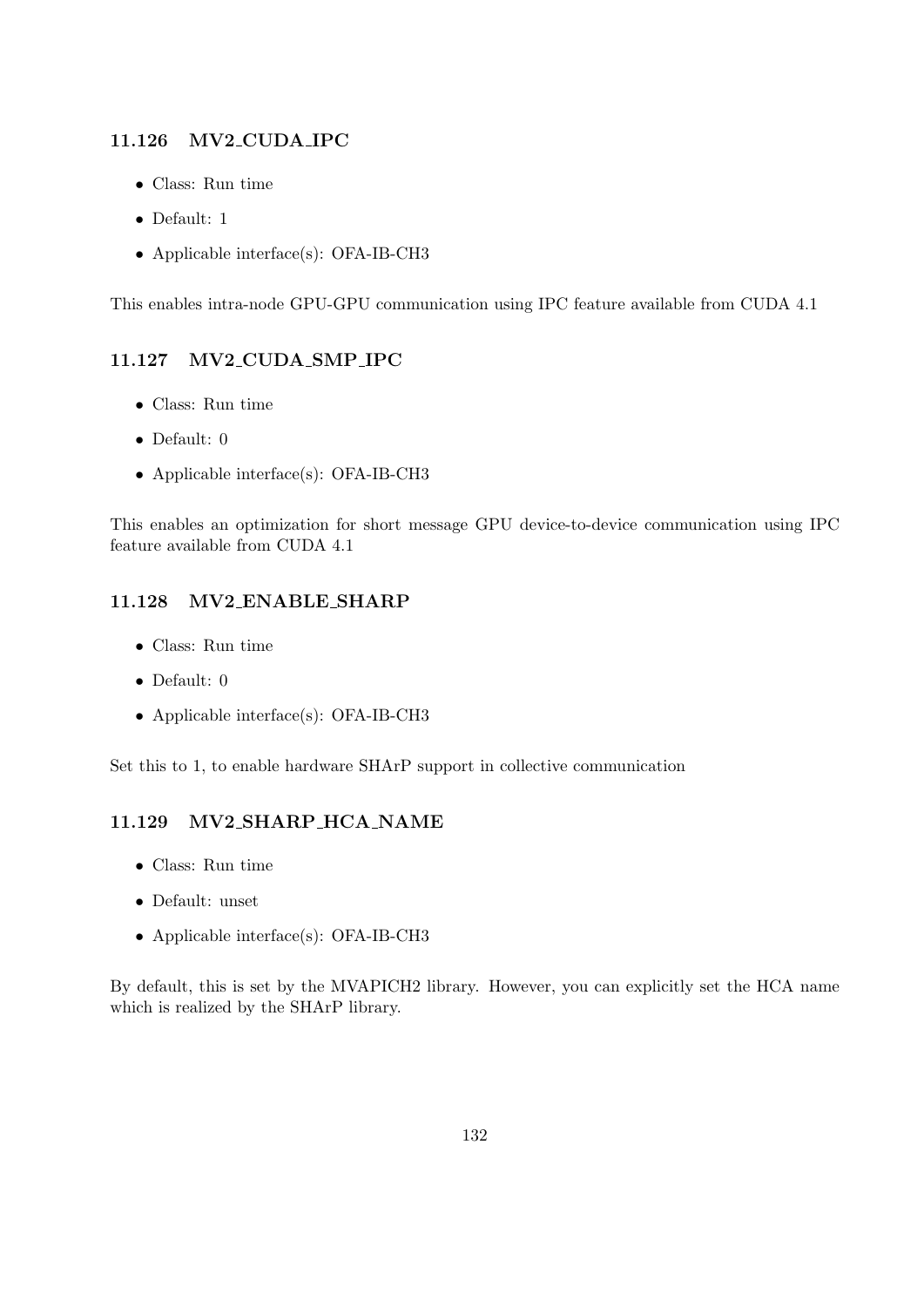### 11.130 MV2 SHARP PORT

- Class: Run time
- Default: 1
- Applicable interface(s): OFA-IB-CH3

By default, this is set by the MVAPICH2 library. However, you can explicitly set the HCA port which is realized by the SHArP library.

## 11.131 MV2 ENABLE SOCKET AWARE COLLECTIVES

- Class : Run time
- Default : Enabled (1)
- Applicable interface(s): OFA-IB-CH3, OFA-iWARP-CH3

This parameter enables/disables support for socket-aware collective communication. The parameter MV2 USE SHMEM COLL must be set to 1 for this to work.

## 11.132 MV2 USE TOPO AWARE ALLREDUCE

- Class : Run time
- Default : Enabled  $(1)$
- Applicable interface(s): OFA-IB-CH3, OFA-iWARP-CH3

This parameter determines whether a topology-aware algorithm should be used or not for allreduce collective operations. It takes effect only if MV2 ENABLE TOPO AWARE COLLECTIVES is set to 1.

## 11.133 MV2 USE TOPO AWARE BARRIER

- Class : Run time
- Default : Enabled (1)
- Applicable interface(s): OFA-IB-CH3, OFA-iWARP-CH3

This parameter determines whether a topology-aware algorithm should be used or not for barrier collective operations. It takes effect only if MV2 ENABLE TOPO AWARE COLLECTIVES is set to 1.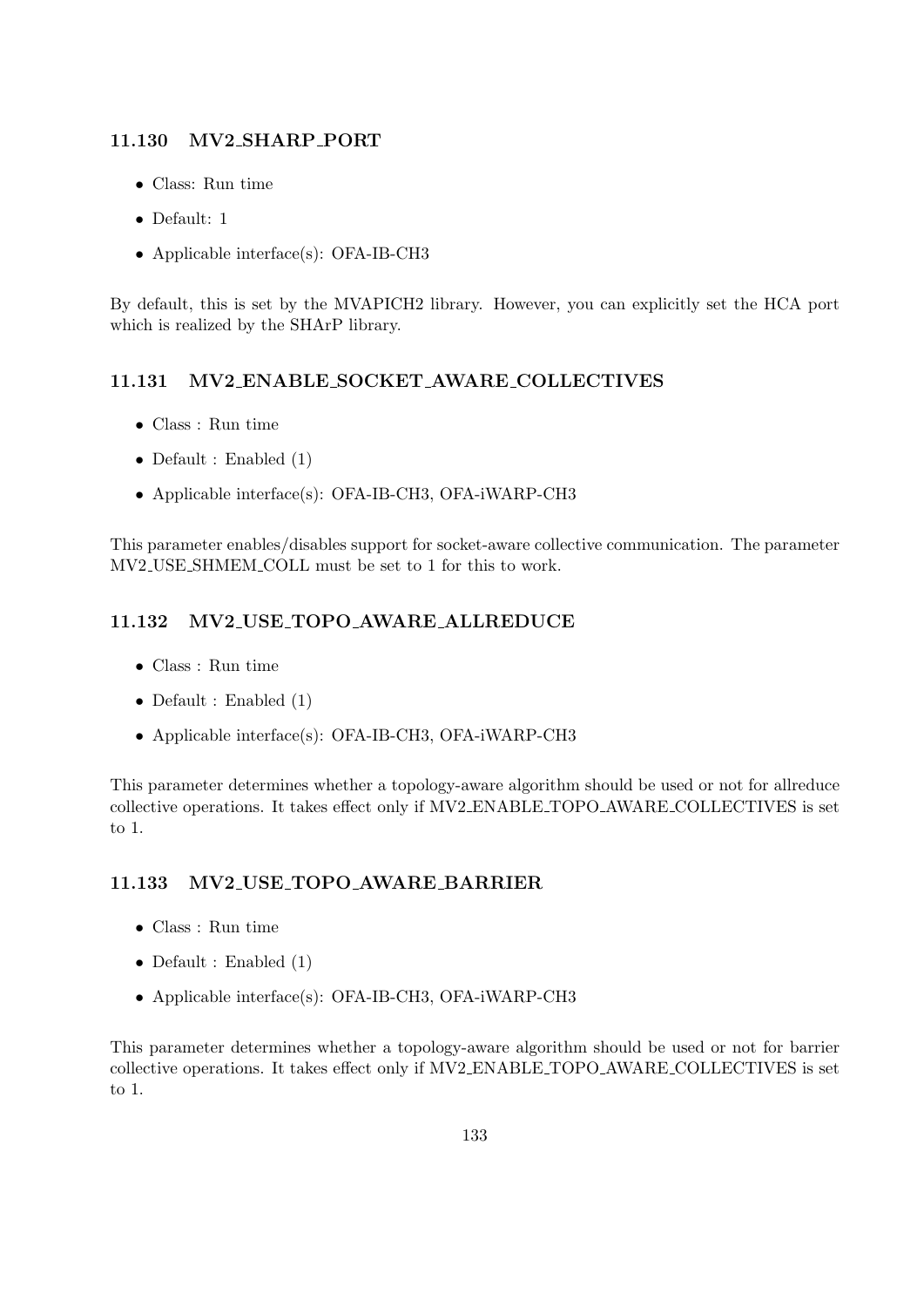## 11.134 MV2 USE RDMA CM MCAST

- Class : Run time
- $\bullet$  Default : Enabled (1)
- $\bullet$  Applicable interface(s): OFA-IB-CH3

This parameter enables support for RDMA CM based multicast group setup. Requires the parameter MV2 USE MCAST to be set to 1.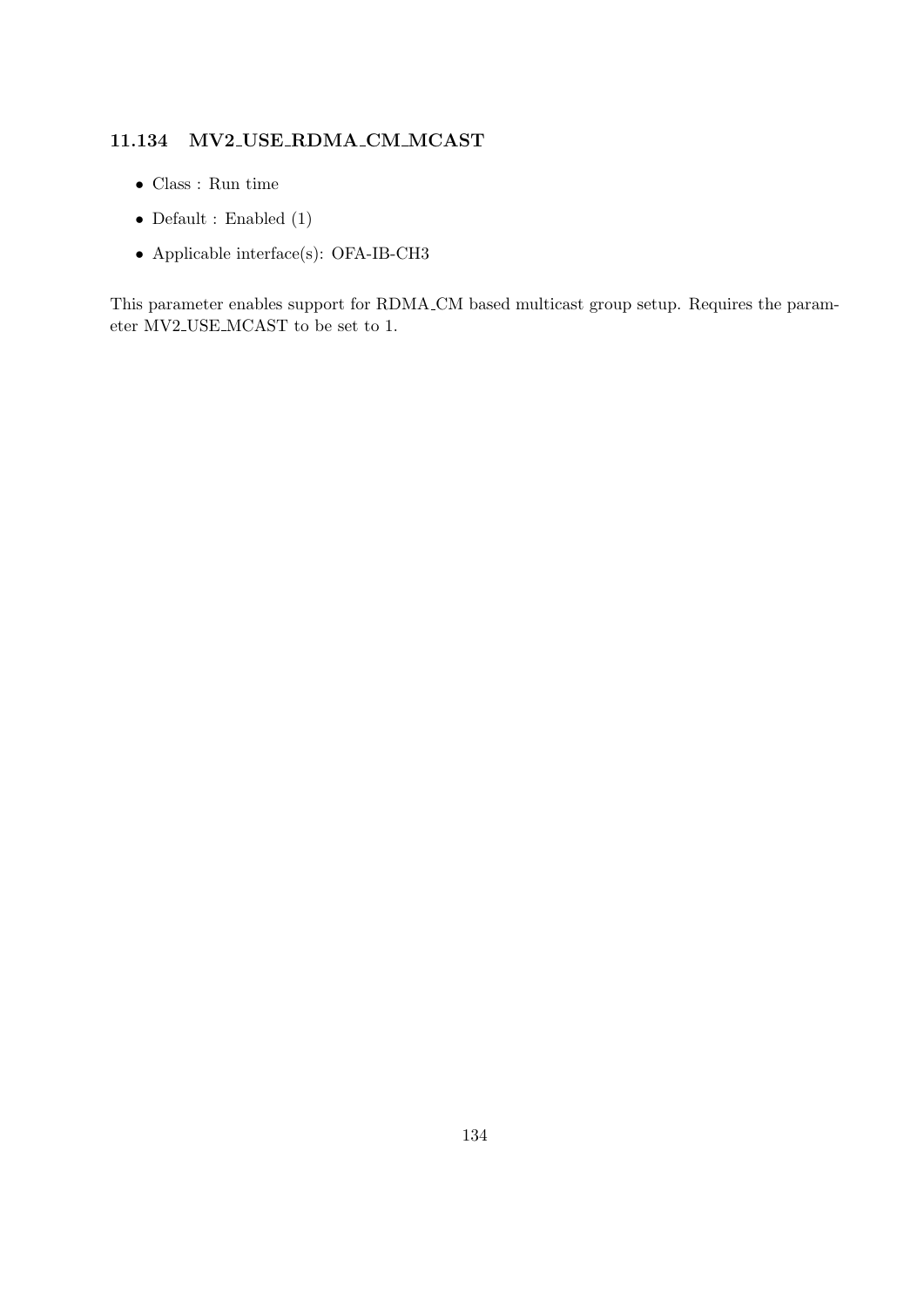# 12 MVAPICH2 Parameters (OFA-IB-Nemesis Interface)

### 12.1 MV2 DEFAULT MAX SEND WQE

- Class: Run time
- Default: 64

This specifies the maximum number of send WQEs on each QP. Please note that for Gen2 and Gen2-iWARP, the default value of this parameter will be 16 if the number of processes is larger than 256 for better memory scalability.

### 12.2 MV2 DEFAULT MAX RECV WQE

- Class: Run time
- Default: 128

This specifies the maximum number of receive WQEs on each QP (maximum number of receives that can be posted on a single QP).

#### 12.3 MV2 DEFAULT MTU

- Class: Run time
- Default: IBV MTU 1024 for IB SDR cards and IBV MTU 2048 for IB DDR and QDR cards.

The internal MTU size. For Gen2, this parameter should be a string instead of an integer. Valid values are: IBV MTU 256, IBV MTU 512, IBV MTU 1024, IBV MTU 2048, IBV MTU 4096.

## 12.4 MV2 DEFAULT PKEY

• Class: Run Time

Select the partition to be used for the job.

### 12.5 MV2 IBA EAGER THRESHOLD

- Class: Run time
- Default: Architecture dependent (12KB for IA-32)

This specifies the switch point between eager and rendezvous protocol in MVAPICH2. For better performance, the value of MV2 IBA EAGER THRESHOLD should be set the same as MV2 VBUF TOTAL SIZE.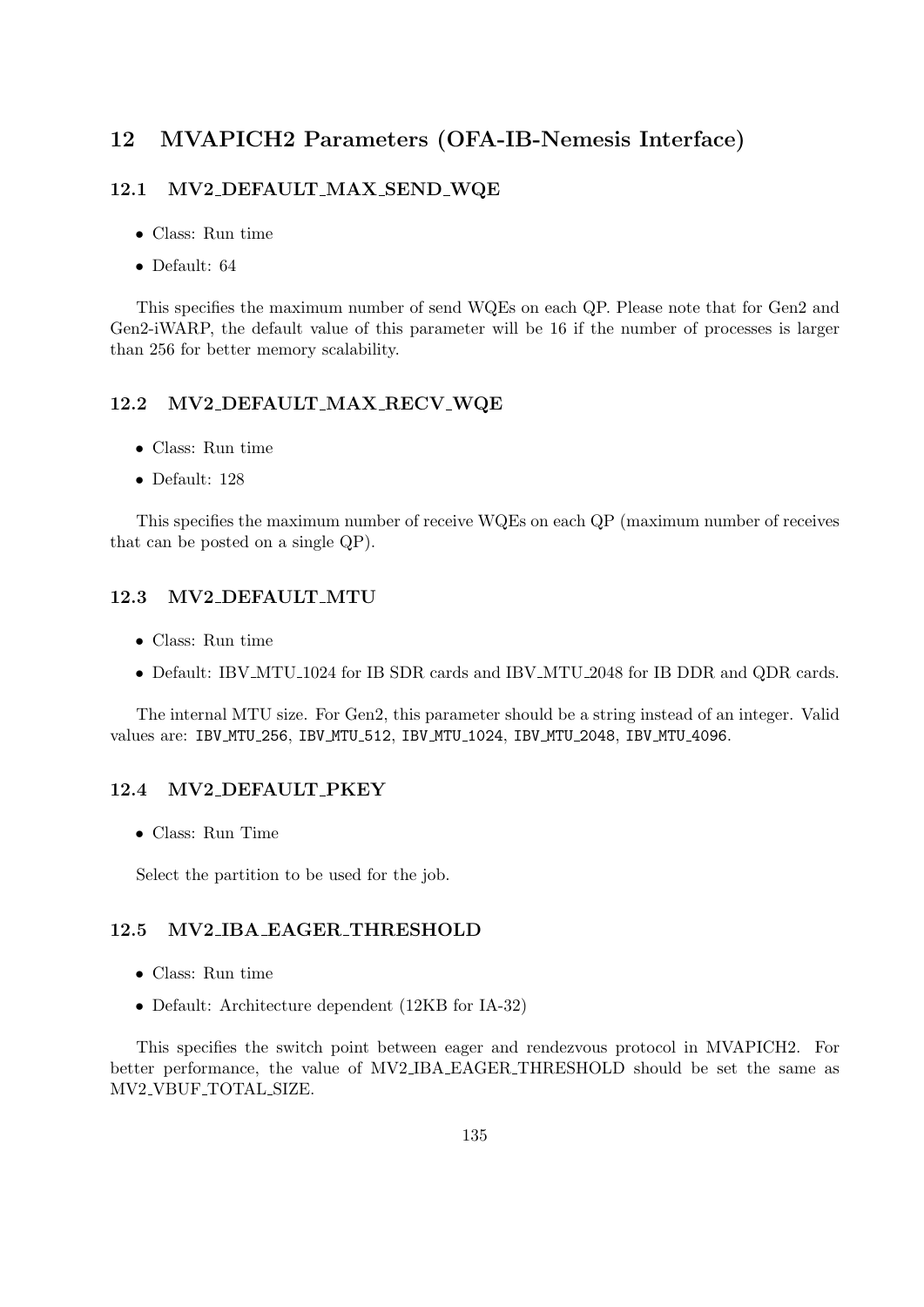#### 12.6 MV2 IBA HCA

- Class: Run time
- Default: Unset

This specifies the HCA to be used for performing network operations.

## 12.7 MV2 INITIAL PREPOST DEPTH

- Class: Run time
- Default: 10

This defines the initial number of pre-posted receive buffers for each connection. If communication happen for a particular connection, the number of buffers will be increased to RDMA PREPOST DEPTH.

#### 12.8 MV2 MAX INLINE SIZE

- Class: Run time
- Default: Network card dependent (128 for most networks including InfiniBand)

This defines the maximum inline size for data transfer. Please note that the default value of this parameter will be 0 when the number of processes is larger than 256 to improve memory usage scalability.

#### 12.9 MV2 NDREG ENTRIES

- Class: Run time
- Default: 1000

This defines the total number of buffers that can be stored in the registration cache. It has no effect if MV2 USE LAZY MEM UNREGISTER is not set. A larger value will lead to less frequent lazy de-registration.

#### 12.10 MV2 NUM RDMA BUFFER

- Class: Run time
- Default: Architecture dependent (32 for EM64T)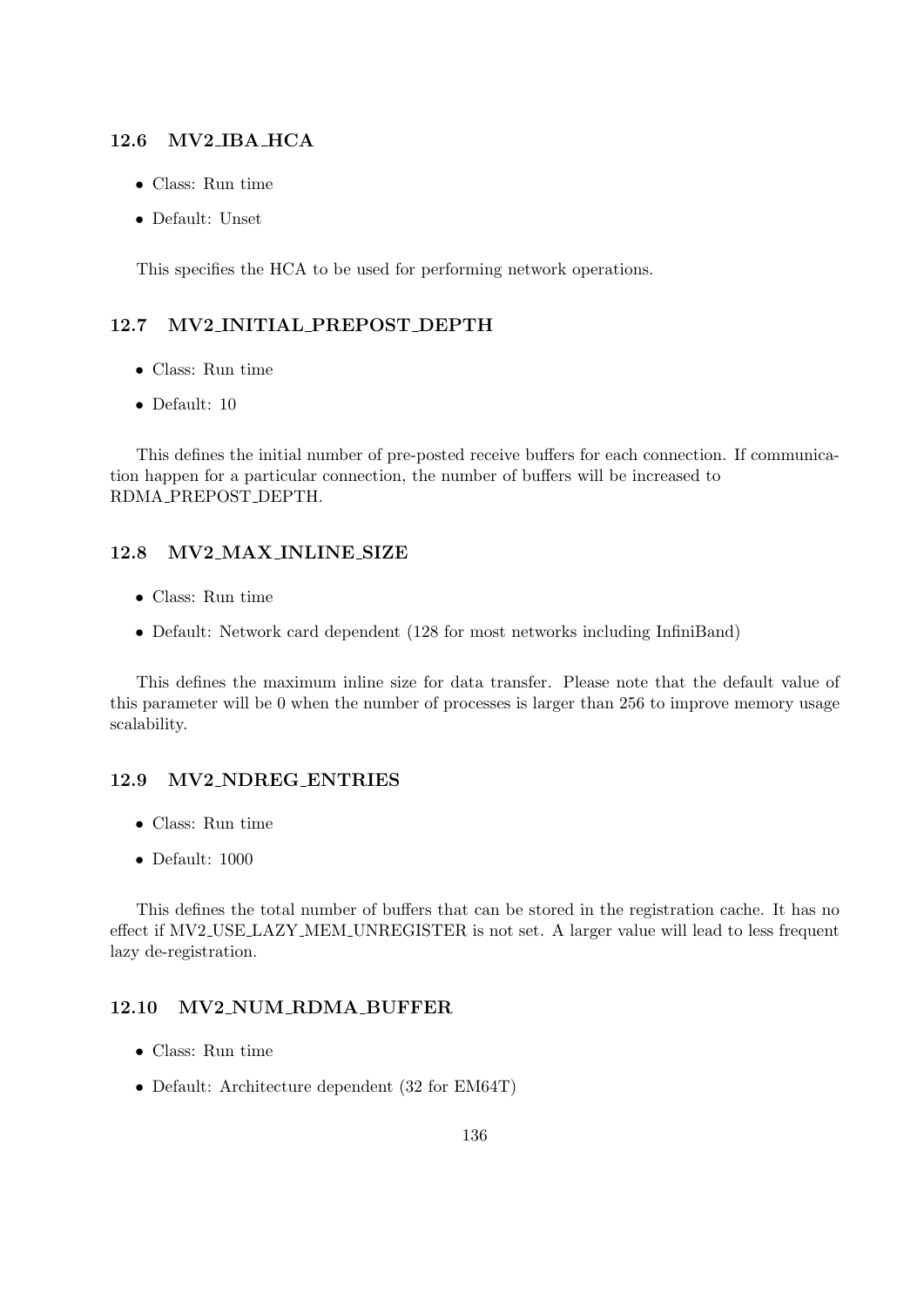The number of RDMA buffers used for the RDMA fast path. This fast path is used to reduce latency and overhead of small data and control messages. This value will be ineffective if MV2 USE RDMA FAST PATH is not set.

## 12.11 MV2 NUM SA QUERY RETRIES

- Class: Run time
- Default: 20
- Applicable Interface(s): OFA-IB-CH3, OFA-iWARP-CH3

Number of times the MPI library will attempt to query the subnet to obtain the path record information before giving up.

### 12.12 MV2 PREPOST DEPTH

- Class: Run time
- Default: 64

This defines the number of buffers pre-posted for each connection to handle send/receive operations.

### 12.13 MV2 RNDV PROTOCOL

- Class: Run time
- Default: RPUT

The value of this variable can be set to choose different Rendezvous protocols. RPUT (default RDMA-Write) RGET (RDMA Read based), R3 (send/recv based).

### 12.14 MV2 R3 THRESHOLD

- Class: Run time
- Default: 4096

The value of this variable controls what message sizes go over the R3 rendezvous protocol. Messages above this message size use MV2 RNDV PROTOCOL.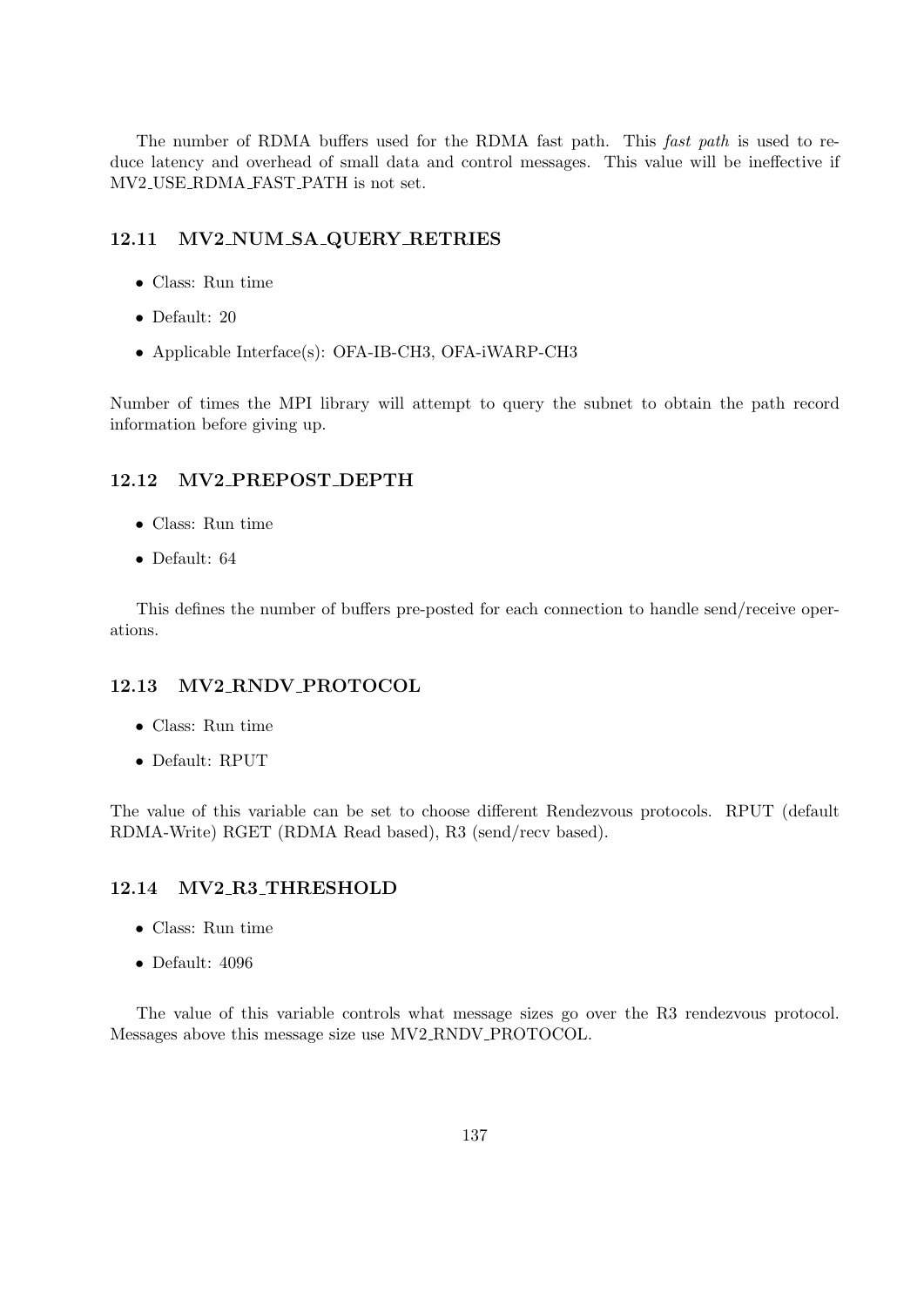#### 12.15 MV2 R3 NOCACHE THRESHOLD

- Class: Run time
- Default: 32768

The value of this variable controls what message sizes go over the R3 rendezvous protocol when the registration cache is disabled (MV2\_USE\_LAZY\_MEM\_UNREGISTER=0). Messages above this message size use MV2 RNDV PROTOCOL.

#### 12.16 MV2 SRQ LIMIT

- Class: Run Time
- Default: 30

This is the low water-mark limit for the Shared Receive Queue. If the number of available work entries on the SRQ drops below this limit, the flow control will be activated.

#### 12.17 MV2 SRQ SIZE

- Class: Run Time
- Default: 512

This is the maximum number of work requests allowed on the Shared Receive Queue.

## 12.18 MV2 STRIPING THRESHOLD

- Class: Run Time
- Default: 8192

This parameter specifies the message size above which we begin the stripe the message across multiple rails (if present).

## 12.19 MV2 USE BLOCKING

- Class: Run time
- Default: 0

Setting this parameter enables mvapich2 to use blocking mode progress. MPI applications do not take up any CPU when they are waiting for incoming messages.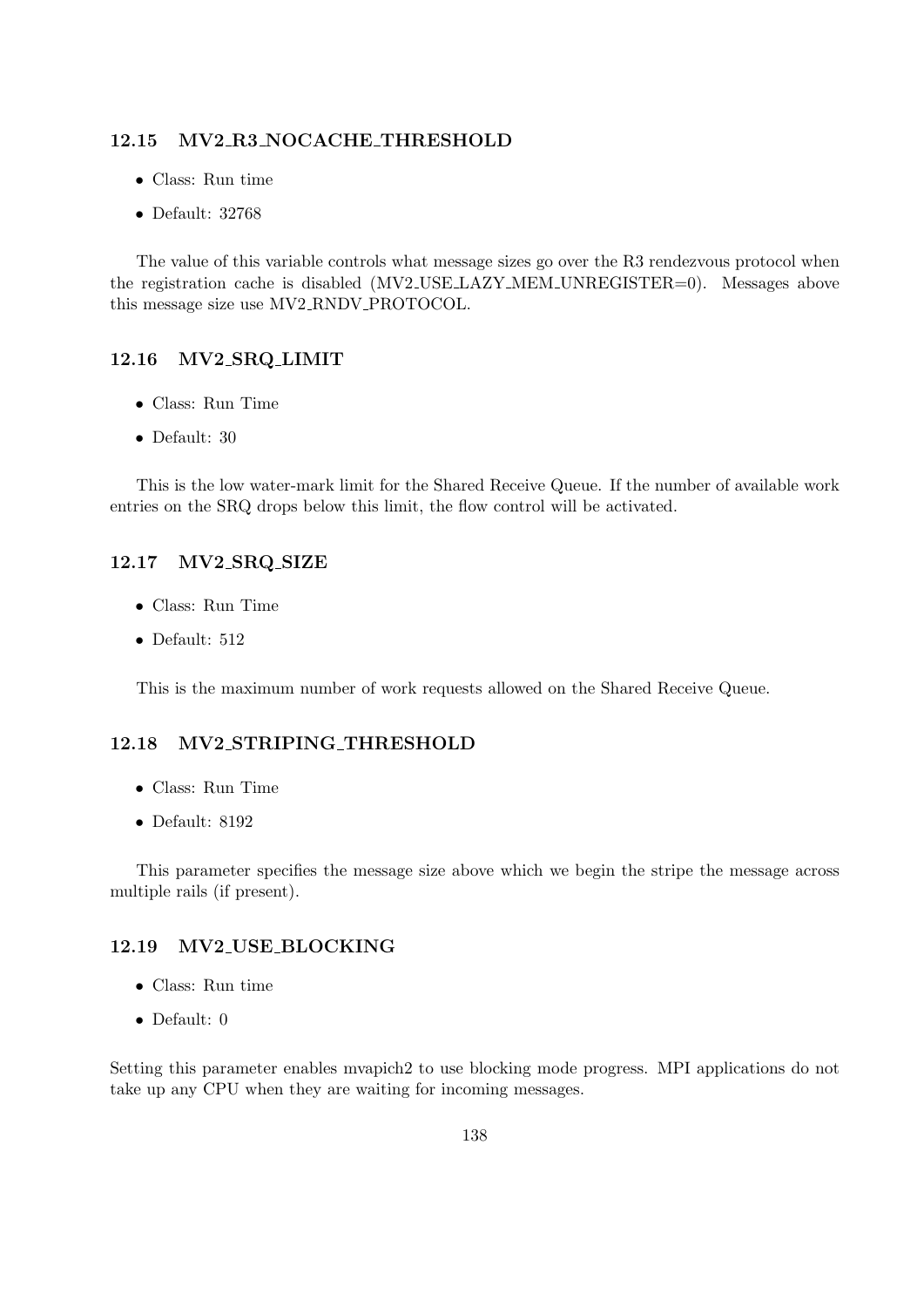#### 12.20 MV2 USE LAZY MEM UNREGISTER

- Class: Run time
- Default: set

Setting this parameter enables mvapich2 to use memory registration cache.

## 12.21 MV2 USE RDMA FAST PATH

- Class: Run time
- Default: set

Setting this parameter enables MVAPICH2 to use adaptive rdma fast path features for the Gen2 interface.

#### 12.22 MV2 USE SRQ

- Class: Run time
- Default: set

Setting this parameter enables mvapich2 to use shared receive queue.

## 12.23 MV2 VBUF POOL SIZE

- Class: Run time
- Default: 512

The number of vbufs in the initial pool. This pool is shared among all the connections.

## 12.24 MV2 VBUF SECONDARY POOL SIZE

- Class: Run time
- Default: 128

The number of vbufs allocated each time when the global pool is running out in the initial pool. This is also shared among all the connections.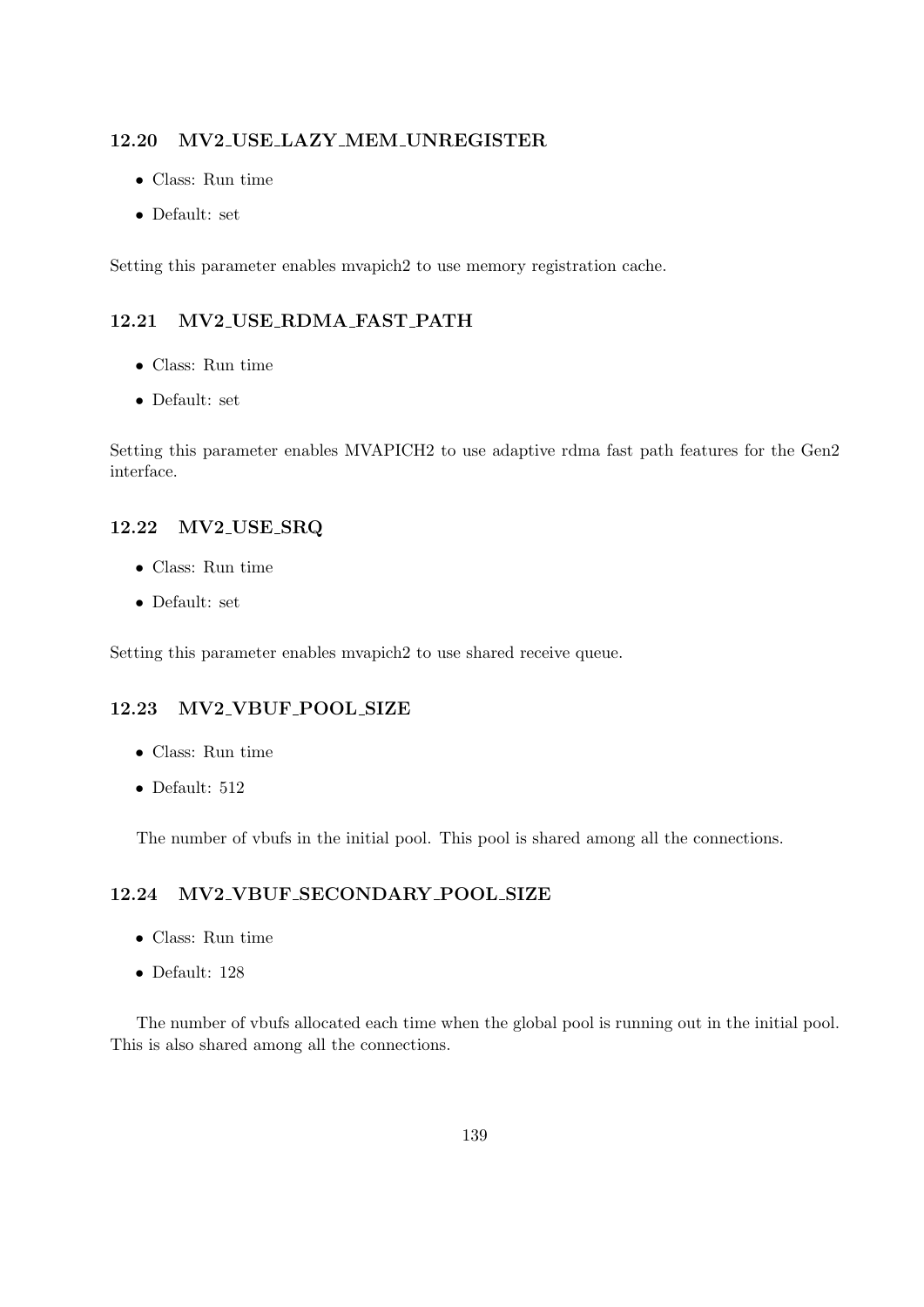#### 12.25 MV2 VBUF TOTAL SIZE

- Class: Run time
- Default: Architecture dependent (6 KB for EM64T)

The size of each vbuf, the basic communication buffer of MVAPICH2. For better performance, the value of MV2 IBA EAGER THRESHOLD should be set the same as MV2 VBUF TOTAL SIZE.

## 12.26 MV2 RUN THROUGH STABILIZATION

- Class: Run Time
- Default: 0

This enables run through stabilization support to handle the process failures. This is valid only with Hydra process manager with –disable-auto-cleanup flag.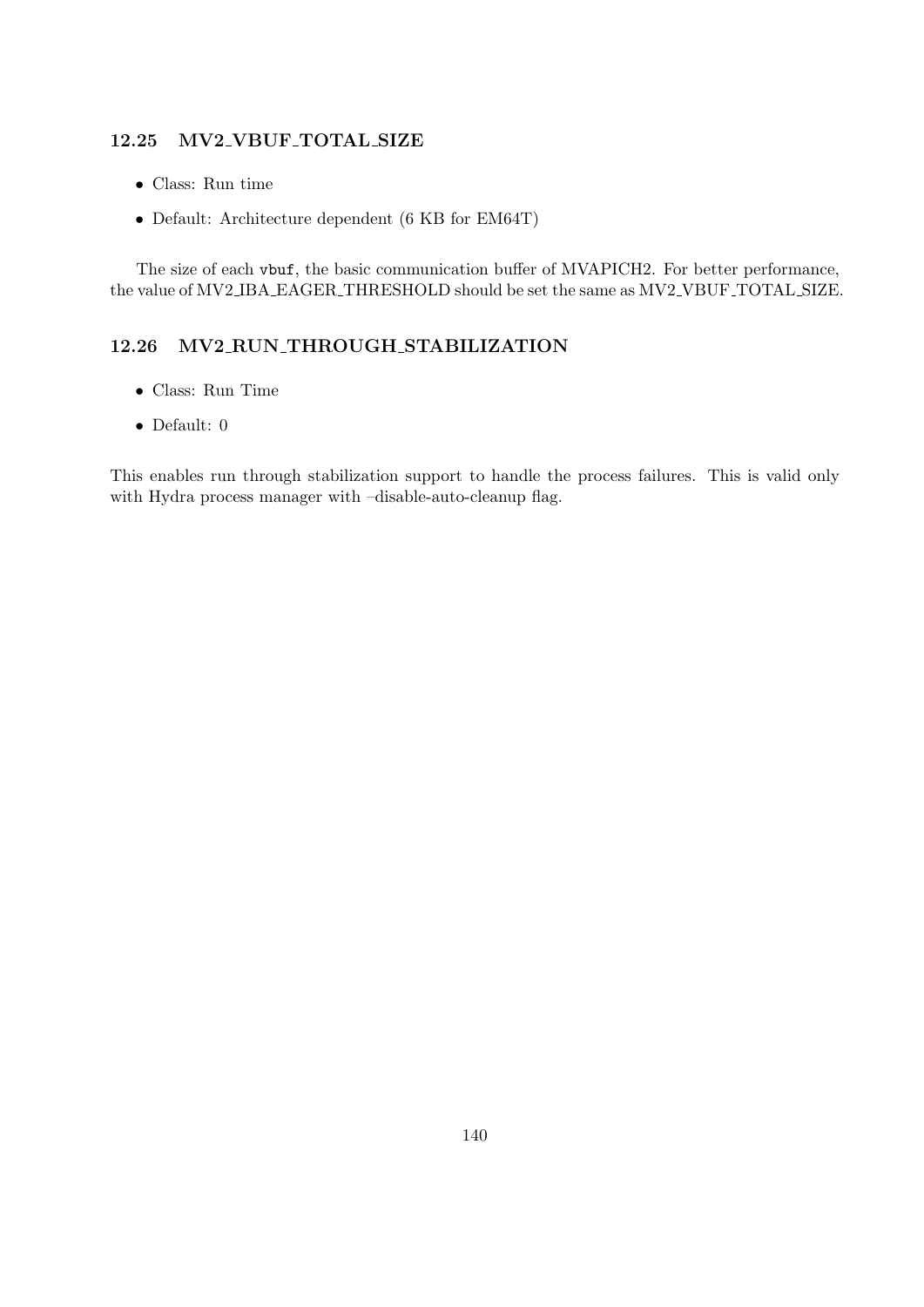# 13 MPIRUN RSH Parameters

## 13.1 MV2 COMM WORLD LOCAL RANK

- Class: Run time
- Applicable Interface(s): All

The local rank of a process on a node within its job. The local rank ranges from  $0,1 \ldots$  N-1 on a node with N processes running on it.

## 13.2 MV2 COMM WORLD LOCAL SIZE

- Class: Run time
- Applicable Interface(s): All

The number of ranks from this job that are running on this node.

## 13.3 MV2 COMM WORLD RANK

- Class: Run time
- Applicable Interface(s): All

The MPI rank of this process in current MPI job

### 13.4 MV2 COMM WORLD SIZE

- Class: Run time
- Applicable Interface(s): All

The number of processes in this MPI job's MPI Comm World.

### 13.5 MV2 FASTSSH THRESHOLD

- Class: Run time
- Default: 800
- Applicable Interface(s): All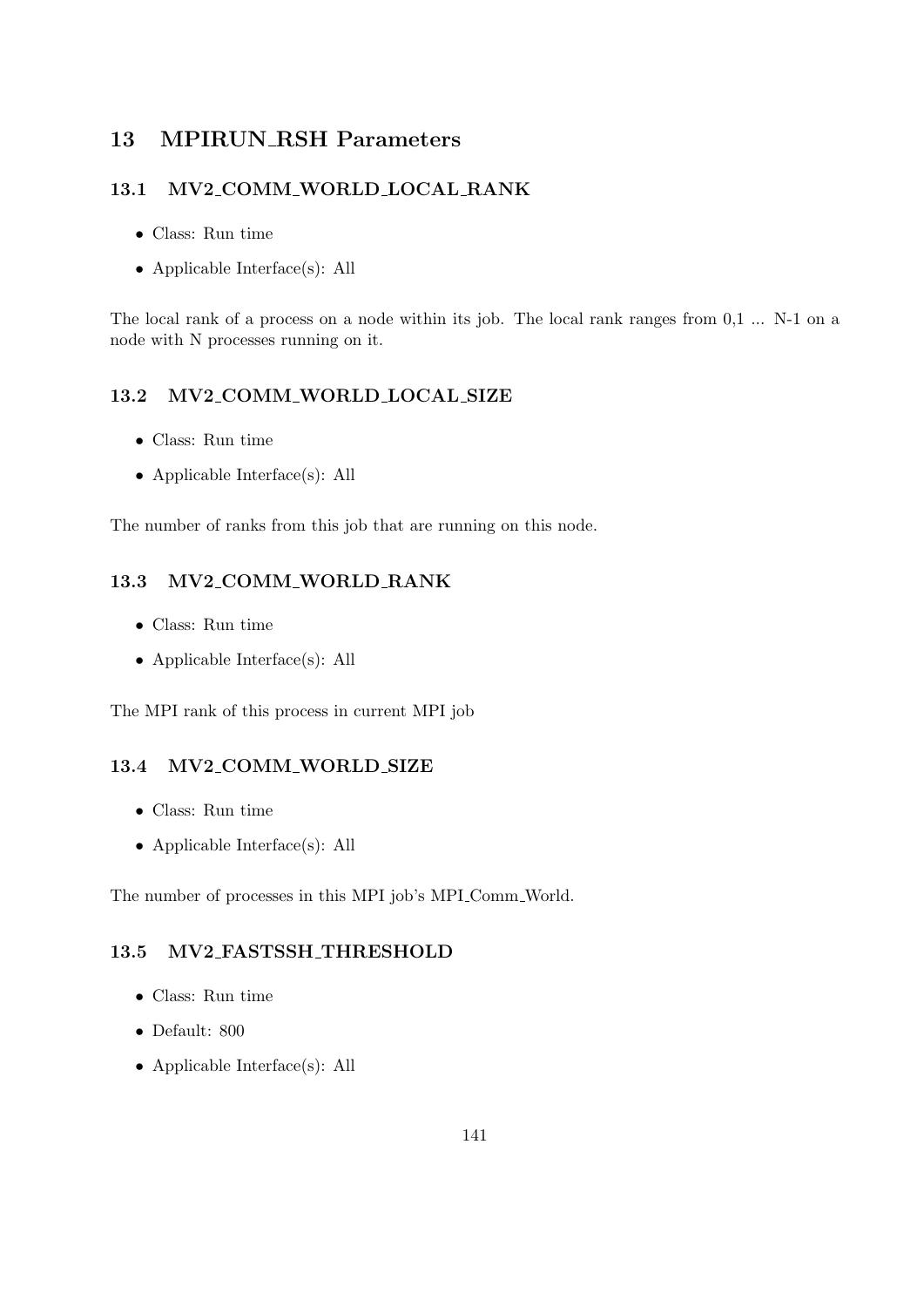Number of nodes beyond which to use hierarchical ssh during start up. This parameter is only relevant for mpirun rsh based start up. Note that unlike most other parameters described in this section, this is an environment variable that has to be set in the run time environment (for e.g. through export in the bash shell).

## 13.6 MV2 NPROCS THRESHOLD

- Class: Run time
- Default: 8192
- Applicable Interface(s): All

Number of processes beyond which to use file-based communication scheme in the hierarchical ssh during start up. This parameter is only relevant for mpirun rsh based start up.

## 13.7 MV2 MPIRUN TIMEOUT

- Class: Run time
- Default: Dynamic based on number of nodes

The number of seconds after which mpirun rsh aborts job launch. Note that unlike most other parameters described in this section, this is an environment variable that has to be set in the run time environment (for e.g. through export in the bash shell).

## 13.8 MV2 MT DEGREE

- Class: Run time
- Default: 32

The degree of the hierarchical tree used by mpirun rsh. Note that unlike most other parameters described in this section, this is an environment variable that has to be set in the run time environment (for e.g. through export in the bash shell).

## 13.9 MPIEXEC TIMEOUT

- Class: Run time
- Default: Unset
- Unit: Seconds

Set this to limit, in seconds, of the execution time of the mpi application. This overwrites the MV2 MPIRUN TIMEOUT parameter.